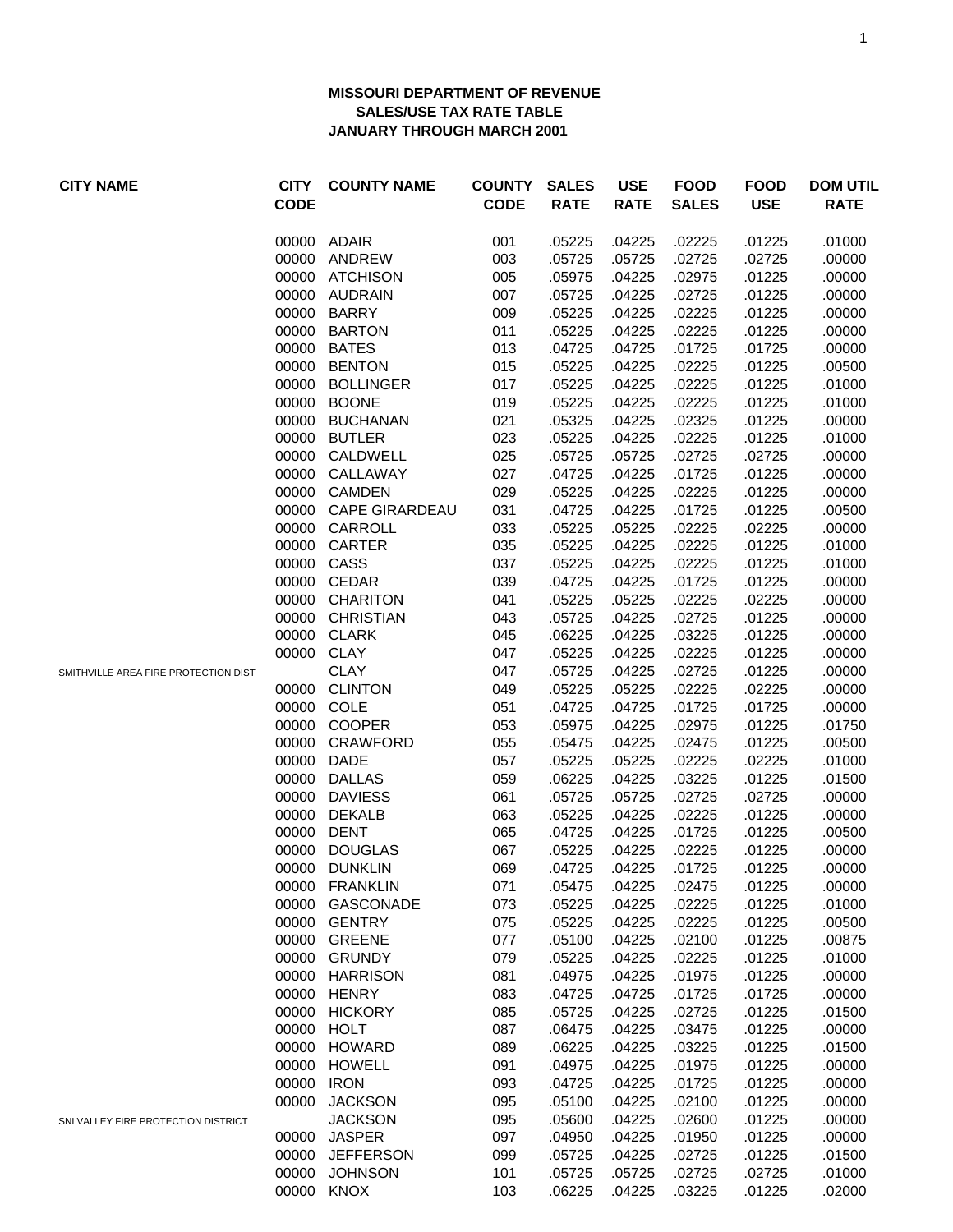| <b>CITY NAME</b>                     | <b>CITY</b><br><b>CODE</b> | <b>COUNTY NAME</b>   | <b>COUNTY</b><br><b>CODE</b> | <b>SALES</b><br><b>RATE</b> | <b>USE</b><br><b>RATE</b> | <b>FOOD</b><br><b>SALES</b> | <b>FOOD</b><br><b>USE</b> | <b>DOM UTIL</b><br><b>RATE</b> |
|--------------------------------------|----------------------------|----------------------|------------------------------|-----------------------------|---------------------------|-----------------------------|---------------------------|--------------------------------|
|                                      | 00000                      | LACLEDE              | 105                          | .05225                      | .04225                    | .02225                      | .01225                    | .00000                         |
|                                      |                            | 00000 LAFAYETTE      | 107                          | .05225                      | .04225                    | .02225                      | .01225                    | .00000                         |
| SNI VALLEY FIRE PROTECTION DISTRICT  |                            | LAFAYETTE            | 107                          | .05725                      | .04225                    | .02725                      | .01225                    | .00000                         |
|                                      |                            | 00000 LAWRENCE       | 109                          | .05225                      | .04225                    | .02225                      | .01225                    | .00000                         |
|                                      |                            | 00000 LEWIS          | 111                          | .06350                      | .06350                    | .03350                      | .03350                    | .01500                         |
|                                      | 00000                      | <b>LINCOLN</b>       | 113                          | .05975                      | .04225                    | .02975                      | .01225                    | .00750                         |
|                                      | 00000                      | <b>LINN</b>          | 115                          | .05225                      | .05225                    | .02225                      | .02225                    | .01000                         |
|                                      | 00000                      | <b>LIVINGSTON</b>    | 117                          | .04725                      | .04225                    | .01725                      | .01225                    | .00000                         |
|                                      | 00000                      | <b>MCDONALD</b>      | 119                          | .05725                      | .04225                    | .02725                      | .01225                    | .01000                         |
|                                      | 00000                      | <b>MACON</b>         | 121                          | .05600                      | .04225                    | .02600                      | .01225                    | .00000                         |
|                                      | 00000                      | <b>MADISON</b>       | 123                          | .04725                      | .04225                    | .01725                      | .01225                    | .00500                         |
|                                      | 00000                      | <b>MARIES</b>        | 125                          | .05725                      | .05725                    | .02725                      | .02725                    | .01500                         |
|                                      | 00000                      | <b>MARION</b>        | 127                          | .05475                      | .04225                    | .02475                      | .01225                    | .00000                         |
|                                      | 00000                      | <b>MERCER</b>        | 129                          | .05225                      | .04225                    | .02225                      | .01225                    | .01000                         |
|                                      | 00000                      | MILLER               | 131                          | .05225                      | .05225                    | .02225                      | .02225                    | .01000                         |
|                                      | 00000                      | <b>MISSISSIPPI</b>   | 133                          | .05975                      | .04225                    | .02975                      | .01225                    | .00000                         |
|                                      | 00000                      | MONITEAU             | 135                          | .05225                      | .04225                    | .02225                      | .01225                    | .00500                         |
|                                      | 00000                      | <b>MONROE</b>        | 137                          | .05225                      | .05225                    | .02225                      | .02225                    | .01000                         |
|                                      | 00000                      | <b>MONTGOMERY</b>    | 139                          | .05475                      | .04225                    | .02475                      | .01225                    | .00000                         |
|                                      | 00000                      | <b>MORGAN</b>        | 141                          | .05225                      | .04225                    | .02225                      | .01225                    | .00500                         |
|                                      | 00000                      | <b>NEW MADRID</b>    | 143                          | .04725                      | .04225                    | .01725                      | .01225                    | .00500                         |
|                                      | 00000                      | <b>NEWTON</b>        | 145                          | .05100                      | .04225                    | .02100                      | .01225                    | .00875                         |
|                                      | 00000                      | NODAWAY              | 147                          | .05225                      | .04225                    | .02225                      | .01225                    | .00000                         |
|                                      | 00000                      | <b>OREGON</b>        | 149                          | .05225                      | .04225                    | .02225                      | .01225                    | .01000                         |
|                                      | 00000                      | OSAGE                | 151                          | .04725                      | .04225                    | .01725                      | .01225                    | .00000                         |
|                                      | 00000                      | <b>OZARK</b>         | 153                          | .06225                      | .04225                    | .03225                      | .01225                    | .00500                         |
|                                      |                            | 00000 PEMISCOT       | 155                          | .05475                      | .04225                    | .02475                      | .01225                    | .01250                         |
|                                      | 00000                      | PERRY                | 157                          | .05225                      | .04225                    | .02225                      | .01225                    | .00500                         |
|                                      |                            | 00000 PETTIS         | 159                          | .05225                      | .05225                    | .02225                      | .02225                    | .00000                         |
|                                      | 00000                      | PHELPS               | 161                          | .05225                      | .04225                    | .02225                      | .01225                    | .00000                         |
|                                      | 00000                      | <b>PIKE</b>          | 163                          | .05725                      | .04225                    | .02725                      | .01225                    | .01000                         |
|                                      | 00000                      | <b>PLATTE</b>        | 165                          | .05350                      | .05350                    | .02350                      | .02350                    | .00000                         |
| SMITHVILLE AREA FIRE PROTECTION DIST |                            | <b>PLATTE</b>        | 165                          | .05850                      | .05350                    | .02850                      | .02350                    | .00000                         |
|                                      |                            | 00000 POLK           | 167                          | .05225                      | .04225                    | .02225                      | .01225                    | .01000                         |
|                                      | 00000                      | PULASKI              | 169                          | .04725                      | .04225                    | .01725                      | .01225                    | .00000                         |
|                                      |                            | 00000 PUTNAM         | 171                          | .05725                      | .04225                    | .02725                      | .01225                    | .01000                         |
|                                      | 00000                      | <b>RALLS</b>         | 173                          | .05225                      | .04225                    | .02225                      | .01225                    | .00000                         |
|                                      | 00000                      | RANDOLPH             | 175                          | .04725                      | .04225                    | .01725                      | .01225                    | .00000                         |
|                                      | 00000                      | <b>RAY</b>           | 177                          | .05725                      | .04225                    | .02725                      | .01225                    | .00000                         |
|                                      | 00000                      | <b>REYNOLDS</b>      | 179                          | .04225                      | .04225                    | .01225                      | .01225                    | .00000                         |
|                                      | 00000                      | <b>RIPLEY</b>        | 181                          | .04725                      | .04225                    | .01725                      | .01225                    | .00500                         |
|                                      | 00000                      | <b>ST CHARLES</b>    | 183                          | .05725                      | .05725                    | .02725                      | .02725                    | .00000                         |
|                                      | 00000                      | <b>ST CLAIR</b>      | 185                          | .04725                      | .04225                    | .01725                      | .01225                    | .00000                         |
|                                      | 00000                      | <b>ST FRANCOIS</b>   | 187                          | .05225                      | .04225                    | .02225                      | .01225                    | .00500                         |
|                                      | 00000                      | <b>ST LOUIS</b>      | 189                          | .05975                      | .04225                    | .02975                      | .01225                    | .00000                         |
|                                      | 00000                      | <b>STE GENEVIEVE</b> | 193                          | .05225                      | .04225                    | .02225                      | .01225                    | .01000                         |
|                                      | 00000                      | <b>SALINE</b>        | 195                          | .05225                      | .04225                    | .02225                      | .01225                    | .00000                         |
|                                      | 00000                      | <b>SCHUYLER</b>      | 197                          | .05725                      | .04225                    | .02725                      | .01225                    | .01500                         |
|                                      | 00000                      | <b>SCOTLAND</b>      | 199                          | .05475                      | .04225                    | .02475                      | .01225                    | .00000                         |
|                                      | 00000                      | <b>SCOTT</b>         | 201                          | .05225                      | .04225                    | .02225                      | .01225                    | .01000                         |
|                                      | 00000                      | <b>SHANNON</b>       | 203                          | .04725                      | .04225                    | .01725                      | .01225                    | .00500                         |
|                                      | 00000                      | <b>SHELBY</b>        | 205                          | .05725                      | .05725                    | .02725                      | .02725                    | .01500                         |
|                                      | 00000                      | STODDARD             | 207                          | .04725                      | .04225                    | .01725                      | .01225                    | .00000                         |
|                                      | 00000                      | <b>STONE</b>         | 209                          | .05975                      | .05975                    | .02975                      | .02975                    | .01000                         |
|                                      | 00000                      | <b>SULLIVAN</b>      | 211                          | .06225                      | .04225                    | .03225                      | .01225                    | .02000                         |
|                                      | 00000                      | <b>TANEY</b>         | 213                          | .05725                      | .04225                    | .02725                      | .01225                    | .00000                         |
|                                      | 00000                      | <b>TEXAS</b>         | 215                          | .04725                      | .04225                    | .01725                      | .01225                    | .00000                         |
|                                      |                            | 00000 VERNON         | 217                          | .04725                      | .04225                    | .01725                      | .01225                    | .00000                         |
|                                      |                            | 00000 WARREN         | 219                          | .06225                      | .04225                    | .03225                      | .01225                    | .00000                         |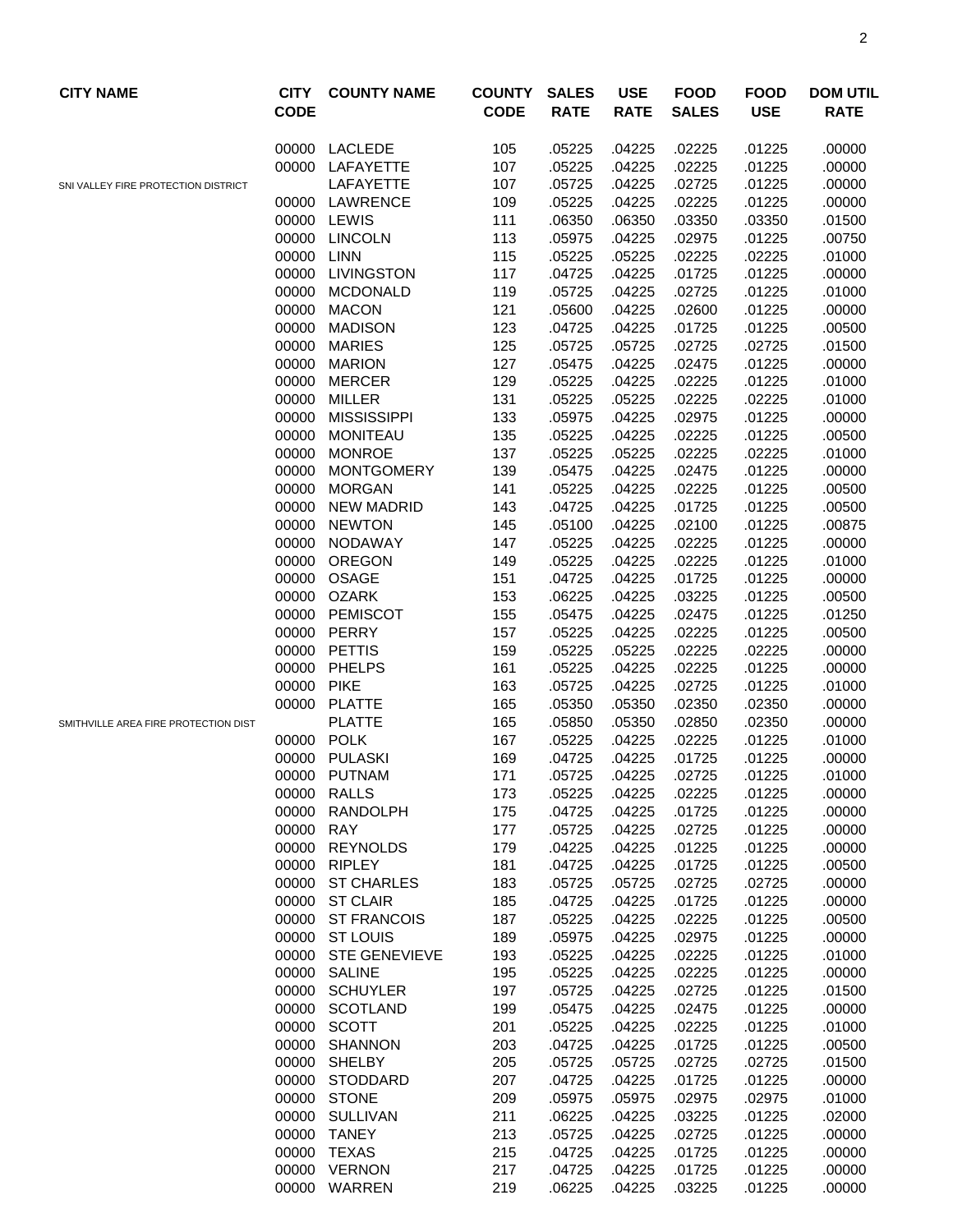| <b>CITY NAME</b>                    | <b>CITY</b><br><b>CODE</b> | <b>COUNTY NAME</b>                 | <b>COUNTY</b><br><b>CODE</b> | <b>SALES</b><br><b>RATE</b> | <b>USE</b><br><b>RATE</b> | <b>FOOD</b><br><b>SALES</b> | <b>FOOD</b><br><b>USE</b> | <b>DOM UTIL</b><br><b>RATE</b> |
|-------------------------------------|----------------------------|------------------------------------|------------------------------|-----------------------------|---------------------------|-----------------------------|---------------------------|--------------------------------|
|                                     | 00000                      | WASHINGTON                         | 221                          | .06225                      | .06225                    | .03225                      | .03225                    | .02000                         |
|                                     | 00000                      | <b>WAYNE</b>                       | 223                          | .05225                      | .04225                    | .02225                      | .01225                    | .01000                         |
|                                     | 00000                      | WEBSTER                            | 225                          | .05425                      | .04225                    | .02425                      | .01225                    | .01200                         |
|                                     | 00000                      | <b>WORTH</b>                       | 227                          | .05600                      | .04225                    | .02600                      | .01225                    | .00500                         |
|                                     |                            | 00000 WRIGHT                       | 229                          | .04725                      | .04225                    | .01725                      | .01225                    | .00000                         |
| <b>ADRIAN</b>                       |                            | 00244 BATES                        | 013                          | .06850                      | .04725                    | .03850                      | .01725                    | .00500                         |
| <b>ADVANCE</b>                      |                            | 00262 STODDARD                     | 207                          | .06225                      | .05725                    | .03225                      | .02725                    | .01500                         |
| <b>AFFTON</b>                       |                            | 00280 ST LOUIS                     | 189                          | .05975                      | .04225                    | .02975                      | .01225                    | .00000                         |
| <b>AGENCY</b>                       |                            | 00298 BUCHANAN                     | 021                          | .05325                      | .04225                    | .02325                      | .01225                    | .00000                         |
| <b>AIRPORT DRIVE</b><br><b>ALBA</b> |                            | 00424 JASPER<br>00496 JASPER       | 097<br>097                   | .06450<br>.05950            | .04225<br>.04225          | .03450<br>.02950            | .01225<br>.01225          | .01000<br>.00000               |
| <b>ALBANY</b>                       |                            | 00514 GENTRY                       | 075                          | .06725                      | .04225                    | .03725                      | .01225                    | .00500                         |
| <b>ALDRICH</b>                      |                            | 00568 POLK                         | 167                          | .05225                      | .04225                    | .02225                      | .01225                    | .01000                         |
| <b>ALEXANDRIA</b>                   | 00604                      | <b>CLARK</b>                       | 045                          | .07225                      | .04225                    | .04225                      | .01225                    | .00000                         |
| <b>ALLENDALE</b>                    |                            | 00712 WORTH                        | 227                          | .05600                      | .04225                    | .02600                      | .01225                    | .00500                         |
| <b>ALLENTON</b>                     | 00730                      | <b>ST LOUIS</b>                    | 189                          | .05975                      | .04225                    | .02975                      | .01225                    | .00000                         |
| <b>ALLENVILLE</b>                   |                            | 00748 CAPE GIRARDEAU               | 031                          | .04725                      | .04225                    | .01725                      | .01225                    | .00500                         |
| <b>ALLEY SPRINGS</b>                |                            | 00766 SHANNON                      | 203                          | .04725                      | .04225                    | .01725                      | .01225                    | .00500                         |
| <b>ALMA</b>                         |                            | 00802 LAFAYETTE                    | 107                          | .05225                      | .04225                    | .02225                      | .01225                    | .00000                         |
| <b>ALTAMONT</b>                     |                            | 00910 DAVIESS                      | 061                          | .05725                      | .05725                    | .02725                      | .02725                    | .00000                         |
| <b>ALTENBURG</b>                    |                            | 00928 PERRY                        | 157                          | .05225                      | .04225                    | .02225                      | .01225                    | .00500                         |
| <b>ALTON</b>                        |                            | 00964 OREGON                       | 149                          | .07225                      | .04225                    | .04225                      | .01225                    | .02000                         |
| <b>AMAZONIA</b>                     |                            | 01018 ANDREW                       | 003                          | .05725                      | .05725                    | .02725                      | .02725                    | .00000                         |
| <b>AMITY</b>                        |                            | 01054 DEKALB                       | 063                          | .05225                      | .04225                    | .02225                      | .01225                    | .00000                         |
| <b>AMORET</b>                       |                            | 01072 BATES                        | 013                          | .04725                      | .04725                    | .01725                      | .01725                    | .00000                         |
| <b>AMSTERDAM</b>                    |                            | 01090 BATES                        | 013                          | .05725                      | .04725                    | .02725                      | .01725                    | .00000                         |
| <b>ANABEL</b>                       | 01126                      | <b>MACON</b>                       | 121                          | .05600                      | .04225                    | .02600                      | .01225                    | .00000                         |
| <b>ANCELL</b>                       | 01162                      | <b>SCOTT</b>                       | 201                          | .05225                      | .04225                    | .02225                      | .01225                    | .01000                         |
| <b>ANDERSON</b>                     | 01198                      | <b>MCDONALD</b>                    | 119                          | .07225                      | .04225                    | .04225                      | .01225                    | .02000                         |
| <b>ANNADA</b>                       | 01252 PIKE                 |                                    | 163                          | .05725                      | .04225                    | .02725                      | .01225                    | .01000                         |
| <b>ANNAPOLIS</b>                    | 01270 IRON                 |                                    | 093                          | .06725                      | .04225                    | .03725                      | .01225                    | .00000                         |
| <b>ANNISTON</b>                     |                            | 01288 MISSISSIPPI                  | 133                          | .05975                      | .04225                    | .02975                      | .01225                    | .00000                         |
| <b>ANTONIA</b>                      |                            | 01396 JEFFERSON                    | 099                          | .05725                      | .04225                    | .02725                      | .01225                    | .01500                         |
| <b>ANUTT</b>                        |                            | 01414 DENT                         | 065                          | .04725                      | .04225                    | .01725                      | .01225                    | .00500                         |
| <b>APPLETON</b>                     |                            | 01486 CAPE GIRARDEAU               | 031                          | .04725                      | .04225                    | .01725                      | .01225                    | .00500                         |
| APPLETON CITY                       |                            | 01522 ST CLAIR                     | 185                          | .06600                      | .04225                    | .03600                      | .01225                    | .00000                         |
| ARAB<br>ARBELA                      | 01576                      | 01558 BOLLINGER<br><b>SCOTLAND</b> | 017<br>199                   | .05225                      | .04225                    | .02225                      | .01225                    | .01000<br>.00000               |
| ARBYRD                              | 01630                      | <b>DUNKLIN</b>                     | 069                          | .05475<br>.05725            | .04225<br>.04225          | .02475<br>.02725            | .01225<br>.01225          | .01000                         |
| <b>ARCADIA</b>                      |                            | 01648 IRON                         | 093                          | .05725                      | .04225                    | .02725                      | .01225                    | .01000                         |
| <b>ARCHIE</b>                       |                            | 01702 CASS                         | 037                          | .06225                      | .04225                    | .03225                      | .01225                    | .02000                         |
| <b>ARCOLA</b>                       | 01720                      | DADE                               | 057                          | .05225                      | .05225                    | .02225                      | .02225                    | .01000                         |
| ARGYLE                              | 01828                      | <b>MARIES</b>                      | 125                          | .06725                      | .05725                    | .03725                      | .02725                    | .01500                         |
| ARGYLE                              |                            | 01828 OSAGE                        | 151                          | .05725                      | .04225                    | .02725                      | .01225                    | .00000                         |
| ARKOE                               |                            | 01864 NODAWAY                      | 147                          | .05225                      | .04225                    | .02225                      | .01225                    | .00000                         |
| ARMSTRONG                           |                            | 01954 HOWARD                       | 089                          | .06225                      | .04225                    | .03225                      | .01225                    | .01500                         |
| <b>ARNOLD</b>                       |                            | 01972 JEFFERSON                    | 099                          | .06975                      | .04225                    | .03975                      | .01225                    | .02500                         |
| <b>ARROW POINT</b>                  |                            | 02034 BARRY                        | 009                          | .05225                      | .04225                    | .02225                      | .01225                    | .00000                         |
| <b>ARROW ROCK</b>                   |                            | 02044 SALINE                       | 195                          | .07725                      | .04225                    | .04725                      | .01225                    | .00000                         |
| <b>ASBURY</b>                       | 02098                      | <b>JASPER</b>                      | 097                          | .04950                      | .04225                    | .01950                      | .01225                    | .00000                         |
| <b>ASHBURN</b>                      | 02152 PIKE                 |                                    | 163                          | .05725                      | .04225                    | .02725                      | .01225                    | .01000                         |
| <b>ASH GROVE</b>                    |                            | 02188 GREENE                       | 077                          | .06600                      | .05725                    | .03600                      | .02725                    | .01875                         |
| ASHLAND                             | 02242                      | <b>BOONE</b>                       | 019                          | .06725                      | .04225                    | .03725                      | .01225                    | .02000                         |
| <b>ASHLEY</b>                       | 02260                      | <b>PIKE</b>                        | 163                          | .05725                      | .04225                    | .02725                      | .01225                    | .01000                         |
| <b>ATHERTON</b>                     | 02404                      | <b>JACKSON</b>                     | 095                          | .05100                      | .04225                    | .02100                      | .01225                    | .00000                         |
| <b>ATLANTA</b>                      |                            | 02422 MACON                        | 121                          | .06600                      | .04225                    | .03600                      | .01225                    | .00000                         |
| <b>AUGUSTA</b>                      |                            | 02512 ST CHARLES                   | 183                          | .07225                      | .05725                    | .04225                      | .02725                    | .00000                         |
| <b>AULLVILLE</b>                    |                            | 02530 LAFAYETTE                    | 107                          | .05225                      | .04225                    | .02225                      | .01225                    | .00000                         |
| <b>AURORA</b>                       |                            | 02548 LAWRENCE                     | 109                          | .06725                      | .04225                    | .03725                      | .01225                    | .01000                         |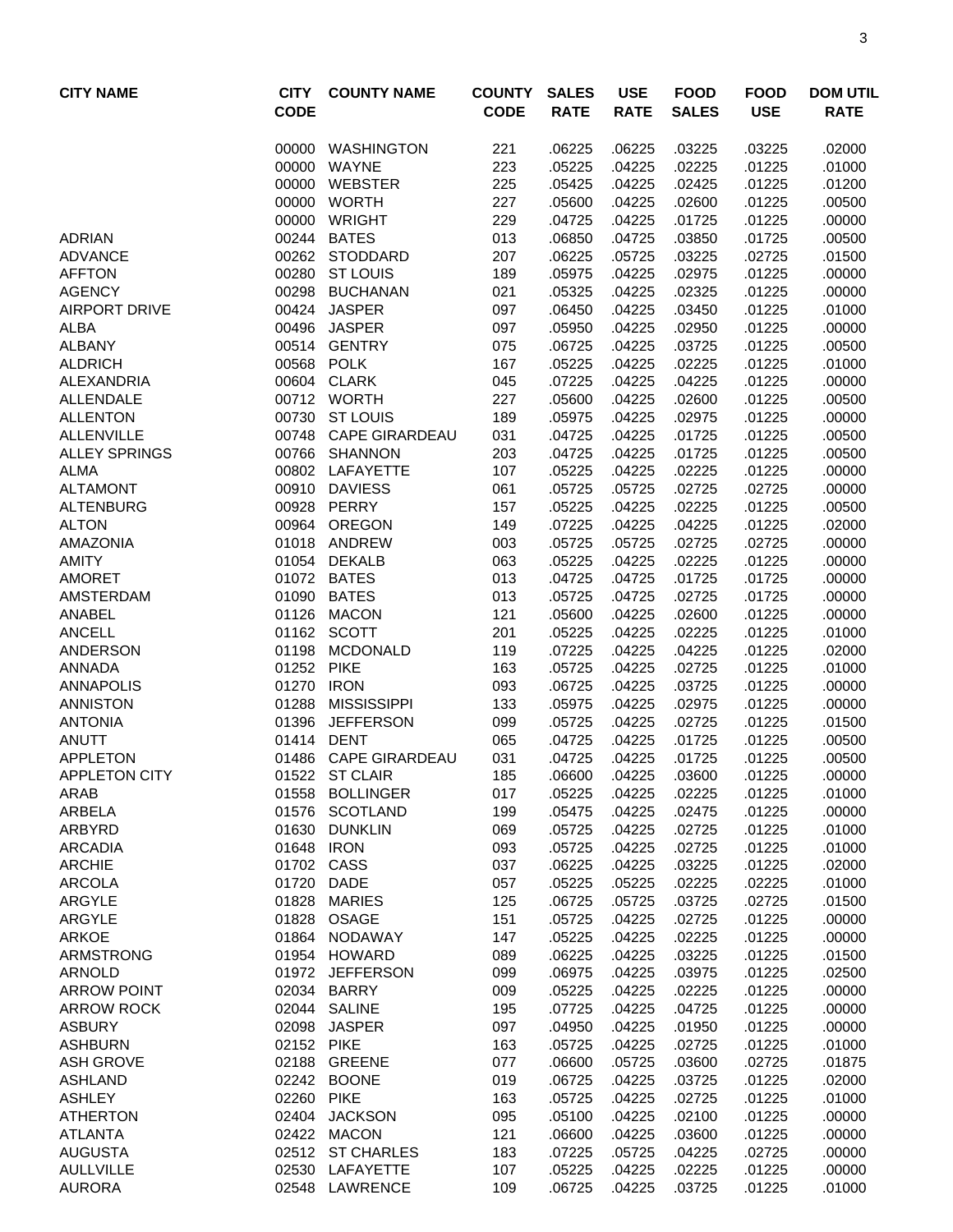| <b>CITY NAME</b>                                       | <b>CITY</b><br><b>CODE</b> | <b>COUNTY NAME</b>            | <b>COUNTY</b><br><b>CODE</b> | <b>SALES</b><br><b>RATE</b> | <b>USE</b><br><b>RATE</b> | <b>FOOD</b><br><b>SALES</b> | <b>FOOD</b><br><b>USE</b> | <b>DOM UTIL</b><br><b>RATE</b> |
|--------------------------------------------------------|----------------------------|-------------------------------|------------------------------|-----------------------------|---------------------------|-----------------------------|---------------------------|--------------------------------|
| <b>AUXVASSE</b>                                        | 02638                      | CALLAWAY                      | 027                          | .06225                      | .04225                    | .03225                      | .01225                    | .01000                         |
| <b>AVA</b>                                             | 02674                      | <b>DOUGLAS</b>                | 067                          | .06225                      | .05225                    | .03225                      | .02225                    | .00000                         |
| <b>AVALON</b>                                          |                            | 02692 LIVINGSTON              | 117                          | .04725                      | .04225                    | .01725                      | .01225                    | .00000                         |
| <b>AVILLA</b>                                          | 02746                      | <b>JASPER</b>                 | 097                          | .04950                      | .04225                    | .01950                      | .01225                    | .00000                         |
| <b>AVONDALE</b>                                        | 02800 CLAY                 |                               | 047                          | .06225                      | .04225                    | .03225                      | .01225                    | .00000                         |
| <b>BAGNELL</b>                                         |                            | 02962 MILLER                  | 131                          | .06225                      | .05225                    | .03225                      | .02225                    | .01000                         |
| <b>BAKER</b>                                           |                            | 03034 STODDARD                | 207                          | .04725                      | .04225                    | .01725                      | .01225                    | .00000                         |
| <b>BAKERSFIELD</b>                                     |                            | 03052 OZARK                   | 153                          | .07225                      | .04225                    | .04225                      | .01225                    | .01500                         |
| <b>BALDWIN PARK</b>                                    |                            | 03124 CASS                    | 037                          | .05225                      | .04225                    | .02225                      | .01225                    | .01000                         |
| <b>BALLWIN</b>                                         |                            | 03160 ST LOUIS                | 189                          | .06475                      | .04225                    | .03475                      | .01225                    | .00000                         |
| BALLWIN (X1)                                           | 03161                      | <b>ST LOUIS</b>               | 189                          | .06475                      | .04225                    | .03475                      | .01225                    | .00000                         |
| BALLWIN (X2)                                           |                            | 03162 ST LOUIS                | 189                          | .06475                      | .04225                    | .03475                      | .01225                    | .00000                         |
| BALLWIN (X3)                                           | 03163                      | <b>ST LOUIS</b>               | 189                          | .06475                      | .04225                    | .03475                      | .01225                    | .00000                         |
| BALLWIN(X4)                                            | 03164                      | <b>ST LOUIS</b>               | 189                          | .06475                      | .04225                    | .03475                      | .01225                    | .00000                         |
| BALLWIN (X5)                                           | 03165                      | <b>ST LOUIS</b>               | 189                          | .06475                      | .04225                    | .03475                      | .01225                    | .00000                         |
| BALLWIN (X6)                                           | 03166                      | <b>ST LOUIS</b>               | 189                          | .06475                      | .04225                    | .03475                      | .01225                    | .00000                         |
| BALLWIN (X7)                                           |                            | 03167 ST LOUIS                | 189                          | .06475                      | .04225                    | .03475                      | .01225                    | .00000                         |
| BALLWIN (X8)                                           | 03168                      | <b>ST LOUIS</b>               | 189                          | .06475                      | .04225                    | .03475                      | .01225                    | .00000                         |
| <b>BARING</b>                                          |                            | 03322 KNOX                    | 103                          | .06225                      | .04225                    | .03225                      | .01225                    | .02000                         |
| <b>BARNARD</b>                                         | 03340                      | NODAWAY                       | 147                          | .05225                      | .04225                    | .02225                      | .01225                    | .00000                         |
| <b>BARNETT</b>                                         | 03376                      | <b>MORGAN</b>                 | 141                          | .05225                      | .04225                    | .02225                      | .01225                    | .00500                         |
| <b>BARNHART</b>                                        | 03394                      | <b>JEFFERSON</b>              | 099                          | .05725                      | .04225                    | .02725                      | .01225                    | .01500                         |
| <b>BATES CITY</b>                                      |                            | 03556 LAFAYETTE               | 107                          | .07225                      | .05725                    | .04225                      | .02725                    | .01500                         |
| <b>BATTLEFIELD</b>                                     |                            | 03592 GREENE                  | 077                          | .06100                      | .04225                    | .03100                      | .01225                    | .01375                         |
| <b>BAY</b>                                             | 03628                      | GASCONADE                     | 073                          | .05225                      | .04225                    | .02225                      | .01225                    | .01000                         |
| <b>BEAUFORT</b>                                        | 03772                      | <b>FRANKLIN</b>               | 071                          | .05475                      | .04225                    | .02475                      | .01225                    | .00000                         |
| <b>BELGIQUE</b>                                        | 04042                      | PERRY                         | 157                          | .05225                      | .04225                    | .02225                      | .01225                    | .00500                         |
| <b>BELGRADE</b>                                        | 04060                      | <b>WASHINGTON</b>             | 221                          | .06225                      | .06225                    | .03225                      | .03225                    | .02000                         |
| <b>BELLAIR</b>                                         | 04096                      | <b>COOPER</b>                 | 053                          | .05975                      | .04225                    | .02975                      | .01225                    | .01750                         |
| <b>BELLA VILLA</b>                                     |                            | 04114 ST LOUIS                | 189                          | .06475                      | .04725                    | .03475                      | .01725                    | .00000                         |
| <b>BELLA VILLA (X1)</b>                                |                            | 04115 ST LOUIS                | 189                          | .06475                      | .04725                    | .03475                      | .01725                    | .00000                         |
| <b>BELL CITY</b>                                       |                            | 04132 STODDARD                | 207                          | .05725                      | .04225                    | .02725                      | .01225                    | .00000                         |
| <b>BELLE</b>                                           | 04150                      | <b>MARIES</b><br><b>OSAGE</b> | 125                          | .07225                      | .05725                    | .04225                      | .02725                    | .02500                         |
| <b>BELLE</b><br>BELLEFONTAINE NEIGHBORS 04222 ST LOUIS | 04150                      |                               | 151                          | .06225<br>.06475            | .04225                    | .03225                      | .01225                    | .01000                         |
| <b>BELLERIVE</b>                                       |                            | 04240 ST LOUIS                | 189                          |                             | .04225<br>.04225          | .03475<br>.02975            | .01225<br>.01225          | .00000<br>.00000               |
| <b>BELLEVIEW</b>                                       | 04276 IRON                 |                               | 189<br>093                   | .05975<br>.04725            | .04225                    | .01725                      |                           | .00000                         |
| <b>BELLFLOWER</b>                                      | 04330                      | <b>MONTGOMERY</b>             | 139                          | .07475                      | .04225                    | .04475                      | .01225<br>.01225          | .01000                         |
| <b>BEL-NOR</b>                                         | 04348                      | <b>ST LOUIS</b>               | 189                          | .06475                      | .04725                    | .03475                      | .01725                    | .00000                         |
| <b>BEL-RIDGE</b>                                       | 04366                      | <b>ST LOUIS</b>               | 189                          | .06475                      | .04225                    | .03475                      | .01225                    | .00000                         |
| BEL-RIDGE (T1)                                         | 04367                      | <b>ST LOUIS</b>               | 189                          | .06475                      | .04225                    | .03475                      | .01225                    | .00000                         |
| <b>BELTON</b>                                          | 04384                      | CASS                          | 037                          | .07725                      | .04225                    | .04725                      | .01225                    | .01000                         |
| <b>BENDAVIS</b>                                        |                            | 04474 TEXAS                   | 215                          | .04725                      | .04225                    | .01725                      | .01225                    | .00000                         |
| <b>BENTON</b>                                          | 04798                      | <b>SCOTT</b>                  | 201                          | .06225                      | .04225                    | .03225                      | .01225                    | .02000                         |
| <b>BENTON CITY</b>                                     |                            | 04834 AUDRAIN                 | 007                          | .05725                      | .04225                    | .02725                      | .01225                    | .00000                         |
| <b>BERDELL HILLS</b>                                   | 04870                      | <b>ST LOUIS</b>               | 189                          | .05975                      | .04225                    | .02975                      | .01225                    | .00000                         |
| <b>BERGER</b>                                          | 04888                      | <b>FRANKLIN</b>               | 071                          | .06475                      | .04225                    | .03475                      | .01225                    | .01000                         |
| <b>BERKELEY</b>                                        | 04906                      | <b>ST LOUIS</b>               | 189                          | .06475                      | .04225                    | .03475                      | .01225                    | .00000                         |
| BERKELEY (T1)                                          | 04907                      | <b>ST LOUIS</b>               | 189                          | .06475                      | .04225                    | .03475                      | .01225                    | .00000                         |
| <b>BERNIE</b>                                          | 04960                      | STODDARD                      | 207                          | .06225                      | .04225                    | .03225                      | .01225                    | .01500                         |
| <b>BERRYMAN</b>                                        | 04978                      | CRAWFORD                      | 055                          | .05475                      | .04225                    | .02475                      | .01225                    | .00500                         |
| <b>BERTRAND</b>                                        | 04996                      | <b>MISSISSIPPI</b>            | 133                          | .05975                      | .04225                    | .02975                      | .01225                    | .00000                         |
| <b>BETHANY</b>                                         | 05068                      | <b>HARRISON</b>               | 081                          | .06350                      | .04225                    | .03350                      | .01225                    | .00000                         |
| <b>BETHEL</b>                                          |                            | 05104 SHELBY                  | 205                          | .05725                      | .05725                    | .02725                      | .02725                    | .01500                         |
| <b>BEULAH</b>                                          |                            | 05212 PHELPS                  | 161                          | .05225                      | .04225                    | .02225                      | .01225                    | .00000                         |
| <b>BEVERLY</b>                                         |                            | 05230 PLATTE                  | 165                          | .05350                      | .05350                    | .02350                      | .02350                    | .00000                         |
| <b>BEVERLY HILLS</b>                                   |                            | 05248 ST LOUIS                | 189                          | .06975                      | .04225                    | .03975                      | .01225                    | .00000                         |
| <b>BEVIER</b>                                          |                            | 05266 MACON                   | 121                          | .07100                      | .04225                    | .04100                      | .01225                    | .01000                         |
| <b>BIEHLE</b>                                          | 05320                      | PERRY                         | 157                          | .06225                      | .04225                    | .03225                      | .01225                    | .00500                         |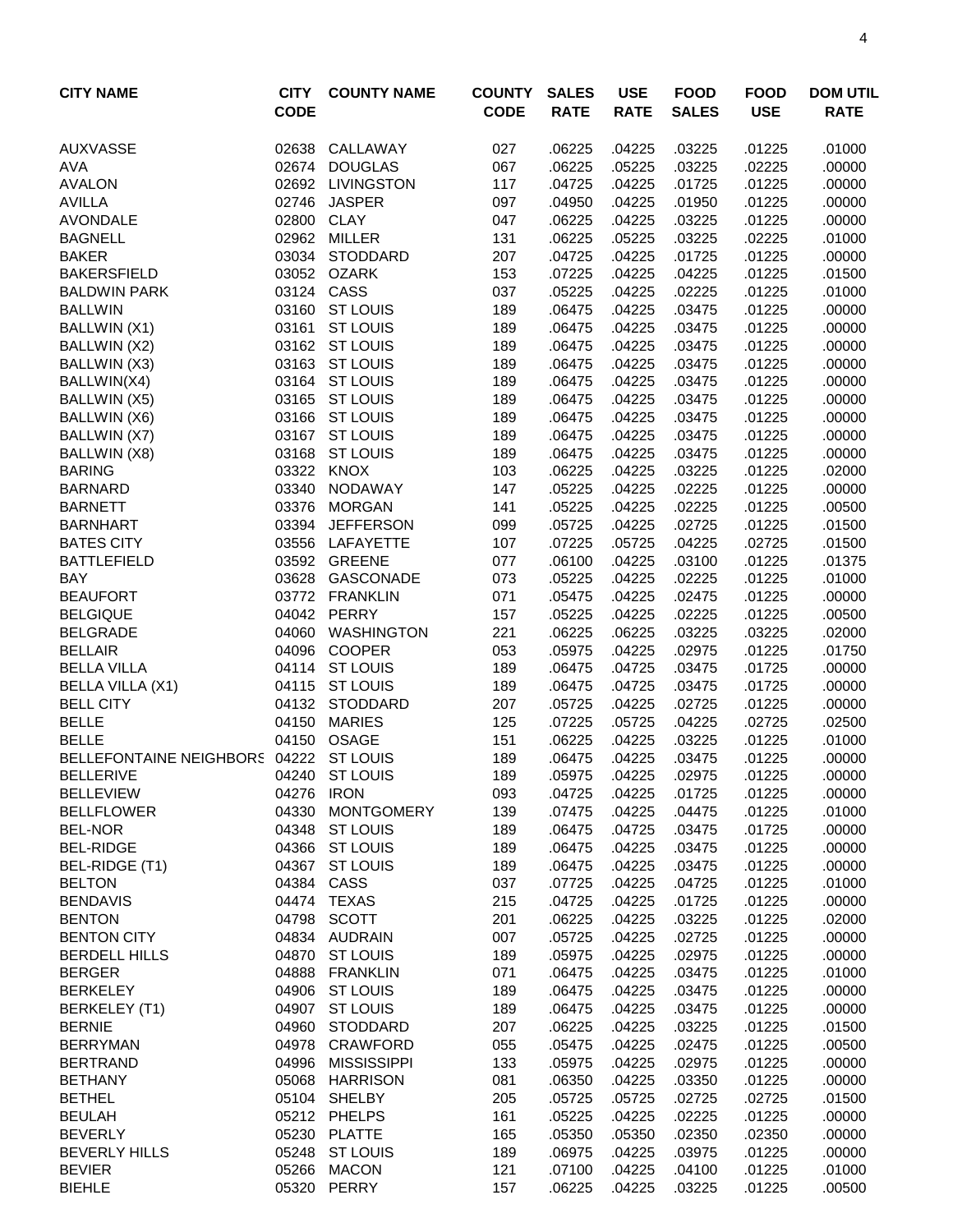| <b>CITY NAME</b>                    | <b>CITY</b><br><b>CODE</b> | <b>COUNTY NAME</b>      | <b>COUNTY</b><br><b>CODE</b> | <b>SALES</b><br><b>RATE</b> | <b>USE</b><br><b>RATE</b> | <b>FOOD</b><br><b>SALES</b> | <b>FOOD</b><br><b>USE</b> | <b>DOM UTIL</b><br><b>RATE</b> |
|-------------------------------------|----------------------------|-------------------------|------------------------------|-----------------------------|---------------------------|-----------------------------|---------------------------|--------------------------------|
| <b>BIGELOW</b>                      |                            | 05464 HOLT              | 087                          | .06475                      | .04225                    | .03475                      | .01225                    | .00000                         |
| <b>BIG PINEY</b>                    | 05500                      | <b>PULASKI</b>          | 169                          | .04725                      | .04225                    | .01725                      | .01225                    | .00000                         |
| <b>BIGSPRING</b>                    | 05608                      | <b>MONTGOMERY</b>       | 139                          | .05475                      | .04225                    | .02475                      | .01225                    | .00000                         |
| <b>BILLINGS</b>                     | 05626                      | <b>CHRISTIAN</b>        | 043                          | .06725                      | .04225                    | .03725                      | .01225                    | .01000                         |
| <b>BIRCH TREE</b>                   | 05734                      | <b>SHANNON</b>          | 203                          | .06725                      | .04225                    | .03725                      | .01225                    | .02000                         |
| <b>BIRMINGHAM</b>                   | 05824 CLAY                 |                         | 047                          | .06225                      | .04225                    | .03225                      | .01225                    | .01000                         |
| <b>BISMARCK</b>                     | 05878                      | <b>ST FRANCOIS</b>      | 187                          | .06725                      | .04225                    | .03725                      | .01225                    | .01500                         |
| <b>BIXBY</b>                        | 05914 IRON                 |                         | 093                          | .04725                      | .04225                    | .01725                      | .01225                    | .00000                         |
| <b>BLACK</b>                        |                            | 05932 REYNOLDS          | 179                          | .04225                      | .04225                    | .01225                      | .01225                    | .00000                         |
| <b>BLACKBURN</b>                    | 05950                      | LAFAYETTE               | 107                          | .05725                      | .04225                    | .02725                      | .01225                    | .00500                         |
| <b>BLACKBURN</b>                    |                            | 05950 SALINE            | 195                          | .05725                      | .04225                    | .02725                      | .01225                    | .00500                         |
| <b>BLACK JACK</b>                   | 06004                      | <b>ST LOUIS</b>         | 189                          | .06475                      | .04725                    | .03475                      | .01725                    | .00000                         |
| <b>BLACKWATER</b>                   | 06148                      | <b>COOPER</b>           | 053                          | .07475                      | .04225                    | .04475                      | .01225                    | .03250                         |
| <b>BLACKWELL</b>                    | 06220                      | <b>ST FRANCOIS</b>      | 187                          | .05225                      | .04225                    | .02225                      | .01225                    | .00500                         |
| <b>BLAIRSTOWN</b>                   | 06238                      | <b>HENRY</b>            | 083                          | .05725                      | .04725                    | .02725                      | .01725                    | .01000                         |
| <b>BLAND</b>                        | 06256                      | <b>GASCONADE</b>        | 073                          | .06725                      | .04225                    | .03725                      | .01225                    | .02000                         |
| <b>BLODGETT</b>                     | 06346                      | <b>SCOTT</b>            | 201                          | .05225                      | .04225                    | .02225                      | .01225                    | .01000                         |
| <b>BLOOMFIELD</b>                   | 06382                      | <b>STODDARD</b>         | 207                          | .05725                      | .05225                    | .02725                      | .02225                    | .00875                         |
| <b>BLOOMSDALE</b>                   | 06454                      | <b>STE GENEVIEVE</b>    | 193                          | .05225                      | .04225                    | .02225                      | .01225                    | .01000                         |
| <b>BLUE EYE</b>                     |                            | 06526 STONE             | 209                          | .05975                      | .05975                    | .02975                      | .02975                    | .01000                         |
| <b>BLUE SPRINGS</b>                 | 06652                      | <b>JACKSON</b>          | 095                          | .06600                      | .04225                    | .03600                      | .01225                    | .01000                         |
| <b>BLUE SUMMIT</b>                  | 06670                      | <b>JACKSON</b>          | 095                          | .05100                      | .04225                    | .02100                      | .01225                    | .00000                         |
| <b>BLUE VUE</b>                     | 06706                      | <b>JACKSON</b>          | 095                          | .05100                      | .04225                    | .02100                      | .01225                    | .00000                         |
| <b>BLYTHEDALE</b>                   |                            | 06742 HARRISON          | 081                          | .04975                      | .04225                    | .01975                      | .01225                    | .00000                         |
| <b>BOGARD</b>                       | 06832                      | CARROLL<br>06904 GREENE | 033                          | .05225                      | .05225                    | .02225<br>.02100            | .02225                    | .00000                         |
| <b>BOIS D'ARC</b><br><b>BOLCKOW</b> | 06922                      | ANDREW                  | 077<br>003                   | .05100<br>.05725            | .04225<br>.05725          | .02725                      | .01225<br>.02725          | .00875<br>.00000               |
| <b>BOLIVAR</b>                      | 06976                      | <b>POLK</b>             | 167                          | .07225                      | .04225                    | .04225                      | .01225                    | .02500                         |
| <b>BONA</b>                         | 06994                      | <b>DADE</b>             | 057                          | .05225                      | .05225                    | .02225                      | .02225                    | .01000                         |
| <b>BONNE TERRE</b>                  |                            | 07102 ST FRANCOIS       | 187                          | .06975                      | .04225                    | .03975                      | .01225                    | .01500                         |
| <b>BONNOTS MILL</b>                 | 07120                      | <b>OSAGE</b>            | 151                          | .04725                      | .04225                    | .01725                      | .01225                    | .00000                         |
| <b>BOONVILLE</b>                    | 07318                      | <b>COOPER</b>           | 053                          | .07475                      | .04225                    | .04475                      | .01225                    | .02750                         |
| <b>BOSS</b>                         | 07390 DENT                 |                         | 065                          | .04725                      | .04225                    | .01725                      | .01225                    | .00500                         |
| <b>BOSWORTH</b>                     | 07426                      | CARROLL                 | 033                          | .05225                      | .05225                    | .02225                      | .02225                    | .00000                         |
| <b>BOULDER CITY</b>                 | 07444                      | <b>NEWTON</b>           | 145                          | .05100                      | .04225                    | .02100                      | .01225                    | .00875                         |
| <b>BOURBON</b>                      |                            | 07534 CRAWFORD          | 055                          | .06975                      | .04225                    | .03975                      | .01225                    | .01500                         |
| <b>BOWERS MILL</b>                  |                            | 07588 LAWRENCE          | 109                          | .05225                      | .04225                    | .02225                      | .01225                    | .00000                         |
| <b>BOWLING GREEN</b>                | 07660 PIKE                 |                         | 163                          | .07475                      | .04225                    | .04475                      | .01225                    | .02000                         |
| <b>BRADLEYVILLE</b>                 | 07822                      | TANEY                   | 213                          | .05725                      | .04225                    | .02725                      | .01225                    | .00000                         |
| <b>BRAGGADOCIO</b>                  | 07840                      | PEMISCOT                | 155                          | .05475                      | .04225                    | .02475                      | .01225                    | .01250                         |
| <b>BRAGG CITY</b>                   | 07876                      | PEMISCOT                | 155                          | .05475                      | .04225                    | .02475                      | .01225                    | .01250                         |
| <b>BRANDSVILLE</b>                  |                            | 07948 HOWELL            | 091                          | .04975                      | .04225                    | .01975                      | .01225                    | .00000                         |
| <b>BRANSON</b>                      | 07966                      | <b>TANEY</b>            | 213                          | .07225                      | .04225                    | .04225                      | .01225                    | .01000                         |
| <b>BRANSON WEST</b>                 | 07989                      | <b>STONE</b>            | 209                          | .07975                      | .05975                    | .04975                      | .02975                    | .01000                         |
| <b>BRASHEAR</b>                     |                            | 08002 ADAIR             | 001                          | .05225                      | .04225                    | .02225                      | .01225                    | .01000                         |
| <b>BRASHER</b>                      |                            | 08020 PEMISCOT          | 155                          | .05475                      | .04225                    | .02475                      | .01225                    | .01250                         |
| <b>BRAYMER</b>                      |                            | 08038 CALDWELL          | 025                          | .06725                      | .05725                    | .03725                      | .02725                    | .00000                         |
| <b>BRAZEAU</b>                      |                            | 08074 PERRY             | 157                          | .05225                      | .04225                    | .02225                      | .01225                    | .00500                         |
| <b>BRECKENRIDGE</b>                 |                            | 08128 CALDWELL          | 025                          | .06725                      | .05725                    | .03725                      | .02725                    | .00000                         |
| <b>BRECKENRIDGE HILLS</b>           |                            | 08164 ST LOUIS          | 189                          | .06725                      | .04975                    | .03725                      | .01975                    | .00000                         |
| <b>BREMEN</b>                       |                            | 08200 ST LOUIS          | 189                          | .05975                      | .04225                    | .02975                      | .01225                    | .00000                         |
| <b>BRENTWOOD</b>                    | 08236                      | <b>ST LOUIS</b>         | 189                          | .07225                      | .04225                    | .04225                      | .01225                    | .00000                         |
| BRENTWOOD(T2)                       | 08238                      | <b>ST LOUIS</b>         | 189                          | .07225                      | .04225                    | .04225                      | .01225                    | 00000                          |
| BRENTWOOD(T3)                       | 08239                      | <b>ST LOUIS</b>         | 189                          | .07225                      | .04225                    | .04225                      | .01225                    | 00000                          |
| BRENTWOOD(T4)                       |                            | 08240 ST LOUIS          | 189                          | .07225                      | .04225                    | .04225                      | .01225                    | 00000                          |
| BRENTWOOD(T5)                       | 08241                      | <b>ST LOUIS</b>         | 189                          | .07225                      | .04225                    | .04225                      | .01225                    | 00000                          |
| BRENTWOOD(T6)                       |                            | 08242 ST LOUIS          | 189                          | .07225                      | .04225                    | .04225                      | .01225                    | 00000                          |
| BRENTWOOD (T7)                      |                            | 08243 ST LOUIS          | 189                          | .07225                      | .04225                    | .04225                      | .01225                    | .00000                         |
| <b>BRIAR</b>                        |                            | 08290 RIPLEY            | 181                          | .04725                      | .04225                    | .01725                      | .01225                    | .00500                         |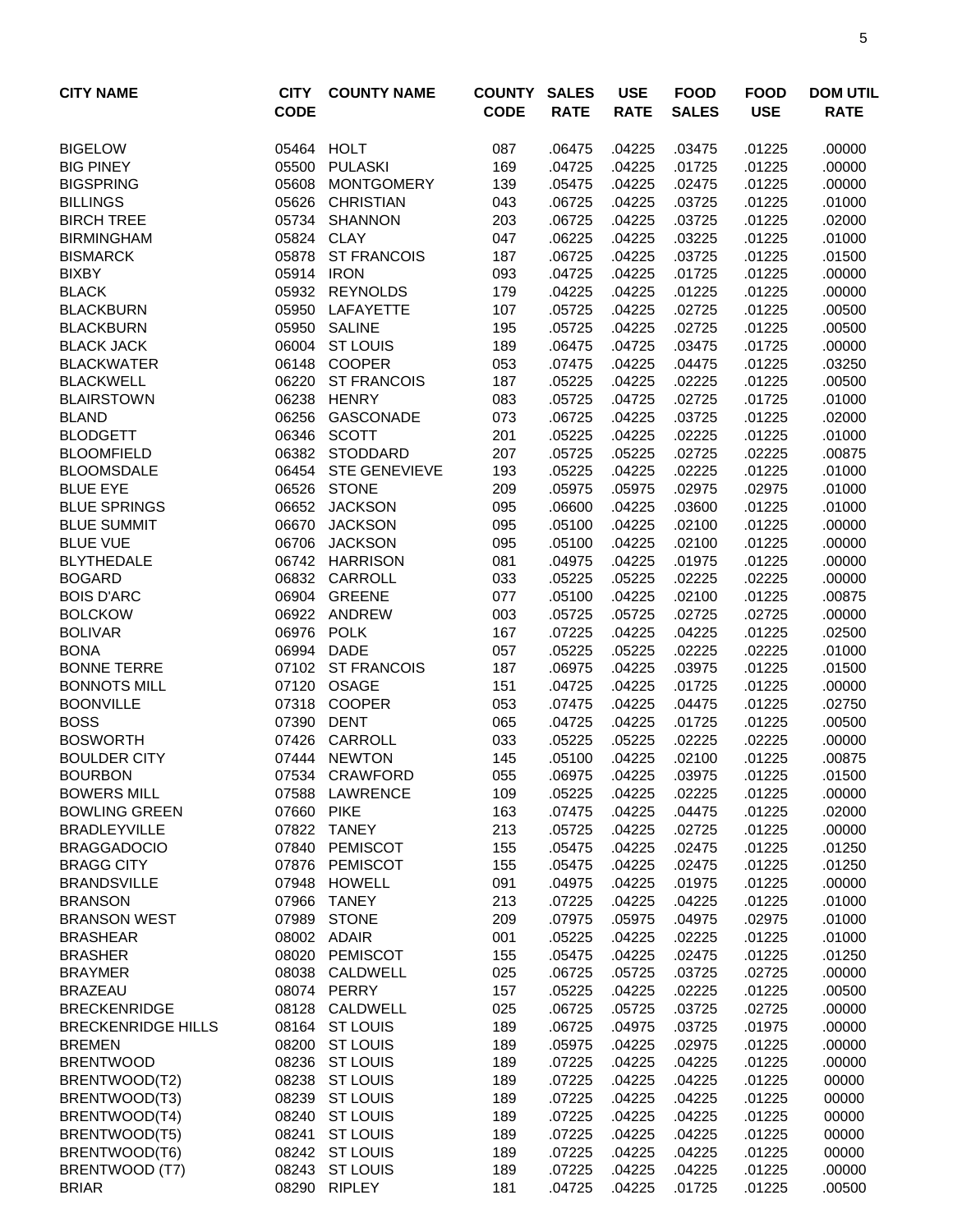| <b>CITY NAME</b>                 | <b>CITY</b>    | <b>COUNTY NAME</b>            | <b>COUNTY</b> | <b>SALES</b>     | <b>USE</b>       | <b>FOOD</b>      | <b>FOOD</b>      | <b>DOM UTIL</b>  |
|----------------------------------|----------------|-------------------------------|---------------|------------------|------------------|------------------|------------------|------------------|
|                                  | <b>CODE</b>    |                               | <b>CODE</b>   | <b>RATE</b>      | <b>RATE</b>      | <b>SALES</b>     | <b>USE</b>       | <b>RATE</b>      |
| <b>BRIDGETON</b>                 | 08398          | <b>ST LOUIS</b>               | 189           | .06475           | .04225           | .03475           | .01225           | .00000           |
| <b>BRIDGETON (X1)</b>            | 08399          | <b>ST LOUIS</b>               | 189           | .06475           | .04225           | .03475           | .01225           | .00000           |
| <b>BRIDGETON (X2)</b>            | 08400          | <b>ST LOUIS</b>               | 189           | .06475           | .04225           | .03475           | .01225           | .00000           |
| <b>BRIDGETON (T1)</b>            | 08401          | <b>ST LOUIS</b>               | 189           | .06475           | .04225           | .03475           | .01225           | .00000           |
| <b>BRIDGETON (T2)</b>            |                | 08402 ST LOUIS                | 189           | .06475           | .04225           | .03475           | .01225           | .00000           |
| <b>BRIGHTON</b>                  | 08452          | <b>POLK</b>                   | 167           | .05225           | .04225           | .02225           | .01225           | .01000           |
| <b>BRIMSON</b>                   | 08470          | <b>GRUNDY</b>                 | 079           | .05225           | .04225           | .02225           | .01225           | .01000           |
| <b>BRINKTOWN</b>                 | 08488          | <b>MARIES</b>                 | 125           | .05725           | .05725           | .02725           | .02725           | .01500           |
| <b>BRIXEY</b>                    | 08524          | <b>OZARK</b>                  | 153           | .06225           | .04225           | .03225           | .01225           | .00500           |
| <b>BRONAUGH</b>                  |                | 08614 VERNON                  | 217           | .04725           | .04225           | .01725           | .01225           | .00000           |
| <b>BROOKFIELD</b>                | 08650          | <b>LINN</b>                   | 115           | .06975           | .06975           | .03975           | .03975           | .02250           |
| <b>BROOKLINE STATION</b>         | 08740          | <b>GREENE</b>                 | 077           | .06100           | .04225           | .03100           | .01225           | .01875           |
| <b>BROOKLYN HEIGHTS</b>          | 08776          | <b>JASPER</b>                 | 097           | .04950           | .04225           | .01950           | .01225           | .00000           |
| <b>BROSELEY</b>                  | 08812          | <b>BUTLER</b>                 | 023           | .05225           | .04225           | .02225           | .01225           | .01000           |
| <b>BROWNBRANCH</b>               | 08848          | <b>TANEY</b>                  | 213           | .05725           | .04225           | .02725           | .01225           | .00000           |
| <b>BROWNING</b>                  | 08884          | <b>LINN</b>                   | 115           | .06225           | .06225           | .03225           | .03225           | .01000           |
| <b>BROWNING</b>                  | 08884          | <b>SULLIVAN</b>               | 211           | .07225           | .05225           | .04225           | .02225           | .02000           |
| <b>BROWNINGTON</b>               | 08902          | <b>HENRY</b>                  | 083           | .04725           | .04725           | .01725           | .01725           | .00000           |
| <b>BROWNWOOD</b>                 | 08956          | <b>STODDARD</b>               | 207           | .04725           | .04225           | .01725           | .01225           | .00000           |
| <b>BRUMLEY</b>                   | 08974          | <b>MILLER</b>                 | 131           | .06225           | .05225           | .03225           | .02225           | .02000           |
| <b>BRUNER</b>                    | 08992<br>09046 | <b>CHRISTIAN</b>              | 043           | .05725           | .04225           | .02725<br>.03725 | .01225           | .00000           |
| <b>BRUNSWICK</b>                 |                | <b>CHARITON</b>               | 041           | .06725           | .05225           |                  | .02225           | .01500           |
| <b>BUCKLIN</b><br><b>BUCKNER</b> | 09388<br>09424 | <b>LINN</b><br><b>JACKSON</b> | 115<br>095    | .06225<br>.06600 | .06225<br>.05725 | .03225<br>.03600 | .03225<br>.02725 | .02000<br>.01500 |
| <b>BUCYRUS</b>                   | 09478          | <b>TEXAS</b>                  | 215           | .04725           | .04225           | .01725           | .01225           | .00000           |
| <b>BUELL</b>                     | 09496          | <b>MONTGOMERY</b>             | 139           | .05475           | .04225           | .02475           | .01225           | .00000           |
| <b>BUFFALO</b>                   | 09514          | <b>DALLAS</b>                 | 059           | .07725           | .04225           | .04725           | .01225           | .02500           |
| <b>BULL CREEK VILLAGE</b>        | 09642          | <b>TANEY</b>                  | 213           | .06725           | .04225           | .03725           | .01225           | .00000           |
| <b>BUNCETON</b>                  | 09658          | <b>COOPER</b>                 | 053           | .05975           | .04225           | .02975           | .01225           | .01750           |
| <b>BUNKER</b>                    | 09694          | <b>DENT</b>                   | 065           | .05725           | .04225           | .02725           | .01225           | .00500           |
| <b>BUNKER</b>                    | 09694          | <b>REYNOLDS</b>               | 179           | .05225           | .04225           | .02225           | .01225           | .00000           |
| <b>BURFORDVILLE</b>              | 09784          | <b>CAPE GIRARDEAU</b>         | 031           | .04725           | .04225           | .01725           | .01225           | .00500           |
| <b>BURGESS</b>                   | 09802          | <b>BARTON</b>                 | 011           | .05225           | .04225           | .02225           | .01225           | .00000           |
| <b>BURKE CITY</b>                | 09820          | <b>ST LOUIS</b>               | 189           | .05975           | .04225           | .02975           | .01225           | .00000           |
| <b>BURLINGTON JUNCTION</b>       | 09838          | <b>NODAWAY</b>                | 147           | .05225           | .04225           | .02225           | .01225           | .00000           |
| <b>BUTLER</b>                    |                | 10054 BATES                   | 013           | .06225           | .04725           | .03225           | .01725           | .00000           |
| <b>BUTTERFIELD</b>               |                | 10144 BARRY                   | 009           | .05225           | .04225           | .02225           | .01225           | .00000           |
| <b>BYNUMVILLE</b>                | 10216          | <b>CHARITON</b>               | 041           | .05225           | .05225           | .02225           | .02225           | .00000           |
| <b>BYRNES MILL</b>               | 10240          | <b>JEFFERSON</b>              | 099           | .06725           | .04225           | .03725           | .01225           | .01500           |
| <b>CABOOL</b>                    | 10288          | TEXAS                         | 215           | .06225           | .04225           | .03225           | .01225           | .01500           |
| CADET                            | 10306          | WASHINGTON                    | 221           | .06225           | .06225           | .03225           | .03225           | .02000           |
| <b>CAINSVILLE</b>                |                | 10342 HARRISON                | 081           | .04975           | .04225           | .01975           | .01225           | .00000           |
| CAIRO                            |                | 10360 RANDOLPH                | 175           | .04725           | .04225           | .01725           | .01225           | .00000           |
| CALEDONIA                        |                | 10432 WASHINGTON              | 221           | .07225           | .06225           | .04225           | .03225           | .02000           |
| <b>CALHOUN</b>                   | 10450          | <b>HENRY</b>                  | 083           | .06225           | .04725           | .03225           | .01725           | .01000           |
| <b>CALIFORNIA</b>                | 10468          | <b>MONITEAU</b>               | 135           | .06225           | .04225           | .03225           | .01225           | .01500           |
| CALLAO                           | 10486          | <b>MACON</b>                  | 121           | .06600           | .04225           | .03600           | .01225           | .00000           |
| <b>CALVERTON PARK</b>            |                | 10612 ST LOUIS                | 189           | .05975           | .04225           | .02975           | .01225           | .00000           |
| <b>CAMDEN</b>                    | 10738          | RAY                           | 177           | .05725           | .04225           | .02725           | .01225           | .00000           |
| <b>CAMDEN POINT</b>              |                | 10792 PLATTE                  | 165           | .05350           | .05350           | .02350           | .02350           | .00000           |
| <b>CAMDENTON</b>                 | 10810          | CAMDEN                        | 029           | .07225           | .04225           | .04225           | .01225           | .01500           |
| <b>CAMERON</b>                   | 10828          | <b>CLINTON</b>                | 049           | .06725           | .05225           | .03725           | .02225           | .01500           |
| CAMERON                          | 10828          | <b>DEKALB</b>                 | 063           | .06725           | .04225           | .03725           | .01225           | .01500           |
| <b>CAMPBELL</b>                  |                | 10864 DUNKLIN                 | 069           | .05725           | .04225           | .02725           | .01225           | .01000           |
| CANAAN                           | 11008          | GASCONADE<br>11026 NEW MADRID | 073<br>143    | .05225           | .04225           | .02225<br>.01725 | .01225           | .01000           |
| CANALOU<br><b>CANTON</b>         |                | 11134 LEWIS                   | 111           | .04725<br>.07725 | .04225<br>.06350 | .04725           | .01225<br>.03350 | .00500<br>.02875 |
| <b>CANTWELL</b>                  |                | 11170 ST FRANCOIS             | 187           | .05225           | .04225           | .02225           | .01225           | .00500           |
| <b>CAPE FAIR</b>                 |                | 11224 STONE                   | 209           | .05975           | .05975           | .02975           | .02975           | .01000           |
|                                  |                |                               |               |                  |                  |                  |                  |                  |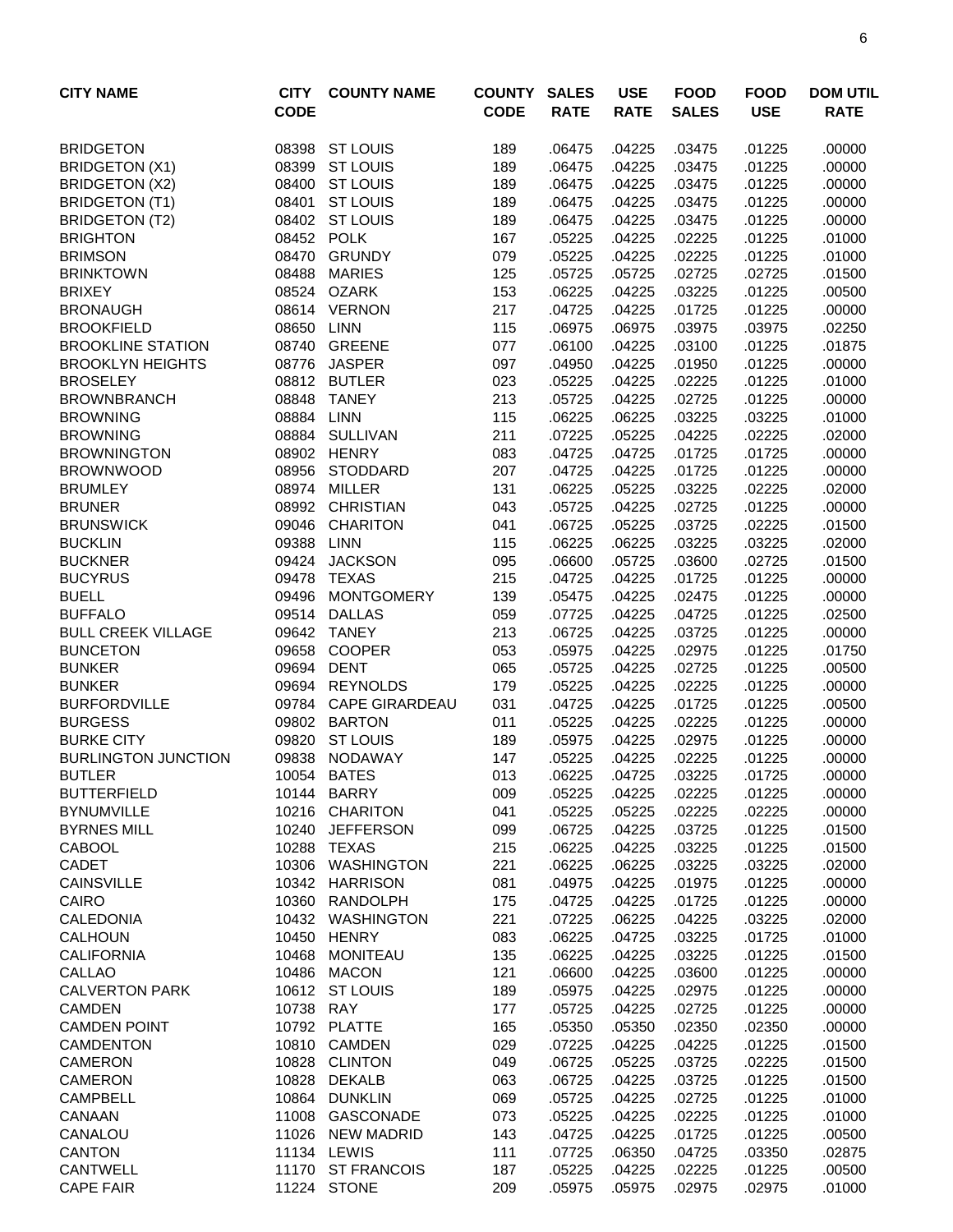| <b>CITY NAME</b>                        | <b>CITY</b><br><b>CODE</b> | <b>COUNTY NAME</b>               | <b>COUNTY</b><br><b>CODE</b> | <b>SALES</b><br><b>RATE</b> | <b>USE</b><br><b>RATE</b> | <b>FOOD</b><br><b>SALES</b> | <b>FOOD</b><br><b>USE</b> | <b>DOM UTIL</b><br><b>RATE</b> |
|-----------------------------------------|----------------------------|----------------------------------|------------------------------|-----------------------------|---------------------------|-----------------------------|---------------------------|--------------------------------|
| <b>CAPE GIRARDEAU</b>                   |                            | 11242 CAPE GIRARDEAU             | 031                          | .06725                      | .04225                    | .03725                      | .01225                    | .02000                         |
| <b>CAPE GIRARDEAU</b>                   |                            | 11242 SCOTT                      | 201                          | .07225                      | .04225                    | .04225                      | .01225                    | .02500                         |
| <b>CAPLINGER MILLS</b>                  | 11278                      | <b>CEDAR</b>                     | 039                          | .04725                      | .04225                    | .01725                      | .01225                    | .00000                         |
| CARDWELL                                | 11350                      | <b>DUNKLIN</b>                   | 069                          | .05725                      | .04225                    | .02725                      | .01225                    | .01000                         |
| <b>CARL JUNCTION</b>                    | 11368                      | <b>JASPER</b>                    | 097                          | .06450                      | .04225                    | .03450                      | .01225                    | .01000                         |
| <b>CARROLLTON</b>                       | 11566                      | CARROLL                          | 033                          | .06725                      | .05225                    | .03725                      | .02225                    | .00000                         |
| <b>CARTERVILLE</b>                      | 11638                      | <b>JASPER</b>                    | 097                          | .06950                      | .06225                    | .03950                      | .03225                    | .01500                         |
| <b>CARTHAGE</b>                         | 11656                      | <b>JASPER</b>                    | 097                          | .06950                      | .04225                    | .03950                      | .01225                    | .01000                         |
| <b>CARUTHERSVILLE</b>                   |                            | 11692 PEMISCOT                   | 155                          | .06975                      | .04225                    | .03975                      | .01225                    | .02750                         |
| <b>CARYTOWN</b>                         | 11728                      | <b>JASPER</b>                    | 097                          | .04950                      | .04225                    | .01950                      | .01225                    | .00000                         |
| <b>CASCADE</b>                          | 11746                      | WAYNE                            | 223                          | .05225                      | .04225                    | .02225                      | .01225                    | .01000                         |
| <b>CASSVILLE</b>                        | 11890                      | <b>BARRY</b>                     | 009                          | .07225                      | .04225                    | .04225                      | .01225                    | .00000                         |
| <b>CATAWISSA</b>                        | 11998                      | <b>FRANKLIN</b>                  | 071                          | .05475                      | .04225                    | .02475                      | .01225                    | .00000                         |
| <b>CATRON</b>                           | 12052                      | <b>NEW MADRID</b>                | 143                          | .04725                      | .04225                    | .01725                      | .01225                    | .00500                         |
| <b>CAULFIELD</b>                        | 12070                      | <b>HOWELL</b>                    | 091                          | .04975                      | .04225                    | .01975                      | .01225                    | .00000                         |
| <b>CEDARCREEK</b>                       | 12268                      | <b>TANEY</b>                     | 213                          | .05725                      | .04225                    | .02725                      | .01225                    | .00000                         |
| <b>CEDAR GAP</b>                        | 12322                      | <b>WRIGHT</b>                    | 229                          | .04725                      | .04225                    | .01725                      | .01225                    | .00000                         |
| <b>CEDAR HILL</b>                       | 12358                      | <b>JEFFERSON</b>                 | 099                          | .05725                      | .04225                    | .02725                      | .01225                    | .01500                         |
| <b>CEDAR HILL LAKES</b>                 | 12376                      | <b>JEFFERSON</b>                 | 099                          | .05725                      | .04225                    | .02725                      | .01225                    | .01500                         |
| <b>CENTER</b>                           |                            | 12592 RALLS                      | 173                          | .06225                      | .04225                    | .03225                      | .01225                    | .01000                         |
| <b>CENTERTOWN</b>                       | 12664                      | COLE                             | 051                          | .05725                      | .04725                    | .02725                      | .01725                    | .00000                         |
| <b>CENTERVIEW</b>                       | 12682                      | <b>JOHNSON</b>                   | 101                          | .05725                      | .05725                    | .02725                      | .02725                    | .01000                         |
| <b>CENTERVILLE</b>                      | 12718                      | <b>REYNOLDS</b>                  | 179                          | .05225                      | .04225                    | .02225                      | .01225                    | .01000                         |
| <b>CENTRALIA</b>                        | 12898                      | <b>BOONE</b>                     | 019                          | .06725                      | .04225                    | .03725<br>.02725            | .01225                    | .01000                         |
| <b>CHADWICK</b>                         | 12952                      | <b>CHRISTIAN</b><br><b>SCOTT</b> | 043                          | .05725                      | .04225                    |                             | .01225                    | .00000                         |
| <b>CHAFFEE</b><br><b>CHAIN OF ROCKS</b> | 12988<br>13006             | <b>LINCOLN</b>                   | 201<br>113                   | .06725<br>.05975            | .04225<br>.04225          | .03725<br>.02975            | .01225<br>.01225          | .02500<br>.00750               |
| <b>CHAMOIS</b>                          | 13060                      | <b>OSAGE</b>                     | 151                          | .05725                      | .04225                    | .02725                      | .01225                    | .00000                         |
| <b>CHAMP</b>                            | 13078                      | <b>ST LOUIS</b>                  | 189                          | .05975                      | .04225                    | .02975                      | .01225                    | .00000                         |
| <b>CHARLACK</b>                         | 13330                      | <b>ST LOUIS</b>                  | 189                          | .06475                      | .04225                    | .03475                      | .01225                    | .00000                         |
| <b>CHARLESTON</b>                       | 13366                      | <b>MISSISSIPPI</b>               | 133                          | .07475                      | .04225                    | .04475                      | .01225                    | .01000                         |
| <b>CHERRYVILLE</b>                      |                            | 13564 CRAWFORD                   | 055                          | .05475                      | .04225                    | .02475                      | .01225                    | .00500                         |
| <b>CHESTERFIELD</b>                     | 13600                      | <b>ST LOUIS</b>                  | 189                          | .06475                      | .04225                    | .03475                      | .01225                    | .00000                         |
| CHESTERFIELD (X1)                       | 13601                      | <b>ST LOUIS</b>                  | 189                          | .06475                      | .04225                    | .03475                      | .01225                    | .00000                         |
| <b>CHESTERFIELD (T1)</b>                |                            | 13602 ST LOUIS                   | 189                          | .06475                      | .04225                    | .03475                      | .01225                    | .00000                         |
| CHESTERFIELD (T2)                       |                            | 13603 ST LOUIS                   | 189                          | .06475                      | .04225                    | .03475                      | .01225                    | .00000                         |
| CHESTERFIELD (T3)                       |                            | 13604 ST LOUIS                   | 189                          | .06475                      | .04225                    | .03475                      | .01225                    | .00000                         |
| <b>CHESTNUTRIDGE</b>                    |                            | 13618 CHRISTIAN                  | 043                          | .05725                      | .04225                    | .02725                      | .01225                    | .00000                         |
| <b>CHILHOWEE</b>                        | 13654                      | <b>JOHNSON</b>                   | 101                          | .06725                      | .05725                    | .03725                      | .02725                    | .02000                         |
| <b>CHILLICOTHE</b>                      | 13690                      | <b>LIVINGSTON</b>                | 117                          | .06725                      | .04225                    | .03725                      | .01225                    | .01000                         |
| <b>CHULA</b>                            |                            | 13852 LIVINGSTON                 | 117                          | .04725                      | .04225                    | .01725                      | .01225                    | .00000                         |
| <b>CLARENCE</b>                         | 13978                      | SHELBY                           | 205                          | .07225                      | .05725                    | .04225                      | .02725                    | .03000                         |
| <b>CLARK</b>                            | 14068                      | RANDOLPH                         | 175                          | .04725                      | .04225                    | .01725                      | .01225                    | .00000                         |
| <b>CLARKSBURG</b>                       |                            | 14140 MONITEAU                   | 135                          | .05225                      | .04225                    | .02225                      | .01225                    | .00500                         |
| <b>CLARKSDALE</b>                       |                            | 14158 DEKALB                     | 063                          | .05225                      | .04225                    | .02225                      | .01225                    | .00000                         |
| <b>CLARKSON VALLEY</b>                  |                            | 14176 ST LOUIS                   | 189                          | .05975                      | .04225                    | .02975                      | .01225                    | .00000                         |
| <b>CLARKSVILLE</b>                      | 14194 PIKE                 |                                  | 163                          | .06725                      | .04225                    | .03725                      | .01225                    | .02000                         |
| <b>CLARKTON</b>                         |                            | 14212 DUNKLIN                    | 069                          | .05725                      | .04225                    | .02725                      | .01225                    | .00000                         |
| <b>CLAYCOMO</b>                         |                            | 14554 CLAY                       | 047                          | .05225                      | .04225                    | .02225                      | .01225                    | .00000                         |
| <b>CLAYTON</b>                          |                            | 14572 ST LOUIS                   | 189                          | .07225                      | .04225                    | .04225                      | .01225                    | .00000                         |
| <b>CLEARMONT</b>                        |                            | 14662 NODAWAY                    | 147                          | .05225                      | .04225                    | .02225                      | .01225                    | .00000                         |
| <b>CLEARWATER</b>                       |                            | 14716 STE GENEVIEVE              | 193                          | .05225                      | .04225                    | .02225                      | .01225                    | .01000                         |
| <b>CLEVELAND</b>                        | 14770                      | CASS                             | 037                          | .06225                      | .04225                    | .03225                      | .01225                    | .02000                         |
| <b>CLEVER</b>                           | 14788                      | <b>CHRISTIAN</b>                 | 043                          | .07225                      | .04225                    | .04225                      | .01225                    | .01500                         |
| <b>CLIFF VILLAGE</b>                    | 14806                      | <b>NEWTON</b>                    | 145                          | .05100                      | .04225                    | .02100                      | .01225                    | .00875                         |
| <b>CLIFTON HILL</b>                     |                            | 14896 RANDOLPH                   | 175                          | .04725                      | .04225                    | .01725                      | .01225                    | .00000                         |
| <b>CLIMAX SPRINGS</b><br><b>CLINTON</b> |                            | 14914 CAMDEN<br>14986 HENRY      | 029<br>083                   | .05725                      | .04225<br>.06975          | .02725<br>.03975            | .01225                    | .00000                         |
| <b>CLUBB</b>                            |                            | 15112 WAYNE                      | 223                          | .06975<br>.05225            | .04225                    | .02225                      | .03975<br>.01225          | .01500<br>.01000               |
|                                         |                            |                                  |                              |                             |                           |                             |                           |                                |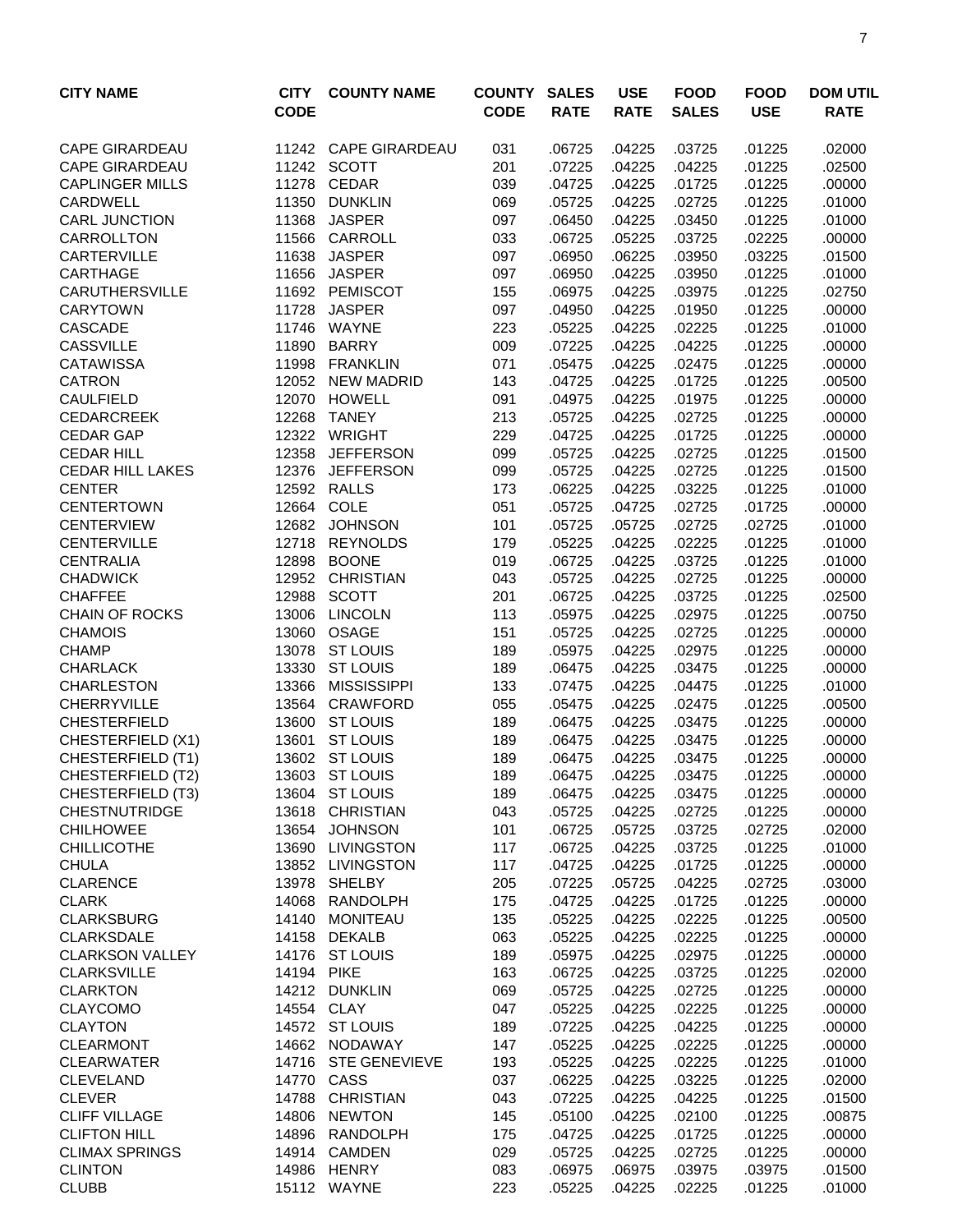| <b>CITY NAME</b>                                 | <b>CITY</b><br><b>CODE</b> | <b>COUNTY NAME</b>         | <b>COUNTY</b><br><b>CODE</b> | <b>SALES</b><br><b>RATE</b> | <b>USE</b><br><b>RATE</b> | <b>FOOD</b><br><b>SALES</b> | <b>FOOD</b><br><b>USE</b> | <b>DOM UTIL</b><br><b>RATE</b> |
|--------------------------------------------------|----------------------------|----------------------------|------------------------------|-----------------------------|---------------------------|-----------------------------|---------------------------|--------------------------------|
| <b>CLYDE</b>                                     | 15130                      | NODAWAY                    | 147                          | .05225                      | .04225                    | .02225                      | .01225                    | .00000                         |
| <b>COATSVILLE</b>                                | 15202                      | <b>SCHUYLER</b>            | 197                          | .05725                      | .04225                    | .02725                      | .01225                    | .01500                         |
| <b>COBALT CITY</b>                               | 15220                      | <b>MADISON</b>             | 123                          | .04725                      | .04225                    | .01725                      | .01225                    | .00500                         |
| <b>COFFEY</b>                                    | 15274                      | <b>DAVIESS</b>             | 061                          | .05725                      | .05725                    | .02725                      | .02725                    | .00000                         |
| <b>COLDWATER</b>                                 | 15400                      | WAYNE                      | 223                          | .05225                      | .04225                    | .02225                      | .01225                    | .01000                         |
| <b>COLE CAMP</b>                                 | 15436                      | <b>BENTON</b>              | 015                          | .06725                      | .04225                    | .03725                      | .01225                    | .01500                         |
| <b>COLLINS</b>                                   |                            | 15562 ST CLAIR             | 185                          | .05600                      | .05100                    | .02600                      | .02100                    | .00000                         |
| <b>COLUMBIA</b>                                  | 15670                      | <b>BOONE</b>               | 019                          | .06975                      | .04225                    | .03975                      | .01225                    | .02000                         |
| <b>COMMERCE</b>                                  | 15760                      | <b>SCOTT</b>               | 201                          | .05225                      | .04225                    | .02225                      | .01225                    | .01000                         |
| <b>CONCEPTION</b>                                | 15886                      | <b>NODAWAY</b>             | 147                          | .05225                      | .04225                    | .02225                      | .01225                    | .00000                         |
| <b>CONCEPTION JUNCTION</b>                       | 15922                      | NODAWAY                    | 147                          | .05225                      | .04225                    | .02225                      | .01225                    | .00000                         |
| <b>CONCORDIA</b>                                 |                            | 16102 LAFAYETTE            | 107                          | .07475                      | .04225                    | .04475                      | .01225                    | .01500                         |
| <b>CONEY ISLAND</b>                              | 16115                      | <b>STONE</b>               | 209                          | .05975                      | .05975                    | .02975                      | .02975                    | .01000                         |
| <b>CONRAN</b>                                    | 16156                      | <b>NEW MADRID</b>          | 143                          | .04725                      | .04225                    | .01725                      | .01225                    | .00500                         |
| <b>CONWAY</b>                                    | 16192                      | <b>LACLEDE</b>             | 105                          | .06725                      | .04225                    | .03725                      | .01225                    | .01500                         |
| <b>COOKSTATION</b>                               | 16210                      | CRAWFORD                   | 055                          | .05475                      | .04225                    | .02475                      | .01225                    | .00500                         |
| <b>COOL VALLEY</b>                               | 16228                      | <b>ST LOUIS</b>            | 189                          | .05975                      | .04225                    | .02975                      | .01225                    | .00000                         |
| <b>COOTER</b>                                    | 16336                      | PEMISCOT                   | 155                          | .05475                      | .04225                    | .02475                      | .01225                    | .01250                         |
| <b>CORDER</b>                                    | 16408                      | LAFAYETTE                  | 107                          | .06725                      | .05725                    | .03725                      | .02725                    | .00000                         |
| <b>CORNING</b>                                   | 16462                      | <b>HOLT</b>                | 087                          | .06475                      | .04225                    | .03475                      | .01225                    | .00000                         |
| <b>CORSO</b>                                     | 16552                      | <b>LINCOLN</b>             | 113                          | .05975                      | .04225                    | .02975                      | .01225                    | .00750                         |
| <b>COSBY</b>                                     | 16588                      | ANDREW                     | 003                          | .05725                      | .05725                    | .02725                      | .02725                    | .00000                         |
| <b>COTTLEVILLE</b>                               | 16678                      | <b>ST CHARLES</b>          | 183                          | .06725                      | .05725                    | .03725                      | .02725                    | .00000                         |
| COTTONWOOD POINT                                 |                            | 16732 PEMISCOT             | 155                          | .05475                      | .04225                    | .02475                      | .01225                    | .01250                         |
| <b>COUCH</b>                                     | 16750                      | <b>OREGON</b>              | 149                          | .05225                      | .04225                    | .02225                      | .01225                    | .01000                         |
| <b>COUNTRY CLUB HILLS</b>                        | 16822                      | <b>ST LOUIS</b>            | 189                          | .06475                      | .04225                    | .03475                      | .01225                    | .00000                         |
| <b>COUNTRY CLUB VILLAGE</b>                      | 16858                      | ANDREW                     | 003                          | .06225                      | .05725                    | .03225                      | .02725                    | .00000                         |
| <b>COUNTRY LIFE ACRES</b>                        | 16876                      | <b>ST LOUIS</b>            | 189                          | .05975                      | .04225                    | .02975                      | .01225                    | .00000                         |
| <b>COURTOIS</b>                                  | 16948                      | WASHINGTON                 | 221                          | .06225                      | .06225                    | .03225                      | .03225                    | .02000                         |
| <b>COWGILL</b>                                   | 16984                      | CALDWELL                   | 025                          | .05725                      | .05725                    | .02725                      | .02725                    | .00000                         |
| <b>CRAIG</b>                                     | 17056                      | <b>HOLT</b>                | 087                          | .07475                      | .04225                    | .04475                      | .01225                    | .00000                         |
| <b>CRANE</b>                                     | 17074                      | <b>STONE</b>               | 209                          | .07475                      | .07475                    | .04475                      | .04475                    | .02000                         |
| <b>CREIGHTON</b>                                 | 17164                      | CASS                       | 037                          | .06225                      | .04225                    | .03225                      | .01225                    | .02000                         |
| <b>CRESCENT</b>                                  |                            | 17182 ST LOUIS             | 189                          | .05975                      | .04225                    | .02975                      | .01225                    | .00000                         |
| <b>CRESTWOOD</b>                                 |                            | 17218 ST LOUIS             | 189                          | .07225                      | .04225                    | .04225                      | .01225                    | .00000                         |
| CRESTWOOD(X1)                                    |                            | 17219 ST LOUIS             | 189                          | .07225                      | .04225                    | .04225                      | .01225                    | .00000                         |
| <b>CREVE COEUR</b>                               |                            | 17272 ST LOUIS             | 189                          | .06475                      | .04225                    | .03475                      | .01225                    | .00000                         |
| CREVE COEUR (X1)                                 |                            | 17273 ST LOUIS             | 189                          | .06475                      | .04225                    | .03475                      | .01225                    | .00000                         |
| CREVE COEUR (X2)                                 |                            | 17274 ST LOUIS             | 189                          | .06475                      | .04225                    | .03475                      | .01225                    | .00000                         |
| CREVE COEUR (X3)                                 |                            | 17275 ST LOUIS             | 189                          | .06475                      | .04225                    | .03475                      | .01225                    | .00000                         |
| CREVE COEUR (T1)                                 |                            | 17276 ST LOUIS             | 189                          | .06475                      | .04225                    | .03475                      | .01225                    | .00000                         |
| CREVE COEUR (X4)                                 |                            | 17277 ST LOUIS             | 189                          | .06475                      | .04225                    | .03475                      | .01225                    | .00000                         |
| <b>CROCKER</b>                                   |                            | 17344 PULASKI              | 169                          | .05725                      | .04225                    | .02725                      | .01225                    | .01000                         |
| <b>CROSS TIMBERS</b>                             |                            | 17524 HICKORY              | 085                          | .05725                      | .04225                    | .02725                      | .01225                    | .01500                         |
| <b>CROSSTOWN</b>                                 |                            | 17560 PERRY<br>17578 SCOTT | 157                          | .05225                      | .04225                    | .02225                      | .01225                    | .00500                         |
| <b>CROWDER</b>                                   |                            | 17632 JEFFERSON            | 201                          | .05225<br>.07225            | .04225<br>.04225          | .02225                      | .01225                    | .01000                         |
| <b>CRYSTAL CITY</b>                              |                            |                            | 099                          |                             |                           | .04225                      | .01225                    | .02750                         |
| <b>CRYSTAL LAKE PARK</b><br><b>CRYSTAL LAKES</b> | 17660                      | 17650 ST LOUIS<br>RAY      | 189<br>177                   | .06475                      | .04225                    | .03475<br>.03725            | .01225                    | .00000<br>.00000               |
| <b>CUBA</b>                                      | 17668                      | CRAWFORD                   | 055                          | .06725<br>.06975            | .04225<br>.04225          | .03975                      | .01225<br>.01225          | .00500                         |
| <b>CURRYVILLE</b>                                | 17902 PIKE                 |                            | 163                          | .05725                      | .04225                    | .02725                      | .01225                    | .01000                         |
| <b>CYRENE</b>                                    | 17974 PIKE                 |                            |                              |                             |                           |                             |                           |                                |
| <b>DADEVILLE</b>                                 |                            | 17992 DADE                 | 163<br>057                   | .05725<br>.05225            | .04225<br>.05225          | .02725<br>.02225            | .01225<br>.02225          | .01000<br>.01000               |
| <b>DAISY</b>                                     |                            | 18010 CAPE GIRARDEAU       | 031                          | .04725                      | .04225                    | .01725                      | .01225                    | .00500                         |
| <b>DALTON</b>                                    |                            | 18118 CHARITON             | 041                          | .05225                      | .05225                    | .02225                      | .02225                    | .00000                         |
| <b>DANVILLE</b>                                  | 18190                      | <b>MONTGOMERY</b>          | 139                          | .05475                      | .04225                    | .02475                      | .01225                    | .00000                         |
| <b>DARDENNE PRAIRIE</b>                          |                            | 18253 ST CHARLES           | 183                          | .05725                      | .05725                    | .02725                      | .02725                    | .00000                         |
| <b>DARLINGTON</b>                                |                            | 18316 GENTRY               | 075                          | .05225                      | .04225                    | .02225                      | .01225                    | .00500                         |
| <b>DAVISVILLE</b>                                |                            | 18460 CRAWFORD             | 055                          | .05475                      | .04225                    | .02475                      | .01225                    | .00500                         |
|                                                  |                            |                            |                              |                             |                           |                             |                           |                                |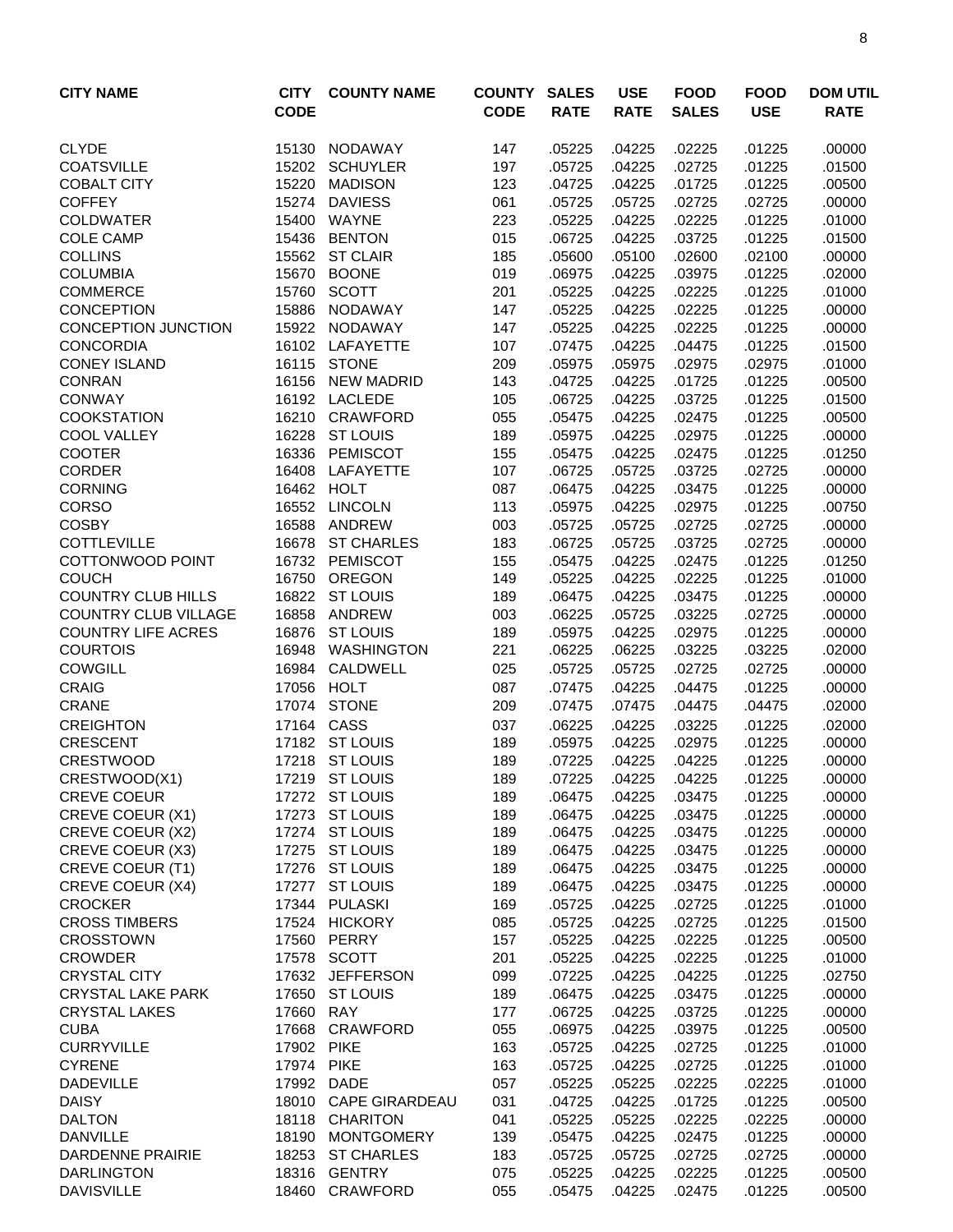| <b>CITY NAME</b>                 | <b>CITY</b><br><b>CODE</b> | <b>COUNTY NAME</b>               | <b>COUNTY</b><br><b>CODE</b> | <b>SALES</b><br><b>RATE</b> | <b>USE</b><br><b>RATE</b> | <b>FOOD</b><br><b>SALES</b> | <b>FOOD</b><br><b>USE</b> | <b>DOM UTIL</b><br><b>RATE</b> |
|----------------------------------|----------------------------|----------------------------------|------------------------------|-----------------------------|---------------------------|-----------------------------|---------------------------|--------------------------------|
| <b>DAWN</b>                      | 18496                      | <b>LIVINGSTON</b>                | 117                          | .04725                      | .04225                    | .01725                      | .01225                    | .00000                         |
| <b>DEARBORN</b>                  | 18658                      | <b>BUCHANAN</b>                  | 021                          | .06325                      | .04225                    | .03325                      | .01225                    | .00000                         |
| <b>DEARBORN</b>                  | 18658                      | <b>PLATTE</b>                    | 165                          | .06350                      | .05350                    | .03350                      | .02350                    | .00000                         |
| <b>DEDERICK</b>                  | 18694                      | <b>VERNON</b>                    | 217                          | .04725                      | .04225                    | .01725                      | .01225                    | .00000                         |
| <b>DEEPWATER</b>                 | 18730                      | <b>HENRY</b>                     | 083                          | .05725                      | .04725                    | .02725                      | .01725                    | .00000                         |
| <b>DEERFIELD</b>                 |                            | 18802 VERNON                     | 217                          | .04725                      | .04225                    | .01725                      | .01225                    | .00000                         |
| <b>DEERING</b>                   | 18838                      | PEMISCOT                         | 155                          | .05475                      | .04225                    | .02475                      | .01225                    | .01250                         |
| <b>DEFIANCE</b>                  | 18910                      | <b>ST CHARLES</b>                | 183                          | .05725                      | .05725                    | .02725                      | .02725                    | .00000                         |
| DE KALB                          | 18946                      | <b>BUCHANAN</b>                  | 021                          | .05325                      | .04225                    | .02325                      | .01225                    | .00000                         |
| <b>DELLWOOD</b>                  |                            | 19018 ST LOUIS                   | 189                          | .06975                      | .04225                    | .03975                      | .01225                    | .00000                         |
| <b>DELTA</b>                     |                            | 19072 CAPE GIRARDEAU             | 031                          | .06225                      | .04225                    | .03225                      | .01225                    | .01500                         |
| <b>DENNIS ACRES</b>              | 19090                      | <b>NEWTON</b>                    | 145                          | .05100                      | .04225                    | .02100                      | .01225                    | .00875                         |
| <b>DENTON</b>                    | 19144                      | <b>PEMISCOT</b>                  | 155                          | .05475                      | .04225                    | .02475                      | .01225                    | .01250                         |
| <b>DENVER</b>                    |                            | 19162 WORTH                      | 227                          | .05600                      | .04225                    | .02600                      | .01225                    | .00500                         |
| <b>DES ARC</b>                   | 19198                      | <b>IRON</b>                      | 093                          | .04725                      | .04225                    | .01725                      | .01225                    | .00000                         |
| <b>DESLOGE</b>                   | 19216                      | <b>ST FRANCOIS</b>               | 187                          | .07225                      | .04225                    | .04225                      | .01225                    | .01500                         |
| <b>DESOTO</b>                    |                            | 19252 JEFFERSON                  | 099                          | .07225                      | .04225                    | .04225                      | .01225                    | .02500                         |
| <b>DES PERES</b>                 | 19270                      | <b>ST LOUIS</b>                  | 189                          | .07225                      | .05475                    | .04225                      | .02475                    | .00000                         |
| DES PERES (X1)                   | 19271                      | <b>ST LOUIS</b>                  | 189                          | .07225                      | .05475                    | .04225                      | .02475                    | .00000                         |
| DES PERES (X2)                   |                            | 19272 ST LOUIS                   | 189                          | .07225                      | .05475                    | .04225                      | .02475                    | .00000                         |
| DES PERES (T1)                   |                            | 19273 ST LOUIS<br>19274 ST LOUIS | 189                          | .07225<br>.07225            | .05475                    | .04225<br>.04225            | .02475                    | .00000<br>.00000               |
| DES PERES (X3)<br>DES PERES (X4) |                            | 19275 ST LOUIS                   | 189<br>189                   | .07225                      | .05475<br>.05475          | .04225                      | .02475<br>.02475          | .00000                         |
| DES PERES (X5)                   |                            | 19276 ST LOUIS                   | 189                          | .07225                      | .05475                    | .04225                      | .02475                    | .00000                         |
| DES PERES (X6)                   | 19277                      | <b>ST LOUIS</b>                  | 189                          | .07225                      | .05475                    | .04225                      | .02475                    | .00000                         |
| <b>DEVILS ELBOW</b>              | 19324                      | <b>PULASKI</b>                   | 169                          | .04725                      | .04225                    | .01725                      | .01225                    | .00000                         |
| DE WITT                          | 19342                      | CARROLL                          | 033                          | .05225                      | .05225                    | .02225                      | .02225                    | .00000                         |
| <b>DEXTER</b>                    | 19396                      | <b>STODDARD</b>                  | 207                          | .06100                      | .04225                    | .03100                      | .01225                    | .00875                         |
| <b>DIAMOND</b>                   | 19432                      | <b>NEWTON</b>                    | 145                          | .06100                      | .04225                    | .03100                      | .01225                    | .01875                         |
| <b>DIEHLSTADT</b>                | 19486                      | <b>SCOTT</b>                     | 201                          | .05225                      | .04225                    | .02225                      | .01225                    | .01000                         |
| <b>DIGGINS</b>                   |                            | 19504 WEBSTER                    | 225                          | .06425                      | .04225                    | .03425                      | .01225                    | .02200                         |
| <b>DILLARD</b>                   |                            | 19522 CRAWFORD                   | 055                          | .05475                      | .04225                    | .02475                      | .01225                    | .00500                         |
| <b>DITTMER</b>                   |                            | 19594 JEFFERSON                  | 099                          | .05725                      | .04225                    | .02725                      | .01225                    | .01500                         |
| <b>DIXON</b>                     | 19630                      | PULASKI                          | 169                          | .06225                      | .04225                    | .03225                      | .01225                    | .01000                         |
| DOE RUN                          | 19684                      | <b>ST FRANCOIS</b>               | 187                          | .05225                      | .04225                    | .02225                      | .01225                    | .00500                         |
| <b>DONIPHAN</b>                  |                            | 19792 RIPLEY                     | 181                          | .06225                      | .04225                    | .03225                      | .01225                    | .01500                         |
| <b>DOOLITTILE</b>                |                            | 19828 PHELPS                     | 161                          | .06225                      | .04225                    | .03225                      | .01225                    | .01000                         |
| <b>DORA</b>                      | 19846                      | <b>OZARK</b>                     | 153                          | .06225                      | .04225                    | .03225                      | .01225                    | .00500                         |
| <b>DOSS</b>                      | 19882                      | DENT                             | 065                          | .04725                      | .04225                    | .01725                      | .01225                    | .00500                         |
| <b>DOVER</b>                     | 19918                      | LAFAYETTE                        | 107                          | .05225                      | .04225                    | .02225                      | .01225                    | .00000                         |
| <b>DOWNING</b>                   | 19990                      | <b>SCHUYLER</b>                  | 197                          | .05725                      | .04225                    | .02725                      | .01225                    | .01500                         |
| <b>DREXEL</b>                    | 20134                      | <b>BATES</b><br>20134 CASS       | 013                          | .06225                      | .04725                    | .03225                      | .01725                    | .01500                         |
| <b>DREXEL</b>                    | 20170                      | <b>DOUGLAS</b>                   | 037                          | .06725                      | .04225                    | .03725<br>.02225            | .01225<br>.01225          | .02500                         |
| <b>DRURY</b><br><b>DUDLEY</b>    |                            | 20296 STODDARD                   | 067<br>207                   | .05225<br>.05725            | .04225<br>.04225          | .02725                      | .01225                    | .00000                         |
| <b>DUENWEG</b>                   |                            | 20314 JASPER                     | 097                          | .06450                      | .04225                    | .03450                      | .01225                    | .00000<br>.01500               |
| <b>DUGGINSVILLE</b>              |                            | 20332 OZARK                      | 153                          | .06225                      | .04225                    | .03225                      | .01225                    | .00500                         |
| <b>DUKE</b>                      | 20350                      | PHELPS                           | 161                          | .05225                      | .04225                    | .02225                      | .01225                    | .00000                         |
| <b>DUNCANS BRIDGE</b>            |                            | 20404 MONROE                     | 137                          | .05225                      | .05225                    | .02225                      | .02225                    | .01000                         |
| <b>DUNLAP</b>                    | 20458                      | GRUNDY                           | 079                          | .05225                      | .04225                    | .02225                      | .01225                    | .01000                         |
| <b>DUNNEGAN</b>                  |                            | 20494 POLK                       | 167                          | .05225                      | .04225                    | .02225                      | .01225                    | .01000                         |
| <b>DUQUESNE</b>                  | 20512                      | <b>JASPER</b>                    | 097                          | .05950                      | .04225                    | .02950                      | .01225                    | .00000                         |
| <b>DURHAM</b>                    | 20530                      | LEWIS                            | 111                          | .06350                      | .06350                    | .03350                      | .03350                    | .01500                         |
| <b>DUTCHTOWN</b>                 | 20566                      | <b>CAPE GIRARDEAU</b>            | 031                          | .05725                      | .04225                    | .02725                      | .01225                    | .00500                         |
| <b>DUTZOW</b>                    |                            | 20584 WARREN                     | 219                          | .06225                      | .04225                    | .03225                      | .01225                    | .00000                         |
| <b>EAGLE ROCK</b>                |                            | 20656 BARRY                      | 009                          | .05225                      | .04225                    | .02225                      | .01225                    | .00000                         |
| <b>EAGLEVILLE</b>                |                            | 20674 HARRISON                   | 081                          | .06725                      | .04225                    | .03725                      | .01225                    | .00000                         |
| <b>EARTH CITY</b>                |                            | 20683 ST LOUIS                   | 189                          | .05975                      | .04225                    | .02975                      | .01225                    | .00000                         |
| <b>EAST KANSAS CITY</b>          | 20926 CLAY                 |                                  | 047                          | .05225                      | .04225                    | .02225                      | .01225                    | .00000                         |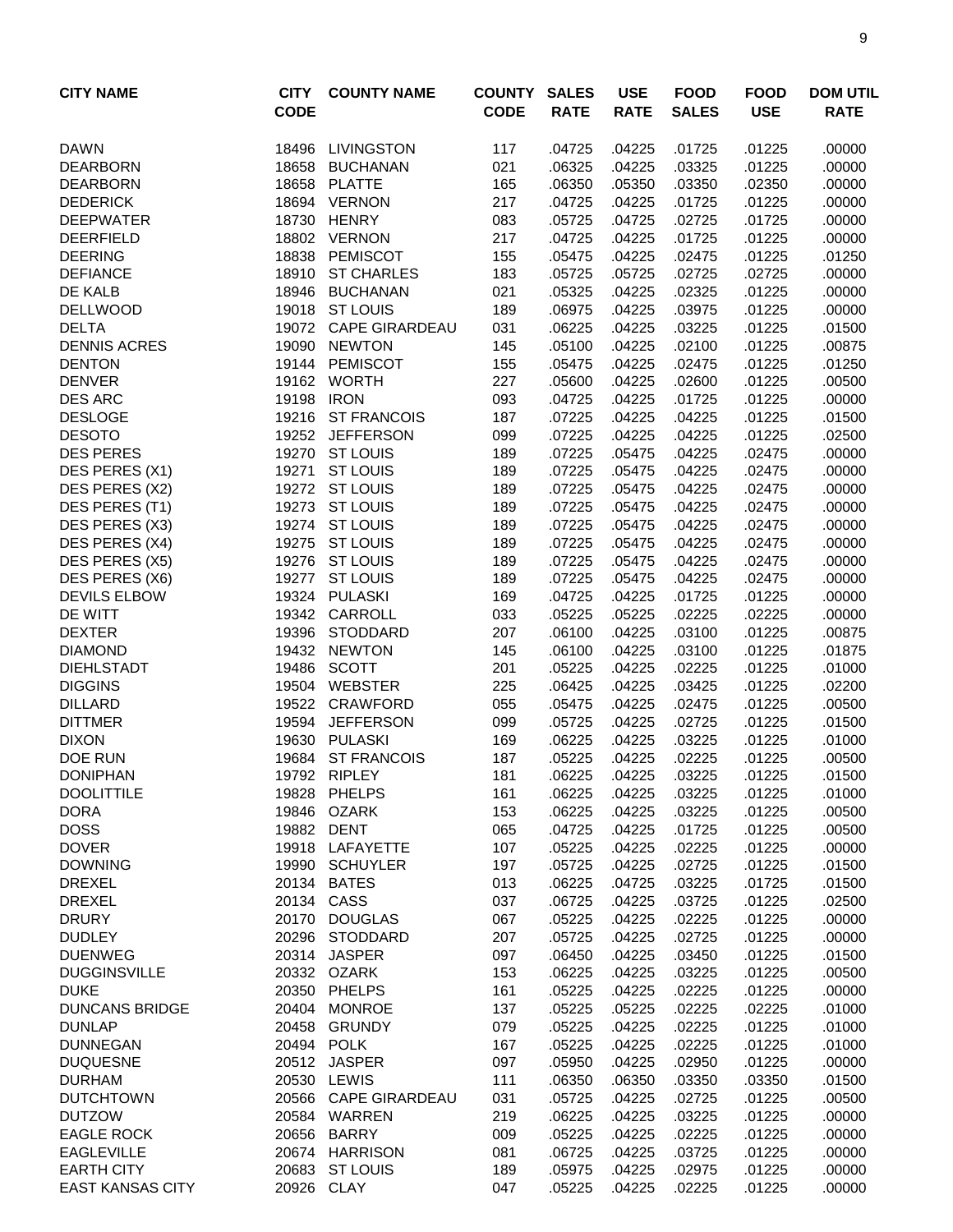| <b>CITY NAME</b>                 | <b>CITY</b><br><b>CODE</b> | <b>COUNTY NAME</b>        | <b>COUNTY</b><br><b>CODE</b> | <b>SALES</b><br><b>RATE</b> | <b>USE</b><br><b>RATE</b> | <b>FOOD</b><br><b>SALES</b> | <b>FOOD</b><br><b>USE</b> | <b>DOM UTIL</b><br><b>RATE</b> |
|----------------------------------|----------------------------|---------------------------|------------------------------|-----------------------------|---------------------------|-----------------------------|---------------------------|--------------------------------|
| <b>EAST LYNNE</b>                | 20980                      | CASS                      | 037                          | .06725                      | .04225                    | .03725                      | .01225                    | .02500                         |
| <b>EASTON</b>                    | 21034                      | <b>BUCHANAN</b>           | 021                          | .05825                      | .04225                    | .02825                      | .01225                    | .00000                         |
| <b>EAST PRAIRIE</b>              | 21052                      | <b>MISSISSIPPI</b>        | 133                          | .06975                      | .04225                    | .03975                      | .01225                    | .01000                         |
| <b>EDGAR SPRINGS</b>             |                            | 21214 PHELPS              | 161                          | .06225                      | .04225                    | .03225                      | .01225                    | .01000                         |
| <b>EDGERTON</b>                  | 21250                      | <b>PLATTE</b>             | 165                          | .06350                      | .05350                    | .03350                      | .02350                    | .00000                         |
| <b>EDGEWOOD</b>                  | 21304 PIKE                 |                           | 163                          | .05725                      | .04225                    | .02725                      | .01225                    | .01000                         |
| <b>EDINA</b>                     |                            | 21322 KNOX                | 103                          | .07225                      | .04225                    | .04225                      | .01225                    | .03000                         |
| <b>EDMUNDSON</b>                 |                            | 21376 ST LOUIS            | 189                          | .07225                      | .05475                    | .04225                      | .02475                    | .00000                         |
| <b>EDWARDS</b>                   | 21394                      | <b>BENTON</b>             | 015                          | .05225                      | .04225                    | .02225                      | .01225                    | .00500                         |
| <b>ELDON</b>                     |                            | 21484 MILLER              | 131                          | .07250                      | .05225                    | .04250                      | .02225                    | .02000                         |
| EL DORADO SPRINGS                |                            | 21502 CEDAR               | 039                          | .06225                      | .04225                    | .03225                      | .01225                    | .00000                         |
| <b>ELDRIDGE</b>                  | 21538                      | <b>LACLEDE</b>            | 105                          | .05225                      | .04225                    | .02225                      | .01225                    | .00000                         |
| <b>ELK CREEK</b>                 | 21610<br>21682             | TEXAS<br><b>CHRISTIAN</b> | 215                          | .04725                      | .04225                    | .01725                      | .01225                    | .00000                         |
| <b>ELKHEAD</b><br><b>ELKLAND</b> | 21772                      | <b>WEBSTER</b>            | 043<br>225                   | .05725<br>.05425            | .04225<br>.04225          | .02725<br>.02425            | .01225<br>.01225          | .00000<br>.01200               |
| <b>ELKTON</b>                    | 21826                      | <b>HICKORY</b>            | 085                          | .05725                      | .04225                    | .02725                      | .01225                    | .01500                         |
| <b>ELLINGTON</b>                 | 21844                      | <b>REYNOLDS</b>           | 179                          | .06725                      | .04225                    | .03725                      | .01225                    | .01000                         |
| <b>ELLIS PRAIRIE</b>             | 21880                      | <b>TEXAS</b>              | 215                          | .04725                      | .04225                    | .01725                      | .01225                    | .00000                         |
| <b>ELLISVILLE</b>                | 21898                      | <b>ST LOUIS</b>           | 189                          | .06475                      | .04225                    | .03475                      | .01225                    | .00000                         |
| ELLISVILLE (X1)                  |                            | 21899 ST LOUIS            | 189                          | .06475                      | .04225                    | .03475                      | .01225                    | .00000                         |
| ELLISVILLE (X2)                  | 21900                      | <b>ST LOUIS</b>           | 189                          | .06475                      | .04225                    | .03475                      | .01225                    | .00000                         |
| ELLISVILLE (X3)                  | 21901                      | <b>ST LOUIS</b>           | 189                          | .06475                      | .04225                    | .03475                      | .01225                    | .00000                         |
| ELLISVILLE (X4)                  |                            | 21902 ST LOUIS            | 189                          | .06475                      | .04225                    | .03475                      | .01225                    | .00000                         |
| ELLISVILLE (X5)                  |                            | 21903 ST LOUIS            | 189                          | .06475                      | .04225                    | .03475                      | .01225                    | .00000                         |
| ELLISVILLE (X6)                  | 21904                      | <b>ST LOUIS</b>           | 189                          | .06475                      | .04225                    | .03475                      | .01225                    | .00000                         |
| ELLISVILLE (X7)                  | 21905                      | <b>ST LOUIS</b>           | 189                          | .06475                      | .04225                    | .03475                      | .01225                    | .00000                         |
| ELLISVILLE (X8)                  | 21906                      | <b>ST LOUIS</b>           | 189                          | .06475                      | .04225                    | .03475                      | .01225                    | .00000                         |
| ELLISVILLE (X9)                  | 21907                      | <b>ST LOUIS</b>           | 189                          | .06475                      | .04225                    | .03475                      | .01225                    | .00000                         |
| <b>ELLSINORE</b>                 | 21916                      | CARTER                    | 035                          | .06725                      | .04225                    | .03725                      | .01225                    | .02000                         |
| <b>ELMER</b>                     | 21988                      | <b>MACON</b>              | 121                          | .05600                      | .04225                    | .02600                      | .01225                    | .00000                         |
| <b>ELMIRA</b>                    | 22006                      | <b>RAY</b>                | 177                          | .05725                      | .04225                    | .02725                      | .01225                    | .00000                         |
| <b>ELMO</b>                      | 22024                      | NODAWAY                   | 147                          | .05225                      | .04225                    | .02225                      | .01225                    | .00000                         |
| <b>ELMWOOD</b>                   | 22078                      | <b>SALINE</b>             | 195                          | .05225                      | .04225                    | .02225                      | .01225                    | .00000                         |
| <b>ELSBERRY</b>                  |                            | 22114 LINCOLN             | 113                          | .07475                      | .05725                    | .04475                      | .02725                    | .01750                         |
| <b>ELSTON</b>                    | 22168                      | COLE                      | 051                          | .04725                      | .04725                    | .01725                      | .01725                    | .00000                         |
| <b>EMDEN</b>                     |                            | 22240 SHELBY              | 205                          | .05725                      | .05725                    | .02725                      | .02725                    | .01500                         |
| <b>EMINENCE</b>                  |                            | 22276 SHANNON             | 203                          | .06225                      | .04225                    | .03225                      | .01225                    | .01500                         |
| <b>EMMA</b>                      |                            | 22312 LAFAYETTE           | 107                          | .06225                      | .04225                    | .03225                      | .01225                    | .01000                         |
| <b>EMMA</b>                      |                            | 22312 SALINE              | 195                          | .06225                      | .04225                    | .03225                      | .01225                    | .01000                         |
| <b>EOILA</b>                     | 22474 PIKE                 |                           | 163                          | .06725                      | .04225                    | .03725                      | .01225                    | .01000                         |
| <b>ESSEX</b>                     | 22600                      | <b>STODDARD</b>           | 207                          | .05725                      | .04225                    | .02725                      | .01225                    | .00000                         |
| <b>ETHEL</b>                     |                            | 22672 MACON               | 121                          | .05600                      | .04225                    | .02600                      | .01225                    | .00000                         |
| <b>ETHLYN</b>                    |                            | 22690 LINCOLN             | 113                          | .05975                      | .04225                    | .02975                      | .01225                    | .00750                         |
| <b>ETTERVILLE</b>                |                            | 22744 MILLER              | 131                          | .05225                      | .05225                    | .02225                      | .02225                    | .01000                         |
| <b>EUDORA</b>                    |                            | 22762 POLK                | 167                          | .05225                      | .04225                    | .02225                      | .01225                    | .01000                         |
| <b>EUGENE</b>                    | 22798                      | COLE                      | 051                          | .04725                      | .04725                    | .01725                      | .01725                    | .00000                         |
| <b>EUNICE</b>                    | 22816                      | TEXAS                     | 215                          | .04725                      | .04225                    | .01725                      | .01225                    | .00000                         |
| <b>EUREKA</b>                    |                            | 22834 ST LOUIS            | 189                          | .06475                      | .04225                    | .03475                      | .01225                    | .00000                         |
| EUREKA (X1)                      |                            | 22835 ST LOUIS            | 189                          | .06475                      | .04225                    | .03475                      | .01225                    | .00000                         |
| EUREKA (X2)                      | 22836                      | <b>ST LOUIS</b>           | 189                          | .06475                      | .04225                    | .03475                      | .01225                    | .00000                         |
| EUREKA (X3)                      | 22837                      | <b>ST LOUIS</b>           | 189                          | .06475                      | .04225                    | .03475                      | .01225                    | .00000                         |
| EUREKA (T1)                      | 22838                      | <b>ST LOUIS</b>           | 189                          | .06475                      | .04225                    | .03475                      | .01225                    | .00000                         |
| EUREKA (T2)                      | 22839                      | <b>ST LOUIS</b>           | 189                          | .06475                      | .04225                    | .03475                      | .01225                    | .00000                         |
| EUREKA (X4)                      | 22840                      | <b>ST LOUIS</b>           | 189                          | .06475                      | .04225                    | .03475                      | .01225                    | .00000                         |
| <b>EVERTON</b>                   | 22996                      | DADE                      | 057                          | .06225                      | .05225                    | .03225                      | .02225                    | .02000                         |
| <b>EWING</b>                     |                            | 23032 LEWIS               | 111                          | .07350                      | .06350                    | .04350                      | .03350                    | .02500                         |
| <b>EXCELLO</b>                   |                            | 23050 MACON               | 121                          | .05600                      | .04225                    | .02600                      | .01225                    | .00000                         |
| <b>EXCELSIOR ESTATES</b>         | 23077 RAY                  |                           | 177                          | .05725                      | .04225                    | .02725                      | .01225                    | .00000                         |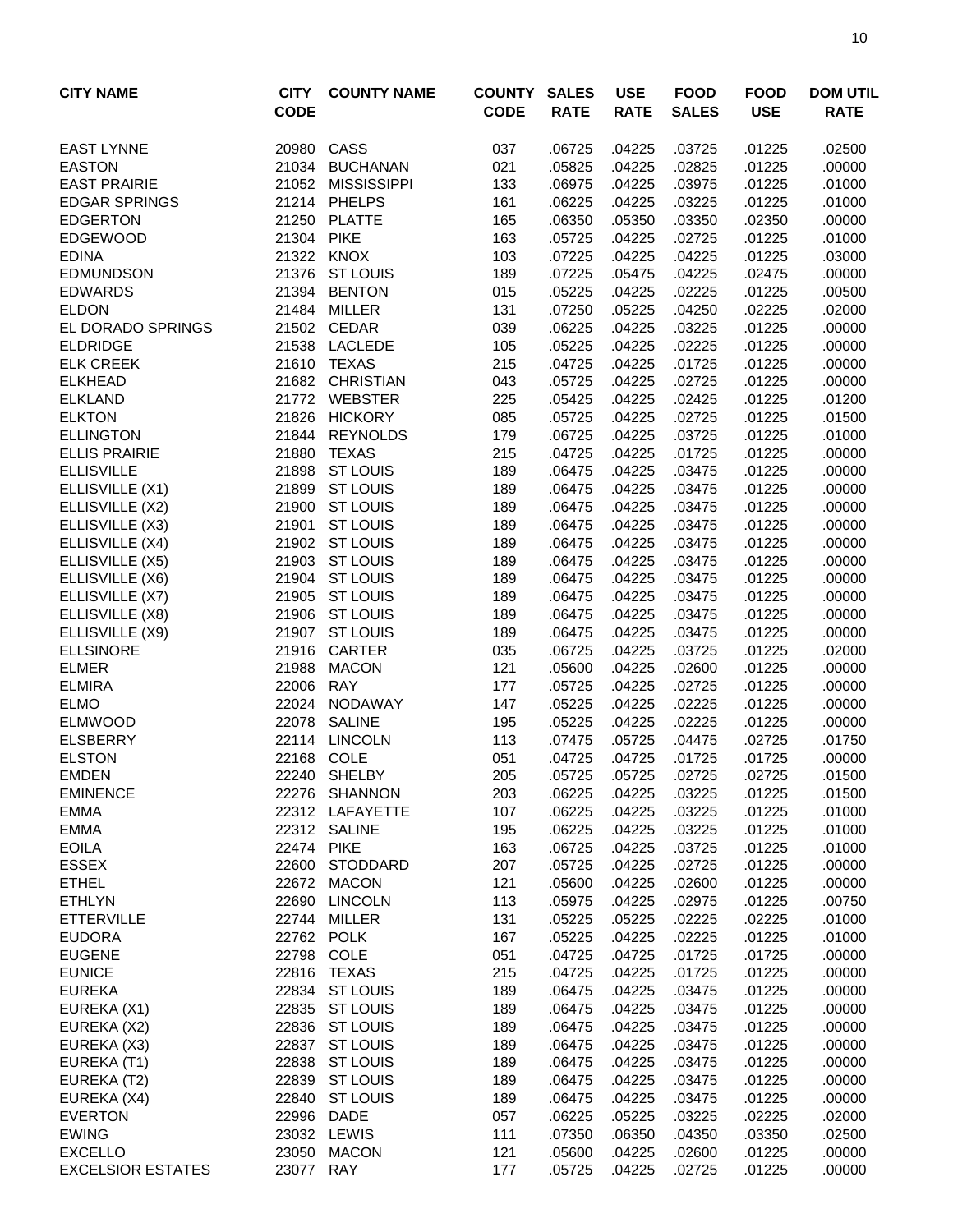| <b>CITY NAME</b>         | <b>CITY</b> | <b>COUNTY NAME</b> | <b>COUNTY</b> | <b>SALES</b> | <b>USE</b>  | <b>FOOD</b>  | <b>FOOD</b> | <b>DOM UTIL</b> |
|--------------------------|-------------|--------------------|---------------|--------------|-------------|--------------|-------------|-----------------|
|                          | <b>CODE</b> |                    | <b>CODE</b>   | <b>RATE</b>  | <b>RATE</b> | <b>SALES</b> | <b>USE</b>  | <b>RATE</b>     |
| <b>EXCELSIOR SPRINGS</b> | 23086       | <b>CLAY</b>        | 047           | .07225       | .06225      | .04225       | .03225      | .01500          |
| <b>EXCELSIOR SPRINGS</b> | 23086       | <b>RAY</b>         | 177           | .07725       | .06225      | .04725       | .03225      | .01500          |
| <b>EXETER</b>            |             | 23122 BARRY        | 009           | .06225       | .04225      | .03225       | .01225      | .00000          |
| <b>FAGUS</b>             |             | 23212 BUTLER       | 023           | .05225       | .04225      | .02225       | .01225      | .01000          |
| <b>FAIRDEALING</b>       | 23248       | <b>RIPLEY</b>      | 181           | .04725       | .04225      | .01725       | .01225      | .00500          |
| <b>FAIRFAX</b>           | 23266       | <b>ATCHISON</b>    | 005           | .06975       | .04225      | .03975       | .01225      | .01000          |
| <b>FAIR GROVE</b>        | 23338       | <b>GREENE</b>      | 077           | .07100       | .04225      | .04100       | .01225      | .00875          |
| <b>FAIRMONT</b>          |             | 23392 CLARK        | 045           | .06225       | .04225      | .03225       | .01225      | .00000          |
| <b>FAIR PLAY</b>         | 23428       | <b>POLK</b>        | 167           | .06225       | .04225      | .03225       | .01225      | .01000          |
| <b>FAIRPORT</b>          | 23446       | <b>DEKALB</b>      | 063           | .05225       | .04225      | .02225       | .01225      | .00000          |
| <b>FAIRVIEW</b>          | 23518       | <b>NEWTON</b>      | 145           | .06100       | .04225      | .03100       | .01225      | .01875          |
| <b>FAIRVIEW ACRES</b>    | 23572       | <b>ST FRANCOIS</b> | 187           | .05225       | .04225      | .02225       | .01225      | .00500          |
| <b>FALCON</b>            | 23590       | <b>LACLEDE</b>     | 105           | .05225       | .04225      | .02225       | .01225      | .00000          |
| <b>FARBER</b>            |             | 23662 AUDRAIN      | 007           | .06725       | .04225      | .03725       | .01225      | .00000          |
| <b>FARLEY</b>            | 23698       | <b>PLATTE</b>      | 165           | .05350       | .05350      | .02350       | .02350      | .00000          |
| <b>FARMINGTON</b>        |             | 23752 ST FRANCOIS  | 187           | .06725       | .04225      | .03725       | .01225      | .02000          |
| <b>FARRAR</b>            |             | 23788 PERRY        | 157           | .05225       | .04225      | .02225       | .01225      | .00500          |
| <b>FAUCETT</b>           | 23824       | <b>BUCHANAN</b>    | 021           | .05325       | .04225      | .02325       | .01225      | .00000          |
| <b>FAYETTE</b>           | 23842       | <b>HOWARD</b>      | 089           | .07350       | .04225      | .04350       | .01225      | .02500          |
| <b>FENTON</b>            | 23950       | <b>ST LOUIS</b>    | 189           | .06475       | .04225      | .03475       | .01225      | .00000          |
| FENTON (X1)              | 23951       | <b>ST LOUIS</b>    | 189           | .06475       | .04225      | .03475       | .01225      | .00000          |
| FENTON(X2)               | 23952       | <b>ST LOUIS</b>    | 189           | .06475       | .04225      | .03475       | .01225      | .00000          |
| FENTON (X3)              | 23953       | <b>ST LOUIS</b>    | 189           | .06475       | .04225      | .03475       | .01225      | .00000          |
| FENTON (T2)              | 23954       | <b>ST LOUIS</b>    | 189           | .06475       | .04225      | .03475       | .01225      | .00000          |
| FENTON (T1X2)            | 23955       | <b>ST LOUIS</b>    | 189           | .06475       | .04225      | .03475       | .01225      | .00000          |
| FENTON (T3X1)            | 23956       | <b>ST LOUIS</b>    | 189           | .06475       | .04225      | .03475       | .01225      | .00000          |
| <b>FERGUSON</b>          | 23986       | <b>ST LOUIS</b>    | 189           | .06725       | .04225      | .03725       | .01225      | .00000          |
| FERGUSON(T1)             | 23987       | <b>ST LOUIS</b>    | 189           | .06725       | .04225      | .03725       | .01225      | .00000          |
| <b>FERRELVIEW</b>        | 24058       | <b>PLATTE</b>      | 165           | .06350       | .05350      | .03350       | .02350      | .00000          |
| <b>FESTUS</b>            | 24094       | <b>JEFFERSON</b>   | 099           | .07475       | .04225      | .04475       | .01225      | .02500          |
| <b>FIDELITY</b>          |             | 24112 JASPER       | 097           | .04950       | .04225      | .01950       | .01225      | .00000          |
| <b>FILLMORE</b>          |             | 24184 ANDREW       | 003           | .05725       | .05725      | .02725       | .02725      | .00000          |
| <b>FISK</b>              | 24328       | <b>BUTLER</b>      | 023           | .06725       | .04225      | .03725       | .01225      | .02000          |
| <b>FLEMING</b>           | 24562       | <b>RAY</b>         | 177           | .05725       | .04225      | .02725       | .01225      | .00000          |
| <b>FLEMINGTON</b>        | 24580       | <b>POLK</b>        | 167           | .05225       | .04225      | .02225       | .01225      | .01000          |
| <b>FLETCHER</b>          | 24634       | <b>JEFFERSON</b>   | 099           | .05725       | .04225      | .02725       | .01225      | .01500          |
| <b>FLINTHILL</b>         | 24670       | <b>ST CHARLES</b>  | 183           | .06725       | .05725      | .03725       | .02725      | .01000          |
| <b>FLORDELL HILLS</b>    | 24706       | <b>ST LOUIS</b>    | 189           | .06475       | .04725      | .03475       | .01725      | .00000          |
| <b>FLORENCE</b>          | 24742       | <b>MORGAN</b>      | 141           | .05225       | .04225      | .02225       | .01225      | .00500          |
| <b>FLORIDA</b>           | 24760       | <b>MONROE</b>      | 137           | .05225       | .05225      | .02225       | .02225      | .01000          |
| <b>FLORISSANT</b>        | 24778       | <b>ST LOUIS</b>    | 189           | .06725       | .04225      | .03725       | .01225      | .00000          |
| FLORISSANT (X1)          | 24779       | <b>ST LOUIS</b>    | 189           | .06725       | .04225      | .03725       | .01225      | .00000          |
| FLORISSANT (X2)          | 24780       | <b>ST LOUIS</b>    | 189           | .06725       | .04225      | .03725       | .01225      | .00000          |
| FLORISSANT (X3)          | 24781       | <b>ST LOUIS</b>    | 189           | .06725       | .04225      | .03725       | .01225      | .00000          |
| FLORISSANT (X4)          |             | 24782 ST LOUIS     | 189           | .06725       | .04225      | .03725       | .01225      | .00000          |
| FLORISSANT (X5)          |             | 24783 ST LOUIS     | 189           | .06725       | .04225      | .03725       | .01225      | .00000          |
| <b>FOLEY</b>             | 24886       | <b>LINCOLN</b>     | 113           | .06975       | .04225      | .03975       | .01225      | .00750          |
| <b>FOLK</b>              | 24904       | <b>OSAGE</b>       | 151           | .04725       | .04225      | .01725       | .01225      | .00000          |
| <b>FORD CITY</b>         | 24994       | <b>GENTRY</b>      | 075           | .05225       | .04225      | .02225       | .01225      | .00500          |
| <b>FORDLAND</b>          |             | 25012 WEBSTER      | 225           | .06425       | .04225      | .03425       | .01225      | .01200          |
| <b>FOREST CITY</b>       | 25066       | <b>HOLT</b>        | 087           | .07475       | .04225      | .04475       | .01225      | .00000          |
| <b>FOREST GREEN</b>      | 25084       | <b>CHARITON</b>    | 041           | .05225       | .05225      | .02225       | .02225      | .00000          |
| <b>FORISTELL</b>         | 25120       | <b>ST CHARLES</b>  | 183           | .07225       | .07225      | .04225       | .04225      | .01500          |
| <b>FORISTELL</b>         |             | 25120 WARREN       | 219           | .07725       | .05725      | .04725       | .02725      | .01500          |
| <b>FORNFELT</b>          | 25156       | SCOTT              | 201           | .05225       | .04225      | .02225       | .01225      | .01000          |
| <b>FORSYTH</b>           | 25192       | <b>TANEY</b>       | 213           | .07725       | .04225      | .04725       | .01225      | .01000          |
| <b>FORTESCUE</b>         | 25228       | <b>HOLT</b>        | 087           | .06475       | .04225      | .03475       | .01225      | .00000          |
| FORT LEONARD WOOD        | 25264       | <b>PULASKI</b>     | 169           | .04725       | .04225      | .01725       | .01225      | .00000          |
| <b>FORTUNA</b>           | 25300       | <b>MONITEAU</b>    | 135           | .05225       | .04225      | .02225       | .01225      | .00500          |
| FORT ZUMWALT             |             | 25354 ST CHARLES   | 183           | .05725       | .05725      | .02725       | .02725      | .00000          |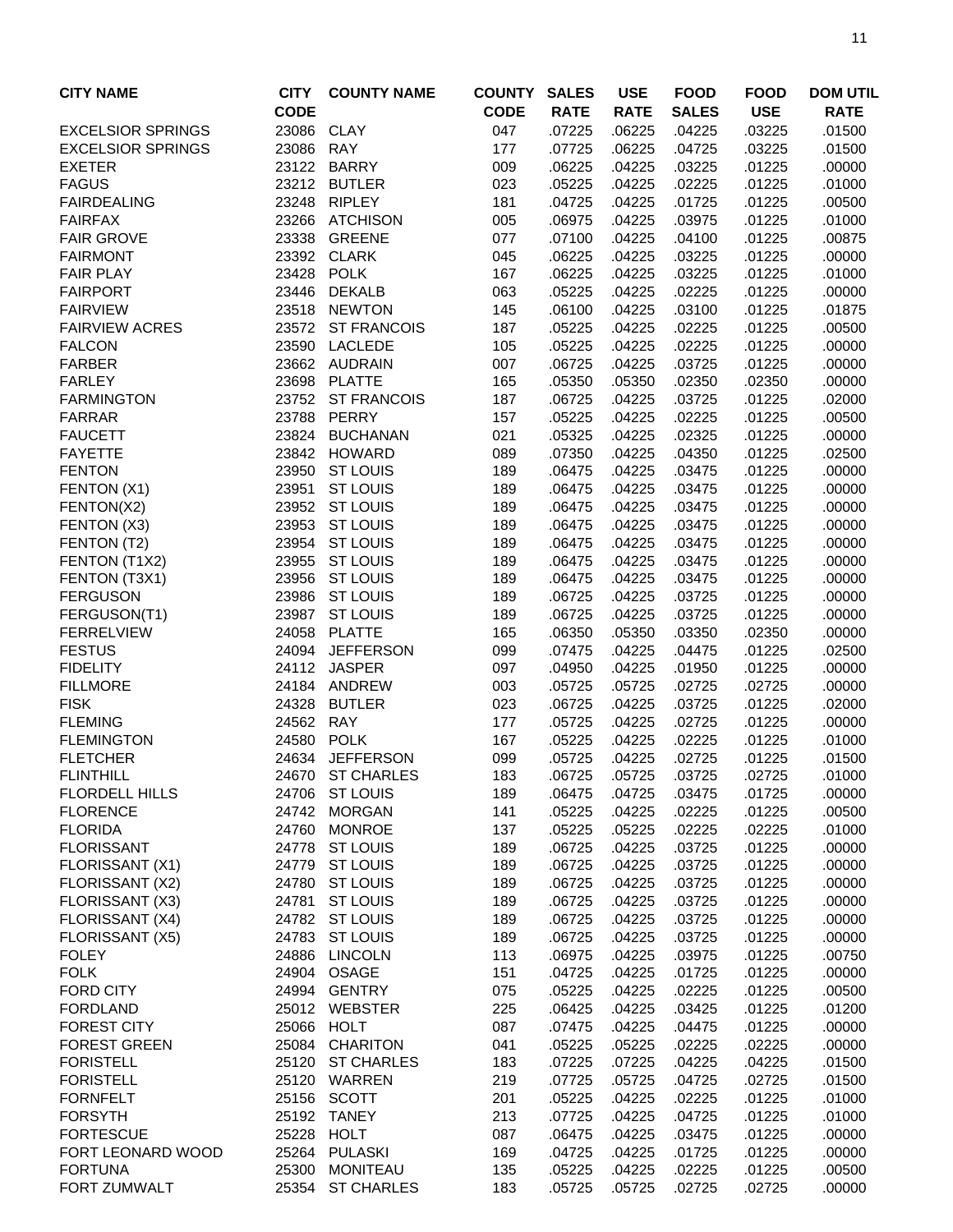| <b>CITY NAME</b>                         | <b>CITY</b><br><b>CODE</b> | <b>COUNTY NAME</b>             | <b>COUNTY SALES</b><br><b>CODE</b> | <b>RATE</b>      | <b>USE</b><br><b>RATE</b> | <b>FOOD</b><br><b>SALES</b> | <b>FOOD</b><br><b>USE</b> | <b>DOM UTIL</b><br><b>RATE</b> |
|------------------------------------------|----------------------------|--------------------------------|------------------------------------|------------------|---------------------------|-----------------------------|---------------------------|--------------------------------|
|                                          |                            |                                |                                    |                  |                           |                             |                           |                                |
| <b>FOSTER</b>                            | 25372                      | <b>BATES</b>                   | 013                                | .04725           | .04725                    | .01725                      | .01725                    | .00000                         |
| <b>FOUNTAIN N LAKES</b>                  | 25411                      | <b>LINCOLN</b>                 | 113                                | .05975           | .04225                    | .02975                      | .01225                    | .00750                         |
| <b>FRANKCLAY</b>                         | 25516                      | <b>ST FRANCOIS</b>             | 187                                | .05225           | .04225                    | .02225                      | .01225                    | .00500                         |
| <b>FRANKFORD</b>                         | 25552                      | <b>PIKE</b>                    | 163                                | .06725           | .04225                    | .03725                      | .01225                    | .01000                         |
| <b>FRANKLIN</b>                          |                            | 25624 HOWARD                   | 089                                | .08225           | .04225                    | .05225                      | .01225                    | .01500                         |
| <b>FREDERICKTOWN</b>                     | 25768                      | MADISON                        | 123                                | .06225           | .04225                    | .03225                      | .01225                    | .01500                         |
| <b>FREEBURG</b>                          | 25822                      | OSAGE                          | 151                                | .05975           | .04225                    | .02975                      | .01225                    | .01250                         |
| <b>FREEMAN</b>                           |                            | 25894 CASS                     | 037                                | .06225           | .04225                    | .03225                      | .01225                    | .02000                         |
| <b>FREISTATT</b><br><b>FREMONT</b>       |                            | 25912 LAWRENCE<br>25948 CARTER | 109                                | .05225<br>.05225 | .04225<br>.04225          | .02225<br>.02225            | .01225                    | .00000                         |
| <b>FREMONT HILLS</b>                     | 25957                      | <b>CHRISTIAN</b>               | 035<br>043                         | .06725           | .05225                    | .03725                      | .01225<br>.02225          | .01000<br>.00000               |
| <b>FRENCH VILLAGE</b>                    | 25984                      | <b>ST FRANCOIS</b>             | 187                                | .05225           | .04225                    | .02225                      | .01225                    | .00500                         |
| <b>FRIEDHEIM</b>                         | 26002                      | <b>CAPE GIRARDEAU</b>          | 031                                | .04725           | .04225                    | .01725                      | .01225                    | .00500                         |
| <b>FRISTOE</b>                           | 26056                      | <b>BENTON</b>                  | 015                                | .05225           | .04225                    | .02225                      | .01225                    | .00500                         |
| <b>FROHNA</b>                            | 26092                      | PERRY                          | 157                                | .05225           | .04225                    | .02225                      | .01225                    | .00500                         |
| <b>FRONTENAC</b>                         | 26110                      | <b>ST LOUIS</b>                | 189                                | .06725           | .04225                    | .03725                      | .01225                    | .00000                         |
| <b>FRUITLAND</b>                         |                            | 26128 CAPE GIRARDEAU           | 031                                | .04725           | .04225                    | .01725                      | .01225                    | .00500                         |
| <b>FULTON</b>                            |                            | 26182 CALLAWAY                 | 027                                | .06725           | .04225                    | .03725                      | .01225                    | .00000                         |
| <b>GAINESVILLE</b>                       | 26218                      | <b>OZARK</b>                   | 153                                | .07225           | .04225                    | .04225                      | .01225                    | .00500                         |
| <b>GALENA</b>                            | 26254                      | <b>STONE</b>                   | 209                                | .06975           | .05975                    | .03975                      | .02975                    | .01000                         |
| <b>GALLATIN</b>                          | 26308                      | <b>DAVIESS</b>                 | 061                                | .06600           | .06600                    | .03600                      | .03600                    | .00000                         |
| <b>GALMEY</b>                            | 26344                      | <b>HICKORY</b>                 | 085                                | .05725           | .04225                    | .02725                      | .01225                    | .01500                         |
| <b>GALT</b>                              | 26362                      | <b>GRUNDY</b>                  | 079                                | .05225           | .04225                    | .02225                      | .01225                    | .01000                         |
| <b>GARDEN CITY</b>                       | 26434                      | CASS                           | 037                                | .06725           | .04225                    | .03725                      | .01225                    | .02000                         |
| <b>GARRISON</b>                          | 26524                      | <b>CHRISTIAN</b>               | 043                                | .05725           | .04225                    | .02725                      | .01225                    | .00000                         |
| <b>GARWOOD</b>                           | 26560                      | <b>REYNOLDS</b>                | 179                                | .04225           | .04225                    | .01225                      | .01225                    | .00000                         |
| <b>GASCONADE</b>                         | 26578                      | <b>GASCONADE</b>               | 073                                | .06225           | .04225                    | .03225                      | .01225                    | .01000                         |
| <b>GATEWOOD</b>                          | 26686                      | <b>RIPLEY</b>                  | 181                                | .04725           | .04225                    | .01725                      | .01225                    | .00500                         |
| <b>GENTRY</b>                            | 26776                      | <b>GENTRY</b>                  | 075                                | .05225           | .04225                    | .02225                      | .01225                    | .00500                         |
| <b>GEORGETOWN</b>                        | 26830                      | PETTIS                         | 159                                | .05225           | .05225                    | .02225                      | .02225                    | .00000                         |
| <b>GERALD</b>                            | 26866                      | <b>FRANKLIN</b>                | 071                                | .06975           | .04225                    | .03975                      | .01225                    | .01000                         |
| <b>GERSTER</b>                           | 26902                      | <b>ST CLAIR</b>                | 185                                | .05600           | .04225                    | .02600                      | .01225                    | .00875                         |
| <b>GIBBS</b>                             | 26920                      | ADAIR                          | 001                                | .05225           | .04225                    | .02225                      | .01225                    | .01000                         |
| <b>GIBSON</b>                            | 26956                      | <b>DUNKLIN</b>                 | 069                                | .04725           | .04225                    | .01725                      | .01225                    | .00000                         |
| <b>GIDEON</b>                            | 26974                      | <b>NEW MADRID</b>              | 143                                | .05725           | .04225                    | .02725                      | .01225                    | .01500                         |
| <b>GILLIAM</b>                           |                            | 27028 SALINE                   | 195                                | .06350           | .04225                    | .03350                      | .01225                    | .00000                         |
| <b>GILMAN CITY</b>                       |                            | 27064 HARRISON                 | 081                                | .05975           | .04225                    | .02975                      | .01225                    | .00000                         |
| <b>GIPSY</b>                             |                            | 27118 BOLLINGER                | 017                                | .05225           | .04225                    | .02225                      | .01225                    | .01000                         |
| <b>GLADSTONE</b>                         | 27190                      | <b>CLAY</b>                    | 047                                | .07225           | .04225                    | .04225                      | .01225                    | .01000                         |
| <b>GLASGOW</b>                           | 27208                      | <b>CHARITON</b>                | 041                                | .06975           | .05225                    | .03975                      | .02225                    | .01250                         |
| <b>GLASGOW</b><br><b>GLASGOW VILLAGE</b> |                            | 27208 HOWARD<br>27226 ST LOUIS | 089<br>189                         | .07975<br>.05975 | .04225<br>.04225          | .04975<br>.02975            | .01225<br>.01225          | .02750<br>.00000               |
| <b>GLENAIRE</b>                          |                            | 27262 CLAY                     | 047                                | .05225           | .04225                    | .02225                      | .01225                    | .00000                         |
| <b>GLENALLEN</b>                         |                            | 27280 BOLLINGER                | 017                                | .05225           | .04225                    | .02225                      | .01225                    | .01000                         |
| <b>GLENCOE</b>                           |                            | 27298 ST LOUIS                 | 189                                | .05975           | .04225                    | .02975                      | .01225                    | .00000                         |
| <b>GLENDALE</b>                          |                            | 27334 ST LOUIS                 | 189                                | .07225           | .05475                    | .04225                      | .02475                    | .00000                         |
| <b>GLEN ECHO PARK</b>                    |                            | 27370 ST LOUIS                 | 189                                | .05975           | .04225                    | .02975                      | .01225                    | .00000                         |
| <b>GLENWOOD</b>                          |                            | 27514 SCHUYLER                 | 197                                | .05725           | .04225                    | .02725                      | .01225                    | .01500                         |
| <b>GLOVER</b>                            | 27586                      | <b>IRON</b>                    | 093                                | .04725           | .04225                    | .01725                      | .01225                    | .00000                         |
| <b>GOBLER</b>                            | 27604                      | <b>PEMISCOT</b>                | 155                                | .05475           | .04225                    | .02475                      | .01225                    | .01250                         |
| <b>GOLDEN</b>                            | 27658                      | <b>BARRY</b>                   | 009                                | .05225           | .04225                    | .02225                      | .01225                    | .00000                         |
| <b>GOLDEN CITY</b>                       | 27676                      | <b>BARTON</b>                  | 011                                | .07100           | .04225                    | .04100                      | .01225                    | .00000                         |
| <b>GOODMAN</b>                           | 27874                      | <b>MCDONALD</b>                | 119                                | .06725           | .04225                    | .03725                      | .01225                    | .02000                         |
| <b>GOODMAN HEIGHTS</b>                   |                            | 27892 MCDONALD                 | 119                                | .05725           | .04225                    | .02725                      | .01225                    | .01000                         |
| <b>GOODSON</b>                           | 27910                      | <b>POLK</b>                    | 167                                | .05225           | .04225                    | .02225                      | .01225                    | .01000                         |
| <b>GORDONVILLE</b>                       |                            | 27928 CAPE GIRARDEAU           | 031                                | .04725           | .04225                    | .01725                      | .01225                    | .00500                         |
| <b>GORIN</b>                             |                            | 27946 SCOTLAND                 | 199                                | .05475           | .04225                    | .02475                      | .01225                    | .00000                         |
| <b>GOWER</b>                             |                            | 28036 BUCHANAN                 | 021                                | .06575           | .05475                    | .03575                      | .02475                    | .00000                         |
| <b>GOWER</b>                             |                            | 28036 CLINTON                  | 049                                | .06475           | .06475                    | .03475                      | .03475                    | .00000                         |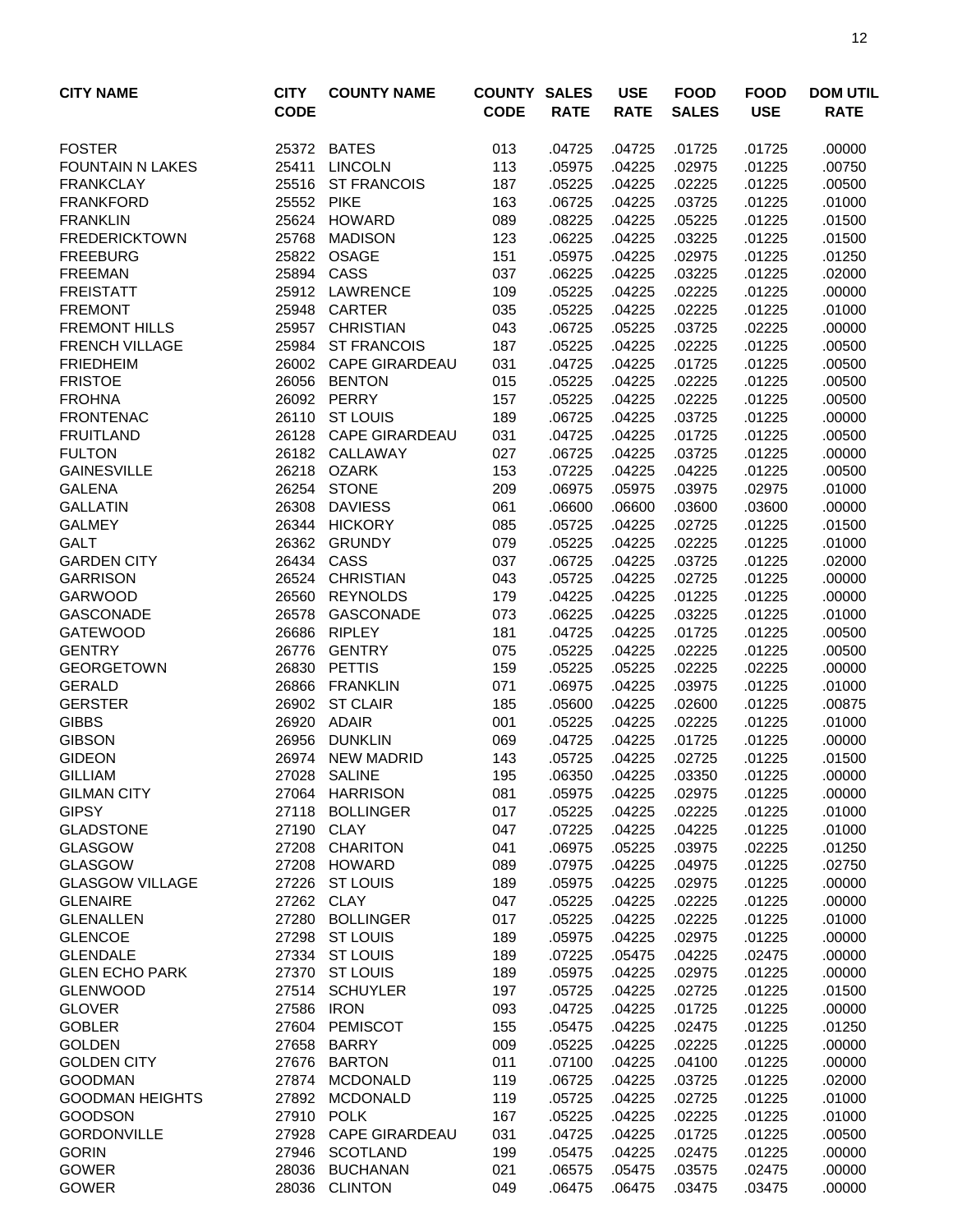| <b>CITY NAME</b>                   | <b>CITY</b><br><b>CODE</b> | <b>COUNTY NAME</b>                | <b>COUNTY</b><br><b>CODE</b> | <b>SALES</b><br><b>RATE</b> | <b>USE</b><br><b>RATE</b> | <b>FOOD</b><br><b>SALES</b> | <b>FOOD</b><br><b>USE</b> | <b>DOM UTIL</b><br><b>RATE</b> |
|------------------------------------|----------------------------|-----------------------------------|------------------------------|-----------------------------|---------------------------|-----------------------------|---------------------------|--------------------------------|
| <b>GRAFF</b>                       | 28054                      | <b>WRIGHT</b>                     | 229                          | .04725                      | .04225                    | .01725                      | .01225                    | .00000                         |
| <b>GRAHAM</b>                      | 28072                      | <b>NODAWAY</b>                    | 147                          | .05225                      | .04225                    | .02225                      | .01225                    | .00000                         |
| <b>GRAIN VALLEY</b>                | 28090                      | <b>JACKSON</b>                    | 095                          | .07100                      | .04225                    | .04100                      | .01225                    | .01000                         |
| <b>GRANBY</b>                      | 28108                      | <b>NEWTON</b>                     | 145                          | .07475                      | .04225                    | .04475                      | .01225                    | .03250                         |
| <b>GRAND FALLS PLAZA</b>           |                            | 28170 NEWTON                      | 145                          | .05100                      | .04225                    | .02100                      | .01225                    | .00875                         |
| <b>GRANDIN</b>                     | 28180                      | CARTER                            | 035                          | .06225                      | .04225                    | .03225                      | .01225                    | .02000                         |
| <b>GRAND PASS</b>                  | 28198                      | <b>SALINE</b>                     | 195                          | .05225                      | .04225                    | .02225                      | .01225                    | .00000                         |
| <b>GRANDVIEW</b>                   | 28324                      | <b>JACKSON</b>                    | 095                          | .07100                      | .04225                    | .04100                      | .01225                    | .01500                         |
| <b>GRANGER</b>                     | 28360                      | <b>SCOTLAND</b>                   | 199                          | .05475                      | .04225                    | .02475                      | .01225                    | .00000                         |
| <b>GRANITEVILLE</b>                | 28378                      | <b>IRON</b>                       | 093                          | .04725                      | .04225                    | .01725                      | .01225                    | .00000                         |
| <b>GRANT CITY</b>                  | 28594                      | <b>WORTH</b>                      | 227                          | .06600                      | .04225                    | .03600                      | .01225                    | .01500                         |
| <b>GRANTWOOD</b>                   | 28630                      | <b>ST LOUIS</b>                   | 189                          | .06475                      | .04725                    | .03475                      | .01725                    | .00000                         |
| <b>GRASSY</b>                      | 28720                      | <b>BOLLINGER</b>                  | 017                          | .05225                      | .04225                    | .02225                      | .01225                    | .01000                         |
| <b>GRAVOIS MILLS</b>               | 28828                      | <b>MORGAN</b>                     | 141                          | .06225                      | .04225                    | .03225                      | .01225                    | .00500                         |
| <b>GRAYRIDGE</b><br><b>GRAYSON</b> | 28864<br>28882             | <b>STODDARD</b><br><b>CLINTON</b> | 207<br>049                   | .04725<br>.05225            | .04225<br>.05225          | .01725<br>.02225            | .01225<br>.02225          | .00000<br>.00000               |
| <b>GRAY SUMMIT</b>                 | 28918                      | <b>FRANKLIN</b>                   | 071                          | .05475                      | .04225                    | .02475                      | .01225                    | .00000                         |
| <b>GREEN CASTLE</b>                | 29098                      | SULLIVAN                          | 211                          | .06225                      | .04225                    | .03225                      | .01225                    | .02000                         |
| <b>GREEN CITY</b>                  |                            | 29134 SULLIVAN                    | 211                          | .07725                      | .04225                    | .04725                      | .01225                    | .03500                         |
| <b>GREENDALE</b>                   |                            | 29152 ST LOUIS                    | 189                          | .05975                      | .04225                    | .02975                      | .01225                    | .00000                         |
| <b>GREENFIELD</b>                  | 29206                      | <b>DADE</b>                       | 057                          | .06100                      | .05225                    | .03100                      | .02225                    | .01000                         |
| <b>GREEN PARK</b>                  | 29324                      | <b>ST LOUIS</b>                   | 189                          | .05975                      | .04225                    | .02975                      | .01225                    | .00000                         |
| <b>GREEN RIDGE</b>                 |                            | 29332 PETTIS                      | 159                          | .07225                      | .05225                    | .04225                      | .02225                    | .01000                         |
| <b>GREENTOP</b>                    |                            | 29422 ADAIR                       | 001                          | .06225                      | .04225                    | .03225                      | .01225                    | .02000                         |
| <b>GREENTOP</b>                    | 29422                      | <b>SCHUYLER</b>                   | 197                          | .06725                      | .04225                    | .03725                      | .01225                    | .02500                         |
| <b>GREEN VALLEY</b>                | 29449                      | <b>JACKSON</b>                    | 095                          | .05100                      | .04225                    | .02100                      | .01225                    | .00000                         |
| <b>GREENVILLE</b>                  | 29476                      | WAYNE                             | 223                          | .07225                      | .04225                    | .04225                      | .01225                    | .02000                         |
| <b>GREENWOOD</b>                   | 29494                      | <b>JACKSON</b>                    | 095                          | .07100                      | .04225                    | .04100                      | .01225                    | .01000                         |
| <b>GROVER</b>                      | 29638                      | <b>ST LOUIS</b>                   | 189                          | .05975                      | .04225                    | .02975                      | .01225                    | .00000                         |
| <b>GROVESPRING</b>                 | 29656                      | <b>WRIGHT</b>                     | 229                          | .04725                      | .04225                    | .01725                      | .01225                    | .00000                         |
| <b>GRUBVILLE</b>                   | 29674                      | <b>JEFFERSON</b>                  | 099                          | .05725                      | .04225                    | .02725                      | .01225                    | .01500                         |
| <b>GUILFORD</b>                    | 29692                      | NODAWAY                           | 147                          | .05225                      | .04225                    | .02225                      | .01225                    | .00000                         |
| <b>GUNN CITY</b>                   | 29764                      | CASS                              | 037                          | .05225                      | .04225                    | .02225                      | .01225                    | .01000                         |
| <b>HALE</b>                        | 29908                      | CARROLL                           | 033                          | .07225                      | .05225                    | .04225                      | .02225                    | .00000                         |
| <b>HALF WAY</b>                    | 29944                      | <b>POLK</b>                       | 167                          | .05225                      | .04225                    | .02225                      | .01225                    | .01000                         |
| <b>HALLSVILLE</b>                  | 29998                      | <b>BOONE</b>                      | 019                          | .06225                      | .04225                    | .03225                      | .01225                    | .01000                         |
| <b>HALLTOWN</b>                    |                            | 30016 LAWRENCE                    | 109                          | .05225                      | .04225                    | .02225                      | .01225                    | .00000                         |
| <b>HAMILTON</b>                    |                            | 30034 CALDWELL                    | 025                          | .07225                      | .05725                    | .04225                      | .02725                    | .00000                         |
| <b>HANLEY HILLS</b>                |                            | 30196 ST LOUIS                    | 189                          | .05975                      | .04225                    | .02975                      | .01225                    | .00000                         |
| <b>HANNIBAL</b>                    |                            | 30214 MARION                      | 127                          | .07475                      | .04225                    | .04475                      | .01225                    | .00000                         |
| <b>HANNIBAL</b>                    |                            | 30214 RALLS                       | 173                          | .07225                      | .04225                    | .04225                      | .01225                    | .00000                         |
| <b>HARDENVILLE</b>                 | 30286                      | <b>OZARK</b>                      | 153                          | .06225                      | .04225                    | .03225                      | .01225                    | .00500                         |
| <b>HARDIN</b>                      | 30322 RAY                  |                                   | 177                          | .06725                      | .04225                    | .03725                      | .01225                    | .01000                         |
| <b>HARRIS</b><br><b>HARRISBURG</b> |                            | 30466 SULLIVAN<br>30484 BOONE     | 211<br>019                   | .06225<br>.06225            | .04225<br>.04225          | .03225<br>.03225            | .01225<br>.01225          | .02000<br>.01000               |
| <b>HARRISONVILLE</b>               |                            | 30610 CASS                        | 037                          | .07225                      | .04225                    | .04225                      | .01225                    | .02500                         |
| <b>HARTSBURG</b>                   |                            | 30718 BOONE                       | 019                          | .05725                      | .04225                    | .02725                      | .01225                    | .01000                         |
| <b>HARTSHORN</b>                   | 30736                      | <b>TEXAS</b>                      | 215                          | .04725                      | .04225                    | .01725                      | .01225                    | .00000                         |
| <b>HARTVILLE</b>                   |                            | 30754 WRIGHT                      | 229                          | .06225                      | .04225                    | .03225                      | .01225                    | .00000                         |
| <b>HARVESTER</b>                   | 30808                      | <b>ST CHARLES</b>                 | 183                          | .05725                      | .05725                    | .02725                      | .02725                    | .00000                         |
| <b>HARVIELL</b>                    | 30844                      | <b>BUTLER</b>                     | 023                          | .05225                      | .04225                    | .02225                      | .01225                    | .01000                         |
| <b>HARWOOD</b>                     |                            | 30862 VERNON                      | 217                          | .04725                      | .04225                    | .01725                      | .01225                    | .00000                         |
| <b>HATFIELD</b>                    |                            | 30934 HARRISON                    | 081                          | .04975                      | .04225                    | .01975                      | .01225                    | .00000                         |
| <b>HAWK POINT</b>                  |                            | 31024 LINCOLN                     | 113                          | .06975                      | .04225                    | .03975                      | .01225                    | .01750                         |
| <b>HAYTI</b>                       |                            | 31132 PEMISCOT                    | 155                          | .07475                      | .04225                    | .04475                      | .01225                    | .02750                         |
| <b>HAYTI HEIGHTS</b>               |                            | 31168 PEMISCOT                    | 155                          | .06975                      | .04225                    | .03975                      | .01225                    | .02250                         |
| <b>HAYWARD</b>                     |                            | 31186 PEMISCOT                    | 155                          | .05475                      | .04225                    | .02475                      | .01225                    | .01250                         |
| HAYWOOD CITY                       |                            | 31204 SCOTT                       | 201                          | .05225                      | .04225                    | .02225                      | .01225                    | .01000                         |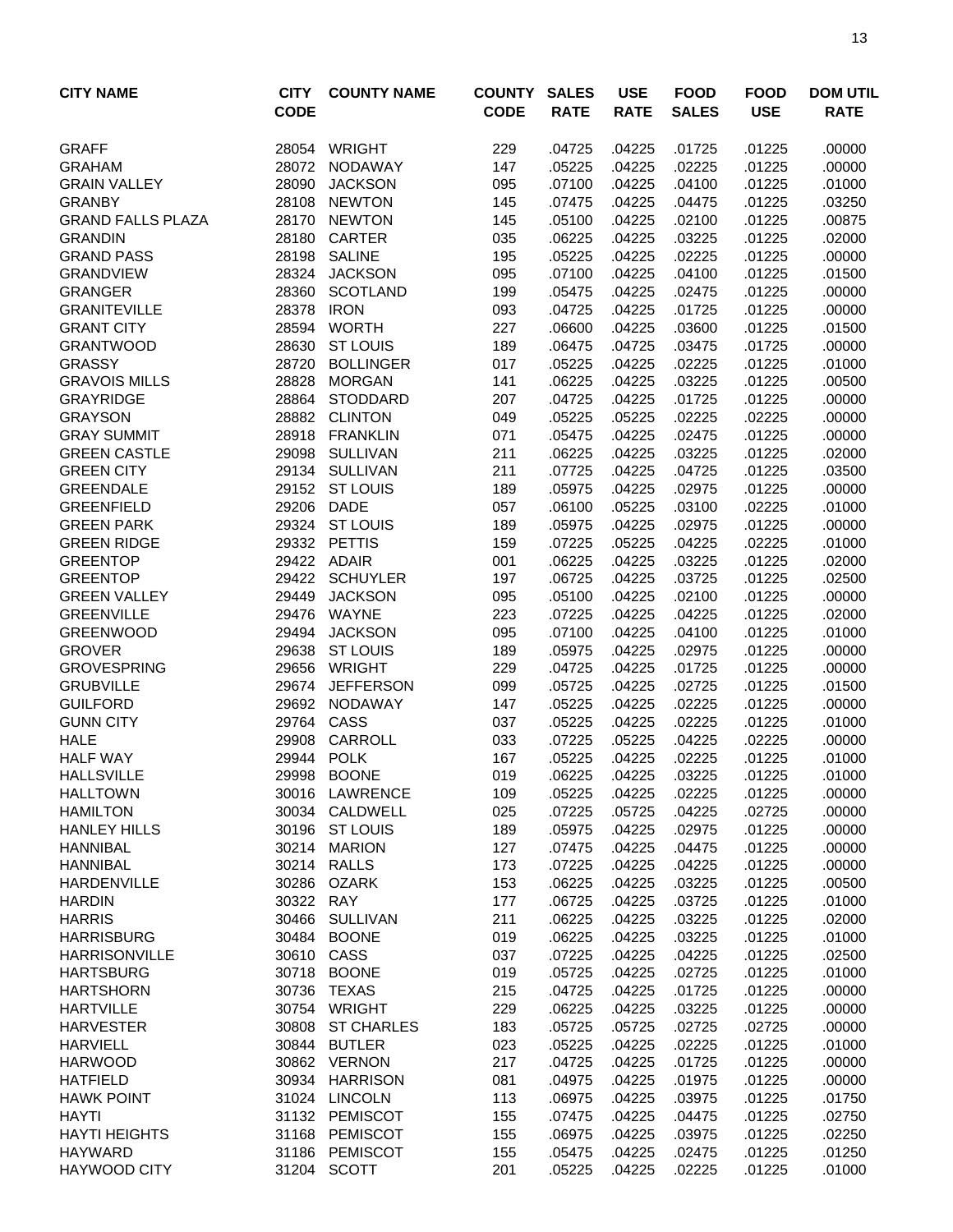| <b>CITY NAME</b>                      | <b>CITY</b><br><b>CODE</b> | <b>COUNTY NAME</b>               | <b>COUNTY</b><br><b>CODE</b> | <b>SALES</b><br><b>RATE</b> | <b>USE</b><br><b>RATE</b> | <b>FOOD</b><br><b>SALES</b> | <b>FOOD</b><br><b>USE</b> | <b>DOM UTIL</b><br><b>RATE</b> |
|---------------------------------------|----------------------------|----------------------------------|------------------------------|-----------------------------|---------------------------|-----------------------------|---------------------------|--------------------------------|
| <b>HAZELWOOD</b>                      |                            | 31276 ST LOUIS                   | 189                          | .06475                      | .04725                    | .03475                      | .01725                    | .00000                         |
| HAZELWOOD (X1)                        | 31277                      | <b>ST LOUIS</b>                  | 189                          | .06475                      | .04725                    | .03475                      | .01725                    | .00000                         |
| HAZELWOOD (X2)                        | 31278                      | <b>ST LOUIS</b>                  | 189                          | .06475                      | .04725                    | .03475                      | .01725                    | .00000                         |
| HAZELWOOD (T1)                        | 31279                      | <b>ST LOUIS</b>                  | 189                          | .06475                      | .04725                    | .03475                      | .01725                    | .00000                         |
| <b>HELENA</b>                         | 31456                      | ANDREW                           | 003                          | .05725                      | .05725                    | .02725                      | .02725                    | .00000                         |
| <b>HEMATITE</b>                       | 31528                      | <b>JEFFERSON</b>                 | 099                          | .05725                      | .04225                    | .02725                      | .01225                    | .01500                         |
| <b>HEMPLE</b>                         |                            | 31546 CLINTON                    | 049                          | .05225                      | .05225                    | .02225                      | .02225                    | .00000                         |
| <b>HENLEY</b>                         | 31618                      | COLE                             | 051                          | .04725                      | .04725                    | .01725                      | .01725                    | .00000                         |
| <b>HENRIETTA</b>                      | 31654                      | <b>RAY</b>                       | 177                          | .06725                      | .04225                    | .03725                      | .01225                    | .00000                         |
| <b>HERCULANEUM</b>                    | 31708                      | <b>JEFFERSON</b>                 | 099                          | .06725                      | .04225                    | .03725                      | .01225                    | .01500                         |
| <b>HERMANN</b>                        | 31762                      | GASCONADE                        | 073                          | .06975                      | .04225                    | .03975                      | .01225                    | .02000                         |
| <b>HERMITAGE</b>                      | 31780                      | <b>HICKORY</b>                   | 085                          | .07225                      | .05725                    | .04225                      | .02725                    | .02500                         |
| <b>HIGBEE</b>                         | 31924                      | <b>RANDOLPH</b>                  | 175                          | .06225                      | .04225                    | .03225                      | .01225                    | .00000                         |
| <b>HIGGINSVILLE</b>                   | 31960<br>31978             | LAFAYETTE<br><b>MARIES</b>       | 107                          | .07225                      | .04225                    | .04225                      | .01225                    | .01250                         |
| <b>HIGH GATE</b><br><b>HIGH HILL</b>  | 31996                      | <b>MONTGOMERY</b>                | 125<br>139                   | .05725<br>.06475            | .05725<br>.04225          | .02725<br>.03475            | .02725<br>.01225          | .01500<br>.00000               |
| HIGHLANDVILLE                         | 32068                      | <b>CHRISTIAN</b>                 | 043                          | .06725                      | .04225                    | .03725                      | .01225                    | .00000                         |
| <b>HIGHLEY HEIGHTS</b>                | 32086                      | <b>ST FRANCOIS</b>               | 187                          | .05225                      | .04225                    | .02225                      | .01225                    | .00500                         |
| <b>HIGH POINT</b>                     |                            | 32104 MONITEAU                   | 135                          | .05225                      | .04225                    | .02225                      | .01225                    | .00500                         |
| <b>HIGH RIDGE</b>                     | 32140                      | <b>JEFFERSON</b>                 | 099                          | .05725                      | .04225                    | .02725                      | .01225                    | .01500                         |
| <b>HILLHOUSE ADDITION</b>             |                            | 32212 CAMDEN                     | 029                          | .05225                      | .04225                    | .02225                      | .01225                    | .00000                         |
| <b>HILLSBORO</b>                      | 32248                      | <b>JEFFERSON</b>                 | 099                          | .07100                      | .04225                    | .04100                      | .01225                    | .02875                         |
| <b>HILLSDALE</b>                      | 32266                      | <b>ST LOUIS</b>                  | 189                          | .06475                      | .04225                    | .03475                      | .01225                    | .00000                         |
| <b>HIRAM</b>                          | 32374                      | WAYNE                            | 223                          | .05225                      | .04225                    | .02225                      | .01225                    | .01000                         |
| <b>HOBERG</b>                         | 32410                      | LAWRENCE                         | 109                          | .05225                      | .04225                    | .02225                      | .01225                    | .00000                         |
| <b>HOCOMO</b>                         | 32464                      | HOWELL                           | 091                          | .04975                      | .04225                    | .01975                      | .01225                    | .00000                         |
| <b>HOLCOMB</b>                        | 32536                      | <b>DUNKLIN</b>                   | 069                          | .05725                      | .04225                    | .02725                      | .01225                    | .00000                         |
| <b>HOLDEN</b>                         | 32572                      | <b>JOHNSON</b>                   | 101                          | .07225                      | .07225                    | .04225                      | .04225                    | .02000                         |
| <b>HOLLAND</b>                        | 32590                      | <b>PEMISCOT</b>                  | 155                          | .05475                      | .04225                    | .02475                      | .01225                    | .01250                         |
| <b>HOLLIDAY</b>                       | 32626                      | <b>MONROE</b>                    | 137                          | .05225                      | .05225                    | .02225                      | .02225                    | .01000                         |
| <b>HOLLISTER</b>                      | 32662                      | <b>TANEY</b>                     | 213                          | .07725                      | .04225                    | .04725                      | .01225                    | .01500                         |
| <b>HOLLYWOOD</b>                      | 32698                      | <b>DUNKLIN</b>                   | 069                          | .04725                      | .04225                    | .01725                      | .01225                    | .00000                         |
| <b>HOLT</b>                           | 32752 CLAY                 |                                  | 047                          | .07725                      | .04225                    | .04725                      | .01225                    | .01500                         |
| <b>HOLT</b>                           | 32752                      | <b>CLINTON</b>                   | 049                          | .07725                      | .05225                    | .04725                      | .02225                    | .01500                         |
| <b>HOLTS SUMMIT</b>                   | 32770                      | CALLAWAY                         | 027                          | .06725                      | .06225                    | .03725                      | .03225                    | .01000                         |
| HOMESTEAD VILLAGE                     | 32806 RAY                  |                                  | 177                          | .05725                      | .04225                    | .02725                      | .01225                    | .00000                         |
| <b>HOMESTOWN</b>                      |                            | 32824 PEMISCOT                   | 155                          | .06475                      | .04225                    | .03475                      | .01225                    | .02250                         |
| <b>HOPKINS</b>                        |                            | 33004 NODAWAY                    | 147                          | .05225                      | .04225                    | .02225                      | .01225                    | .00000                         |
| <b>HORINE</b>                         | 33040                      | <b>JEFFERSON</b>                 | 099                          | .05725                      | .04225                    | .02725                      | .01225                    | .01500                         |
| <b>HORNERSVILLE</b>                   | 33076                      | <b>DUNKLIN</b>                   | 069                          | .05600                      | .04225                    | .02600                      | .01225                    | .00875                         |
| <b>HORTON</b><br><b>HOUSE SPRINGS</b> | 33220                      | 33148 VERNON<br><b>JEFFERSON</b> | 217<br>099                   | .04725                      | .04225<br>.04225          | .01725<br>.02725            | .01225<br>.01225          | .00000                         |
| <b>HOUSTON</b>                        | 33238                      | TEXAS                            | 215                          | .05725<br>.06225            | .04225                    | .03225                      | .01225                    | .01500<br>.01000               |
| <b>HOUSTONIA</b>                      |                            | 33256 PETTIS                     | 159                          | .05225                      | .05225                    | .02225                      | .02225                    | .00000                         |
| <b>HOUSTON LAKE</b>                   |                            | 33292 PLATTE                     | 165                          | .05350                      | .05350                    | .02350                      | .02350                    | .00000                         |
| <b>HOWARDS RIDGE</b>                  |                            | 33346 OZARK                      | 153                          | .06225                      | .04225                    | .03225                      | .01225                    | .00500                         |
| <b>HOWARDVILLE</b>                    |                            | 33364 NEW MADRID                 | 143                          | .05725                      | .05225                    | .02725                      | .02225                    | .00500                         |
| <b>HUGGINS</b>                        |                            | 33616 TEXAS                      | 215                          | .04725                      | .04225                    | .01725                      | .01225                    | .00000                         |
| <b>HUGHESVILLE</b>                    |                            | 33652 PETTIS                     | 159                          | .05225                      | .05225                    | .02225                      | .02225                    | .00000                         |
| <b>HUMANSVILLE</b>                    |                            | 33706 POLK                       | 167                          | .06600                      | .04225                    | .03600                      | .01225                    | .01500                         |
| <b>HUME</b>                           |                            | 33724 BATES                      | 013                          | .04725                      | .04725                    | .01725                      | .01725                    | .00000                         |
| <b>HUME</b>                           |                            | 33724 VERNON                     | 217                          | .04725                      | .04225                    | .01725                      | .01225                    | .00000                         |
| <b>HUMPHREYS</b>                      |                            | 33742 SULLIVAN                   | 211                          | .06225                      | .04225                    | .03225                      | .01225                    | .02000                         |
| <b>HUNNEWELL</b>                      | 33760                      | <b>SHELBY</b>                    | 205                          | .06725                      | .05725                    | .03725                      | .02725                    | .01500                         |
| <b>HUNTER</b>                         | 33778                      | <b>CARTER</b>                    | 035                          | .05225                      | .04225                    | .02225                      | .01225                    | .01000                         |
| <b>HUNTLEIGH</b>                      |                            | 33850 ST LOUIS                   | 189                          | .05975                      | .04225                    | .02975                      | .01225                    | .00000                         |
| <b>HUNTSVILLE</b>                     |                            | 33886 RANDOLPH                   | 175                          | .06225                      | .04225                    | .03225                      | .01225                    | .00000                         |
| <b>HURDLAND</b>                       |                            | 33904 KNOX                       | 103                          | .06225                      | .04225                    | .03225                      | .01225                    | .02000                         |
| <b>HURLEY</b>                         |                            | 33922 STONE                      | 209                          | .06975                      | .05975                    | .03975                      | .02975                    | .01000                         |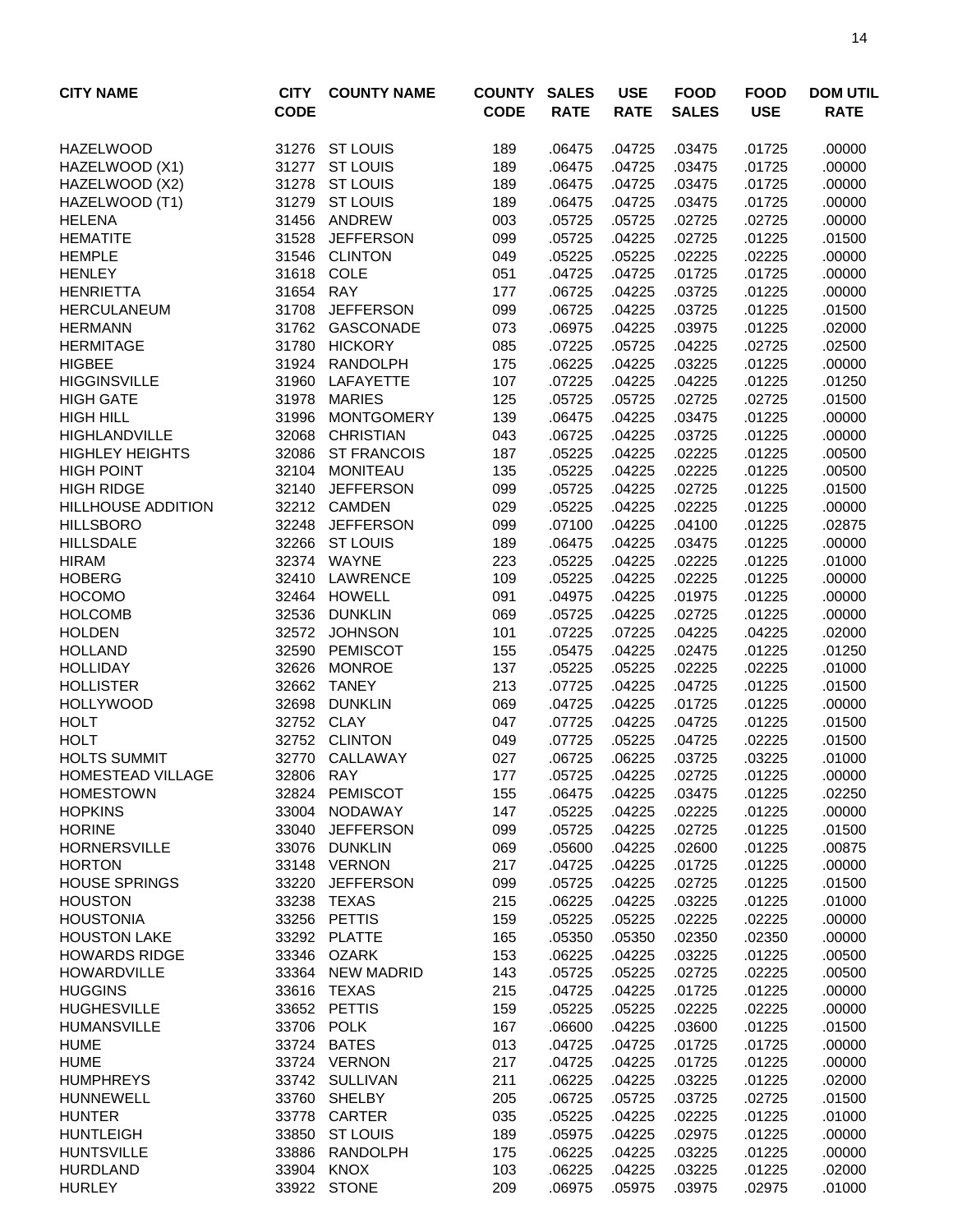| <b>CITY NAME</b>                         | <b>CITY</b><br><b>CODE</b> | <b>COUNTY NAME</b>              | <b>COUNTY</b><br><b>CODE</b> | <b>SALES</b><br><b>RATE</b> | <b>USE</b><br><b>RATE</b> | <b>FOOD</b><br><b>SALES</b> | <b>FOOD</b><br><b>USE</b> | <b>DOM UTIL</b><br><b>RATE</b> |
|------------------------------------------|----------------------------|---------------------------------|------------------------------|-----------------------------|---------------------------|-----------------------------|---------------------------|--------------------------------|
|                                          |                            |                                 |                              |                             |                           |                             |                           |                                |
| <b>HURRICANE DECK</b>                    | 34048                      | <b>CAMDEN</b>                   | 029                          | .05225                      | .04225                    | .02225                      | .01225                    | .00000                         |
| <b>IANTHA</b>                            | 34192                      | <b>BARTON</b>                   | 011                          | .05225                      | .04225                    | .02225                      | .01225                    | .00000                         |
| <b>IATAN</b>                             | 34210                      | <b>PLATTE</b>                   | 165                          | .05350                      | .05350                    | .02350                      | .02350                    | .00000                         |
| <b>IBERIA</b>                            | 34228                      | <b>MILLER</b>                   | 131                          | .06725                      | .05225                    | .03725                      | .02225                    | .02000                         |
| <b>ICONIUM</b>                           |                            | 34246 ST CLAIR<br>34318 RALLS   | 185                          | .04725                      | .04225                    | .01725                      | .01225                    | .00000                         |
| <b>ILASCO</b><br><b>IMPERIAL</b>         | 34354                      | <b>JEFFERSON</b>                | 173<br>099                   | .05225<br>.05725            | .04225<br>.04225          | .02225<br>.02725            | .01225<br>.01225          | .00000<br>.01500               |
| <b>INDEPENDENCE</b>                      | 35000                      | <b>CLAY</b>                     | 047                          | .06975                      | .04225                    | .03975                      | .01225                    | .01500                         |
| <b>INDEPENDENCE</b>                      | 35000                      | <b>JACKSON</b>                  | 095                          | .06850                      | .04225                    | .03850                      | .01225                    | .01500                         |
| <b>INDIAN POINT</b>                      | 35186                      | <b>STONE</b>                    | 209                          | .07475                      | .05975                    | .04475                      | .02975                    | .01000                         |
| <b>INNSBROOK</b>                         | 35240                      | WARREN                          | 219                          | .06725                      | .04225                    | .03725                      | .01225                    | .00000                         |
| <b>IONIA</b>                             | 35306                      | <b>BENTON</b>                   | 015                          | .05225                      | .04225                    | .02225                      | .01225                    | .00500                         |
| <b>IRONDALE</b>                          | 35396                      | <b>WASHINGTON</b>               | 221                          | .06225                      | .06225                    | .03225                      | .03225                    | .02000                         |
| <b>IRON MOUNTAIN</b>                     | 35432                      | <b>ST FRANCOIS</b>              | 187                          | .05225                      | .04225                    | .02225                      | .01225                    | .00500                         |
| <b>IRONTON</b>                           | 35468                      | <b>IRON</b>                     | 093                          | .06725                      | .04225                    | .03725                      | .01225                    | .01000                         |
| <b>IRWIN</b>                             | 35486                      | <b>BARTON</b>                   | 011                          | .05225                      | .04225                    | .02225                      | .01225                    | .00000                         |
| <b>ISABELLA</b>                          |                            | 35504 OZARK                     | 153                          | .06225                      | .04225                    | .03225                      | .01225                    | .00500                         |
| <b>JACKSON</b>                           | 35648                      | <b>CAPE GIRARDEAU</b>           | 031                          | .06225                      | .04225                    | .03225                      | .01225                    | .01500                         |
| <b>JACKSONVILLE</b>                      | 36224                      | RANDOLPH                        | 175                          | .04725                      | .04225                    | .01725                      | .01225                    | .00000                         |
| <b>JADWIN</b>                            | 36242                      | <b>DENT</b>                     | 065                          | .04725                      | .04225                    | .01725                      | .01225                    | .00500                         |
| <b>JAMESON</b>                           | 36314                      | <b>DAVIESS</b>                  | 061                          | .05725                      | .05725                    | .02725                      | .02725                    | .00000                         |
| <b>JAMESPORT</b>                         | 36332                      | <b>DAVIESS</b>                  | 061                          | .06725                      | .05725                    | .03725                      | .02725                    | .00000                         |
| <b>JAMESTOWN</b>                         | 36368                      | <b>MONITEAU</b>                 | 135                          | .05225                      | .04225                    | .02225                      | .01225                    | .00500                         |
| <b>JANE</b>                              | 36422                      | <b>MCDONALD</b>                 | 119                          | .05725                      | .04225                    | .02725                      | .01225                    | .01000                         |
| <b>JASPER</b>                            | 36512                      | <b>JASPER</b>                   | 097                          | .06950                      | .04225                    | .03950                      | .01225                    | .01500                         |
| <b>JAYWYE</b>                            | 36620                      | <b>NEW MADRID</b>               | 143                          | .04725                      | .04225                    | .01725                      | .01225                    | .00500                         |
| JEFFERSON CITY                           | 37000                      | CALLAWAY                        | 027                          | .06225                      | .04225                    | .03225                      | .01225                    | .01000                         |
| JEFFERSON CITY                           | 37000                      | COLE                            | 051                          | .06225                      | .04725                    | .03225                      | .01725                    | .01000                         |
| <b>JENKINS</b>                           | 37124                      | <b>BARRY</b>                    | 009                          | .05225                      | .04225                    | .02225                      | .01225                    | .00000                         |
| <b>JENNINGS</b>                          |                            | 37178 ST LOUIS                  | 189                          | .06975                      | .04225                    | .03975                      | .01225                    | .00000                         |
| JENNINGS (X1)                            |                            | 37179 ST LOUIS                  | 189                          | .06975                      | .04225                    | .03975                      | .01225                    | .00000                         |
| JENNINGS(T1)                             | 37180                      | <b>ST LOUIS</b>                 | 189                          | .06975                      | .04225                    | .03975                      | .01225                    | .00000                         |
| JENNINGS(T2)                             | 37181                      | <b>ST LOUIS</b>                 | 189                          | .06975                      | .04225                    | .03975                      | .01225                    | .00000                         |
| <b>JERICO SPRINGS</b>                    | 37214                      | <b>CEDAR</b>                    | 039                          | .04725                      | .04225                    | .01725                      | .01225                    | .00000                         |
| <b>JEROME</b>                            | 37250                      | <b>PHELPS</b>                   | 161                          | .05225                      | .04225                    | .02225                      | .01225                    | .00000                         |
| <b>JONESBURG</b>                         |                            | 37574 MONTGOMERY                | 139                          | .06975                      | .04225                    | .03975                      | .01225                    | .01000                         |
| <b>JOPLIN</b>                            |                            | 37592 JASPER                    | 097                          | .06450                      | .04225                    | .03450                      | .01225                    | .00000                         |
| <b>JOPLIN</b>                            | 37592                      | <b>NEWTON</b>                   | 145                          | .06600                      | .04225                    | .03600                      | .01225                    | .00875                         |
| <b>JOSEPHVILLE</b>                       | 37700                      | <b>ST CHARLES</b>               | 183                          | .06725                      | .05725                    | .03725                      | .02725                    | .00000                         |
| <b>JUNCTION CITY</b>                     | 37736                      | <b>MADISON</b>                  | 123                          | .04725                      | .04225                    | .01725                      | .01225                    | .00500                         |
| <b>KAHOKA</b>                            | 37790                      | <b>CLARK</b>                    | 045                          | .07225                      | .04225                    | .04225                      | .01225                    | .00000                         |
| <b>KAISER</b>                            | 37808                      | <b>MILLER</b>                   | 131                          | .05225                      | .05225                    | .02225                      | .02225                    | .01000                         |
| <b>KANSAS CITY</b>                       | 38000                      | CASS                            | 037                          | .06725                      | .05725                    | .03725                      | .02725                    | .01000                         |
| <b>KANSAS CITY</b>                       | 38000<br>38000             | <b>CLAY</b>                     | 047                          | .06725                      | .05725                    | .03725                      | .02725                    | .00000                         |
| <b>KANSAS CITY</b><br><b>KANSAS CITY</b> | 38000                      | <b>JACKSON</b><br><b>PLATTE</b> | 095                          | .06600                      | .05725<br>.06850          | .03600<br>.03850            | .02725<br>.03850          | .00000<br>.00000               |
| <b>KEARNEY</b>                           | 38072                      | <b>CLAY</b>                     | 165<br>047                   | .06850<br>.07225            | .04225                    | .04225                      | .01225                    | .01000                         |
| <b>KELSO</b>                             | 38216                      | <b>SCOTT</b>                    | 201                          | .05725                      | .04225                    | .02725                      | .01225                    | .01000                         |
| <b>KENNETT</b>                           | 38306                      | <b>DUNKLIN</b>                  | 069                          | .05600                      | .04225                    | .02600                      | .01225                    | .00000                         |
| <b>KENOMA</b>                            | 38324                      | <b>BARTON</b>                   | 011                          | .05225                      | .04225                    | .02225                      | .01225                    | .00000                         |
| <b>KEWANEE</b>                           | 38414                      | <b>NEW MADRID</b>               | 143                          | .04725                      | .04225                    | .01725                      | .01225                    | .00500                         |
| <b>KEYTESVILLE</b>                       | 38468                      | <b>CHARITON</b>                 | 041                          | .05225                      | .05225                    | .02225                      | .02225                    | .00000                         |
| KIDDER                                   |                            | 38522 CALDWELL                  | 025                          | .06725                      | .05725                    | .03725                      | .02725                    | .00000                         |
| <b>KIMBERLING CITY</b>                   |                            | 38612 STONE                     | 209                          | .07975                      | .07975                    | .04975                      | .04975                    | .02000                         |
| <b>KIMMSWICK</b>                         |                            | 38684 JEFFERSON                 | 099                          | .07225                      | .04225                    | .04225                      | .01225                    | .01500                         |
| <b>KINDER</b>                            | 38720                      | STODDARD                        | 207                          | .04725                      | .04225                    | .01725                      | .01225                    | .00000                         |
| <b>KING CITY</b>                         |                            | 38774 GENTRY                    | 075                          | .06225                      | .04225                    | .03225                      | .01225                    | .01500                         |
| <b>KINGDOM CITY</b>                      |                            | 38792 CALLAWAY                  | 027                          | .06225                      | .04225                    | .03225                      | .01225                    | .00000                         |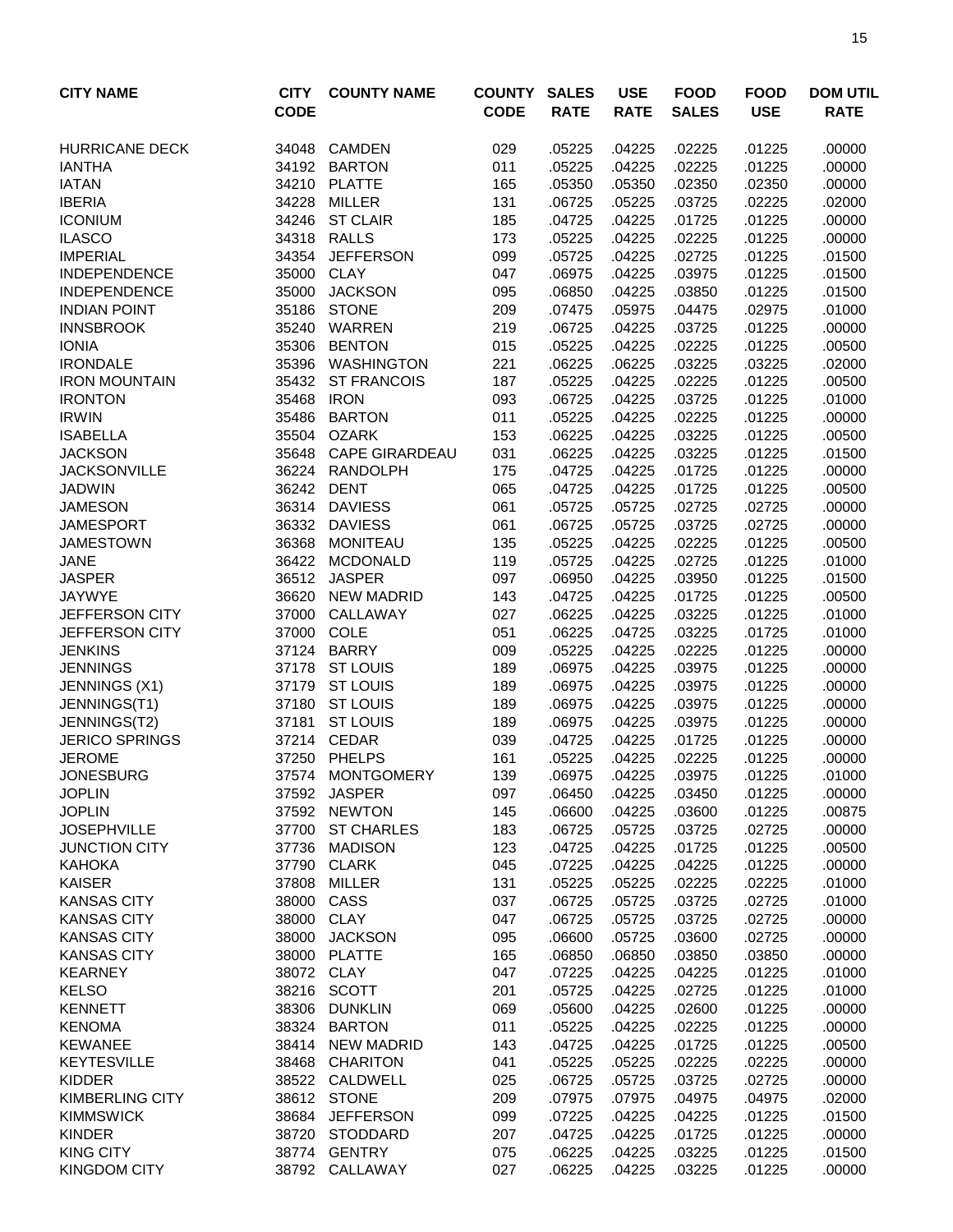| <b>CITY NAME</b>        | <b>CITY</b> | <b>COUNTY NAME</b> | <b>COUNTY</b> | <b>SALES</b> | <b>USE</b>  | <b>FOOD</b>  | <b>FOOD</b> | <b>DOM UTIL</b> |
|-------------------------|-------------|--------------------|---------------|--------------|-------------|--------------|-------------|-----------------|
|                         | <b>CODE</b> |                    | <b>CODE</b>   | <b>RATE</b>  | <b>RATE</b> | <b>SALES</b> | <b>USE</b>  | <b>RATE</b>     |
| <b>KINGSTON</b>         | 38846       | CALDWELL           | 025           | .05725       | .05725      | .02725       | .02725      | .00000          |
| <b>KINGSVILLE</b>       | 38918       | <b>JOHNSON</b>     | 101           | .05725       | .05725      | .02725       | .02725      | .01000          |
| <b>KINLOCH</b>          | 38972       | <b>ST LOUIS</b>    | 189           | .06475       | .04225      | .03475       | .01225      | .00000          |
|                         | 39008       | <b>TANEY</b>       | 213           |              |             | .02725       |             |                 |
| <b>KIRBYVILLE</b>       |             |                    |               | .05725       | .04225      |              | .01225      | .00000          |
| <b>KIRKSVILLE</b>       | 39026       | <b>ADAIR</b>       | 001           | .07475       | .04225      | .04475       | .01225      | .02000          |
| <b>KIRKWOOD</b>         |             | 39044 ST LOUIS     | 189           | .07225       | .05475      | .04225       | .02475      | .00000          |
| KIRKWOOD (X1)           |             | 39045 ST LOUIS     | 189           | .07225       | .05475      | .04225       | .02475      | .00000          |
| KIRKWOOD(T1)            |             | 39046 ST LOUIS     | 189           | .07225       | .05475      | .04225       | .02475      | .00000          |
| KIRKWOOD (T2)           | 39047       | <b>ST LOUIS</b>    | 189           | .07225       | .05475      | .04225       | .02475      | .00000          |
| KIRKWOOD (T3X1)         | 39048       | <b>ST LOUIS</b>    | 189           | .07225       | .05475      | .04225       | .02475      | .00000          |
| KISSEE MILLS            | 39080       | <b>TANEY</b>       | 213           | .05725       | .04225      | .02725       | .01225      | .00000          |
| <b>KNOB LICK</b>        | 39170       | <b>ST FRANCOIS</b> | 187           | .05225       | .04225      | .02225       | .01225      | .00500          |
| <b>KNOB NOSTER</b>      | 39188       | <b>JOHNSON</b>     | 101           | .07725       | .07725      | .04725       | .04725      | .02000          |
| <b>KNOX CITY</b>        | 39278       | <b>KNOX</b>        | 103           | .06225       | .04225      | .03225       | .01225      | .02000          |
| <b>KOCH</b>             | 39350       | <b>ST LOUIS</b>    | 189           | .05975       | .04225      | .02975       | .01225      | .00000          |
| <b>KOELTZTOWN</b>       | 39386       | OSAGE              | 151           | .04725       | .04225      | .01725       | .01225      | .00000          |
| KOHLER CITY             | 39395       | <b>JEFFERSON</b>   | 099           | .05725       | .04225      | .02725       | .01225      | .01500          |
| <b>KOSHKONONG</b>       | 39440       | <b>OREGON</b>      | 149           | .05725       | .04225      | .02725       | .01225      | .01000          |
| <b>KRAKOW</b>           | 39458       | <b>FRANKLIN</b>    | 071           | .05475       | .04225      | .02475       | .01225      | .00000          |
| <b>LABADIE</b>          |             | 39494 FRANKLIN     | 071           | .05475       | .04225      | .02475       | .01225      | .00000          |
| LA BELLE                | 39512       | LEWIS              | 111           | .07350       | .06350      | .04350       | .03350      | .02500          |
| <b>LACLEDE</b>          | 39566       | LINN               | 115           | .05225       | .05225      | .02225       | .02225      | .01000          |
| LADDONIA                |             | 39602 AUDRAIN      | 007           | .06725       | .04225      | .03725       | .01225      | .00000          |
| <b>LADUE</b>            | 39656       | <b>ST LOUIS</b>    | 189           | .06725       | .04225      | .03725       | .01225      | .00000          |
| <b>LA GRANGE</b>        | 39764       | LEWIS              | 111           | .07350       | .06350      | .04350       | .03350      | .01500          |
| <b>LAKE ANNETTE</b>     | 39845       | CASS               | 037           | .05225       | .04225      | .02225       | .01225      | .01000          |
| <b>LAKE LAFAYETTE</b>   | 39952       | LAFAYETTE          | 107           | .05225       | .04225      | .02225       | .01225      | .00000          |
| LAKE LOTAWANA           | 39980       | <b>JACKSON</b>     | 095           | .05100       | .04225      | .02100       | .01225      | .00000          |
| <b>LAKENAN</b>          | 39998       | <b>SHELBY</b>      | 205           | .05725       | .05725      | .02725       | .02725      | .01500          |
| <b>LAKE OZARK</b>       | 40034       | <b>CAMDEN</b>      | 029           | .07225       | .04225      | .04225       | .01225      | .01000          |
| <b>LAKE OZARK</b>       |             | 40034 MILLER       | 131           | .07225       | .05225      | .04225       | .02225      | .02000          |
| <b>LAKE SHERWOOD</b>    |             | 40052 WARREN       | 219           | .06225       | .04225      | .03225       | .01225      | .00000          |
| <b>LAKESHIRE</b>        |             | 40088 ST LOUIS     | 189           | .05975       | .04225      | .02975       | .01225      | .00000          |
| <b>LAKESIDE</b>         | 40106       | <b>JASPER</b>      | 097           | .04950       | .04225      | .01950       | .01225      | .00000          |
| <b>LAKESIDE</b>         | 40142       | MILLER             | 131           | .06225       | .05225      | .03225       | .02225      | .01000          |
| <b>LAKE SPRING</b>      | 40160       | <b>DENT</b>        | 065           | .04725       | .04225      | .01725       | .01225      | .00500          |
| <b>LAKE ST LOUIS</b>    |             | 40178 ST CHARLES   | 183           | .07225       | .05725      | .04225       | .02725      | .00000          |
| <b>LAKE TAPAWINGO</b>   |             | 40196 JACKSON      | 095           | .05100       | .04225      | .02100       | .01225      | .00000          |
| <b>LAKEVIEW HEIGHTS</b> | 40286       | <b>BENTON</b>      | 015           | .05225       | .04225      | .02225       | .01225      | .00500          |
| <b>LAKE WAUKOMIS</b>    | 40322       | <b>PLATTE</b>      | 165           | .05350       | .05350      | .02350       | .02350      | .00000          |
| LAKE WINNEBAGO          | 40340       | CASS               | 037           | .05225       | .04225      | .02225       | .01225      | .01000          |
| LAMAR                   | 40376       | <b>BARTON</b>      | 011           | .07225       | .04225      | .04225       | .01225      | .00000          |
| <b>LAMAR HEIGHTS</b>    | 40430       | BARTON             | 011           | .05225       | .04225      | .02225       | .01225      | .00000          |
| <b>LAMBERT</b>          |             | 40448 SCOTT        | 201           | .05225       | .04225      | .02225       | .01225      | .01000          |
| <b>LAMBERT AIRPORT</b>  |             | 40466 ST LOUIS     | 189           | .05975       | .04225      | .02975       | .01225      | .00000          |
| <b>LA MONTE</b>         | 40520       | PETTIS             | 159           | .07225       | .05225      | .04225       | .02225      | .01000          |
| LAMPE                   |             | 40574 STONE        | 209           | .05975       | .05975      | .02975       | .02975      | .01000          |
| LANAGAN                 |             | 40592 MCDONALD     | 119           | .07725       | .04225      | .04725       | .01225      | .01000          |
| <b>LANCASTER</b>        |             | 40610 SCHUYLER     | 197           | .06725       | .04225      | .03725       | .01225      | .02500          |
| <b>LANGDON</b>          |             | 40628 ATCHISON     | 005           | .05975       | .04225      | .02975       | .01225      | .00000          |
| <b>LANTON</b>           | 40664       | <b>HOWELL</b>      | 091           | .04975       | .04225      | .01975       | .01225      | .00000          |
| LA PLATA                | 40682       | <b>MACON</b>       | 121           | .06600       | .04225      | .03600       | .01225      | .01000          |
| LAQUEY                  |             | 40718 PULASKI      | 169           | .04725       | .04225      | .01725       | .01225      | .00000          |
| LAREDO                  |             | 40736 GRUNDY       | 079           | .05225       | .04225      | .02225       | .01225      | .01000          |
| LA RUSSELL              | 40790       | JASPER             | 097           | .04950       | .04225      | .01950       | .01225      | .00000          |
| LATHAM                  |             | 40808 MONITEAU     | 135           | .05225       | .04225      | .02225       | .01225      | .00500          |
| LATHROP                 |             | 40826 CLINTON      | 049           | .06725       | .05225      | .03725       | .02225      | .01500          |
| LATOUR                  |             | 40862 JOHNSON      | 101           | .05725       | .05725      | .02725       | .02725      | .01000          |
| <b>LAUREL HEIGHTS</b>   |             | 40898 JACKSON      | 095           | .05100       | .04225      | .02100       | .01225      | .00000          |
| LAURIE                  |             | 40916 MORGAN       | 141           | .06725       | .04225      | .03725       | .01225      | .02000          |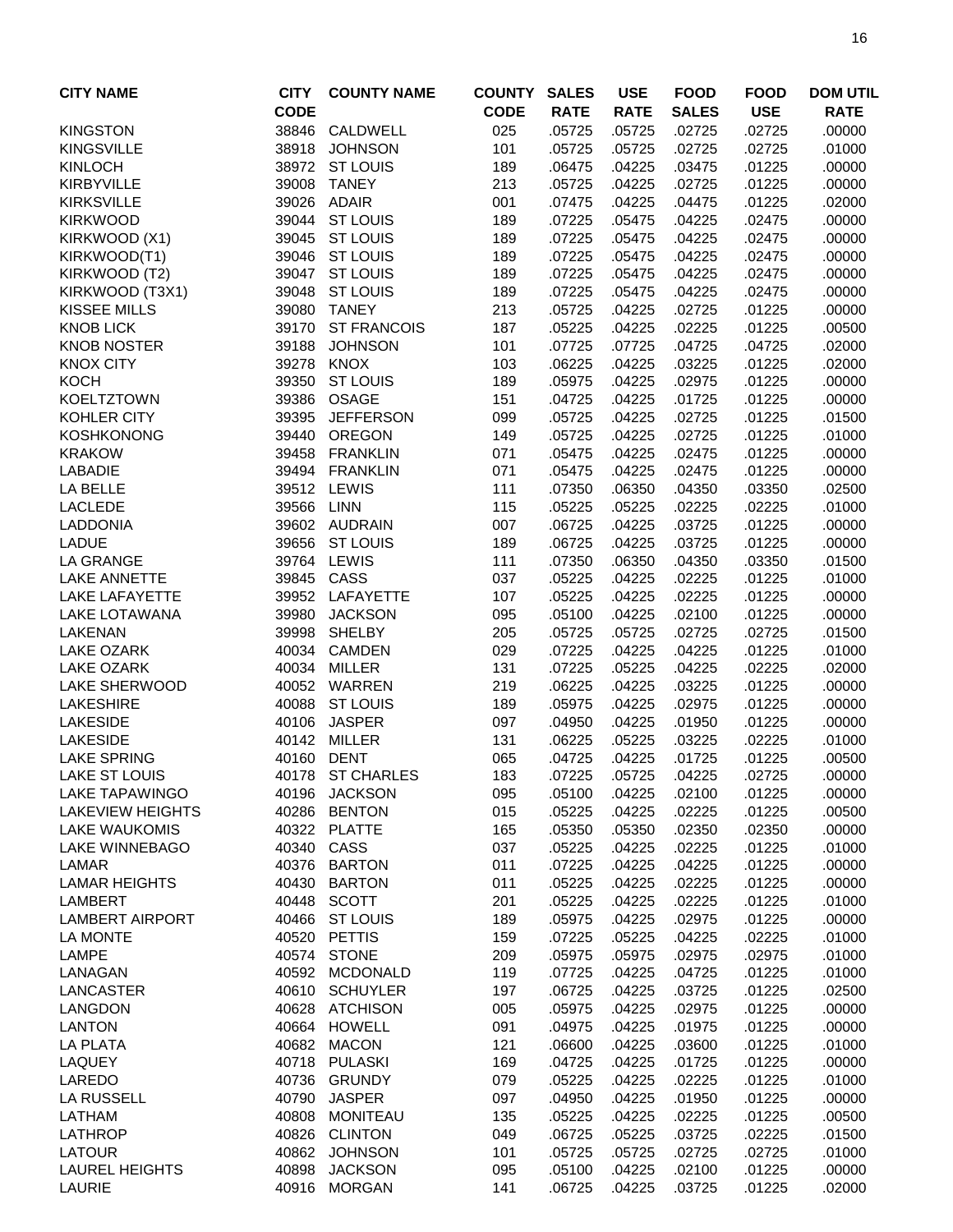| <b>CITY NAME</b>                  | <b>CITY</b><br><b>CODE</b> | <b>COUNTY NAME</b>                | <b>COUNTY</b><br><b>CODE</b> | <b>SALES</b><br><b>RATE</b> | <b>USE</b><br><b>RATE</b> | <b>FOOD</b><br><b>SALES</b> | <b>FOOD</b><br><b>USE</b> | <b>DOM UTIL</b><br><b>RATE</b> |
|-----------------------------------|----------------------------|-----------------------------------|------------------------------|-----------------------------|---------------------------|-----------------------------|---------------------------|--------------------------------|
| <b>LAWSON</b>                     | 40988                      | CLAY                              | 047                          | .06725                      | .04225                    | .03725                      | .01225                    | .01500                         |
| <b>LAWSON</b>                     | 40988                      | <b>RAY</b>                        | 177                          | .07225                      | .04225                    | .04225                      | .01225                    | .01500                         |
| <b>LEADINGTON</b>                 | 41024                      | <b>ST FRANCOIS</b>                | 187                          | .07225                      | .06225                    | .04225                      | .03225                    | .00500                         |
| LEADWOOD                          | 41078                      | <b>ST FRANCOIS</b>                | 187                          | .06225                      | .04225                    | .03225                      | .01225                    | .01500                         |
| <b>LEASBURG</b>                   |                            | 41114 CRAWFORD                    | 055                          | .05475                      | .04225                    | .02475                      | .01225                    | .00500                         |
| <b>LEAWOOD</b>                    |                            | 41132 NEWTON                      | 145                          | .05100                      | .04225                    | .02100                      | .01225                    | .00875                         |
| <b>LEBANON</b>                    |                            | 41168 LACLEDE                     | 105                          | .07225                      | .04225                    | .04225                      | .01225                    | .01000                         |
| <b>LECOMA</b>                     | 41222                      | <b>DENT</b>                       | 065                          | .04725                      | .04225                    | .01725                      | .01225                    | .00500                         |
| LEE'S SUMMIT                      | 41330                      | CASS                              | 037                          | .07600                      | .04225                    | .04600                      | .01225                    | .02500                         |
| <b>LEE'S SUMMIT</b>               | 41330                      | <b>JACKSON</b>                    | 095                          | .07475                      | .04225                    | .04475                      | .01225                    | .01500                         |
| <b>LEETON</b>                     | 41402                      | <b>JOHNSON</b>                    | 101                          | .07225                      | .05725                    | .04225                      | .02725                    | .02500                         |
| LEMAY (U)                         | 41438                      | <b>ST LOUIS</b>                   | 189                          | .05975                      | .04225                    | .02975                      | .01225                    | .00000                         |
| <b>LENOX</b>                      | 41492                      | <b>DENT</b>                       | 065                          | .04725                      | .04225                    | .01725                      | .01225                    | .00500                         |
| <b>LENTNER</b>                    | 41510                      | <b>SHELBY</b>                     | 205                          | .05725                      | .05725                    | .02725                      | .02725                    | .01500                         |
| <b>LEONARD</b>                    | 41546                      | <b>SHELBY</b>                     | 205                          | .05725                      | .05725                    | .02725                      | .02725                    | .01500                         |
| <b>LEOPOLD</b>                    | 41564                      | <b>BOLLINGER</b>                  | 017                          | .05225                      | .04225                    | .02225                      | .01225                    | .01000                         |
| <b>LESLIE</b>                     | 41690                      | <b>FRANKLIN</b>                   | 071                          | .05475<br>.04225            | .04225                    | .02475                      | .01225                    | .00000                         |
| <b>LESTERVILLE</b>                | 41708                      | <b>REYNOLDS</b>                   | 179                          |                             | .04225                    | .01225                      | .01225                    | .00000                         |
| LEVASY<br>LEWIS AND CLARK VILLAGE | 41762<br>41834             | <b>JACKSON</b><br><b>BUCHANAN</b> | 095                          | .06100                      | .04225                    | .03100                      | .01225                    | .00000                         |
| <b>LEWISTOWN</b>                  | 41852                      | LEWIS                             | 021                          | .05325                      | .04225                    | .02325                      | .01225                    | .00000                         |
|                                   | 41870                      |                                   | 111                          | .06350                      | .06350                    | .03350                      | .03350                    | .01500                         |
| <b>LEXINGTON</b><br>LIBERAL       | 41906                      | LAFAYETTE<br><b>BARTON</b>        | 107<br>011                   | .07225<br>.06225            | .04225<br>.04225          | .04225<br>.03225            | .01225<br>.01225          | .01500<br>.00000               |
| <b>LIBERTY</b>                    | 42032                      | <b>CLAY</b>                       | 047                          | .07225                      | .04225                    | .04225                      | .01225                    | .01000                         |
| <b>LICKING</b>                    | 42464                      | <b>TEXAS</b>                      | 215                          | .06225                      | .04225                    | .03225                      | .01225                    | .01500                         |
| <b>LIGUORI</b>                    | 42518                      | <b>JEFFERSON</b>                  | 099                          | .05725                      | .04225                    | .02725                      | .01225                    | .01500                         |
| <b>LILBOURN</b>                   | 42536                      | <b>NEW MADRID</b>                 | 143                          | .05725                      | .05225                    | .02725                      | .02225                    | .01500                         |
| <b>LINCOLN</b>                    | 42608                      | <b>BENTON</b>                     | 015                          | .06725                      | .05725                    | .03725                      | .02725                    | .01500                         |
| <b>LINN</b>                       | 43238                      | <b>OSAGE</b>                      | 151                          | .05725                      | .04225                    | .02725                      | .01225                    | .01000                         |
| <b>LINN CREEK</b>                 | 43274                      | <b>CAMDEN</b>                     | 029                          | .07225                      | .06225                    | .04225                      | .03225                    | .01500                         |
| <b>LINNEUS</b>                    | 43292 LINN                 |                                   | 115                          | .05225                      | .05225                    | .02225                      | .02225                    | .01000                         |
| <b>LITHIUM</b>                    |                            | 43346 PERRY                       | 157                          | .05225                      | .04225                    | .02225                      | .01225                    | .00500                         |
| <b>LIVONIA</b>                    |                            | 43454 PUTNAM                      | 171                          | .05725                      | .04225                    | .02725                      | .01225                    | .01000                         |
| <b>LOCK SPRINGS</b>               | 43472                      | <b>DAVIESS</b>                    | 061                          | .05725                      | .05725                    | .02725                      | .02725                    | .00000                         |
| <b>LOCKWOOD</b>                   | 43490                      | <b>DADE</b>                       | 057                          | .06225                      | .06225                    | .03225                      | .03225                    | .02000                         |
| <b>LODI</b>                       |                            | 43562 WAYNE                       | 223                          | .05225                      | .04225                    | .02225                      | .01225                    | .01000                         |
| <b>LOHMAN</b>                     |                            | 43652 COLE                        | 051                          | .04725                      | .04725                    | .01725                      | .01725                    | .00000                         |
| <b>LOMA LINDA</b>                 |                            | 43672 NEWTON                      | 145                          | .06100                      | .04225                    | .03100                      | .01225                    | .00875                         |
| <b>LONEDELL</b>                   | 43688                      | <b>FRANKLIN</b>                   | 071                          | .05475                      | .04225                    | .02475                      | .01225                    | .00000                         |
| LONE JACK                         | 43760                      | <b>JACKSON</b>                    | 095                          | .06350                      | .04225                    | .03350                      | .01225                    | .01000                         |
| <b>LONG LANE</b>                  | 43868                      | <b>DALLAS</b>                     | 059                          | .06225                      | .04225                    | .03225                      | .01225                    | .01500                         |
| <b>LONGRUN</b>                    |                            | 43904 OZARK                       | 153                          | .06225                      | .04225                    | .03225                      | .01225                    | .00500                         |
| <b>LONGTOWN</b>                   | 43940                      | PERRY                             | 157                          | .05225                      | .04225                    | .02225                      | .01225                    | .00500                         |
| <b>LOOSE CREEK</b>                |                            | 44048 OSAGE                       | 151                          | .04725                      | .04225                    | .01725                      | .01225                    | .00000                         |
| <b>LOUISBURG</b>                  |                            | 44156 DALLAS                      | 059                          | .06225                      | .04225                    | .03225                      | .01225                    | .01500                         |
| <b>LOUISIANA</b>                  | 44174                      | <b>PIKE</b>                       | 163                          | .07225                      | .04225                    | .04225                      | .01225                    | .02500                         |
| <b>LOWNDES</b>                    |                            | 44264 WAYNE                       | 223                          | .05225                      | .04225                    | .02225                      | .01225                    | .01000                         |
| <b>LOWRY CITY</b>                 |                            | 44282 ST CLAIR                    | 185                          | .05725                      | .05225                    | .02725                      | .02225                    | .01000                         |
| <b>LUCERNE</b>                    |                            | 44372 PUTNAM                      | 171                          | .05725                      | .04225                    | .02725                      | .01225                    | .01000                         |
| <b>LUDLOW</b>                     | 44390                      | <b>LIVINGSTON</b>                 | 117                          | .04725                      | .04225                    | .01725                      | .01225                    | .00000                         |
| <b>LUEBBERING</b>                 | 44426                      | <b>FRANKLIN</b>                   | 071                          | .05475                      | .04225                    | .02475                      | .01225                    | .00000                         |
| <b>LUPUS</b>                      | 44498                      | <b>MONITEAU</b>                   | 135                          | .05225                      | .04225                    | .02225                      | .01225                    | .00500                         |
| LURAY                             | 44516                      | <b>CLARK</b>                      | 045                          | .06225                      | .04225                    | .03225                      | .01225                    | .00000                         |
| <b>LYNCHBURG</b>                  | 44678                      | LACLEDE                           | 105                          | .05225                      | .04225                    | .02225                      | .01225                    | .00000                         |
| <b>MCBAINE</b>                    | 44768                      | <b>BOONE</b>                      | 019                          | .05225                      | .04225                    | .02225                      | .01225                    | .01000                         |
| <b>MCBRIDE</b>                    |                            | 44786 PERRY                       | 157                          | .05225                      | .04225                    | .02225                      | .01225                    | .00500                         |
| <b>MCCLURG</b>                    |                            | 44822 TANEY                       | 213                          | .05725                      | .04225                    | .02725                      | .01225                    | .00000                         |
| <b>MCCORD BEND VILLAGE</b>        |                            | 44829 STONE                       | 209                          | .05975                      | .05975                    | .02975                      | .02975                    | .01000                         |
| <b>MCFALL</b>                     | 45020                      | <b>GENTRY</b>                     | 075                          | .05225                      | .04225                    | .02225                      | .01225                    | .00500                         |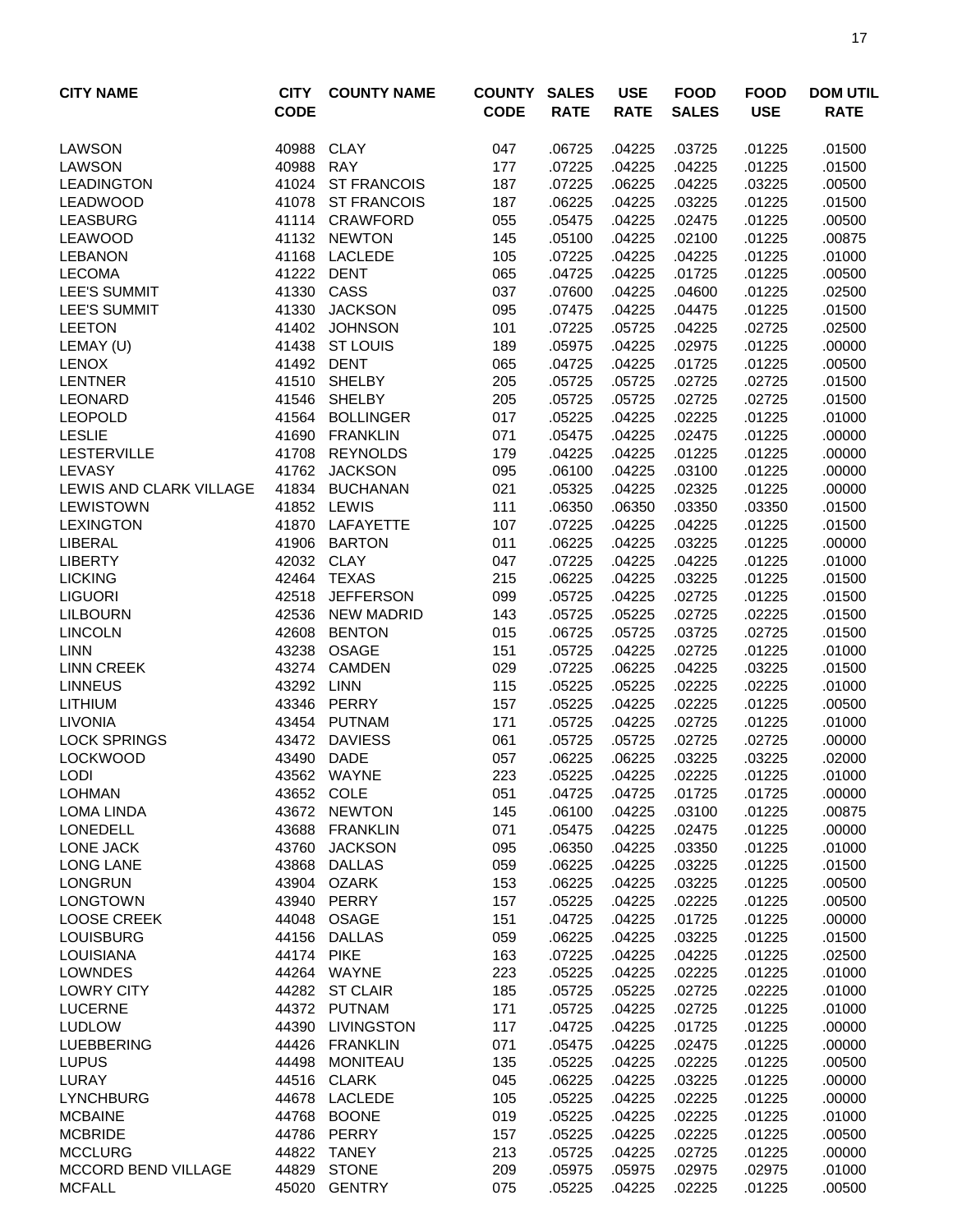| <b>CITY NAME</b>                          | <b>CITY</b><br><b>CODE</b> | <b>COUNTY NAME</b>                 | <b>COUNTY</b><br><b>CODE</b> | <b>SALES</b><br><b>RATE</b> | <b>USE</b><br><b>RATE</b> | <b>FOOD</b><br><b>SALES</b> | <b>FOOD</b><br><b>USE</b> | <b>DOM UTIL</b><br><b>RATE</b> |
|-------------------------------------------|----------------------------|------------------------------------|------------------------------|-----------------------------|---------------------------|-----------------------------|---------------------------|--------------------------------|
| <b>MCGEE</b>                              | 45038                      | WAYNE                              | 223                          | .05225                      | .04225                    | .02225                      | .01225                    | .01000                         |
| <b>MCGIRK</b>                             | 45056                      | <b>MONITEAU</b>                    | 135                          | .05225                      | .04225                    | .02225                      | .01225                    | .00500                         |
| <b>MACKENZIE</b>                          | 45110                      | <b>ST LOUIS</b>                    | 189                          | .05975                      | .04225                    | .02975                      | .01225                    | .00000                         |
| <b>MCKITTRICK</b>                         | 45200                      | <b>MONTGOMERY</b>                  | 139                          | .05475                      | .04225                    | .02475                      | .01225                    | .00000                         |
| <b>MACKS CREEK</b>                        | 45218                      | <b>CAMDEN</b>                      | 029                          | .06225                      | .04225                    | .03225                      | .01225                    | .01000                         |
| <b>MACOMB</b>                             | 45308                      | <b>WRIGHT</b>                      | 229                          | .04725                      | .04225                    | .01725                      | .01225                    | .00000                         |
| <b>MACON</b>                              | 45326                      | <b>MACON</b>                       | 121                          | .06600                      | .04225                    | .03600                      | .01225                    | .00000                         |
| <b>MADISON</b>                            | 45470                      | <b>MONROE</b>                      | 137                          | .06225                      | .05225                    | .03225                      | .02225                    | .01000                         |
| <b>MAITLAND</b>                           | 45596                      | <b>HOLT</b>                        | 087                          | .06475                      | .04225                    | .03475                      | .01225                    | .00000                         |
| <b>MALDEN</b>                             | 45614                      | <b>DUNKLIN</b>                     | 069                          | .05975                      | .04225                    | .02975                      | .01225                    | .01000                         |
| <b>MALTA BEND</b>                         | 45632                      | <b>SALINE</b>                      | 195                          | .06225                      | .04225                    | .03225                      | .01225                    | .00000                         |
| <b>MANCHESTER</b>                         | 45668                      | <b>ST LOUIS</b><br><b>ST LOUIS</b> | 189                          | .07225<br>.07225            | .04225                    | .04225<br>.04225            | .01225                    | .00000<br>.00000               |
| <b>MANCHESTER (X1)</b><br>MANCHESTER (X2) | 45669<br>45670             | <b>ST LOUIS</b>                    | 189<br>189                   | .07225                      | .04225<br>.04225          | .04225                      | .01225<br>.01225          | .00000                         |
| <b>MANCHESTER (X3)</b>                    | 45671                      | <b>ST LOUIS</b>                    | 189                          | .07225                      | .04225                    | .04225                      | .01225                    | .00000                         |
| MANCHESTER (X4)                           | 45672                      | <b>ST LOUIS</b>                    | 189                          | .07225                      | .04225                    | .04225                      | .01225                    | .00000                         |
| <b>MANES</b>                              | 45704                      | <b>WRIGHT</b>                      | 229                          | .04725                      | .04225                    | .01725                      | .01225                    | .00000                         |
| <b>MANSFIELD</b>                          | 45740                      | <b>WRIGHT</b>                      | 229                          | .06100                      | .04225                    | .03100                      | .01225                    | .00000                         |
| <b>MAPAVILLE</b>                          | 45776                      | <b>JEFFERSON</b>                   | 099                          | .05725                      | .04225                    | .02725                      | .01225                    | .01500                         |
| MAPLEWOOD                                 | 45830                      | <b>ST LOUIS</b>                    | 189                          | .07225                      | .05475                    | .04225                      | .02475                    | .00000                         |
| MAPLEWOOD(T1)                             | 45831                      | <b>ST LOUIS</b>                    | 189                          | .07225                      | .05475                    | .04225                      | .02475                    | .00000                         |
| <b>MARBLE HILL</b>                        | 45848                      | <b>BOLLINGER</b>                   | 017                          | .06725                      | .04225                    | .03725                      | .01225                    | .02500                         |
| <b>MARCELINE</b>                          | 45866                      | <b>CHARITON</b>                    | 041                          | .06725                      | .05225                    | .03725                      | .02225                    | .01000                         |
| <b>MARCELINE</b>                          | 45866                      | <b>LINN</b>                        | 115                          | .06725                      | .05225                    | .03725                      | .02225                    | .02000                         |
| <b>MARION</b>                             | 45956                      | COLE                               | 051                          | .04725                      | .04725                    | .01725                      | .01725                    | .00000                         |
| <b>MARIONVILLE</b>                        | 46172                      | <b>LAWRENCE</b>                    | 109                          | .06975                      | .04225                    | .03975                      | .01225                    | .00000                         |
| <b>MARLBOROUGH</b>                        | 46208                      | <b>ST LOUIS</b>                    | 189                          | .06225                      | .04225                    | .03225                      | .01225                    | .00000                         |
| <b>MARQUAND</b>                           | 46244                      | <b>MADISON</b>                     | 123                          | .05725                      | .04225                    | .02725                      | .01225                    | .01500                         |
| <b>MARSHALL</b>                           | 46316                      | <b>SALINE</b>                      | 195                          | .06225                      | .04225                    | .03225                      | .01225                    | .00000                         |
| <b>MARSHFIELD</b>                         | 46388                      | <b>WEBSTER</b>                     | 225                          | .06925                      | .04225                    | .03925                      | .01225                    | .02700                         |
| <b>MARSTON</b>                            | 46406                      | <b>NEW MADRID</b>                  | 143                          | .06225                      | .05725                    | .03225                      | .02725                    | .02000                         |
| <b>MARTHASVILLE</b>                       |                            | 46424 WARREN                       | 219                          | .07225                      | .05225                    | .04225                      | .02225                    | .00000                         |
| <b>MARTINSBURG</b>                        | 46460                      | AUDRAIN                            | 007                          | .06725                      | .04225                    | .03725                      | .01225                    | .01000                         |
| <b>MARTINSVILLE</b>                       | 46496                      | HARRISON                           | 081                          | .04975                      | .04225                    | .01975                      | .01225                    | .00000                         |
| <b>MARYLAND HEIGHTS</b>                   |                            | 46586 ST LOUIS                     | 189                          | .06475                      | .04225                    | .03475                      | .01225                    | .00000                         |
| <b>MARYLAND HEIGHTS (X1)</b>              |                            | 46587 ST LOUIS                     | 189                          | .06475                      | .04225                    | .03475                      | .01225                    | .00000                         |
| MARYLAND HEIGHTS (X2)                     |                            | 46588 ST LOUIS                     | 189                          | .06475                      | .04225                    | .03475                      | .01225                    | .00000                         |
| <b>MARYLAND HEIGHTS (T1)</b>              | 46589                      | <b>ST LOUIS</b>                    | 189                          | .06475                      | .04225                    | .03475                      | .01225                    | .00000                         |
| <b>MARY RIDGE</b>                         | 46604                      | <b>ST LOUIS</b>                    | 189                          | .05975                      | .04225                    | .02975                      | .01225                    | .00000                         |
| <b>MARYS HOME</b><br><b>MARYVILLE</b>     | 46622<br>46640             | MILLER<br><b>NODAWAY</b>           | 131<br>147                   | .05225                      | .05225                    | .02225<br>.03850            | .02225                    | .01000                         |
| <b>MATSON</b>                             | 46694                      | <b>ST CHARLES</b>                  | 183                          | .06850                      | .04225                    | .02725                      | .01225                    | .01500                         |
| <b>MATTHEWS</b>                           | 46730                      | <b>NEW MADRID</b>                  | 143                          | .05725<br>.06225            | .05725<br>.04225          | .03225                      | .02725<br>.01225          | .00000<br>.02000               |
| <b>MAXVILLE</b>                           | 46820                      | <b>JEFFERSON</b>                   | 099                          | .05725                      | .04225                    | .02725                      | .01225                    | .01500                         |
| <b>MAYSVILLE</b>                          | 46946                      | DEKALB                             | 063                          | .06975                      | .04225                    | .03975                      | .01225                    | .00000                         |
| <b>MAYVIEW</b>                            |                            | 46964 LAFAYETTE                    | 107                          | .05225                      | .04225                    | .02225                      | .01225                    | .00000                         |
| <b>MAYWOOD</b>                            |                            | 46982 LEWIS                        | 111                          | .06350                      | .06350                    | .03350                      | .03350                    | .01500                         |
| <b>MEADVILLE</b>                          | 47036 LINN                 |                                    | 115                          | .05225                      | .05225                    | .02225                      | .02225                    | .01000                         |
| <b>MEHLVILLE</b>                          |                            | 47180 ST LOUIS                     | 189                          | .05975                      | .04225                    | .02975                      | .01225                    | .00000                         |
| <b>MEMPHIS</b>                            | 47270                      | SCOTLAND                           | 199                          | .06475                      | .04225                    | .03475                      | .01225                    | .01000                         |
| <b>MENDON</b>                             | 47288                      | <b>CHARITON</b>                    | 041                          | .05225                      | .05225                    | .02225                      | .02225                    | .00000                         |
| <b>MENFRO</b>                             |                            | 47324 PERRY                        | 157                          | .05225                      | .04225                    | .02225                      | .01225                    | .00500                         |
| <b>MERCER</b>                             | 47486                      | <b>MERCER</b>                      | 129                          | .05225                      | .04225                    | .02225                      | .01225                    | .01000                         |
| <b>MERRIAM WOODS</b>                      | 47520                      | <b>TANEY</b>                       | 213                          | .06725                      | .04225                    | .03725                      | .01225                    | .00000                         |
| <b>MERWIN</b>                             | 47540                      | <b>BATES</b>                       | 013                          | .04725                      | .04725                    | .01725                      | .01725                    | .00000                         |
| <b>MESSLER</b>                            | 47576                      | STODDARD                           | 207                          | .04725                      | .04225                    | .01725                      | .01225                    | .00000                         |
| <b>META</b>                               |                            | 47594 OSAGE                        | 151                          | .05725                      | .04225                    | .02725                      | .01225                    | .00000                         |
| <b>METZ</b>                               |                            | 47612 VERNON                       | 217                          | .04725                      | .04225                    | .01725                      | .01225                    | .00000                         |
| <b>MEXICO</b>                             |                            | 47648 AUDRAIN                      | 007                          | .07225                      | .04225                    | .04225                      | .01225                    | .01000                         |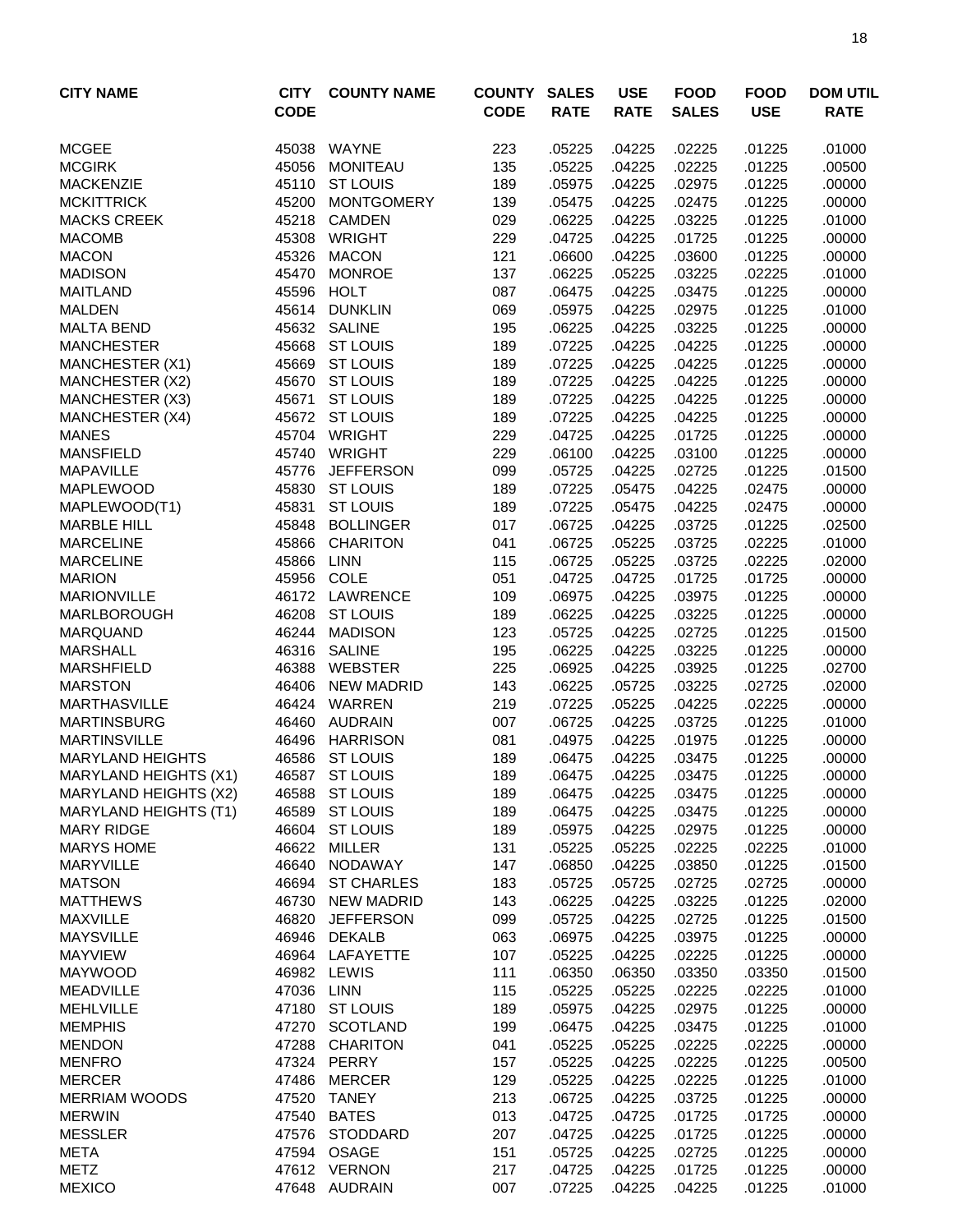| <b>CITY NAME</b>                        | <b>CITY</b><br><b>CODE</b> | <b>COUNTY NAME</b>              | <b>COUNTY</b><br><b>CODE</b> | <b>SALES</b><br><b>RATE</b> | <b>USE</b><br><b>RATE</b> | <b>FOOD</b><br><b>SALES</b> | <b>FOOD</b><br><b>USE</b> | <b>DOM UTIL</b><br><b>RATE</b> |
|-----------------------------------------|----------------------------|---------------------------------|------------------------------|-----------------------------|---------------------------|-----------------------------|---------------------------|--------------------------------|
| <b>MIAMI</b>                            | 47684                      | <b>SALINE</b>                   | 195                          | .05225                      | .04225                    | .02225                      | .01225                    | .00000                         |
| <b>MIDDLE BROOK</b>                     | 47774                      | <b>IRON</b>                     | 093                          | .04725                      | .04225                    | .01725                      | .01225                    | .00000                         |
| <b>MIDDLE GROVE</b>                     | 47846                      | <b>MONROE</b>                   | 137                          | .05225                      | .05225                    | .02225                      | .02225                    | .01000                         |
| <b>MIDDLETOWN</b>                       | 47900                      | <b>MONTGOMERY</b>               | 139                          | .06475                      | .04225                    | .03475                      | .01225                    | .01000                         |
| <b>MIDWAY</b>                           | 48008                      | <b>BOONE</b>                    | 019                          | .05225                      | .04225                    | .02225                      | .01225                    | .01000                         |
| <b>MILAN</b>                            |                            | 48062 SULLIVAN                  | 211                          | .07225                      | .04225                    | .04225                      | .01225                    | .02000                         |
| <b>MILFORD</b>                          | 48098                      | <b>BARTON</b>                   | 011                          | .05225                      | .04225                    | .02225                      | .01225                    | .00000                         |
| <b>MILLCREEK</b>                        | 48152                      | <b>MADISON</b>                  | 123                          | .04725                      | .04225                    | .01725                      | .01225                    | .00500                         |
| <b>MILLER</b>                           | 48242                      | LAWRENCE                        | 109                          | .06725                      | .04225                    | .03725                      | .01225                    | .01000                         |
| <b>MILLERSBURG</b>                      | 48332                      | CALLAWAY                        | 027                          | .04725                      | .04225                    | .01725                      | .01225                    | .00000                         |
| <b>MILLERSVILLE</b>                     | 48350                      | <b>CAPE GIRARDEAU</b>           | 031                          | .04725                      | .04225                    | .01725                      | .01225                    | .00500                         |
| <b>MILL GROVE</b>                       | 48368                      | <b>MERCER</b>                   | 129                          | .05225                      | .04225                    | .02225                      | .01225                    | .01000                         |
| <b>MILL SPRING</b>                      | 48386                      | WAYNE                           | 223                          | .05225                      | .04225                    | .02225                      | .01225                    | .01000                         |
| <b>MILO</b>                             | 48476                      | <b>VERNON</b>                   | 217                          | .04725                      | .04225                    | .01725                      | .01225                    | .00000                         |
| <b>MINDENMINES</b><br>MINE LA MOTTE     | 48566<br>48602             | <b>BARTON</b><br><b>MADISON</b> | 011<br>123                   | .05225<br>.04725            | .04225<br>.04225          | .02225<br>.01725            | .01225<br>.01225          | .00000<br>.00500               |
| <b>MINEOLA</b>                          | 48638                      | <b>MONTGOMERY</b>               | 139                          | .05475                      | .04225                    | .02475                      | .01225                    | .00000                         |
| <b>MINER</b>                            | 48656                      | <b>SCOTT</b>                    | 201                          | .07225                      | .06225                    | .04225                      | .03225                    | .02000                         |
| <b>MINERAL POINT</b>                    | 48710                      | WASHINGTON                      | 221                          | .06225                      | .06225                    | .03225                      | .03225                    | .02000                         |
| <b>MINNITH</b>                          | 48800                      | <b>STE GENEVIEVE</b>            | 193                          | .05225                      | .04225                    | .02225                      | .01225                    | .01000                         |
| <b>MIRABILE</b>                         | 48854                      | CALDWELL                        | 025                          | .05725                      | .05725                    | .02725                      | .02725                    | .00000                         |
| <b>MISSOURI CITY</b>                    | 48980                      | <b>CLAY</b>                     | 047                          | .05225                      | .04225                    | .02225                      | .01225                    | .00000                         |
| <b>MOBERLY</b>                          | 49034                      | <b>RANDOLPH</b>                 | 175                          | .07225                      | .04225                    | .04225                      | .01225                    | .01000                         |
| <b>MODENA</b>                           | 49052                      | <b>MERCER</b>                   | 129                          | .05225                      | .04225                    | .02225                      | .01225                    | .01000                         |
| <b>MOKANE</b>                           | 49070                      | CALLAWAY                        | 027                          | .05725                      | .04225                    | .02725                      | .01225                    | .00000                         |
| <b>MOLINE ACRES</b>                     | 49088                      | <b>ST LOUIS</b>                 | 189                          | .05975                      | .04225                    | .02975                      | .01225                    | .00000                         |
| <b>MONETT</b>                           | 49196                      | <b>BARRY</b>                    | 009                          | .06725                      | .04225                    | .03725                      | .01225                    | .01500                         |
| <b>MONETT</b>                           | 49196                      | LAWRENCE                        | 109                          | .06725                      | .04225                    | .03725                      | .01225                    | .01500                         |
| <b>MONROE CITY</b>                      | 49394                      | <b>MARION</b>                   | 127                          | .06975                      | .04225                    | .03975                      | .01225                    | .01000                         |
| <b>MONROE CITY</b>                      | 49394                      | <b>MONROE</b>                   | 137                          | .06725                      | .05225                    | .03725                      | .02225                    | .02000                         |
| <b>MONROE CITY</b>                      | 49394                      | <b>RALLS</b>                    | 173                          | .06725                      | .04225                    | .03725                      | .01225                    | .01000                         |
| <b>MONTEVALLO</b>                       |                            | 49466 VERNON                    | 217                          | .04725                      | .04225                    | .01725                      | .01225                    | .00000                         |
| MONTGOMERY CITY                         | 49574                      | <b>MONTGOMERY</b>               | 139                          | .06975                      | .04225                    | .03975                      | .01225                    | .01000                         |
| <b>MONTICELLO</b>                       | 49592                      | <b>LEWIS</b>                    | 111                          | .06350                      | .06350                    | .03350                      | .03350                    | .01500                         |
| <b>MONTIER</b>                          | 49610                      | <b>SHANNON</b>                  | 203                          | .04725                      | .04225                    | .01725                      | .01225                    | .00500                         |
| <b>MONTREAL</b>                         |                            | 49646 CAMDEN                    | 029                          | .05225                      | .04225                    | .02225                      | .01225                    | .00000                         |
| <b>MONTROSE</b>                         |                            | 49664 HENRY                     | 083                          | .06225                      | .04725                    | .03225                      | .01725                    | .00000                         |
| <b>MOODY</b>                            |                            | 49718 HOWELL                    | 091                          | .04975                      | .04225                    | .01975                      | .01225                    | .00000                         |
| <b>MOORESVILLE</b>                      | 49790                      | LIVINGSTON                      | 117                          | .04725                      | .04225                    | .01725                      | .01225                    | .00000                         |
| <b>MORA</b>                             | 49826                      | <b>BENTON</b>                   | 015                          | .05225                      | .04225                    | .02225                      | .01225                    | .00500                         |
| <b>MOREHOUSE</b>                        | 49898                      | <b>NEW MADRID</b>               | 143                          | .05725                      | .04225                    | .02725                      | .01225                    | .01500                         |
| <b>MORLEY</b>                           | 49988                      | SCOTT                           | 201                          | .05725                      | .04225                    | .02725                      | .01225                    | .01000                         |
| <b>MORRISON</b>                         |                            | 50060 GASCONADE                 | 073                          | .06225                      | .04225                    | .03225                      | .01225                    | .01000                         |
| <b>MORRISVILLE</b>                      |                            | 50078 POLK                      | 167                          | .05225                      | .04225                    | .02225                      | .01225                    | .01000                         |
| <b>MORSE MILL</b>                       |                            | 50132 JEFFERSON                 | 099                          | .05725                      | .04225                    | .02725                      | .01225                    | .01500                         |
| <b>MOSBY</b>                            |                            | 50168 CLAY                      | 047                          | .06225                      | .04225                    | .03225                      | .01225                    | .01000                         |
| <b>MOSCOW MILLS</b>                     |                            | 50204 LINCOLN                   | 113                          | .07475                      | .04225                    | .04475                      | .01225                    | .01750                         |
| <b>MOSELLE</b>                          |                            | 50240 FRANKLIN                  | 071                          | .05475                      | .04225                    | .02475                      | .01225                    | .00000                         |
| <b>MOUND CITY</b>                       |                            | 50312 HOLT                      | 087                          | .07475                      | .04225                    | .04475                      | .01225                    | .00000                         |
| <b>MOUNDVILLE</b>                       |                            | 50330 VERNON                    | 217                          | .04725                      | .04225                    | .01725                      | .01225                    | .00000                         |
| <b>MOUNTAIN GROVE</b><br>MOUNTAIN GROVE |                            | 50402 TEXAS<br>50402 WRIGHT     | 215<br>229                   | .06225<br>.06225            | .04225<br>.04225          | .03225<br>.03225            | .01225                    | .01500                         |
| <b>MOUNTAIN VIEW</b>                    |                            | 50438 HOWELL                    | 091                          | .06475                      | .04225                    | .03475                      | .01225<br>.01225          | .01500<br>.01000               |
| <b>MOUNT LEONARD</b>                    |                            | 50510 SALINE                    | 195                          | .05225                      | .04225                    | .02225                      | .01225                    |                                |
| <b>MOUNT MORIAH</b>                     |                            | 50528 HARRISON                  | 081                          | .04975                      | .04225                    | .01975                      | .01225                    | .00000<br>.00000               |
| <b>MOUNT STERLING</b>                   |                            | 50654 GASCONADE                 | 073                          | .05225                      | .04225                    | .02225                      | .01225                    | .01000                         |
| <b>MOUNT VERNON</b>                     |                            | 50672 LAWRENCE                  | 109                          | .06725                      | .04225                    | .03725                      | .01225                    | .00000                         |
| <b>MYRTLE</b>                           |                            | 51050 OREGON                    | 149                          | .05225                      | .04225                    | .02225                      | .01225                    | .01000                         |
| <b>NAPOLEON</b>                         |                            | 51140 LAFAYETTE                 | 107                          | .05225                      | .04225                    | .02225                      | .01225                    | .00000                         |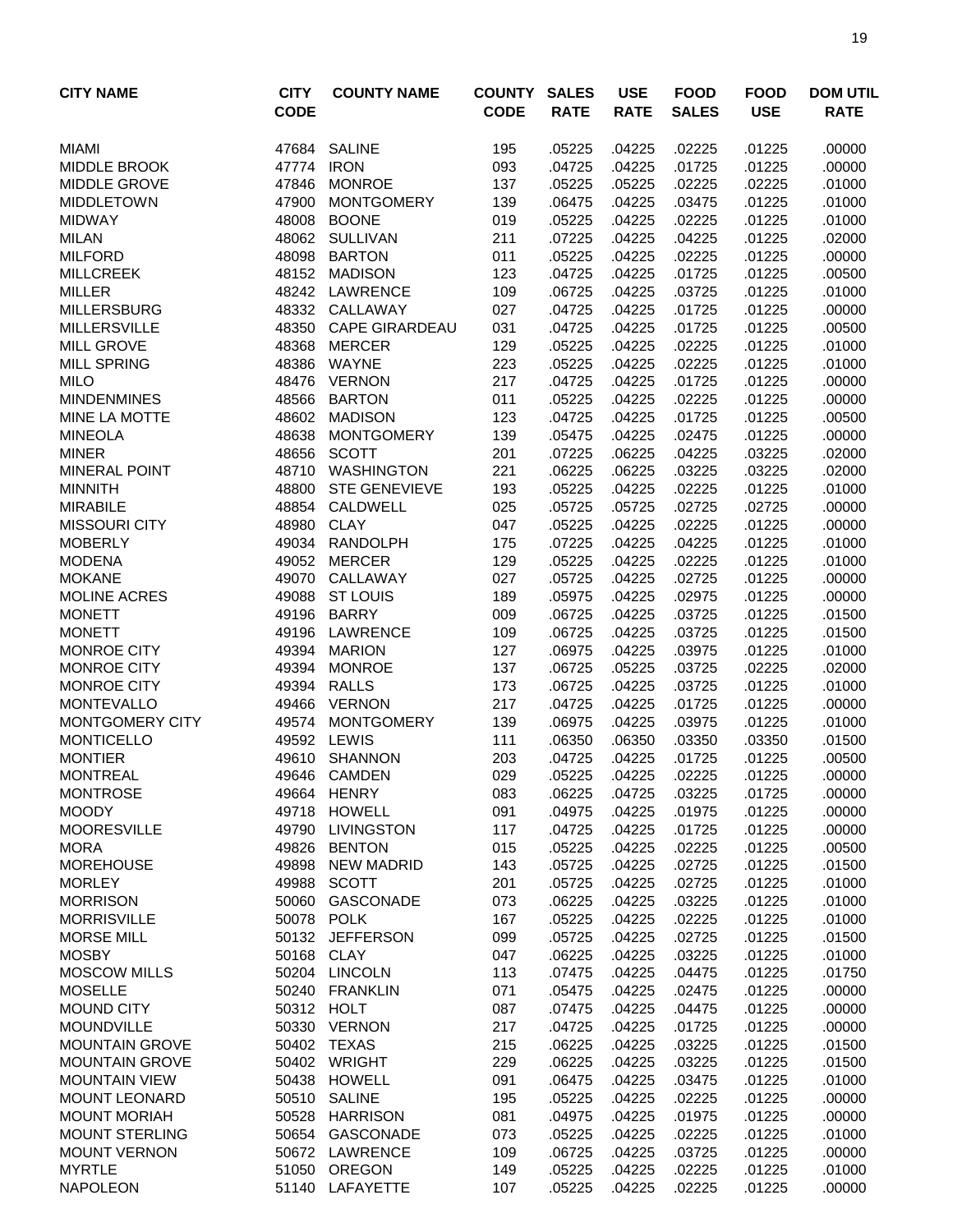| <b>CITY NAME</b>                               | <b>CITY</b><br><b>CODE</b> | <b>COUNTY NAME</b>             | <b>COUNTY</b><br><b>CODE</b> | <b>SALES</b><br><b>RATE</b> | <b>USE</b><br><b>RATE</b> | <b>FOOD</b><br><b>SALES</b> | <b>FOOD</b><br><b>USE</b> | <b>DOM UTIL</b><br><b>RATE</b> |
|------------------------------------------------|----------------------------|--------------------------------|------------------------------|-----------------------------|---------------------------|-----------------------------|---------------------------|--------------------------------|
|                                                |                            |                                |                              |                             |                           |                             |                           |                                |
| <b>NAPTON</b>                                  |                            | 51158 SALINE                   | 195                          | .05225                      | .04225                    | .02225                      | .01225                    | .00000                         |
| <b>NASHUA</b>                                  | 51212 CLAY                 |                                | 047                          | .05225                      | .04225                    | .02225                      | .01225                    | .00000                         |
| <b>NAYLOR</b>                                  |                            | 51302 RIPLEY                   | 181                          | .06725                      | .06225                    | .03725                      | .03225                    | .01500                         |
| <b>NEBO</b>                                    | 51320                      | <b>LACLEDE</b>                 | 105                          | .05225                      | .04225                    | .02225                      | .01225                    | .00000                         |
| <b>NECK CITY</b>                               | 51356                      | <b>JASPER</b>                  | 097                          | .04950                      | .04225                    | .01950                      | .01225                    | .00000                         |
| NEELYVILLE                                     |                            | 51446 BUTLER                   | 023                          | .06225                      | .04225                    | .03225                      | .01225                    | .02000                         |
| <b>NELSON</b>                                  | 51500                      | <b>SALINE</b>                  | 195                          | .05225                      | .04225                    | .02225                      | .01225                    | .00000                         |
| <b>NEOSHO</b>                                  | 51572                      | <b>NEWTON</b>                  | 145                          | .06975                      | .04225                    | .03975                      | .01225                    | .01875                         |
| <b>NETTLETON</b>                               | 51626                      | CALDWELL                       | 025                          | .05725                      | .05725                    | .02725                      | .02725                    | .00000                         |
| <b>NEVADA</b>                                  |                            | 51644 VERNON                   | 217                          | .07225                      | .04225                    | .04225                      | .01225                    | .00000                         |
| <b>NEWARK</b>                                  | 51662                      | <b>KNOX</b>                    | 103                          | .06225                      | .04225                    | .03225                      | .01225                    | .02000                         |
| <b>NEW BLOOMFIELD</b>                          | 51680                      | CALLAWAY                       | 027                          | .05725                      | .04225                    | .02725                      | .01225                    | .00000                         |
| <b>NEW BOSTON</b>                              | 51698                      | LINN                           | 115                          | .05225                      | .05225                    | .02225                      | .02225                    | .01000                         |
| <b>NEWBURG</b>                                 | 51716                      | <b>PHELPS</b>                  | 161<br>121                   | .07225                      | .04225                    | .04225                      | .01225                    | .01000                         |
| <b>NEW CAMBRIA</b><br><b>NEW COURT VILLAGE</b> | 51734                      | <b>MACON</b><br>51752 LEWIS    | 111                          | .06600<br>.06350            | .04225<br>.06350          | .03600<br>.03350            | .01225<br>.03350          | .01000<br>.01500               |
| <b>NEW FLORENCE</b>                            | 51770                      | <b>MONTGOMERY</b>              | 139                          | .07475                      | .04225                    | .04475                      | .01225                    | .01000                         |
| <b>NEW FRANKLIN</b>                            |                            | 51824 HOWARD                   | 089                          | .08225                      | .04225                    | .05225                      | .01225                    | .03000                         |
| <b>NEW HAMBURG</b>                             |                            | 51842 SCOTT                    | 201                          | .05225                      | .04225                    | .02225                      | .01225                    | .01000                         |
| <b>NEW HAMPTON</b>                             | 51860                      | <b>HARRISON</b>                | 081                          | .04975                      | .04225                    | .01975                      | .01225                    | .00000                         |
| <b>NEW HARTFORD</b>                            | 51896                      | <b>PIKE</b>                    | 163                          | .05725                      | .04225                    | .02725                      | .01225                    | .01000                         |
| <b>NEW HAVEN</b>                               | 51914                      | <b>FRANKLIN</b>                | 071                          | .06975                      | .04225                    | .03975                      | .01225                    | .01000                         |
| <b>NEW LONDON</b>                              | 52058                      | <b>RALLS</b>                   | 173                          | .07225                      | .04225                    | .04225                      | .01225                    | .01500                         |
| <b>NEW MADRID</b>                              | 52076                      | <b>NEW MADRID</b>              | 143                          | .06225                      | .05725                    | .03225                      | .02725                    | .02000                         |
| <b>NEW MARKET</b>                              | 52130                      | <b>PLATTE</b>                  | 165                          | .05350                      | .05350                    | .02350                      | .02350                    | .00000                         |
| <b>NEW MELLE</b>                               | 52148                      | <b>ST CHARLES</b>              | 183                          | .06725                      | .06725                    | .03725                      | .03725                    | .00000                         |
| <b>NEW OFFENBURG</b>                           | 52166                      | <b>STE GENEVIEVE</b>           | 193                          | .05225                      | .04225                    | .02225                      | .01225                    | .01000                         |
| <b>NEW POINT</b>                               | 52202                      | <b>HOLT</b>                    | 087                          | .06475                      | .04225                    | .03475                      | .01225                    | .00000                         |
| <b>NEWTONIA</b>                                |                            | 52292 NEWTON                   | 145                          | .05100                      | .04225                    | .02100                      | .01225                    | .00875                         |
| <b>NEWTOWN</b>                                 |                            | 52328 SULLIVAN                 | 211                          | .06225                      | .04225                    | .03225                      | .01225                    | .02000                         |
| <b>NEW WELLS</b>                               |                            | 52364 CAPE GIRARDEAU           | 031                          | .04725                      | .04225                    | .01725                      | .01225                    | .00500                         |
| <b>NIANGUA</b>                                 | 52418                      | <b>WEBSTER</b>                 | 225                          | .06425                      | .04225                    | .03425                      | .01225                    | .01200                         |
| <b>NIXA</b>                                    | 52616                      | <b>CHRISTIAN</b>               | 043                          | .07225                      | .04225                    | .04225                      | .01225                    | .00000                         |
| <b>NOBLE</b>                                   | 52634                      | <b>OZARK</b>                   | 153                          | .06225                      | .04225                    | .03225                      | .01225                    | .00500                         |
| <b>NODAWAY</b>                                 | 52670                      | <b>ANDREW</b>                  | 003                          | .05725                      | .05725                    | .02725                      | .02725                    | .00000                         |
| NOEL                                           | 52742                      | <b>MCDONALD</b>                | 119                          | .07850                      | .04225                    | .04850                      | .01225                    | .02375                         |
| <b>NORBORNE</b>                                |                            | 52760 CARROLL                  | 033                          | .06225                      | .05225                    | .03225                      | .02225                    | .00000                         |
| <b>NORMANDY</b>                                | 52796                      | <b>ST LOUIS</b>                | 189                          | .06475                      | .04225                    | .03475                      | .01225                    | .00000                         |
| <b>NORTH KANSAS CITY</b>                       | 53102 CLAY                 |                                | 047                          | .06725                      | .04225                    | .03725                      | .01225                    | .01000                         |
| <b>NORTH LILBOURN</b>                          | 53138                      | <b>NEW MADRID</b>              | 143                          | .04725                      | .04225                    | .01725                      | .01225                    | .00500                         |
| <b>NORTHMOOR</b>                               |                            | 53174 PLATTE                   | 165                          | .06850                      | .05350                    | .03850                      | .02350                    | .01000                         |
| <b>NORTH WARDELL</b>                           |                            | 53354 PEMISCOT                 | 155                          | .05475                      | .04225                    | .02475                      | .01225                    | .01250                         |
| <b>NORTHWOODS</b>                              |                            | 53408 ST LOUIS                 | 189                          | .06475                      | .04225                    | .03475                      | .01225                    | .00000                         |
| <b>NORTHWYE</b>                                |                            | 53426 PHELPS                   | 161                          | .05225                      | .04225                    | .02225                      | .01225                    | .00000                         |
| <b>NORWOOD</b>                                 |                            | 53444 WRIGHT<br>53462 ST LOUIS | 229                          | .05725                      | .04225                    | .02725                      | .01225                    | .00000                         |
| NORWOOD COURT                                  |                            | <b>OZARK</b>                   | 189                          | .05975                      | .04225                    | .02975                      | .01225                    | .00000                         |
| <b>NOTTINGHILL</b><br><b>NOVELTY</b>           | 53480                      | 53516 KNOX                     | 153<br>103                   | .06225<br>.06225            | .04225<br>.04225          | .03225<br>.03225            | .01225<br>.01225          | .00500<br>.02000               |
| <b>NOVINGER</b>                                |                            | 53534 ADAIR                    | 001                          | .05225                      | .04225                    | .02225                      | .01225                    | .01000                         |
| OAK GROVE                                      | 53606                      | <b>FRANKLIN</b>                | 071                          | .06475                      | .04225                    | .03475                      | .01225                    | .00000                         |
| OAK GROVE                                      | 53624                      | <b>JACKSON</b>                 | 095                          | .07100                      | .04225                    | .04100                      | .01225                    | .00500                         |
| OAK GROVE                                      | 53624                      | LAFAYETTE                      | 107                          | .07225                      | .04225                    | .04225                      | .01225                    | .00500                         |
| <b>OAKLAND</b>                                 | 53750                      | <b>ST LOUIS</b>                | 189                          | .06475                      | .04225                    | .03475                      | .01225                    | .00000                         |
| <b>OAKLAND PARK</b>                            | 53768                      | <b>JASPER</b>                  | 097                          | .04950                      | .04225                    | .01950                      | .01225                    | .00000                         |
| <b>OAK RIDGE</b>                               | 53786                      | <b>CAPE GIRARDEAU</b>          | 031                          | .04725                      | .04225                    | .01725                      | .01225                    | .00500                         |
| <b>OAKS</b>                                    | 53804 CLAY                 |                                | 047                          | .05225                      | .04225                    | .02225                      | .01225                    | .00000                         |
| <b>OAKVIEW</b>                                 |                            | 53858 CLAY                     | 047                          | .06725                      | .05725                    | .03725                      | .02725                    | .01000                         |
| <b>OAKVILLE</b>                                |                            | 53876 ST LOUIS                 | 189                          | .05975                      | .04225                    | .02975                      | .01225                    | .00000                         |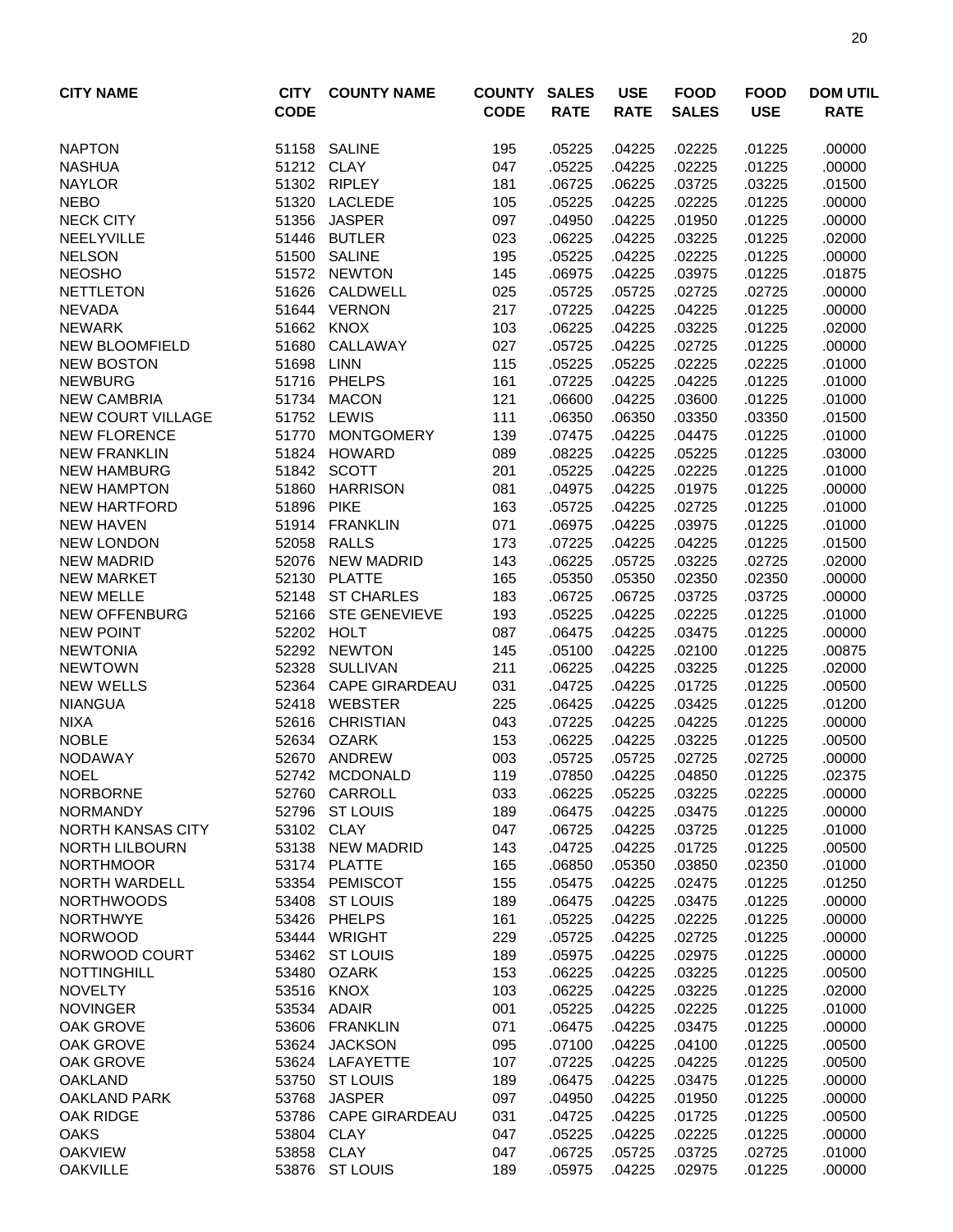| <b>CITY NAME</b>                   | <b>CITY</b> | <b>COUNTY NAME</b>                   | <b>COUNTY</b> | <b>SALES</b>     | <b>USE</b>       | <b>FOOD</b>      | <b>FOOD</b>      | <b>DOM UTIL</b>  |
|------------------------------------|-------------|--------------------------------------|---------------|------------------|------------------|------------------|------------------|------------------|
|                                    | <b>CODE</b> |                                      | <b>CODE</b>   | <b>RATE</b>      | <b>RATE</b>      | <b>SALES</b>     | <b>USE</b>       | <b>RATE</b>      |
| <b>OAKWOOD</b>                     | 53894       | <b>CLAY</b>                          | 047           | .05225           | .04225           | .02225           | .01225           | .00000           |
| <b>OAKWOOD</b>                     | 53912       | <b>MARION</b>                        | 127           | .05475           | .04225           | .02475           | .01225           | .00000           |
| OAKWOOD MANOR                      | 53930       | <b>CLAY</b>                          | 047           | .05225           | .04225           | .02225           | .01225           | .00000           |
| OAKWOOD PARK                       | 53948       | <b>CLAY</b>                          | 047           | .05225           | .04225           | .02225           | .01225           | .00000           |
| <b>OCIE</b>                        |             | 54002 OZARK                          | 153           | .06225           | .04225           | .03225           | .01225           | .00500           |
| <b>ODESSA</b>                      | 54038       | LAFAYETTE                            | 107           | .06850           | .04225           | .03850           | .01225           | .00000           |
| <b>O'FALLON</b>                    |             | 54074 ST CHARLES                     | 183           | .07225           | .05725           | .04225           | .02725           | .01000           |
| <b>OLD APPLETON</b>                | 54200       | <b>CAPE GIRARDEAU</b>                | 031           | .04725           | .04225           | .01725           | .01225           | .00500           |
| OLDFIELD                           | 54290       | <b>CHRISTIAN</b>                     | 043           | .05725           | .04225           | .02725           | .01225           | .00000           |
| <b>OLD MINES</b>                   | 54398       | <b>WASHINGTON</b>                    | 221           | .06225           | .06225           | .03225           | .03225           | .02000           |
| <b>OLD MONROE</b>                  | 54416       | <b>LINCOLN</b>                       | 113           | .07475           | .04225           | .04475           | .01225           | .01750           |
| <b>OLEAN</b>                       | 54560       | MILLER                               | 131           | .05225           | .05225           | .02225           | .02225           | .01000           |
| <b>OLIVETTE</b>                    | 54650       | <b>ST LOUIS</b>                      | 189           | .06725           | .04975           | .03725           | .01975           | .00000           |
| OLIVETTE (T1)                      | 54651       | <b>ST LOUIS</b>                      | 189           | .06725           | .04975           | .03725           | .01975           | .00000           |
| <b>OLNEY</b>                       | 54668       | <b>LINCOLN</b>                       | 113           | .05975           | .04225           | .02975           | .01225           | .00750           |
| <b>OLYMPIAN VILLAGE</b>            | 54686       | <b>JEFFERSON</b>                     | 099           | .05725           | .04225           | .02725           | .01225           | .01500           |
| <b>ORAN</b>                        | 54758       | <b>SCOTT</b>                         | 201           | .06725           | .04225           | .03725           | .01225           | .02500           |
| <b>ORCHARD FARM</b>                |             | 54794 ST CHARLES                     | 183           | .05725           | .05725           | .02725           | .02725           | .00000           |
| <b>OREGON</b>                      | 54848       | <b>HOLT</b>                          | 087           | .06475           | .04225           | .03475           | .01225           | .00000           |
| <b>ORONOGO</b>                     | 54920       | <b>JASPER</b>                        | 097           | .05950           | .04225           | .02950           | .01225           | .01000           |
| <b>ORRICK</b>                      | 54938       | <b>RAY</b>                           | 177           | .07225           | .04225           | .04225           | .01225           | .01000           |
| <b>OSAGE BEACH</b>                 | 55244       | <b>CAMDEN</b>                        | 029           | .07225           | .04225           | .04225           | .01225           | .01000           |
| <b>OSAGE BEACH</b>                 | 55244       | <b>MILLER</b>                        | 131           | .07225           | .05225           | .04225           | .02225           | .02000           |
| <b>OSAGE BEND</b>                  |             | 55262 COLE                           | 051           | .04725           | .04725           | .01725           | .01725           | .00000           |
| <b>OSAGE CITY</b>                  | 55298       | COLE                                 | 051           | .04725           | .04725           | .01725           | .01725           | .00000           |
| <b>OSBORN</b>                      | 55352       | <b>CLINTON</b>                       | 049           | .05225           | .05225           | .02225           | .02225           | .00000           |
| <b>OSBORN</b>                      | 55352       | <b>DEKALB</b>                        | 063           | .05225           | .04225           | .02225           | .01225           | .00000           |
| <b>OSCEOLA</b>                     | 55388       | <b>ST CLAIR</b>                      | 185           | .06100           | .04225           | .03100           | .01225           | .00000           |
| <b>OSCEOLA</b>                     | 55406       | <b>CAMDEN</b>                        | 029           | .05225           | .04225           | .02225           | .01225           | .00000           |
| <b>OSGOOD</b>                      |             | 55424 SULLIVAN                       | 211           | .06225           | .04225           | .03225           | .01225           | .02000           |
| <b>OTTERVILLE</b>                  | 55478       | <b>COOPER</b>                        | 053           | .06975           | .04225           | .03975           | .01225           | .02750           |
| <b>OTTO</b>                        | 55514       | <b>JEFFERSON</b>                     | 099           | .05725           | .04225           | .02725           | .01225           | .01500           |
| OVERLAND                           | 55550       | <b>ST LOUIS</b>                      | 189           | .06225           | .04225           | .03225           | .01225           | .00000           |
| <b>OWENSVILLE</b>                  | 55640       | GASCONADE                            | 073           | .07225           | .04225           | .04225           | .01225           | .02000           |
| <b>OXLY</b>                        | 55694       | <b>RIPLEY</b>                        | 181           | .04725           | .04225           | .01725           | .01225           | .00500           |
| <b>OZARK</b>                       | 55766       | <b>CHRISTIAN</b>                     | 043           | .07225           | .04225           | .04225           | .01225           | .00000           |
| <b>OZARK BEACH</b>                 |             | 55856 TANEY                          | 213           | .05725           | .04225           | .02725           | .01225           | .00000           |
| <b>PACIFIC</b>                     |             | 55910 FRANKLIN                       | 071           | .06475           | .04225           | .03475           | .01225           | .01000           |
| <b>PACIFIC</b>                     | 55910       | <b>ST LOUIS</b>                      | 189           | .05975           | .04225           | .02975           | .01225           | .01000           |
| PAGEDALE                           |             | 55964 ST LOUIS                       | 189           | .06475           | .04225           | .03475           | .01225           | .00000           |
| <b>PAINTON</b>                     |             | 55982 STODDARD                       | 207           | .04725           | .04225           | .01725           | .01225           | .00000           |
| <b>PALMYRA</b>                     |             | 56036 MARION                         | 127           | .06975           | .04225           | .03975           | .01225           | .01250           |
| <b>PARIS</b>                       |             | 56144 MONROE                         | 137           | .07225           | .05225           | .04225           | .02225           | .02000           |
| PARKDALE<br><b>PARK HILLS</b>      |             | 56216 JEFFERSON<br>56272 ST FRANCOIS | 099<br>187    | .05725<br>.07225 | .04225<br>.04225 | .02725<br>.04225 | .01225<br>.01225 | .01500<br>.01500 |
|                                    |             |                                      |               |                  |                  |                  |                  |                  |
| <b>PARKVILLE</b><br><b>PARKWAY</b> |             | 56288 PLATTE<br>56306 FRANKLIN       | 165<br>071    | .06850<br>.06475 | .05350<br>.04225 | .03850<br>.03475 | .02350<br>.01225 | .01000<br>.00000 |
| <b>PARMA</b>                       |             | 56342 NEW MADRID                     | 143           | .05725           | .05225           | .02725           | .02225           | .01500           |
| <b>PARNELL</b>                     |             | 56360 NODAWAY                        | 147           | .05225           | .04225           | .02225           | .01225           | .00000           |
| PASADENA HILLS                     |             | 56396 ST LOUIS                       | 189           | .06475           | .04725           | .03475           | .01725           | .00000           |
| PASADENA PARK                      |             | 56414 ST LOUIS                       | 189           | .06475           | .04225           | .03475           | .01225           | .00000           |
| <b>PASCOLA</b>                     |             | 56432 PEMISCOT                       | 155           | .05475           | .04225           | .02475           | .01225           | .01250           |
| <b>PASSAIC</b>                     |             | 56468 BATES                          | 013           | .04725           | .04725           | .01725           | .01725           | .00000           |
| <b>PATTERSON</b>                   |             | 56504 WAYNE                          | 223           | .05225           | .04225           | .02225           | .01225           | .01000           |
| <b>PATTON</b>                      |             | 56522 BOLLINGER                      | 017           | .05225           | .04225           | .02225           | .01225           | .01000           |
| <b>PATTONSBURG</b>                 |             | 56558 DAVIESS                        | 061           | .06725           | .06725           | .03725           | .03725           | .00000           |
| <b>PAYNESVILLE</b>                 |             | 56612 PIKE                           | 163           | .05725           | .04225           | .02725           | .01225           | .01000           |
| PEACE VALLEY                       |             | 56630 HOWELL                         | 091           | .04975           | .04225           | .01975           | .01225           | .00000           |
| PEACH ORCHARD                      |             | 56648 PEMISCOT                       | 155           | .05475           | .04225           | .02475           | .01225           | .01250           |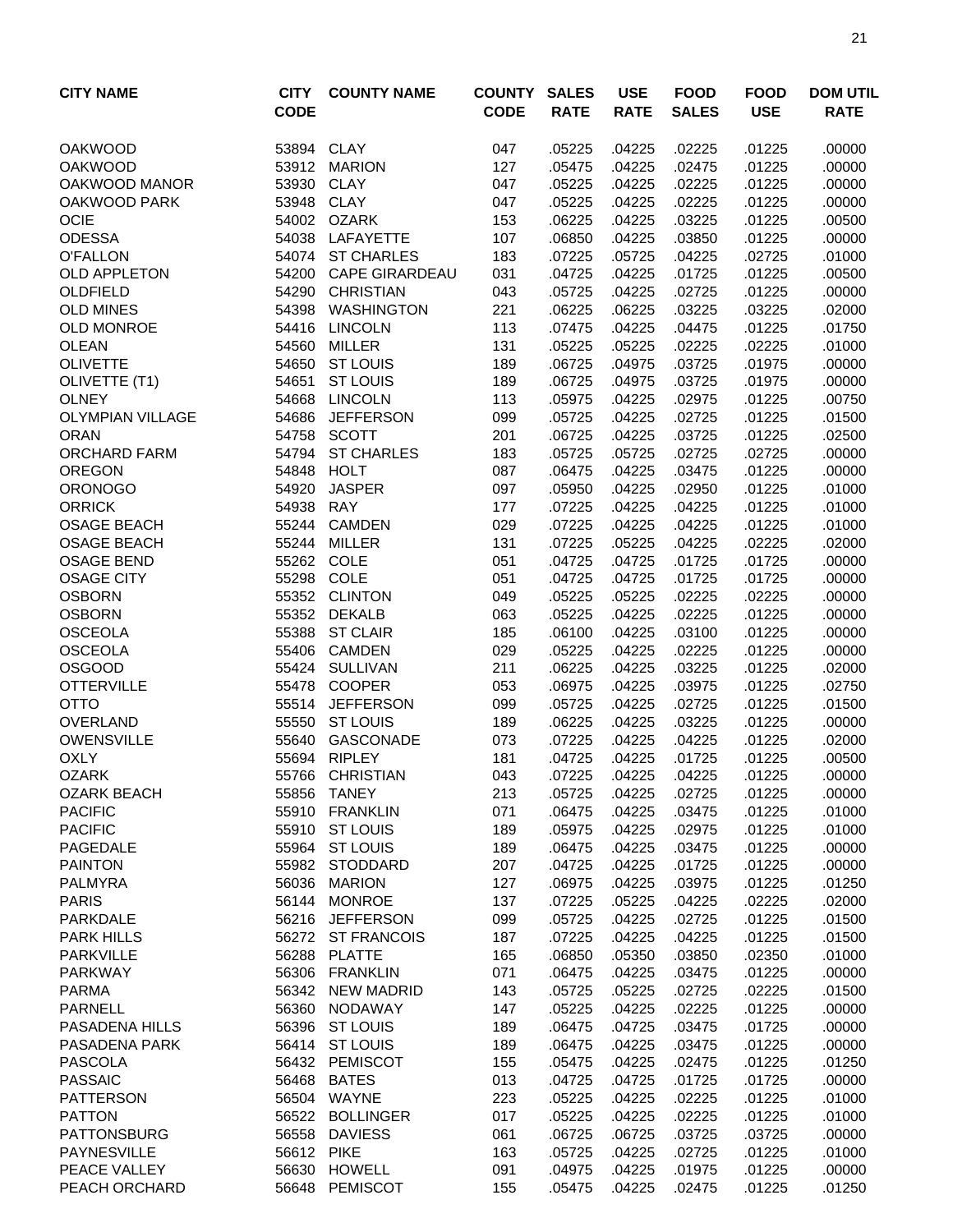| <b>CITY NAME</b>              | <b>CITY</b><br><b>CODE</b> | <b>COUNTY NAME</b>               | <b>COUNTY</b><br><b>CODE</b> | <b>SALES</b><br><b>RATE</b> | <b>USE</b><br><b>RATE</b> | <b>FOOD</b><br><b>SALES</b> | <b>FOOD</b><br><b>USE</b> | <b>DOM UTIL</b><br><b>RATE</b> |
|-------------------------------|----------------------------|----------------------------------|------------------------------|-----------------------------|---------------------------|-----------------------------|---------------------------|--------------------------------|
| <b>PECULIAR</b>               | 56756                      | CASS                             | 037                          | .07225                      | .04225                    | .04225                      | .01225                    | .02500                         |
| <b>PENERMON</b>               | 56900                      | <b>STODDARD</b>                  | 207                          | .04725                      | .04225                    | .01725                      | .01225                    | .00000                         |
| <b>PENNSBORO</b>              | 56936                      | <b>DADE</b>                      | 057                          | .05225                      | .05225                    | .02225                      | .02225                    | .01000                         |
| <b>PERKINS</b>                | 57044                      | <b>SCOTT</b>                     | 201                          | .05225                      | .04225                    | .02225                      | .01225                    | .01000                         |
| <b>PERRY</b>                  | 57080                      | <b>RALLS</b>                     | 173                          | .06725                      | .04225                    | .03725                      | .01225                    | .01000                         |
| <b>PERRYVILLE</b>             | 57116                      | <b>PERRY</b>                     | 157                          | .07100                      | .04225                    | .04100                      | .01225                    | .00500                         |
| <b>PERUQUE</b>                | 57170                      | <b>ST CHARLES</b>                | 183                          | .05725                      | .05725                    | .02725                      | .02725                    | .00000                         |
| <b>PEVELY</b>                 | 57278                      | <b>JEFFERSON</b>                 | 099                          | .07225                      | .04225                    | .04225                      | .01225                    | .02500                         |
| PHELPS CITY                   |                            | 57332 ATCHISON                   | 005                          | .05975                      | .04225                    | .02975                      | .01225                    | .00000                         |
| PHILADELPHIA                  | 57350                      | <b>MARION</b>                    | 127                          | .05475                      | .04225                    | .02475                      | .01225                    | .00000                         |
| <b>PHILLIPSBURG</b>           | 57368                      | <b>LACLEDE</b>                   | 105                          | .05225                      | .04225                    | .02225                      | .01225                    | .00000                         |
| <b>PICKERING</b>              | 57404                      | NODAWAY                          | 147                          | .05225                      | .04225                    | .02225                      | .01225                    | .00000                         |
| <b>PIEDMONT</b>               | 57422                      | WAYNE                            | 223                          | .07225                      | .04225                    | .04225                      | .01225                    | .02000                         |
| PIERCE CITY                   | 57494                      | LAWRENCE                         | 109                          | .07100                      | .04225                    | .04100                      | .01225                    | .00000                         |
| PILOT GROVE                   | 57602                      | <b>COOPER</b>                    | 053                          | .07475                      | .05725                    | .04475                      | .02725                    | .01750                         |
| PILOT KNOB                    | 57656                      | <b>IRON</b>                      | 093                          | .06725                      | .04225                    | .03725                      | .01225                    | .01500                         |
| <b>PINE LAWN</b>              | 57800                      | <b>ST LOUIS</b>                  | 189                          | .06975                      | .04225                    | .03975                      | .01225                    | .00000                         |
| <b>PINEVILLE</b>              | 57818                      | <b>MCDONALD</b>                  | 119                          | .07225                      | .05725                    | .04225                      | .02725                    | .02500                         |
| <b>PINEY PARK</b>             | 57908                      | <b>FRANKLIN</b>                  | 071                          | .05475                      | .04225                    | .02475                      | .01225                    | .00000                         |
| <b>PINHOOK</b>                | 57926                      | <b>MISSISSIPPI</b>               | 133                          | .05975                      | .04225                    | .02975                      | .01225                    | .00000                         |
| <b>PITTSBURG</b>              | 58016                      | <b>HICKORY</b>                   | 085                          | .05725                      | .04225                    | .02725                      | .01225                    | .01500                         |
| <b>PLAD</b>                   | 58070                      | <b>DALLAS</b>                    | 059                          | .06225                      | .04225                    | .03225                      | .01225                    | .01500                         |
| <b>PLATO</b>                  | 58088                      | <b>TEXAS</b>                     | 215                          | .04725                      | .04225                    | .01725                      | .01225                    | .00000                         |
| PLATTE CITY                   | 58178                      | <b>PLATTE</b>                    | 165                          | .07350                      | .05350                    | .04350                      | .02350                    | .00000                         |
| PLATTE WOODS                  | 58196                      | <b>PLATTE</b>                    | 165                          | .06850                      | .05350                    | .03850                      | .02350                    | .00000                         |
| <b>PLATTSBURG</b>             | 58250                      | <b>CLINTON</b>                   | 049                          | .06725                      | .05225                    | .03725                      | .02225                    | .00000                         |
| PLEASANT GREEN                | 58358                      | <b>COOPER</b>                    | 053                          | .05975                      | .04225                    | .02975                      | .01225                    | .01750                         |
| PLEASANT HILL                 | 58394                      | CASS                             | 037                          | .07225                      | .04225                    | .04225                      | .01225                    | .02500                         |
| PLEASANT HOPE                 | 58448                      | <b>POLK</b>                      | 167                          | .06725                      | .05725                    | .03725                      | .02725                    | .02000                         |
| PLEASANT VALLEY               | 58520                      | <b>CLAY</b>                      | 047                          | .06975                      | .04225                    | .03975                      | .01225                    | .00000                         |
| <b>PLEVNA</b>                 |                            | 58574 KNOX                       | 103                          | .06225                      | .04225                    | .03225                      | .01225                    | .02000                         |
| <b>POCAHONTAS</b>             | 58628                      | <b>CAPE GIRARDEAU</b>            | 031                          | .04725                      | .04225                    | .01725                      | .01225                    | .00500                         |
| POINT LOOKOUT                 | 58646                      | <b>TANEY</b>                     | 213                          | .05725                      | .04225                    | .02725                      | .01225                    | .00000                         |
| POINT PLEASANT<br><b>POLK</b> | 58664<br>58826             | <b>NEW MADRID</b><br><b>POLK</b> | 143                          | .04725                      | .04225                    | .01725<br>.02225            | .01225<br>.01225          | .00500<br>.01000               |
|                               |                            | 58898 SULLIVAN                   | 167                          | .05225<br>06225             | .04225<br>.04225          | .03225                      | .01225                    | .02000                         |
| <b>POLLOCK</b><br><b>POLO</b> |                            | 58916 CALDWELL                   | 211<br>025                   |                             |                           | .03725                      | .02725                    | .00500                         |
| <b>POMONA</b>                 | 58934                      | HOWELL                           | 091                          | .06725<br>.04975            | .05725<br>.04225          | .01975                      | .01225                    | .00000                         |
| PONCE DE LEON                 | 58970                      | <b>STONE</b>                     | 209                          | .05975                      | .05975                    | .02975                      | .02975                    | .01000                         |
| <b>POND</b>                   | 59006                      | <b>ST LOUIS</b>                  | 189                          | .05975                      | .04225                    | .02975                      | .01225                    | .00000                         |
| <b>PONTIAC</b>                | 59060                      | OZARK                            | 153                          | .06225                      | .04225                    | .03225                      | .01225                    | .00500                         |
| POPLAR BLUFF                  | 59096                      | <b>BUTLER</b>                    | 023                          | .06975                      | .04225                    | .03975                      | .01225                    | .02000                         |
| PORTAGE DES SIOUX             |                            | 59150 ST CHARLES                 | 183                          | .06725                      | .05725                    | .03725                      | .02725                    | .00000                         |
| <b>PORTAGEVILLE</b>           |                            | 59186 NEW MADRID                 | 143                          | .06225                      | .04225                    | .03225                      | .01225                    | .01500                         |
| <b>PORTLAND</b>               |                            | 59240 CALLAWAY                   | 027                          | .04725                      | .04225                    | .01725                      | .01225                    | .00000                         |
| <b>POTOSI</b>                 | 59330                      | WASHINGTON                       | 221                          | .07225                      | .06225                    | .04225                      | .03225                    | .02000                         |
| <b>POTTERSVILLE</b>           | 59348                      | <b>HOWELL</b>                    | 091                          | .04975                      | .04225                    | .01975                      | .01225                    | .00000                         |
| <b>POWELL</b>                 | 59384                      | <b>MCDONALD</b>                  | 119                          | .05725                      | .04225                    | .02725                      | .01225                    | .01000                         |
| <b>POWERSITE</b>              |                            | 59402 TANEY                      | 213                          | .05725                      | .04225                    | .02725                      | .01225                    | .00000                         |
| <b>POWERSVILLE</b>            | 59420                      | PUTNAM                           | 171                          | .05725                      | .04225                    | .02725                      | .01225                    | .01000                         |
| <b>POYNOR</b>                 | 59438                      | <b>RIPLEY</b>                    | 181                          | .04725                      | .04225                    | .01725                      | .01225                    | .00500                         |
| <b>PRAIRIE HILL</b>           | 59708                      | <b>CHARITON</b>                  | 041                          | .05225                      | .05225                    | .02225                      | .02225                    | .00000                         |
| PRAIRIE HOME                  | 59726                      | <b>COOPER</b>                    | 053                          | .05975                      | .04225                    | .02975                      | .01225                    | .01750                         |
| <b>PRATHERSVILLE</b>          | 59798                      | <b>BOONE</b>                     | 019                          | .05225                      | .04225                    | .02225                      | .01225                    | .01000                         |
| <b>PRATHERSVILLE</b>          | 59816                      | <b>CLAY</b>                      | 047                          | .05225                      | .04225                    | .02225                      | .01225                    | .00000                         |
| <b>PRESTON</b>                |                            | 59870 HICKORY                    | 085                          | .05725                      | .04225                    | .02725                      | .01225                    | .01500                         |
| <b>PRINCETON</b>              |                            | 59942 MERCER                     | 129                          | .06225                      | .04225                    | .03225                      | .01225                    | .01000                         |
| <b>PROSPERITY</b>             | 60050                      | <b>JASPER</b>                    | 097                          | .04950                      | .04225                    | .01950                      | .01225                    | .00000                         |
| <b>PROTEM</b>                 |                            | 60068 TANEY                      | 213                          | .05725                      | .04225                    | .02725                      | .01225                    | .00000                         |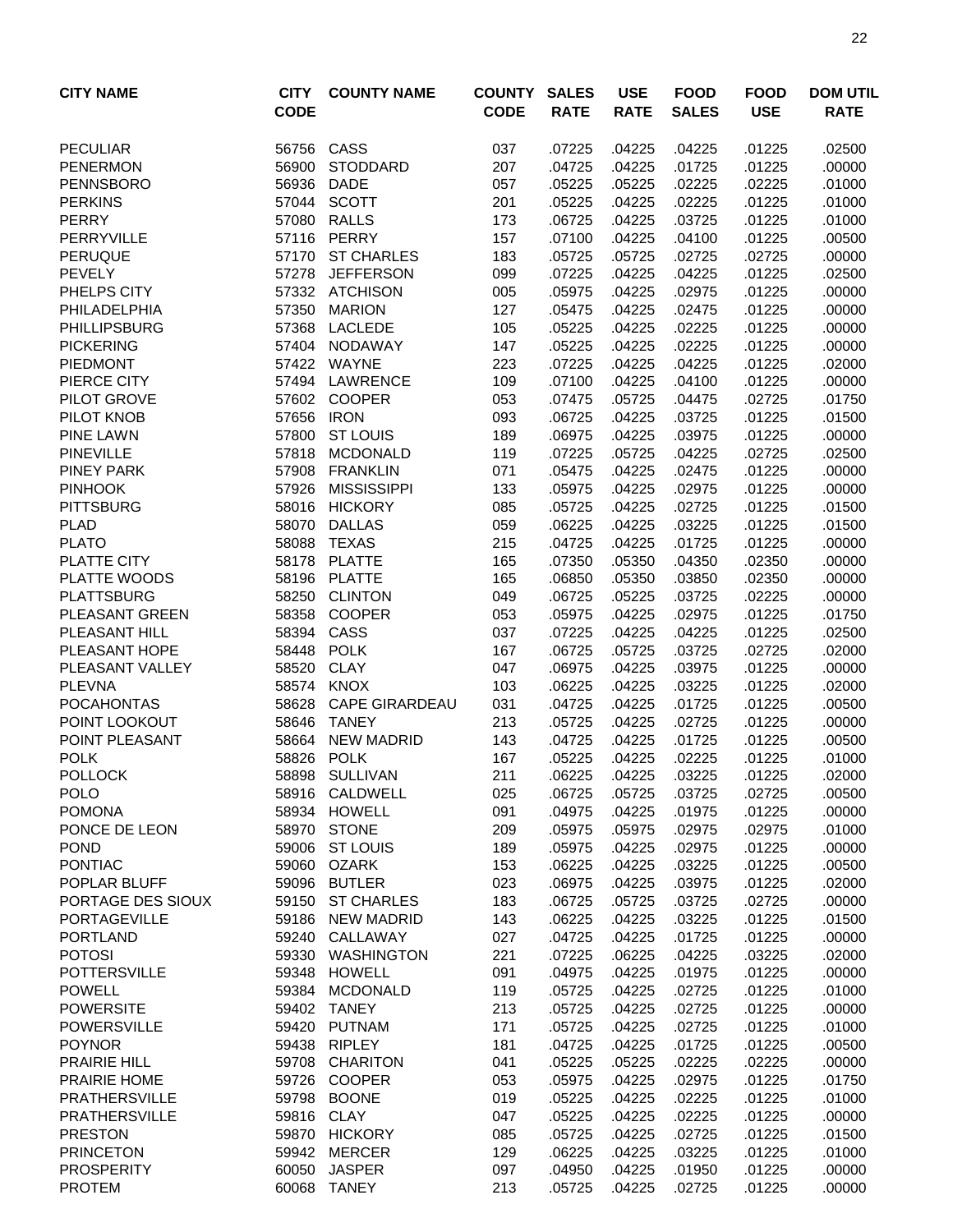| <b>CITY NAME</b>                    | <b>CITY</b>    | <b>COUNTY NAME</b>         | <b>COUNTY</b> | <b>SALES</b>     | <b>USE</b>       | <b>FOOD</b>      | <b>FOOD</b>      | <b>DOM UTIL</b>  |
|-------------------------------------|----------------|----------------------------|---------------|------------------|------------------|------------------|------------------|------------------|
|                                     | <b>CODE</b>    |                            | <b>CODE</b>   | <b>RATE</b>      | <b>RATE</b>      | <b>SALES</b>     | <b>USE</b>       | <b>RATE</b>      |
| <b>PURCELL</b>                      | 60140          | <b>JASPER</b>              | 097           | .04950           | .04225           | .01950           | .01225           | .00000           |
| <b>PURDIN</b>                       | 60158          | <b>LINN</b>                | 115           | .05225           | .05225           | .02225           | .02225           | .01000           |
| <b>PURDY</b>                        | 60176          | <b>BARRY</b>               | 009           | .06225           | .04225           | .03225           | .01225           | .00000           |
| <b>PUXICO</b>                       |                | 60284 STODDARD             | 207           | .05725           | .04225           | .02725           | .01225           | .01000           |
| <b>QUEEN CITY</b>                   | 60356          | <b>SCHUYLER</b>            | 197           | .06725           | .04225           | .03725           | .01225           | .02500           |
| <b>QUINCY</b>                       |                | 60392 HICKORY              | 085           | .05725           | .04225           | .02725           | .01225           | .01500           |
| QUITMAN                             | 60410          | <b>NODAWAY</b>             | 147           | .05225           | .04225           | .02225           | .01225           | .00000           |
| <b>QULIN</b>                        | 60428          | <b>BUTLER</b>              | 023           | .06725           | .04225           | .03725           | .01225           | .01000           |
| <b>RACINE</b>                       | 60446          | <b>NEWTON</b>              | 145           | .05100           | .04225           | .02100           | .01225           | .00875           |
| <b>RALLS</b>                        | 60536          | <b>RALLS</b>               | 173           | .05225           | .04225           | .02225           | .01225           | .00000           |
| <b>RANDOLPH</b>                     | 60608          | <b>CLAY</b>                | 047           | .06225           | .04225           | .03225           | .01225           | .00000           |
| <b>RAVENWOOD</b>                    | 60716          | <b>NODAWAY</b>             | 147           | .05225           | .04225           | .02225           | .01225           | .00000           |
| <b>RAYMONDVILLE</b>                 | 60734          | <b>TEXAS</b>               | 215           | .04725           | .04225           | .01725           | .01225           | .00000           |
| <b>RAYMORE</b>                      | 60752          | CASS                       | 037           | .07725           | .04225           | .04725           | .01225           | .02000           |
| <b>RAYTOWN</b>                      | 60788          | <b>JACKSON</b>             | 095           | .06350           | .04225           | .03350           | .01225           | .01000           |
| <b>RAYVILLE</b>                     | 60824          | <b>RAY</b>                 | 177           | .05725           | .04225           | .02725           | .01225           | .00000           |
| <b>REA</b>                          |                | 60842 ANDREW               | 003           | .05725           | .05725           | .02725           | .02725           | .00000           |
| <b>READSVILLE</b>                   | 60878          | CALLAWAY                   | 027           | .04725           | .04225           | .01725           | .01225           | .00000           |
| <b>REDFORD</b>                      | 60968          | <b>REYNOLDS</b>            | 179           | .04225           | .04225           | .01225           | .01225           | .00000           |
| <b>REDINGS MILL</b>                 | 60986          | <b>NEWTON</b>              | 145           | .05600           | .04225           | .02600           | .01225           | .00875           |
| <b>REEDS</b>                        | 61094          | <b>JASPER</b>              | 097           | .04950           | .04225           | .01950           | .01225           | .00000           |
| <b>REEDS SPRING</b>                 |                | 61112 STONE                | 209           | .07475           | .05975           | .04475           | .02975           | .01000           |
| <b>REGER</b>                        | 61148          | <b>SULLIVAN</b>            | 211           | .06225           | .04225           | .03225           | .01225           | .02000           |
| <b>RENICK</b>                       | 61166          | <b>RANDOLPH</b>            | 175           | .04725           | .04225           | .01725           | .01225           | .00000           |
| <b>RENSSELAER</b>                   | 61184          | <b>RALLS</b>               | 173           | .05225           | .04225           | .02225           | .01225           | .00000           |
| <b>REPUBLIC</b>                     | 61238          | <b>GREENE</b>              | 077           | .07100           | .04225           | .04100           | .01225           | .00875           |
| <b>REVERE</b>                       | 61292          | <b>CLARK</b>               | 045           | .06225           | .04225           | .03225           | .01225           | .00000           |
| <b>REYNOLDS</b>                     | 61310          | <b>REYNOLDS</b>            | 179           | .04225           | .04225           | .01225           | .01225           | .00000           |
| <b>RHINELAND</b>                    | 61328          | <b>MONTGOMERY</b>          | 139           | .05475           | .04225           | .02475           | .01225           | .00000           |
| <b>RICHARDS</b>                     |                | 61364 VERNON               | 217           | .04725           | .04225           | .01725           | .01225           | .00000           |
| <b>RICH FOUNTAIN</b>                | 61400          | OSAGE                      | 151           | .04725           | .04225           | .01725           | .01225           | .00000           |
| <b>RICH HILL</b>                    | 61418          | <b>BATES</b>               | 013           | .05725           | .04725           | .02725           | .01725           | .00000           |
| <b>RICHLAND</b>                     |                | 61562 CAMDEN               | 029           | .07225           | .04225           | .04225           | .01225           | .01000           |
| <b>RICHLAND</b>                     | 61562          | LACLEDE                    | 105           | .07225           | .04225           | .04225           | .01225           | .01000           |
| <b>RICHLAND</b><br><b>RICHMOND</b>  |                | 61562 PULASKI              | 169           | .06725           | .04225           | .03725           | .01225           | .01000           |
|                                     | 61670 RAY      |                            | 177           | .06725           | .04225           | .03725           | .01225           | .01000           |
| <b>RICHMOND HEIGHTS</b>             |                | 61706 ST LOUIS             | 189           | .07225           | .04225           | .04225           | .01225           | .00000           |
| <b>RICHWOODS</b>                    | 61796          | WASHINGTON<br><b>TANEY</b> | 221           | .06225           | .06225           | .03225           | .03225           | .02000           |
| <b>RIDGEDALE</b><br><b>RIDGELEY</b> | 61850<br>61886 | <b>PLATTE</b>              | 213<br>165    | .05725<br>.05350 | .04225<br>.05350 | .02725<br>.02350 | .01225<br>.02350 | .00000<br>.00000 |
| <b>RIDGEWAY</b>                     |                | 61904 HARRISON             | 081           | .06725           | .04225           | .03725           | .01225           | .00000           |
| <b>RISCO</b>                        |                | 61994 NEW MADRID           | 143           | .05725           | .04225           | .02725           | .01225           | .01500           |
| <b>RITCHEY</b>                      | 62030          | <b>NEWTON</b>              | 145           | .05100           | .04225           | .02100           | .01225           | .00875           |
| <b>RIVER BEND</b>                   |                | 62056 JACKSON              | 095           | .06100           | .04225           | .03100           | .01225           | .00000           |
| <b>RIVERSIDE</b>                    |                | 62156 PLATTE               | 165           | .06350           | .06350           | .03350           | .03350           | .01000           |
| <b>RIVERVIEW</b>                    |                | 62192 ST LOUIS             | 189           | .06475           | .04725           | .03475           | .01725           | .00000           |
| <b>RIVES</b>                        | 62228          | <b>DUNKLIN</b>             | 069           | .04725           | .04225           | .01725           | .01225           | .00000           |
| <b>ROACH</b>                        | 62246          | CAMDEN                     | 029           | .05225           | .04225           | .02225           | .01225           | .00000           |
| <b>ROANOKE</b>                      |                | 62282 HOWARD               | 089           | .06225           | .04225           | .03225           | .01225           | .01500           |
| <b>ROANOKE</b>                      |                | 62282 RANDOLPH             | 175           | .04725           | .04225           | .01725           | .01225           | .00000           |
| <b>ROBERTSON</b>                    | 62408          | <b>ST LOUIS</b>            | 189           | .05975           | .04225           | .02975           | .01225           | .00000           |
| <b>ROBERTSVILLE</b>                 | 62426          | <b>FRANKLIN</b>            | 071           | .05475           | .04225           | .02475           | .01225           | .00000           |
| <b>ROBY</b>                         | 62480          | TEXAS                      | 215           | .04725           | .04225           | .01725           | .01225           | .00000           |
| <b>ROCHEPORT</b>                    | 62498          | <b>BOONE</b>               | 019           | .06725           | .04225           | .03725           | .01225           | .01000           |
| ROCKAWAY BEACH                      | 62570          | TANEY                      | 213           | .07725           | .04225           | .04725           | .01225           | .01000           |
| <b>ROCKBRIDGE</b>                   | 62588          | OZARK                      | 153           | .06225           | .04225           | .03225           | .01225           | .00500           |
| <b>ROCK HILL</b>                    | 62660          | <b>ST LOUIS</b>            | 189           | .07225           | .04225           | .04225           | .01225           | .00000           |
| ROCK HILL(T1)                       | 62661          | <b>ST LOUIS</b>            | 189           | .07225           | .04225           | .04225           | .01225           | .00000           |
| <b>ROCK PORT</b>                    |                | 62696 ATCHISON             | 005           | .07475           | .05725           | .04475           | .02725           | .00000           |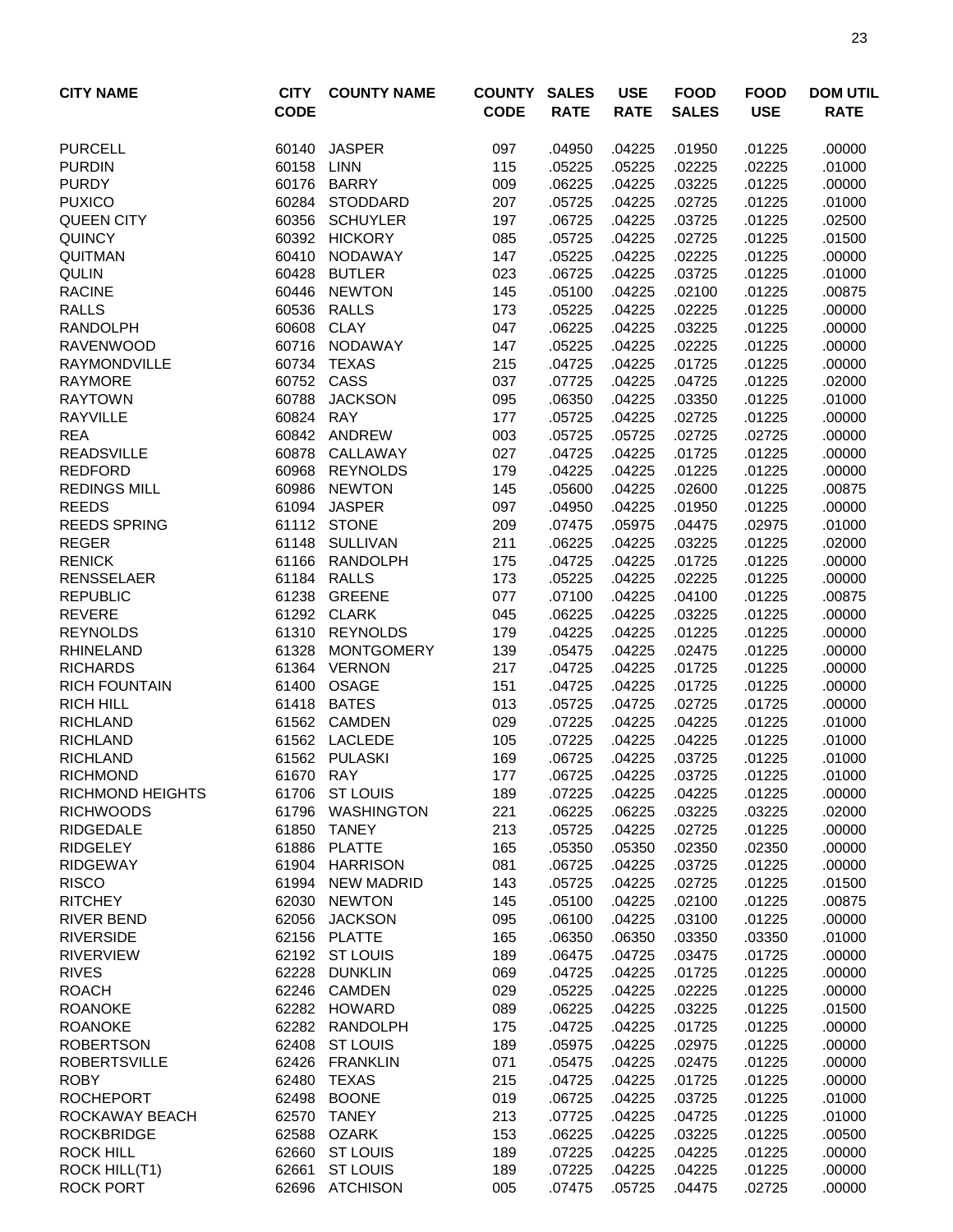| <b>ROCKVIEW</b><br>62768<br>SCOTT<br>201<br>.05225<br>.04225<br>.02225<br>.01000<br>.01225<br><b>BATES</b><br>013<br><b>ROCKVILLE</b><br>62786<br>.05725<br>.04725<br>.02725<br>.01725<br>.00000<br><b>ROCKY COMFORT</b><br>62822<br><b>MCDONALD</b><br>119<br>.05725<br>.04225<br>.02725<br>.01225<br>.01000<br><b>ROCKY MOUNT</b><br>62858<br><b>MORGAN</b><br>141<br>.02225<br>.05225<br>.04225<br>.01225<br>.00500<br><b>ROGERSVILLE</b><br>62894 GREENE<br>.04225<br>.04100<br>077<br>.07100<br>.01225<br>.02375<br><b>ROGERSVILLE</b><br>62894 WEBSTER<br>225<br>.04425<br>.07425<br>.04225<br>.01225<br>.02700<br><b>ROLLA</b><br>62912 PHELPS<br>161<br>.07725<br>.04225<br>.04725<br>.01225<br>.00000<br>62966<br><b>BUTLER</b><br>023<br>.04225<br>.02225<br>.01000<br><b>ROMBAUER</b><br>.05225<br>.01225<br><b>ROSCOE</b><br>63074<br><b>ST CLAIR</b><br>185<br>.04725<br>.04225<br>.01725<br>.01225<br>.00000<br><b>ROSEBUD</b><br>63110<br>GASCONADE<br>073<br>.06725<br>.04225<br>.03725<br>.02000<br>.01225<br><b>ROSELLE</b><br>63182<br><b>MADISON</b><br>123<br>.04725<br>.04225<br>.01725<br>.01225<br>.00500<br><b>ROSENDALE</b><br>63200<br>ANDREW<br>003<br>.05725<br>.05725<br>.02725<br>.02725<br>.00000<br>63236<br><b>ROTHVILLE</b><br><b>CHARITON</b><br>041<br>.05225<br>.05225<br>.02225<br>.02225<br>.00000<br>63308<br><b>ROUND GROVE</b><br>LAWRENCE<br>109<br>.05225<br>.04225<br>.02225<br>.01225<br>.00000<br><b>ROUND SPRING</b><br>203<br>63380<br><b>SHANNON</b><br>.04725<br>.04225<br>.01725<br>.01225<br>.00500<br>63524<br><b>TANEY</b><br>213<br><b>RUETER</b><br>.05725<br>.04225<br>.02725<br>.01225<br>.00000<br><b>RUSH HILL</b><br>63560<br>007<br>AUDRAIN<br>.05725<br>.04225<br>.02725<br>.01225<br>.00000<br><b>RUSHVILLE</b><br>63596<br><b>BUCHANAN</b><br>021<br>.05325<br>.04225<br>.02325<br>.01225<br>.00000<br>63704<br>COLE<br>.02725<br><b>RUSSELLVILLE</b><br>051<br>.05725<br>.04725<br>.01725<br>.01000<br><b>SCOTLAND</b><br><b>RUTLEDGE</b><br>63776<br>199<br>.06475<br>.04225<br>.03475<br>.01225<br>.00000<br><b>SACO</b><br>63830<br><b>MADISON</b><br>123<br>.04725<br>.04225<br>.01725<br>.01225<br>.00500<br>63902<br><b>NEWTON</b><br>.04225<br><b>SAGINAW</b><br>145<br>.06100<br>.03100<br>.01225<br>.00875<br>63938 FRANKLIN<br>071<br>.04225<br>.02475<br>.00000<br><b>ST ALBANS</b><br>.05475<br>.01225<br><b>ST ANN</b><br>63956<br><b>ST LOUIS</b><br>189<br>.07225<br>.04225<br>.04225<br>.01225<br>.00000<br><b>ST ANTHONY</b><br>63992<br>MILLER<br>131<br>.05225<br>.05225<br>.02225<br>.02225<br>.01000<br>64046<br><b>LINN</b><br>115<br><b>ST CATHARINE</b><br>.05225<br>.05225<br>.02225<br>.02225<br>.01000<br>64082<br><b>ST CHARLES</b><br>183<br><b>ST CHARLES</b><br>.07225<br>.05725<br>.04225<br>.02725<br>.01000<br><b>ST CLAIR</b><br>071<br>64136 FRANKLIN<br>.06975<br>.04225<br>.03975<br>.01225<br>.00000<br><b>ST CLOUD</b><br>64172<br>CRAWFORD<br>055<br>.02475<br>.05475<br>.04225<br>.01225<br>.00500<br>ST ELIZABETH<br>64190 MILLER<br>131<br>.06225<br>.05225<br>.03225<br>.02000<br>.02225<br>64352 STE GENEVIEVE<br>.04225<br><b>STE GENEVIEVE</b><br>193<br>.07225<br>.06225<br>.03225<br>.02000<br><b>ST GEORGE</b><br>64370 ST LOUIS<br>189<br>.05975<br>.04225<br>.02975<br>.01225<br>.00000<br>64424 PHELPS<br>.00000<br><b>ST JAMES</b><br>161<br>.06725<br>.04225<br>.03725<br>.01225<br><b>ST LOUIS</b><br><b>ST JOHN</b><br>64514<br>189<br>.06475<br>.04225<br>.03475<br>.01225<br>.00000<br>64515<br><b>ST LOUIS</b><br>189<br>.06475<br>.04225<br>.00000<br>ST JOHN (T1)<br>.03475<br>.01225<br>64516 ST LOUIS<br>189<br>.04225<br>.01225<br>.00000<br>ST JOHN (T2)<br>.06475<br>.03475<br>ST JOHN (T3)<br>64517 ST LOUIS<br>189<br>.04225<br>.03475<br>.01225<br>.00000<br>.06475<br>ST JOHN (T4)<br>64518<br><b>ST LOUIS</b><br>189<br>.00000<br>.06475<br>.04225<br>.03475<br>.01225<br>ST JOHN (T5)<br>64519<br><b>ST LOUIS</b><br>189<br>.06475<br>.04225<br>.03475<br>.00000<br>.01225<br><b>ST LOUIS</b><br>ST JOHN (T6)<br>64520<br>189<br>.06475<br>.04225<br>.03475<br>.01225<br>.00000<br><b>ST LOUIS</b><br>ST JOHN (T7)<br>64521<br>189<br>.04225<br>.03475<br>.06475<br>.01225<br>.00000<br>ST JOSEPH<br>64550 BUCHANAN<br>021<br>.06975<br>.04225<br>.03975<br>.01225<br>.00000<br><b>ST LOUIS</b><br>65000 ST LOUIS CITY<br>510<br>.07516<br>.04225<br>.04516<br>.01225<br>.00000<br>65018 COLE<br><b>ST MARTINS</b><br>051<br>.05725<br>.04725<br>.02725<br>.01725<br>.00000<br><b>ST MARY</b><br>65054 STE GENEVIEVE<br>193<br>.04225<br>.03725<br>.01225<br>.01000<br>.06725<br><b>ST PATRICK</b><br>65090 CLARK<br>045<br>.06225<br>.04225<br>.03225<br>.01225<br>.00000<br>65108 ST CHARLES<br><b>ST PAUL</b><br>183<br>.05725<br>.05725<br>.02725<br>.02725<br>.00000<br><b>ST PETERS</b><br>65126 ST CHARLES<br>183<br>.07225<br>.05725<br>.04225<br>.02725<br>.00000<br>ST ROBERT<br>65144 PULASKI<br>.03725<br>.01500<br>169<br>.06725<br>.04225<br>.01225<br>65162 COLE<br>.02725<br><b>ST THOMAS</b><br>051<br>.05725<br>.04725<br>.01725<br>.01000<br><b>SALEM</b><br>65234<br>DENT<br>065<br>.06225<br>.03225<br>.04225<br>.01225<br>.00500<br><b>SALISBURY</b><br>65450<br><b>CHARITON</b><br>041<br>.03100<br>.06100<br>.05225<br>.02225<br>.00000<br>SANDY HOOK<br>65846<br>MONITEAU<br>135<br>.04225<br>.02225<br>.05225<br>.01225<br>.00500<br><b>SANTA FE</b><br>65900 MONROE<br>137<br>.05225<br>.02225<br>.02225<br>.05225<br>.01000<br>65954 ST LOUIS<br><b>SAPPINGTON</b><br>189<br>.05975<br>.04225<br>.02975<br>.01225<br>.00000<br>65990<br><b>JASPER</b><br>097<br>.03950<br><b>SARCOXIE</b><br>.06950<br>.04225<br>.01225<br>.01000<br>66044 ANDREW<br>003<br>.04225<br><b>SAVANNAH</b><br>.07225<br>.05725<br>.02725<br>.00000<br><b>SAVERTON</b><br>66062 RALLS<br>173<br>.05225<br>.04225<br>.02225<br>.01225<br>.00000<br>66134 VERNON | <b>CITY NAME</b>   | <b>CITY</b> | <b>COUNTY NAME</b> | <b>COUNTY</b> | <b>SALES</b> | <b>USE</b>  | <b>FOOD</b>  | <b>FOOD</b> | <b>DOM UTIL</b> |
|--------------------------------------------------------------------------------------------------------------------------------------------------------------------------------------------------------------------------------------------------------------------------------------------------------------------------------------------------------------------------------------------------------------------------------------------------------------------------------------------------------------------------------------------------------------------------------------------------------------------------------------------------------------------------------------------------------------------------------------------------------------------------------------------------------------------------------------------------------------------------------------------------------------------------------------------------------------------------------------------------------------------------------------------------------------------------------------------------------------------------------------------------------------------------------------------------------------------------------------------------------------------------------------------------------------------------------------------------------------------------------------------------------------------------------------------------------------------------------------------------------------------------------------------------------------------------------------------------------------------------------------------------------------------------------------------------------------------------------------------------------------------------------------------------------------------------------------------------------------------------------------------------------------------------------------------------------------------------------------------------------------------------------------------------------------------------------------------------------------------------------------------------------------------------------------------------------------------------------------------------------------------------------------------------------------------------------------------------------------------------------------------------------------------------------------------------------------------------------------------------------------------------------------------------------------------------------------------------------------------------------------------------------------------------------------------------------------------------------------------------------------------------------------------------------------------------------------------------------------------------------------------------------------------------------------------------------------------------------------------------------------------------------------------------------------------------------------------------------------------------------------------------------------------------------------------------------------------------------------------------------------------------------------------------------------------------------------------------------------------------------------------------------------------------------------------------------------------------------------------------------------------------------------------------------------------------------------------------------------------------------------------------------------------------------------------------------------------------------------------------------------------------------------------------------------------------------------------------------------------------------------------------------------------------------------------------------------------------------------------------------------------------------------------------------------------------------------------------------------------------------------------------------------------------------------------------------------------------------------------------------------------------------------------------------------------------------------------------------------------------------------------------------------------------------------------------------------------------------------------------------------------------------------------------------------------------------------------------------------------------------------------------------------------------------------------------------------------------------------------------------------------------------------------------------------------------------------------------------------------------------------------------------------------------------------------------------------------------------------------------------------------------------------------------------------------------------------------------------------------------------------------------------------------------------------------------------------------------------------------------------------------------------------------------------------------------------------------------------------------------------------------------------------------------------------------------------------------------------------------------------------------------------------------------------------------------------------------------------------------------------------------------------------------------------------------------------------------------------------------------------------------------------------------------------------------------------------------------------------------------------------------------------------------|--------------------|-------------|--------------------|---------------|--------------|-------------|--------------|-------------|-----------------|
|                                                                                                                                                                                                                                                                                                                                                                                                                                                                                                                                                                                                                                                                                                                                                                                                                                                                                                                                                                                                                                                                                                                                                                                                                                                                                                                                                                                                                                                                                                                                                                                                                                                                                                                                                                                                                                                                                                                                                                                                                                                                                                                                                                                                                                                                                                                                                                                                                                                                                                                                                                                                                                                                                                                                                                                                                                                                                                                                                                                                                                                                                                                                                                                                                                                                                                                                                                                                                                                                                                                                                                                                                                                                                                                                                                                                                                                                                                                                                                                                                                                                                                                                                                                                                                                                                                                                                                                                                                                                                                                                                                                                                                                                                                                                                                                                                                                                                                                                                                                                                                                                                                                                                                                                                                                                                                                                                                                                                                                                                                                                                                                                                                                                                                                                                                                                                                                                                                                    |                    | <b>CODE</b> |                    | <b>CODE</b>   | <b>RATE</b>  | <b>RATE</b> | <b>SALES</b> | <b>USE</b>  | <b>RATE</b>     |
|                                                                                                                                                                                                                                                                                                                                                                                                                                                                                                                                                                                                                                                                                                                                                                                                                                                                                                                                                                                                                                                                                                                                                                                                                                                                                                                                                                                                                                                                                                                                                                                                                                                                                                                                                                                                                                                                                                                                                                                                                                                                                                                                                                                                                                                                                                                                                                                                                                                                                                                                                                                                                                                                                                                                                                                                                                                                                                                                                                                                                                                                                                                                                                                                                                                                                                                                                                                                                                                                                                                                                                                                                                                                                                                                                                                                                                                                                                                                                                                                                                                                                                                                                                                                                                                                                                                                                                                                                                                                                                                                                                                                                                                                                                                                                                                                                                                                                                                                                                                                                                                                                                                                                                                                                                                                                                                                                                                                                                                                                                                                                                                                                                                                                                                                                                                                                                                                                                                    |                    |             |                    |               |              |             |              |             |                 |
|                                                                                                                                                                                                                                                                                                                                                                                                                                                                                                                                                                                                                                                                                                                                                                                                                                                                                                                                                                                                                                                                                                                                                                                                                                                                                                                                                                                                                                                                                                                                                                                                                                                                                                                                                                                                                                                                                                                                                                                                                                                                                                                                                                                                                                                                                                                                                                                                                                                                                                                                                                                                                                                                                                                                                                                                                                                                                                                                                                                                                                                                                                                                                                                                                                                                                                                                                                                                                                                                                                                                                                                                                                                                                                                                                                                                                                                                                                                                                                                                                                                                                                                                                                                                                                                                                                                                                                                                                                                                                                                                                                                                                                                                                                                                                                                                                                                                                                                                                                                                                                                                                                                                                                                                                                                                                                                                                                                                                                                                                                                                                                                                                                                                                                                                                                                                                                                                                                                    |                    |             |                    |               |              |             |              |             |                 |
|                                                                                                                                                                                                                                                                                                                                                                                                                                                                                                                                                                                                                                                                                                                                                                                                                                                                                                                                                                                                                                                                                                                                                                                                                                                                                                                                                                                                                                                                                                                                                                                                                                                                                                                                                                                                                                                                                                                                                                                                                                                                                                                                                                                                                                                                                                                                                                                                                                                                                                                                                                                                                                                                                                                                                                                                                                                                                                                                                                                                                                                                                                                                                                                                                                                                                                                                                                                                                                                                                                                                                                                                                                                                                                                                                                                                                                                                                                                                                                                                                                                                                                                                                                                                                                                                                                                                                                                                                                                                                                                                                                                                                                                                                                                                                                                                                                                                                                                                                                                                                                                                                                                                                                                                                                                                                                                                                                                                                                                                                                                                                                                                                                                                                                                                                                                                                                                                                                                    |                    |             |                    |               |              |             |              |             |                 |
|                                                                                                                                                                                                                                                                                                                                                                                                                                                                                                                                                                                                                                                                                                                                                                                                                                                                                                                                                                                                                                                                                                                                                                                                                                                                                                                                                                                                                                                                                                                                                                                                                                                                                                                                                                                                                                                                                                                                                                                                                                                                                                                                                                                                                                                                                                                                                                                                                                                                                                                                                                                                                                                                                                                                                                                                                                                                                                                                                                                                                                                                                                                                                                                                                                                                                                                                                                                                                                                                                                                                                                                                                                                                                                                                                                                                                                                                                                                                                                                                                                                                                                                                                                                                                                                                                                                                                                                                                                                                                                                                                                                                                                                                                                                                                                                                                                                                                                                                                                                                                                                                                                                                                                                                                                                                                                                                                                                                                                                                                                                                                                                                                                                                                                                                                                                                                                                                                                                    |                    |             |                    |               |              |             |              |             |                 |
|                                                                                                                                                                                                                                                                                                                                                                                                                                                                                                                                                                                                                                                                                                                                                                                                                                                                                                                                                                                                                                                                                                                                                                                                                                                                                                                                                                                                                                                                                                                                                                                                                                                                                                                                                                                                                                                                                                                                                                                                                                                                                                                                                                                                                                                                                                                                                                                                                                                                                                                                                                                                                                                                                                                                                                                                                                                                                                                                                                                                                                                                                                                                                                                                                                                                                                                                                                                                                                                                                                                                                                                                                                                                                                                                                                                                                                                                                                                                                                                                                                                                                                                                                                                                                                                                                                                                                                                                                                                                                                                                                                                                                                                                                                                                                                                                                                                                                                                                                                                                                                                                                                                                                                                                                                                                                                                                                                                                                                                                                                                                                                                                                                                                                                                                                                                                                                                                                                                    |                    |             |                    |               |              |             |              |             |                 |
|                                                                                                                                                                                                                                                                                                                                                                                                                                                                                                                                                                                                                                                                                                                                                                                                                                                                                                                                                                                                                                                                                                                                                                                                                                                                                                                                                                                                                                                                                                                                                                                                                                                                                                                                                                                                                                                                                                                                                                                                                                                                                                                                                                                                                                                                                                                                                                                                                                                                                                                                                                                                                                                                                                                                                                                                                                                                                                                                                                                                                                                                                                                                                                                                                                                                                                                                                                                                                                                                                                                                                                                                                                                                                                                                                                                                                                                                                                                                                                                                                                                                                                                                                                                                                                                                                                                                                                                                                                                                                                                                                                                                                                                                                                                                                                                                                                                                                                                                                                                                                                                                                                                                                                                                                                                                                                                                                                                                                                                                                                                                                                                                                                                                                                                                                                                                                                                                                                                    |                    |             |                    |               |              |             |              |             |                 |
|                                                                                                                                                                                                                                                                                                                                                                                                                                                                                                                                                                                                                                                                                                                                                                                                                                                                                                                                                                                                                                                                                                                                                                                                                                                                                                                                                                                                                                                                                                                                                                                                                                                                                                                                                                                                                                                                                                                                                                                                                                                                                                                                                                                                                                                                                                                                                                                                                                                                                                                                                                                                                                                                                                                                                                                                                                                                                                                                                                                                                                                                                                                                                                                                                                                                                                                                                                                                                                                                                                                                                                                                                                                                                                                                                                                                                                                                                                                                                                                                                                                                                                                                                                                                                                                                                                                                                                                                                                                                                                                                                                                                                                                                                                                                                                                                                                                                                                                                                                                                                                                                                                                                                                                                                                                                                                                                                                                                                                                                                                                                                                                                                                                                                                                                                                                                                                                                                                                    |                    |             |                    |               |              |             |              |             |                 |
|                                                                                                                                                                                                                                                                                                                                                                                                                                                                                                                                                                                                                                                                                                                                                                                                                                                                                                                                                                                                                                                                                                                                                                                                                                                                                                                                                                                                                                                                                                                                                                                                                                                                                                                                                                                                                                                                                                                                                                                                                                                                                                                                                                                                                                                                                                                                                                                                                                                                                                                                                                                                                                                                                                                                                                                                                                                                                                                                                                                                                                                                                                                                                                                                                                                                                                                                                                                                                                                                                                                                                                                                                                                                                                                                                                                                                                                                                                                                                                                                                                                                                                                                                                                                                                                                                                                                                                                                                                                                                                                                                                                                                                                                                                                                                                                                                                                                                                                                                                                                                                                                                                                                                                                                                                                                                                                                                                                                                                                                                                                                                                                                                                                                                                                                                                                                                                                                                                                    |                    |             |                    |               |              |             |              |             |                 |
|                                                                                                                                                                                                                                                                                                                                                                                                                                                                                                                                                                                                                                                                                                                                                                                                                                                                                                                                                                                                                                                                                                                                                                                                                                                                                                                                                                                                                                                                                                                                                                                                                                                                                                                                                                                                                                                                                                                                                                                                                                                                                                                                                                                                                                                                                                                                                                                                                                                                                                                                                                                                                                                                                                                                                                                                                                                                                                                                                                                                                                                                                                                                                                                                                                                                                                                                                                                                                                                                                                                                                                                                                                                                                                                                                                                                                                                                                                                                                                                                                                                                                                                                                                                                                                                                                                                                                                                                                                                                                                                                                                                                                                                                                                                                                                                                                                                                                                                                                                                                                                                                                                                                                                                                                                                                                                                                                                                                                                                                                                                                                                                                                                                                                                                                                                                                                                                                                                                    |                    |             |                    |               |              |             |              |             |                 |
|                                                                                                                                                                                                                                                                                                                                                                                                                                                                                                                                                                                                                                                                                                                                                                                                                                                                                                                                                                                                                                                                                                                                                                                                                                                                                                                                                                                                                                                                                                                                                                                                                                                                                                                                                                                                                                                                                                                                                                                                                                                                                                                                                                                                                                                                                                                                                                                                                                                                                                                                                                                                                                                                                                                                                                                                                                                                                                                                                                                                                                                                                                                                                                                                                                                                                                                                                                                                                                                                                                                                                                                                                                                                                                                                                                                                                                                                                                                                                                                                                                                                                                                                                                                                                                                                                                                                                                                                                                                                                                                                                                                                                                                                                                                                                                                                                                                                                                                                                                                                                                                                                                                                                                                                                                                                                                                                                                                                                                                                                                                                                                                                                                                                                                                                                                                                                                                                                                                    |                    |             |                    |               |              |             |              |             |                 |
|                                                                                                                                                                                                                                                                                                                                                                                                                                                                                                                                                                                                                                                                                                                                                                                                                                                                                                                                                                                                                                                                                                                                                                                                                                                                                                                                                                                                                                                                                                                                                                                                                                                                                                                                                                                                                                                                                                                                                                                                                                                                                                                                                                                                                                                                                                                                                                                                                                                                                                                                                                                                                                                                                                                                                                                                                                                                                                                                                                                                                                                                                                                                                                                                                                                                                                                                                                                                                                                                                                                                                                                                                                                                                                                                                                                                                                                                                                                                                                                                                                                                                                                                                                                                                                                                                                                                                                                                                                                                                                                                                                                                                                                                                                                                                                                                                                                                                                                                                                                                                                                                                                                                                                                                                                                                                                                                                                                                                                                                                                                                                                                                                                                                                                                                                                                                                                                                                                                    |                    |             |                    |               |              |             |              |             |                 |
|                                                                                                                                                                                                                                                                                                                                                                                                                                                                                                                                                                                                                                                                                                                                                                                                                                                                                                                                                                                                                                                                                                                                                                                                                                                                                                                                                                                                                                                                                                                                                                                                                                                                                                                                                                                                                                                                                                                                                                                                                                                                                                                                                                                                                                                                                                                                                                                                                                                                                                                                                                                                                                                                                                                                                                                                                                                                                                                                                                                                                                                                                                                                                                                                                                                                                                                                                                                                                                                                                                                                                                                                                                                                                                                                                                                                                                                                                                                                                                                                                                                                                                                                                                                                                                                                                                                                                                                                                                                                                                                                                                                                                                                                                                                                                                                                                                                                                                                                                                                                                                                                                                                                                                                                                                                                                                                                                                                                                                                                                                                                                                                                                                                                                                                                                                                                                                                                                                                    |                    |             |                    |               |              |             |              |             |                 |
|                                                                                                                                                                                                                                                                                                                                                                                                                                                                                                                                                                                                                                                                                                                                                                                                                                                                                                                                                                                                                                                                                                                                                                                                                                                                                                                                                                                                                                                                                                                                                                                                                                                                                                                                                                                                                                                                                                                                                                                                                                                                                                                                                                                                                                                                                                                                                                                                                                                                                                                                                                                                                                                                                                                                                                                                                                                                                                                                                                                                                                                                                                                                                                                                                                                                                                                                                                                                                                                                                                                                                                                                                                                                                                                                                                                                                                                                                                                                                                                                                                                                                                                                                                                                                                                                                                                                                                                                                                                                                                                                                                                                                                                                                                                                                                                                                                                                                                                                                                                                                                                                                                                                                                                                                                                                                                                                                                                                                                                                                                                                                                                                                                                                                                                                                                                                                                                                                                                    |                    |             |                    |               |              |             |              |             |                 |
|                                                                                                                                                                                                                                                                                                                                                                                                                                                                                                                                                                                                                                                                                                                                                                                                                                                                                                                                                                                                                                                                                                                                                                                                                                                                                                                                                                                                                                                                                                                                                                                                                                                                                                                                                                                                                                                                                                                                                                                                                                                                                                                                                                                                                                                                                                                                                                                                                                                                                                                                                                                                                                                                                                                                                                                                                                                                                                                                                                                                                                                                                                                                                                                                                                                                                                                                                                                                                                                                                                                                                                                                                                                                                                                                                                                                                                                                                                                                                                                                                                                                                                                                                                                                                                                                                                                                                                                                                                                                                                                                                                                                                                                                                                                                                                                                                                                                                                                                                                                                                                                                                                                                                                                                                                                                                                                                                                                                                                                                                                                                                                                                                                                                                                                                                                                                                                                                                                                    |                    |             |                    |               |              |             |              |             |                 |
|                                                                                                                                                                                                                                                                                                                                                                                                                                                                                                                                                                                                                                                                                                                                                                                                                                                                                                                                                                                                                                                                                                                                                                                                                                                                                                                                                                                                                                                                                                                                                                                                                                                                                                                                                                                                                                                                                                                                                                                                                                                                                                                                                                                                                                                                                                                                                                                                                                                                                                                                                                                                                                                                                                                                                                                                                                                                                                                                                                                                                                                                                                                                                                                                                                                                                                                                                                                                                                                                                                                                                                                                                                                                                                                                                                                                                                                                                                                                                                                                                                                                                                                                                                                                                                                                                                                                                                                                                                                                                                                                                                                                                                                                                                                                                                                                                                                                                                                                                                                                                                                                                                                                                                                                                                                                                                                                                                                                                                                                                                                                                                                                                                                                                                                                                                                                                                                                                                                    |                    |             |                    |               |              |             |              |             |                 |
|                                                                                                                                                                                                                                                                                                                                                                                                                                                                                                                                                                                                                                                                                                                                                                                                                                                                                                                                                                                                                                                                                                                                                                                                                                                                                                                                                                                                                                                                                                                                                                                                                                                                                                                                                                                                                                                                                                                                                                                                                                                                                                                                                                                                                                                                                                                                                                                                                                                                                                                                                                                                                                                                                                                                                                                                                                                                                                                                                                                                                                                                                                                                                                                                                                                                                                                                                                                                                                                                                                                                                                                                                                                                                                                                                                                                                                                                                                                                                                                                                                                                                                                                                                                                                                                                                                                                                                                                                                                                                                                                                                                                                                                                                                                                                                                                                                                                                                                                                                                                                                                                                                                                                                                                                                                                                                                                                                                                                                                                                                                                                                                                                                                                                                                                                                                                                                                                                                                    |                    |             |                    |               |              |             |              |             |                 |
|                                                                                                                                                                                                                                                                                                                                                                                                                                                                                                                                                                                                                                                                                                                                                                                                                                                                                                                                                                                                                                                                                                                                                                                                                                                                                                                                                                                                                                                                                                                                                                                                                                                                                                                                                                                                                                                                                                                                                                                                                                                                                                                                                                                                                                                                                                                                                                                                                                                                                                                                                                                                                                                                                                                                                                                                                                                                                                                                                                                                                                                                                                                                                                                                                                                                                                                                                                                                                                                                                                                                                                                                                                                                                                                                                                                                                                                                                                                                                                                                                                                                                                                                                                                                                                                                                                                                                                                                                                                                                                                                                                                                                                                                                                                                                                                                                                                                                                                                                                                                                                                                                                                                                                                                                                                                                                                                                                                                                                                                                                                                                                                                                                                                                                                                                                                                                                                                                                                    |                    |             |                    |               |              |             |              |             |                 |
|                                                                                                                                                                                                                                                                                                                                                                                                                                                                                                                                                                                                                                                                                                                                                                                                                                                                                                                                                                                                                                                                                                                                                                                                                                                                                                                                                                                                                                                                                                                                                                                                                                                                                                                                                                                                                                                                                                                                                                                                                                                                                                                                                                                                                                                                                                                                                                                                                                                                                                                                                                                                                                                                                                                                                                                                                                                                                                                                                                                                                                                                                                                                                                                                                                                                                                                                                                                                                                                                                                                                                                                                                                                                                                                                                                                                                                                                                                                                                                                                                                                                                                                                                                                                                                                                                                                                                                                                                                                                                                                                                                                                                                                                                                                                                                                                                                                                                                                                                                                                                                                                                                                                                                                                                                                                                                                                                                                                                                                                                                                                                                                                                                                                                                                                                                                                                                                                                                                    |                    |             |                    |               |              |             |              |             |                 |
|                                                                                                                                                                                                                                                                                                                                                                                                                                                                                                                                                                                                                                                                                                                                                                                                                                                                                                                                                                                                                                                                                                                                                                                                                                                                                                                                                                                                                                                                                                                                                                                                                                                                                                                                                                                                                                                                                                                                                                                                                                                                                                                                                                                                                                                                                                                                                                                                                                                                                                                                                                                                                                                                                                                                                                                                                                                                                                                                                                                                                                                                                                                                                                                                                                                                                                                                                                                                                                                                                                                                                                                                                                                                                                                                                                                                                                                                                                                                                                                                                                                                                                                                                                                                                                                                                                                                                                                                                                                                                                                                                                                                                                                                                                                                                                                                                                                                                                                                                                                                                                                                                                                                                                                                                                                                                                                                                                                                                                                                                                                                                                                                                                                                                                                                                                                                                                                                                                                    |                    |             |                    |               |              |             |              |             |                 |
|                                                                                                                                                                                                                                                                                                                                                                                                                                                                                                                                                                                                                                                                                                                                                                                                                                                                                                                                                                                                                                                                                                                                                                                                                                                                                                                                                                                                                                                                                                                                                                                                                                                                                                                                                                                                                                                                                                                                                                                                                                                                                                                                                                                                                                                                                                                                                                                                                                                                                                                                                                                                                                                                                                                                                                                                                                                                                                                                                                                                                                                                                                                                                                                                                                                                                                                                                                                                                                                                                                                                                                                                                                                                                                                                                                                                                                                                                                                                                                                                                                                                                                                                                                                                                                                                                                                                                                                                                                                                                                                                                                                                                                                                                                                                                                                                                                                                                                                                                                                                                                                                                                                                                                                                                                                                                                                                                                                                                                                                                                                                                                                                                                                                                                                                                                                                                                                                                                                    |                    |             |                    |               |              |             |              |             |                 |
|                                                                                                                                                                                                                                                                                                                                                                                                                                                                                                                                                                                                                                                                                                                                                                                                                                                                                                                                                                                                                                                                                                                                                                                                                                                                                                                                                                                                                                                                                                                                                                                                                                                                                                                                                                                                                                                                                                                                                                                                                                                                                                                                                                                                                                                                                                                                                                                                                                                                                                                                                                                                                                                                                                                                                                                                                                                                                                                                                                                                                                                                                                                                                                                                                                                                                                                                                                                                                                                                                                                                                                                                                                                                                                                                                                                                                                                                                                                                                                                                                                                                                                                                                                                                                                                                                                                                                                                                                                                                                                                                                                                                                                                                                                                                                                                                                                                                                                                                                                                                                                                                                                                                                                                                                                                                                                                                                                                                                                                                                                                                                                                                                                                                                                                                                                                                                                                                                                                    |                    |             |                    |               |              |             |              |             |                 |
|                                                                                                                                                                                                                                                                                                                                                                                                                                                                                                                                                                                                                                                                                                                                                                                                                                                                                                                                                                                                                                                                                                                                                                                                                                                                                                                                                                                                                                                                                                                                                                                                                                                                                                                                                                                                                                                                                                                                                                                                                                                                                                                                                                                                                                                                                                                                                                                                                                                                                                                                                                                                                                                                                                                                                                                                                                                                                                                                                                                                                                                                                                                                                                                                                                                                                                                                                                                                                                                                                                                                                                                                                                                                                                                                                                                                                                                                                                                                                                                                                                                                                                                                                                                                                                                                                                                                                                                                                                                                                                                                                                                                                                                                                                                                                                                                                                                                                                                                                                                                                                                                                                                                                                                                                                                                                                                                                                                                                                                                                                                                                                                                                                                                                                                                                                                                                                                                                                                    |                    |             |                    |               |              |             |              |             |                 |
|                                                                                                                                                                                                                                                                                                                                                                                                                                                                                                                                                                                                                                                                                                                                                                                                                                                                                                                                                                                                                                                                                                                                                                                                                                                                                                                                                                                                                                                                                                                                                                                                                                                                                                                                                                                                                                                                                                                                                                                                                                                                                                                                                                                                                                                                                                                                                                                                                                                                                                                                                                                                                                                                                                                                                                                                                                                                                                                                                                                                                                                                                                                                                                                                                                                                                                                                                                                                                                                                                                                                                                                                                                                                                                                                                                                                                                                                                                                                                                                                                                                                                                                                                                                                                                                                                                                                                                                                                                                                                                                                                                                                                                                                                                                                                                                                                                                                                                                                                                                                                                                                                                                                                                                                                                                                                                                                                                                                                                                                                                                                                                                                                                                                                                                                                                                                                                                                                                                    |                    |             |                    |               |              |             |              |             |                 |
|                                                                                                                                                                                                                                                                                                                                                                                                                                                                                                                                                                                                                                                                                                                                                                                                                                                                                                                                                                                                                                                                                                                                                                                                                                                                                                                                                                                                                                                                                                                                                                                                                                                                                                                                                                                                                                                                                                                                                                                                                                                                                                                                                                                                                                                                                                                                                                                                                                                                                                                                                                                                                                                                                                                                                                                                                                                                                                                                                                                                                                                                                                                                                                                                                                                                                                                                                                                                                                                                                                                                                                                                                                                                                                                                                                                                                                                                                                                                                                                                                                                                                                                                                                                                                                                                                                                                                                                                                                                                                                                                                                                                                                                                                                                                                                                                                                                                                                                                                                                                                                                                                                                                                                                                                                                                                                                                                                                                                                                                                                                                                                                                                                                                                                                                                                                                                                                                                                                    |                    |             |                    |               |              |             |              |             |                 |
|                                                                                                                                                                                                                                                                                                                                                                                                                                                                                                                                                                                                                                                                                                                                                                                                                                                                                                                                                                                                                                                                                                                                                                                                                                                                                                                                                                                                                                                                                                                                                                                                                                                                                                                                                                                                                                                                                                                                                                                                                                                                                                                                                                                                                                                                                                                                                                                                                                                                                                                                                                                                                                                                                                                                                                                                                                                                                                                                                                                                                                                                                                                                                                                                                                                                                                                                                                                                                                                                                                                                                                                                                                                                                                                                                                                                                                                                                                                                                                                                                                                                                                                                                                                                                                                                                                                                                                                                                                                                                                                                                                                                                                                                                                                                                                                                                                                                                                                                                                                                                                                                                                                                                                                                                                                                                                                                                                                                                                                                                                                                                                                                                                                                                                                                                                                                                                                                                                                    |                    |             |                    |               |              |             |              |             |                 |
|                                                                                                                                                                                                                                                                                                                                                                                                                                                                                                                                                                                                                                                                                                                                                                                                                                                                                                                                                                                                                                                                                                                                                                                                                                                                                                                                                                                                                                                                                                                                                                                                                                                                                                                                                                                                                                                                                                                                                                                                                                                                                                                                                                                                                                                                                                                                                                                                                                                                                                                                                                                                                                                                                                                                                                                                                                                                                                                                                                                                                                                                                                                                                                                                                                                                                                                                                                                                                                                                                                                                                                                                                                                                                                                                                                                                                                                                                                                                                                                                                                                                                                                                                                                                                                                                                                                                                                                                                                                                                                                                                                                                                                                                                                                                                                                                                                                                                                                                                                                                                                                                                                                                                                                                                                                                                                                                                                                                                                                                                                                                                                                                                                                                                                                                                                                                                                                                                                                    |                    |             |                    |               |              |             |              |             |                 |
|                                                                                                                                                                                                                                                                                                                                                                                                                                                                                                                                                                                                                                                                                                                                                                                                                                                                                                                                                                                                                                                                                                                                                                                                                                                                                                                                                                                                                                                                                                                                                                                                                                                                                                                                                                                                                                                                                                                                                                                                                                                                                                                                                                                                                                                                                                                                                                                                                                                                                                                                                                                                                                                                                                                                                                                                                                                                                                                                                                                                                                                                                                                                                                                                                                                                                                                                                                                                                                                                                                                                                                                                                                                                                                                                                                                                                                                                                                                                                                                                                                                                                                                                                                                                                                                                                                                                                                                                                                                                                                                                                                                                                                                                                                                                                                                                                                                                                                                                                                                                                                                                                                                                                                                                                                                                                                                                                                                                                                                                                                                                                                                                                                                                                                                                                                                                                                                                                                                    |                    |             |                    |               |              |             |              |             |                 |
|                                                                                                                                                                                                                                                                                                                                                                                                                                                                                                                                                                                                                                                                                                                                                                                                                                                                                                                                                                                                                                                                                                                                                                                                                                                                                                                                                                                                                                                                                                                                                                                                                                                                                                                                                                                                                                                                                                                                                                                                                                                                                                                                                                                                                                                                                                                                                                                                                                                                                                                                                                                                                                                                                                                                                                                                                                                                                                                                                                                                                                                                                                                                                                                                                                                                                                                                                                                                                                                                                                                                                                                                                                                                                                                                                                                                                                                                                                                                                                                                                                                                                                                                                                                                                                                                                                                                                                                                                                                                                                                                                                                                                                                                                                                                                                                                                                                                                                                                                                                                                                                                                                                                                                                                                                                                                                                                                                                                                                                                                                                                                                                                                                                                                                                                                                                                                                                                                                                    |                    |             |                    |               |              |             |              |             |                 |
|                                                                                                                                                                                                                                                                                                                                                                                                                                                                                                                                                                                                                                                                                                                                                                                                                                                                                                                                                                                                                                                                                                                                                                                                                                                                                                                                                                                                                                                                                                                                                                                                                                                                                                                                                                                                                                                                                                                                                                                                                                                                                                                                                                                                                                                                                                                                                                                                                                                                                                                                                                                                                                                                                                                                                                                                                                                                                                                                                                                                                                                                                                                                                                                                                                                                                                                                                                                                                                                                                                                                                                                                                                                                                                                                                                                                                                                                                                                                                                                                                                                                                                                                                                                                                                                                                                                                                                                                                                                                                                                                                                                                                                                                                                                                                                                                                                                                                                                                                                                                                                                                                                                                                                                                                                                                                                                                                                                                                                                                                                                                                                                                                                                                                                                                                                                                                                                                                                                    |                    |             |                    |               |              |             |              |             |                 |
|                                                                                                                                                                                                                                                                                                                                                                                                                                                                                                                                                                                                                                                                                                                                                                                                                                                                                                                                                                                                                                                                                                                                                                                                                                                                                                                                                                                                                                                                                                                                                                                                                                                                                                                                                                                                                                                                                                                                                                                                                                                                                                                                                                                                                                                                                                                                                                                                                                                                                                                                                                                                                                                                                                                                                                                                                                                                                                                                                                                                                                                                                                                                                                                                                                                                                                                                                                                                                                                                                                                                                                                                                                                                                                                                                                                                                                                                                                                                                                                                                                                                                                                                                                                                                                                                                                                                                                                                                                                                                                                                                                                                                                                                                                                                                                                                                                                                                                                                                                                                                                                                                                                                                                                                                                                                                                                                                                                                                                                                                                                                                                                                                                                                                                                                                                                                                                                                                                                    |                    |             |                    |               |              |             |              |             |                 |
|                                                                                                                                                                                                                                                                                                                                                                                                                                                                                                                                                                                                                                                                                                                                                                                                                                                                                                                                                                                                                                                                                                                                                                                                                                                                                                                                                                                                                                                                                                                                                                                                                                                                                                                                                                                                                                                                                                                                                                                                                                                                                                                                                                                                                                                                                                                                                                                                                                                                                                                                                                                                                                                                                                                                                                                                                                                                                                                                                                                                                                                                                                                                                                                                                                                                                                                                                                                                                                                                                                                                                                                                                                                                                                                                                                                                                                                                                                                                                                                                                                                                                                                                                                                                                                                                                                                                                                                                                                                                                                                                                                                                                                                                                                                                                                                                                                                                                                                                                                                                                                                                                                                                                                                                                                                                                                                                                                                                                                                                                                                                                                                                                                                                                                                                                                                                                                                                                                                    |                    |             |                    |               |              |             |              |             |                 |
|                                                                                                                                                                                                                                                                                                                                                                                                                                                                                                                                                                                                                                                                                                                                                                                                                                                                                                                                                                                                                                                                                                                                                                                                                                                                                                                                                                                                                                                                                                                                                                                                                                                                                                                                                                                                                                                                                                                                                                                                                                                                                                                                                                                                                                                                                                                                                                                                                                                                                                                                                                                                                                                                                                                                                                                                                                                                                                                                                                                                                                                                                                                                                                                                                                                                                                                                                                                                                                                                                                                                                                                                                                                                                                                                                                                                                                                                                                                                                                                                                                                                                                                                                                                                                                                                                                                                                                                                                                                                                                                                                                                                                                                                                                                                                                                                                                                                                                                                                                                                                                                                                                                                                                                                                                                                                                                                                                                                                                                                                                                                                                                                                                                                                                                                                                                                                                                                                                                    |                    |             |                    |               |              |             |              |             |                 |
|                                                                                                                                                                                                                                                                                                                                                                                                                                                                                                                                                                                                                                                                                                                                                                                                                                                                                                                                                                                                                                                                                                                                                                                                                                                                                                                                                                                                                                                                                                                                                                                                                                                                                                                                                                                                                                                                                                                                                                                                                                                                                                                                                                                                                                                                                                                                                                                                                                                                                                                                                                                                                                                                                                                                                                                                                                                                                                                                                                                                                                                                                                                                                                                                                                                                                                                                                                                                                                                                                                                                                                                                                                                                                                                                                                                                                                                                                                                                                                                                                                                                                                                                                                                                                                                                                                                                                                                                                                                                                                                                                                                                                                                                                                                                                                                                                                                                                                                                                                                                                                                                                                                                                                                                                                                                                                                                                                                                                                                                                                                                                                                                                                                                                                                                                                                                                                                                                                                    |                    |             |                    |               |              |             |              |             |                 |
|                                                                                                                                                                                                                                                                                                                                                                                                                                                                                                                                                                                                                                                                                                                                                                                                                                                                                                                                                                                                                                                                                                                                                                                                                                                                                                                                                                                                                                                                                                                                                                                                                                                                                                                                                                                                                                                                                                                                                                                                                                                                                                                                                                                                                                                                                                                                                                                                                                                                                                                                                                                                                                                                                                                                                                                                                                                                                                                                                                                                                                                                                                                                                                                                                                                                                                                                                                                                                                                                                                                                                                                                                                                                                                                                                                                                                                                                                                                                                                                                                                                                                                                                                                                                                                                                                                                                                                                                                                                                                                                                                                                                                                                                                                                                                                                                                                                                                                                                                                                                                                                                                                                                                                                                                                                                                                                                                                                                                                                                                                                                                                                                                                                                                                                                                                                                                                                                                                                    |                    |             |                    |               |              |             |              |             |                 |
|                                                                                                                                                                                                                                                                                                                                                                                                                                                                                                                                                                                                                                                                                                                                                                                                                                                                                                                                                                                                                                                                                                                                                                                                                                                                                                                                                                                                                                                                                                                                                                                                                                                                                                                                                                                                                                                                                                                                                                                                                                                                                                                                                                                                                                                                                                                                                                                                                                                                                                                                                                                                                                                                                                                                                                                                                                                                                                                                                                                                                                                                                                                                                                                                                                                                                                                                                                                                                                                                                                                                                                                                                                                                                                                                                                                                                                                                                                                                                                                                                                                                                                                                                                                                                                                                                                                                                                                                                                                                                                                                                                                                                                                                                                                                                                                                                                                                                                                                                                                                                                                                                                                                                                                                                                                                                                                                                                                                                                                                                                                                                                                                                                                                                                                                                                                                                                                                                                                    |                    |             |                    |               |              |             |              |             |                 |
|                                                                                                                                                                                                                                                                                                                                                                                                                                                                                                                                                                                                                                                                                                                                                                                                                                                                                                                                                                                                                                                                                                                                                                                                                                                                                                                                                                                                                                                                                                                                                                                                                                                                                                                                                                                                                                                                                                                                                                                                                                                                                                                                                                                                                                                                                                                                                                                                                                                                                                                                                                                                                                                                                                                                                                                                                                                                                                                                                                                                                                                                                                                                                                                                                                                                                                                                                                                                                                                                                                                                                                                                                                                                                                                                                                                                                                                                                                                                                                                                                                                                                                                                                                                                                                                                                                                                                                                                                                                                                                                                                                                                                                                                                                                                                                                                                                                                                                                                                                                                                                                                                                                                                                                                                                                                                                                                                                                                                                                                                                                                                                                                                                                                                                                                                                                                                                                                                                                    |                    |             |                    |               |              |             |              |             |                 |
|                                                                                                                                                                                                                                                                                                                                                                                                                                                                                                                                                                                                                                                                                                                                                                                                                                                                                                                                                                                                                                                                                                                                                                                                                                                                                                                                                                                                                                                                                                                                                                                                                                                                                                                                                                                                                                                                                                                                                                                                                                                                                                                                                                                                                                                                                                                                                                                                                                                                                                                                                                                                                                                                                                                                                                                                                                                                                                                                                                                                                                                                                                                                                                                                                                                                                                                                                                                                                                                                                                                                                                                                                                                                                                                                                                                                                                                                                                                                                                                                                                                                                                                                                                                                                                                                                                                                                                                                                                                                                                                                                                                                                                                                                                                                                                                                                                                                                                                                                                                                                                                                                                                                                                                                                                                                                                                                                                                                                                                                                                                                                                                                                                                                                                                                                                                                                                                                                                                    |                    |             |                    |               |              |             |              |             |                 |
|                                                                                                                                                                                                                                                                                                                                                                                                                                                                                                                                                                                                                                                                                                                                                                                                                                                                                                                                                                                                                                                                                                                                                                                                                                                                                                                                                                                                                                                                                                                                                                                                                                                                                                                                                                                                                                                                                                                                                                                                                                                                                                                                                                                                                                                                                                                                                                                                                                                                                                                                                                                                                                                                                                                                                                                                                                                                                                                                                                                                                                                                                                                                                                                                                                                                                                                                                                                                                                                                                                                                                                                                                                                                                                                                                                                                                                                                                                                                                                                                                                                                                                                                                                                                                                                                                                                                                                                                                                                                                                                                                                                                                                                                                                                                                                                                                                                                                                                                                                                                                                                                                                                                                                                                                                                                                                                                                                                                                                                                                                                                                                                                                                                                                                                                                                                                                                                                                                                    |                    |             |                    |               |              |             |              |             |                 |
|                                                                                                                                                                                                                                                                                                                                                                                                                                                                                                                                                                                                                                                                                                                                                                                                                                                                                                                                                                                                                                                                                                                                                                                                                                                                                                                                                                                                                                                                                                                                                                                                                                                                                                                                                                                                                                                                                                                                                                                                                                                                                                                                                                                                                                                                                                                                                                                                                                                                                                                                                                                                                                                                                                                                                                                                                                                                                                                                                                                                                                                                                                                                                                                                                                                                                                                                                                                                                                                                                                                                                                                                                                                                                                                                                                                                                                                                                                                                                                                                                                                                                                                                                                                                                                                                                                                                                                                                                                                                                                                                                                                                                                                                                                                                                                                                                                                                                                                                                                                                                                                                                                                                                                                                                                                                                                                                                                                                                                                                                                                                                                                                                                                                                                                                                                                                                                                                                                                    |                    |             |                    |               |              |             |              |             |                 |
|                                                                                                                                                                                                                                                                                                                                                                                                                                                                                                                                                                                                                                                                                                                                                                                                                                                                                                                                                                                                                                                                                                                                                                                                                                                                                                                                                                                                                                                                                                                                                                                                                                                                                                                                                                                                                                                                                                                                                                                                                                                                                                                                                                                                                                                                                                                                                                                                                                                                                                                                                                                                                                                                                                                                                                                                                                                                                                                                                                                                                                                                                                                                                                                                                                                                                                                                                                                                                                                                                                                                                                                                                                                                                                                                                                                                                                                                                                                                                                                                                                                                                                                                                                                                                                                                                                                                                                                                                                                                                                                                                                                                                                                                                                                                                                                                                                                                                                                                                                                                                                                                                                                                                                                                                                                                                                                                                                                                                                                                                                                                                                                                                                                                                                                                                                                                                                                                                                                    |                    |             |                    |               |              |             |              |             |                 |
|                                                                                                                                                                                                                                                                                                                                                                                                                                                                                                                                                                                                                                                                                                                                                                                                                                                                                                                                                                                                                                                                                                                                                                                                                                                                                                                                                                                                                                                                                                                                                                                                                                                                                                                                                                                                                                                                                                                                                                                                                                                                                                                                                                                                                                                                                                                                                                                                                                                                                                                                                                                                                                                                                                                                                                                                                                                                                                                                                                                                                                                                                                                                                                                                                                                                                                                                                                                                                                                                                                                                                                                                                                                                                                                                                                                                                                                                                                                                                                                                                                                                                                                                                                                                                                                                                                                                                                                                                                                                                                                                                                                                                                                                                                                                                                                                                                                                                                                                                                                                                                                                                                                                                                                                                                                                                                                                                                                                                                                                                                                                                                                                                                                                                                                                                                                                                                                                                                                    |                    |             |                    |               |              |             |              |             |                 |
|                                                                                                                                                                                                                                                                                                                                                                                                                                                                                                                                                                                                                                                                                                                                                                                                                                                                                                                                                                                                                                                                                                                                                                                                                                                                                                                                                                                                                                                                                                                                                                                                                                                                                                                                                                                                                                                                                                                                                                                                                                                                                                                                                                                                                                                                                                                                                                                                                                                                                                                                                                                                                                                                                                                                                                                                                                                                                                                                                                                                                                                                                                                                                                                                                                                                                                                                                                                                                                                                                                                                                                                                                                                                                                                                                                                                                                                                                                                                                                                                                                                                                                                                                                                                                                                                                                                                                                                                                                                                                                                                                                                                                                                                                                                                                                                                                                                                                                                                                                                                                                                                                                                                                                                                                                                                                                                                                                                                                                                                                                                                                                                                                                                                                                                                                                                                                                                                                                                    |                    |             |                    |               |              |             |              |             |                 |
|                                                                                                                                                                                                                                                                                                                                                                                                                                                                                                                                                                                                                                                                                                                                                                                                                                                                                                                                                                                                                                                                                                                                                                                                                                                                                                                                                                                                                                                                                                                                                                                                                                                                                                                                                                                                                                                                                                                                                                                                                                                                                                                                                                                                                                                                                                                                                                                                                                                                                                                                                                                                                                                                                                                                                                                                                                                                                                                                                                                                                                                                                                                                                                                                                                                                                                                                                                                                                                                                                                                                                                                                                                                                                                                                                                                                                                                                                                                                                                                                                                                                                                                                                                                                                                                                                                                                                                                                                                                                                                                                                                                                                                                                                                                                                                                                                                                                                                                                                                                                                                                                                                                                                                                                                                                                                                                                                                                                                                                                                                                                                                                                                                                                                                                                                                                                                                                                                                                    |                    |             |                    |               |              |             |              |             |                 |
|                                                                                                                                                                                                                                                                                                                                                                                                                                                                                                                                                                                                                                                                                                                                                                                                                                                                                                                                                                                                                                                                                                                                                                                                                                                                                                                                                                                                                                                                                                                                                                                                                                                                                                                                                                                                                                                                                                                                                                                                                                                                                                                                                                                                                                                                                                                                                                                                                                                                                                                                                                                                                                                                                                                                                                                                                                                                                                                                                                                                                                                                                                                                                                                                                                                                                                                                                                                                                                                                                                                                                                                                                                                                                                                                                                                                                                                                                                                                                                                                                                                                                                                                                                                                                                                                                                                                                                                                                                                                                                                                                                                                                                                                                                                                                                                                                                                                                                                                                                                                                                                                                                                                                                                                                                                                                                                                                                                                                                                                                                                                                                                                                                                                                                                                                                                                                                                                                                                    |                    |             |                    |               |              |             |              |             |                 |
|                                                                                                                                                                                                                                                                                                                                                                                                                                                                                                                                                                                                                                                                                                                                                                                                                                                                                                                                                                                                                                                                                                                                                                                                                                                                                                                                                                                                                                                                                                                                                                                                                                                                                                                                                                                                                                                                                                                                                                                                                                                                                                                                                                                                                                                                                                                                                                                                                                                                                                                                                                                                                                                                                                                                                                                                                                                                                                                                                                                                                                                                                                                                                                                                                                                                                                                                                                                                                                                                                                                                                                                                                                                                                                                                                                                                                                                                                                                                                                                                                                                                                                                                                                                                                                                                                                                                                                                                                                                                                                                                                                                                                                                                                                                                                                                                                                                                                                                                                                                                                                                                                                                                                                                                                                                                                                                                                                                                                                                                                                                                                                                                                                                                                                                                                                                                                                                                                                                    |                    |             |                    |               |              |             |              |             |                 |
|                                                                                                                                                                                                                                                                                                                                                                                                                                                                                                                                                                                                                                                                                                                                                                                                                                                                                                                                                                                                                                                                                                                                                                                                                                                                                                                                                                                                                                                                                                                                                                                                                                                                                                                                                                                                                                                                                                                                                                                                                                                                                                                                                                                                                                                                                                                                                                                                                                                                                                                                                                                                                                                                                                                                                                                                                                                                                                                                                                                                                                                                                                                                                                                                                                                                                                                                                                                                                                                                                                                                                                                                                                                                                                                                                                                                                                                                                                                                                                                                                                                                                                                                                                                                                                                                                                                                                                                                                                                                                                                                                                                                                                                                                                                                                                                                                                                                                                                                                                                                                                                                                                                                                                                                                                                                                                                                                                                                                                                                                                                                                                                                                                                                                                                                                                                                                                                                                                                    |                    |             |                    |               |              |             |              |             |                 |
|                                                                                                                                                                                                                                                                                                                                                                                                                                                                                                                                                                                                                                                                                                                                                                                                                                                                                                                                                                                                                                                                                                                                                                                                                                                                                                                                                                                                                                                                                                                                                                                                                                                                                                                                                                                                                                                                                                                                                                                                                                                                                                                                                                                                                                                                                                                                                                                                                                                                                                                                                                                                                                                                                                                                                                                                                                                                                                                                                                                                                                                                                                                                                                                                                                                                                                                                                                                                                                                                                                                                                                                                                                                                                                                                                                                                                                                                                                                                                                                                                                                                                                                                                                                                                                                                                                                                                                                                                                                                                                                                                                                                                                                                                                                                                                                                                                                                                                                                                                                                                                                                                                                                                                                                                                                                                                                                                                                                                                                                                                                                                                                                                                                                                                                                                                                                                                                                                                                    |                    |             |                    |               |              |             |              |             |                 |
|                                                                                                                                                                                                                                                                                                                                                                                                                                                                                                                                                                                                                                                                                                                                                                                                                                                                                                                                                                                                                                                                                                                                                                                                                                                                                                                                                                                                                                                                                                                                                                                                                                                                                                                                                                                                                                                                                                                                                                                                                                                                                                                                                                                                                                                                                                                                                                                                                                                                                                                                                                                                                                                                                                                                                                                                                                                                                                                                                                                                                                                                                                                                                                                                                                                                                                                                                                                                                                                                                                                                                                                                                                                                                                                                                                                                                                                                                                                                                                                                                                                                                                                                                                                                                                                                                                                                                                                                                                                                                                                                                                                                                                                                                                                                                                                                                                                                                                                                                                                                                                                                                                                                                                                                                                                                                                                                                                                                                                                                                                                                                                                                                                                                                                                                                                                                                                                                                                                    |                    |             |                    |               |              |             |              |             |                 |
|                                                                                                                                                                                                                                                                                                                                                                                                                                                                                                                                                                                                                                                                                                                                                                                                                                                                                                                                                                                                                                                                                                                                                                                                                                                                                                                                                                                                                                                                                                                                                                                                                                                                                                                                                                                                                                                                                                                                                                                                                                                                                                                                                                                                                                                                                                                                                                                                                                                                                                                                                                                                                                                                                                                                                                                                                                                                                                                                                                                                                                                                                                                                                                                                                                                                                                                                                                                                                                                                                                                                                                                                                                                                                                                                                                                                                                                                                                                                                                                                                                                                                                                                                                                                                                                                                                                                                                                                                                                                                                                                                                                                                                                                                                                                                                                                                                                                                                                                                                                                                                                                                                                                                                                                                                                                                                                                                                                                                                                                                                                                                                                                                                                                                                                                                                                                                                                                                                                    |                    |             |                    |               |              |             |              |             |                 |
|                                                                                                                                                                                                                                                                                                                                                                                                                                                                                                                                                                                                                                                                                                                                                                                                                                                                                                                                                                                                                                                                                                                                                                                                                                                                                                                                                                                                                                                                                                                                                                                                                                                                                                                                                                                                                                                                                                                                                                                                                                                                                                                                                                                                                                                                                                                                                                                                                                                                                                                                                                                                                                                                                                                                                                                                                                                                                                                                                                                                                                                                                                                                                                                                                                                                                                                                                                                                                                                                                                                                                                                                                                                                                                                                                                                                                                                                                                                                                                                                                                                                                                                                                                                                                                                                                                                                                                                                                                                                                                                                                                                                                                                                                                                                                                                                                                                                                                                                                                                                                                                                                                                                                                                                                                                                                                                                                                                                                                                                                                                                                                                                                                                                                                                                                                                                                                                                                                                    |                    |             |                    |               |              |             |              |             |                 |
|                                                                                                                                                                                                                                                                                                                                                                                                                                                                                                                                                                                                                                                                                                                                                                                                                                                                                                                                                                                                                                                                                                                                                                                                                                                                                                                                                                                                                                                                                                                                                                                                                                                                                                                                                                                                                                                                                                                                                                                                                                                                                                                                                                                                                                                                                                                                                                                                                                                                                                                                                                                                                                                                                                                                                                                                                                                                                                                                                                                                                                                                                                                                                                                                                                                                                                                                                                                                                                                                                                                                                                                                                                                                                                                                                                                                                                                                                                                                                                                                                                                                                                                                                                                                                                                                                                                                                                                                                                                                                                                                                                                                                                                                                                                                                                                                                                                                                                                                                                                                                                                                                                                                                                                                                                                                                                                                                                                                                                                                                                                                                                                                                                                                                                                                                                                                                                                                                                                    |                    |             |                    |               |              |             |              |             |                 |
|                                                                                                                                                                                                                                                                                                                                                                                                                                                                                                                                                                                                                                                                                                                                                                                                                                                                                                                                                                                                                                                                                                                                                                                                                                                                                                                                                                                                                                                                                                                                                                                                                                                                                                                                                                                                                                                                                                                                                                                                                                                                                                                                                                                                                                                                                                                                                                                                                                                                                                                                                                                                                                                                                                                                                                                                                                                                                                                                                                                                                                                                                                                                                                                                                                                                                                                                                                                                                                                                                                                                                                                                                                                                                                                                                                                                                                                                                                                                                                                                                                                                                                                                                                                                                                                                                                                                                                                                                                                                                                                                                                                                                                                                                                                                                                                                                                                                                                                                                                                                                                                                                                                                                                                                                                                                                                                                                                                                                                                                                                                                                                                                                                                                                                                                                                                                                                                                                                                    |                    |             |                    |               |              |             |              |             |                 |
|                                                                                                                                                                                                                                                                                                                                                                                                                                                                                                                                                                                                                                                                                                                                                                                                                                                                                                                                                                                                                                                                                                                                                                                                                                                                                                                                                                                                                                                                                                                                                                                                                                                                                                                                                                                                                                                                                                                                                                                                                                                                                                                                                                                                                                                                                                                                                                                                                                                                                                                                                                                                                                                                                                                                                                                                                                                                                                                                                                                                                                                                                                                                                                                                                                                                                                                                                                                                                                                                                                                                                                                                                                                                                                                                                                                                                                                                                                                                                                                                                                                                                                                                                                                                                                                                                                                                                                                                                                                                                                                                                                                                                                                                                                                                                                                                                                                                                                                                                                                                                                                                                                                                                                                                                                                                                                                                                                                                                                                                                                                                                                                                                                                                                                                                                                                                                                                                                                                    |                    |             |                    |               |              |             |              |             |                 |
|                                                                                                                                                                                                                                                                                                                                                                                                                                                                                                                                                                                                                                                                                                                                                                                                                                                                                                                                                                                                                                                                                                                                                                                                                                                                                                                                                                                                                                                                                                                                                                                                                                                                                                                                                                                                                                                                                                                                                                                                                                                                                                                                                                                                                                                                                                                                                                                                                                                                                                                                                                                                                                                                                                                                                                                                                                                                                                                                                                                                                                                                                                                                                                                                                                                                                                                                                                                                                                                                                                                                                                                                                                                                                                                                                                                                                                                                                                                                                                                                                                                                                                                                                                                                                                                                                                                                                                                                                                                                                                                                                                                                                                                                                                                                                                                                                                                                                                                                                                                                                                                                                                                                                                                                                                                                                                                                                                                                                                                                                                                                                                                                                                                                                                                                                                                                                                                                                                                    |                    |             |                    |               |              |             |              |             |                 |
|                                                                                                                                                                                                                                                                                                                                                                                                                                                                                                                                                                                                                                                                                                                                                                                                                                                                                                                                                                                                                                                                                                                                                                                                                                                                                                                                                                                                                                                                                                                                                                                                                                                                                                                                                                                                                                                                                                                                                                                                                                                                                                                                                                                                                                                                                                                                                                                                                                                                                                                                                                                                                                                                                                                                                                                                                                                                                                                                                                                                                                                                                                                                                                                                                                                                                                                                                                                                                                                                                                                                                                                                                                                                                                                                                                                                                                                                                                                                                                                                                                                                                                                                                                                                                                                                                                                                                                                                                                                                                                                                                                                                                                                                                                                                                                                                                                                                                                                                                                                                                                                                                                                                                                                                                                                                                                                                                                                                                                                                                                                                                                                                                                                                                                                                                                                                                                                                                                                    |                    |             |                    |               |              |             |              |             |                 |
|                                                                                                                                                                                                                                                                                                                                                                                                                                                                                                                                                                                                                                                                                                                                                                                                                                                                                                                                                                                                                                                                                                                                                                                                                                                                                                                                                                                                                                                                                                                                                                                                                                                                                                                                                                                                                                                                                                                                                                                                                                                                                                                                                                                                                                                                                                                                                                                                                                                                                                                                                                                                                                                                                                                                                                                                                                                                                                                                                                                                                                                                                                                                                                                                                                                                                                                                                                                                                                                                                                                                                                                                                                                                                                                                                                                                                                                                                                                                                                                                                                                                                                                                                                                                                                                                                                                                                                                                                                                                                                                                                                                                                                                                                                                                                                                                                                                                                                                                                                                                                                                                                                                                                                                                                                                                                                                                                                                                                                                                                                                                                                                                                                                                                                                                                                                                                                                                                                                    |                    |             |                    |               |              |             |              |             |                 |
|                                                                                                                                                                                                                                                                                                                                                                                                                                                                                                                                                                                                                                                                                                                                                                                                                                                                                                                                                                                                                                                                                                                                                                                                                                                                                                                                                                                                                                                                                                                                                                                                                                                                                                                                                                                                                                                                                                                                                                                                                                                                                                                                                                                                                                                                                                                                                                                                                                                                                                                                                                                                                                                                                                                                                                                                                                                                                                                                                                                                                                                                                                                                                                                                                                                                                                                                                                                                                                                                                                                                                                                                                                                                                                                                                                                                                                                                                                                                                                                                                                                                                                                                                                                                                                                                                                                                                                                                                                                                                                                                                                                                                                                                                                                                                                                                                                                                                                                                                                                                                                                                                                                                                                                                                                                                                                                                                                                                                                                                                                                                                                                                                                                                                                                                                                                                                                                                                                                    | <b>SCHELL CITY</b> |             |                    | 217           | .04725       | .04225      | .01725       | .01225      | .00000          |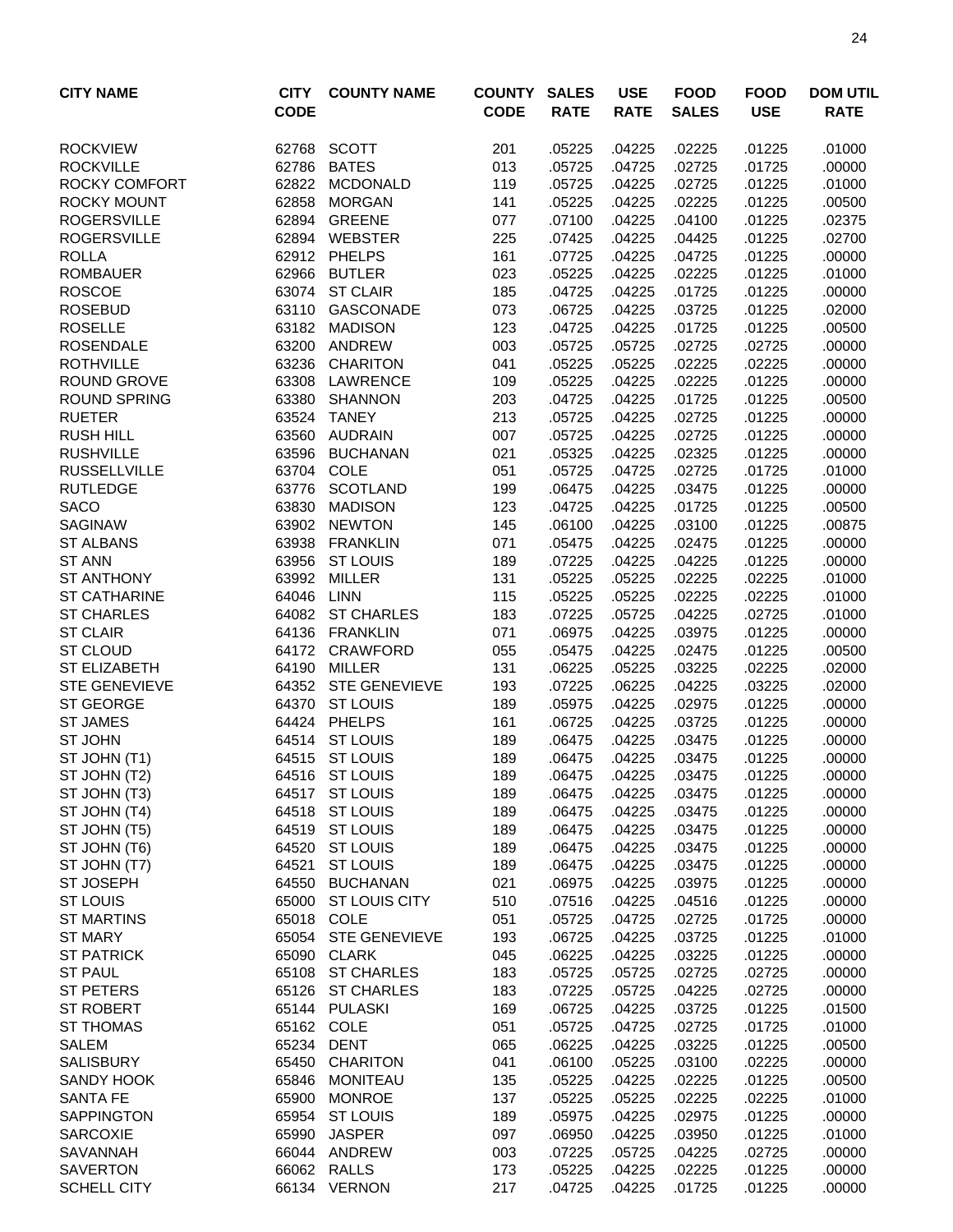| <b>CITY NAME</b>          | <b>CITY</b><br><b>CODE</b> | <b>COUNTY NAME</b>    | <b>COUNTY</b><br><b>CODE</b> | <b>SALES</b><br><b>RATE</b> | <b>USE</b><br><b>RATE</b> | <b>FOOD</b><br><b>SALES</b> | <b>FOOD</b><br><b>USE</b> | <b>DOM UTIL</b><br><b>RATE</b> |
|---------------------------|----------------------------|-----------------------|------------------------------|-----------------------------|---------------------------|-----------------------------|---------------------------|--------------------------------|
|                           |                            |                       |                              |                             |                           |                             |                           |                                |
| <b>SCOPUS</b>             | 66296                      | <b>BOLLINGER</b>      | 017                          | .05225                      | .04225                    | .02225                      | .01225                    | .01000                         |
| <b>SCOTSDALE</b>          | 66337                      | <b>JEFFERSON</b>      | 099                          | .06225                      | .04225                    | .03225                      | .01225                    | .02000                         |
| <b>SCOTT CITY</b>         | 66368                      | <b>CAPE GIRARDEAU</b> | 031                          | .06475                      | .04225                    | .03475                      | .01225                    | .01500                         |
| <b>SCOTT CITY</b>         | 66368                      | <b>SCOTT</b>          | 201                          | .06975                      | .04225                    | .03975                      | .01225                    | .02000                         |
| <b>SEDALIA</b>            | 66440                      | <b>PETTIS</b>         | 159                          | .07600                      | .05225                    | .04600                      | .02225                    | .01250                         |
| <b>SEDGEWICKVILLE</b>     | 66476                      | <b>BOLLINGER</b>      | 017                          | .05225                      | .04225                    | .02225                      | .01225                    | .01000                         |
| <b>SELIGMAN</b>           | 66530                      | <b>BARRY</b>          | 009                          | .06725                      | .04225                    | .03725                      | .01225                    | .00000                         |
| <b>SENATH</b>             | 66638                      | <b>DUNKLIN</b>        | 069                          | .05725                      | .04225                    | .02725                      | .01225                    | .00000                         |
| <b>SENECA</b>             |                            | 66674 NEWTON          | 145                          | .07100                      | .04225                    | .04100                      | .01225                    | .01875                         |
| <b>SEYMOUR</b>            | 66800                      | <b>WEBSTER</b>        | 225                          | .06300                      | .04225                    | .03300                      | .01225                    | .02075                         |
| <b>SHAWNEETOWN</b>        |                            | 67124 CAPE GIRARDEAU  | 031                          | .04725                      | .04225                    | .01725                      | .01225                    | .00500                         |
| <b>SHELBINA</b>           | 67178                      | <b>SHELBY</b>         | 205                          | .06975                      | .05725                    | .03975                      | .02725                    | .01500                         |
| <b>SHELBYVILLE</b>        | 67196                      | <b>SHELBY</b>         | 205                          | .06725                      | .05725                    | .03725                      | .02725                    | .01500                         |
| <b>SHELDON</b>            |                            | 67214 VERNON          | 217                          | .05725                      | .04225                    | .02725                      | .01225                    | .00000                         |
| SHELL KNOB                | 67232                      | <b>BARRY</b>          | 009                          | .05225                      | .04225                    | .02225                      | .01225                    | .00000                         |
| <b>SHERIDAN</b>           | 67358                      | <b>WORTH</b>          | 227                          | .05600                      | .04225                    | .02600                      | .01225                    | .00500                         |
| <b>SHERMAN</b>            | 67484                      | <b>ST LOUIS</b>       | 189                          | .05975                      | .04225                    | .02975                      | .01225                    | .00000                         |
| <b>SHOAL CREEK DRIVE</b>  | 67628                      | <b>NEWTON</b>         | 145                          | .05100                      | .04225                    | .02100                      | .01225                    | .00875                         |
| <b>SHOOK</b>              | 67646                      | WAYNE                 | 223                          | .05225                      | .04225                    | .02225                      | .01225                    | .01000                         |
| <b>SHREWSBURY</b>         | 67700                      | <b>ST LOUIS</b>       | 189                          | .07225                      | .04225                    | .04225                      | .01225                    | .00000                         |
| <b>SIBLEY</b>             | 67718                      | <b>JACKSON</b>        | 095                          | .05100                      | .04225                    | .02100                      | .01225                    | .00000                         |
| <b>SIKESTON</b>           | 67790                      | <b>NEW MADRID</b>     | 143                          | .06725                      | .04225                    | .03725                      | .01225                    | .00500                         |
| <b>SIKESTON</b>           | 67790                      | <b>SCOTT</b>          | 201                          | .07225                      | .04225                    | .04225                      | .01225                    | .01000                         |
| <b>SILEX</b>              | 67808                      | <b>LINCOLN</b>        | 113                          | .06975                      | .05225                    | .03975                      | .02225                    | .00750                         |
| <b>SILVA</b>              | 67862                      | WAYNE                 | 223                          | .05225                      | .04225                    | .02225                      | .01225                    | .01000                         |
| <b>SILVER CREEK</b>       | 67880                      | <b>NEWTON</b>         | 145                          | .06100                      | .04225                    | .03100                      | .01225                    | .00875                         |
| <b>SILVER DOLLAR CITY</b> | 67916                      | <b>STONE</b>          | 209                          | .05975                      | .05975                    | .02975                      | .02975                    | .01000                         |
| <b>SKIDMORE</b>           | 68132                      | NODAWAY               | 147                          | .05225                      | .04225                    | .02225                      | .01225                    | .00000                         |
| <b>SLATER</b>             | 68204                      | <b>SALINE</b>         | 195                          | .07225                      | .04225                    | .04225                      | .01225                    | .00000                         |
| <b>SLEEPER</b>            | 68222                      | <b>LACLEDE</b>        | 105                          | .05225                      | .04225                    | .02225                      | .01225                    | .00000                         |
| <b>SMITHTON</b>           | 68384                      | <b>PETTIS</b>         | 159                          | .06225                      | .05225                    | .03225                      | .02225                    | .00000                         |
| <b>SMITHVILLE</b>         | 68420                      | <b>CLAY</b>           | 047                          | .07225                      | .05725                    | .04225                      | .02725                    | .01000                         |
| SOLO                      | 68546                      | <b>TEXAS</b>          | 215                          | .04725                      | .04225                    | .01725                      | .01225                    | .00000                         |
| <b>SOUDER</b>             |                            | 68582 OZARK           | 153                          | .06225                      | .04225                    | .03225                      | .01225                    | .00500                         |
| <b>SOUTH FORK</b>         | 68762                      | <b>HOWELL</b>         | 091                          | .04975                      | .04225                    | .01975                      | .01225                    | .00000                         |
| <b>SOUTH GIFFORD</b>      |                            | 68852 MACON           | 121                          | .05600                      | .04225                    | .02600                      | .01225                    | .00000                         |
| SOUTH GORIN               |                            | 68870 SCOTLAND        | 199                          | .05475                      | .04225                    | .02475                      | .01225                    | .00000                         |
| <b>SOUTH GREENFIELD</b>   | 68888                      | <b>DADE</b>           | 057                          | .05225                      | .05225                    | .02225                      | .02225                    | .01000                         |
| <b>SOUTH LINEVILLE</b>    |                            | 68942 MERCER          | 129                          | .05225                      | .04225                    | .02225                      | .01225                    | .01000                         |
| <b>SOUTH WEST CITY</b>    | 69230                      | <b>MCDONALD</b>       | 119                          | .07225                      | .05725                    | .04225                      | .02725                    | .02000                         |
| <b>SPANISH LAKE</b>       | 69266                      | <b>ST LOUIS</b>       | 189                          | .05975                      | .04225                    | .02975                      | .01225                    | .00000                         |
| <b>SPARTA</b>             | 69302                      | <b>CHRISTIAN</b>      | 043                          | .06725                      | .04225                    | .03725                      | .01225                    | .00000                         |
| <b>SPICKARD</b>           | 69464                      | <b>GRUNDY</b>         | 079                          | .06225                      | .04225                    | .03225                      | .01225                    | .01000                         |
| <b>SPOKANE</b>            | 69518                      | <b>CHRISTIAN</b>      | 043                          | .05725                      | .04225                    | .02725                      | .01225                    | .00000                         |
| <b>SPRING BLUFF</b>       |                            | 69554 FRANKLIN        | 071                          | .05475                      | .04225                    | .02475                      | .01225                    | .00000                         |
| <b>SPRINGFIELD</b>        |                            | 70000 GREENE          | 077                          | .06475                      | .05600                    | .03475                      | .02600                    | .01875                         |
| <b>SPRING VALLEY</b>      |                            | 70126 MCDONALD        | 119                          | .05725                      | .04225                    | .02725                      | .01225                    | .01000                         |
| <b>SQUIRES</b>            |                            | 70234 DOUGLAS         | 067                          | .05225                      | .04225                    | .02225                      | .01225                    | .00000                         |
| <b>STANBERRY</b>          |                            | 70270 GENTRY          | 075                          | .05725                      | .04225                    | .02725                      | .01225                    | .00500                         |
| <b>STANTON</b>            |                            | 70342 FRANKLIN        | 071                          | .05475                      | .04225                    | .02475                      | .01225                    | .00000                         |
| <b>STARK CITY</b>         |                            | 70414 NEWTON          | 145                          | .05100                      | .04225                    | .02100                      | .01225                    | .00875                         |
| <b>STEEDMAN</b>           | 70540                      | CALLAWAY              | 027                          | .04725                      | .04225                    | .01725                      | .01225                    | .00000                         |
| <b>STEELE</b>             | 70558                      | PEMISCOT              | 155                          | .06975                      | .04225                    | .03975                      | .01225                    | .02750                         |
| <b>STEELVILLE</b>         | 70576                      | CRAWFORD              | 055                          | .06975                      | .04225                    | .03975                      | .01225                    | .02000                         |
| <b>STEFFENVILLE</b>       | 70594                      | <b>LEWIS</b>          | 111                          | .06350                      | .06350                    | .03350                      | .03350                    | .01500                         |
| <b>STELLA</b>             |                            | 70648 NEWTON          | 145                          | .05600                      | .04225                    | .02600                      | .01225                    | .00875                         |
| <b>STET</b>               |                            | 70720 CARROLL         | 033                          | .05225                      | .05225                    | .02225                      | .02225                    | .00000                         |
| <b>STET</b>               | 70720 RAY                  |                       | 177                          | .05725                      | .04225                    | .02725                      | .01225                    | .00000                         |
| <b>STEWARTSVILLE</b>      |                            | 70738 DEKALB          | 063                          | .06725                      | .04225                    | .03725                      | .01225                    | .00000                         |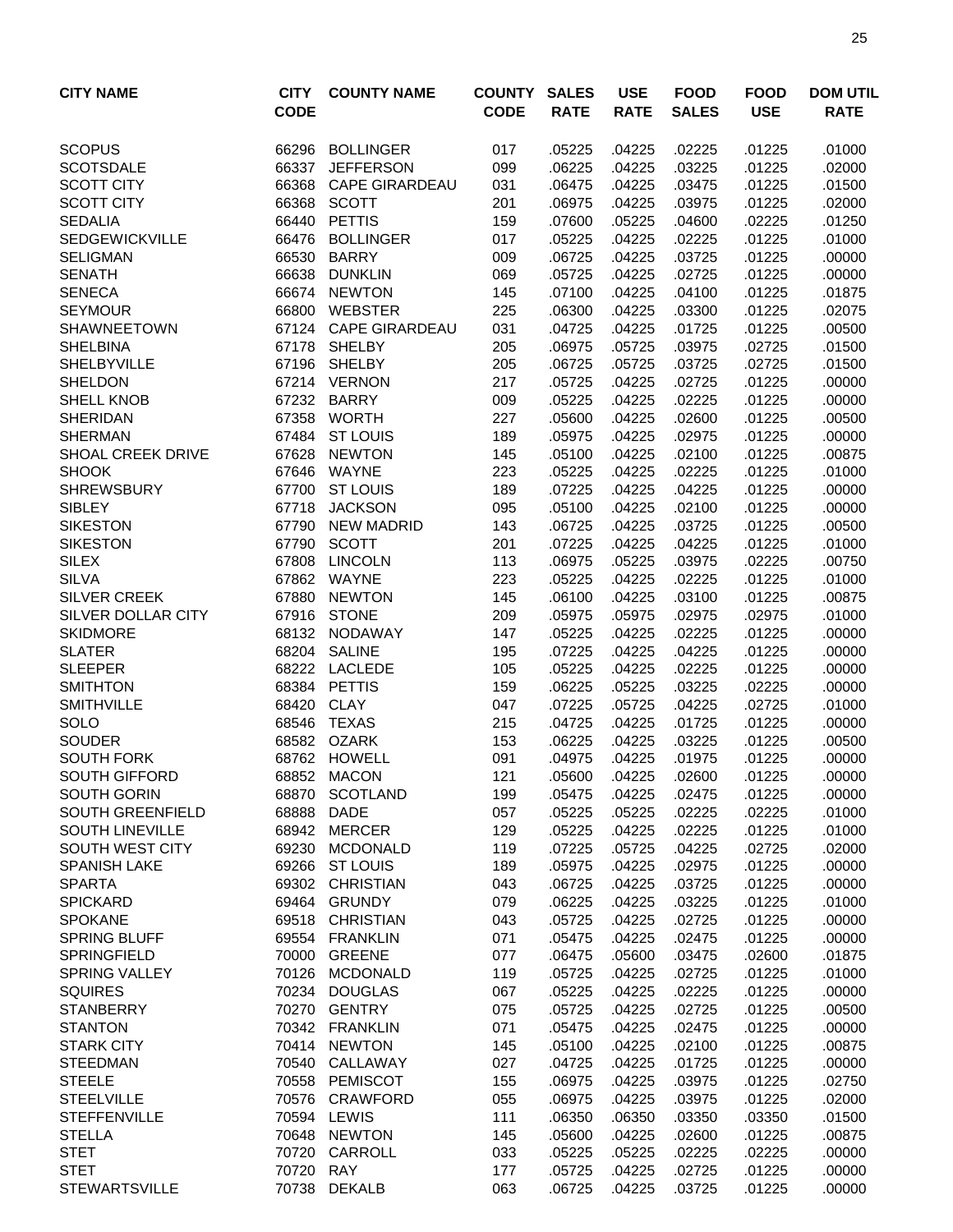| <b>CITY NAME</b>                       | <b>CITY</b><br><b>CODE</b> | <b>COUNTY CODE</b>                 | <b>COUNTY</b><br><b>CODE</b> | <b>SALES</b><br><b>RATE</b> | <b>USE</b><br><b>RATE</b> | <b>FOOD</b><br><b>SALES</b> | <b>FOOD</b><br><b>USE</b> | <b>DOM UTIL</b><br><b>RATE</b> |
|----------------------------------------|----------------------------|------------------------------------|------------------------------|-----------------------------|---------------------------|-----------------------------|---------------------------|--------------------------------|
| <b>STOCKTON</b>                        | 70828                      | <b>CEDAR</b>                       | 039                          | .06725                      | .06225                    | .03725                      | .03225                    | .00000                         |
| <b>STONY HILL</b>                      | 70936                      | GASCONADE                          | 073                          | .05225                      | .04225                    | .02225                      | .01225                    | .01000                         |
| <b>STOTESBURY</b>                      | 70954                      | <b>VERNON</b>                      | 217                          | .04725                      | .04225                    | .01725                      | .01225                    | .00000                         |
| <b>STOTTS CITY</b>                     | 70990                      | LAWRENCE                           | 109                          | .05225                      | .04225                    | .02225                      | .01225                    | .00000                         |
| <b>STOUTLAND</b>                       | 71008                      | <b>CAMDEN</b>                      | 029                          | .06225                      | .04225                    | .03225                      | .01225                    | .00000                         |
| <b>STOUTLAND</b>                       | 71008                      | <b>LACLEDE</b>                     | 105                          | .06225                      | .04225                    | .03225                      | .01225                    | .00000                         |
| <b>STOUTSVILLE</b>                     | 71026                      | <b>MONROE</b>                      | 137                          | .05225                      | .05225                    | .02225                      | .02225                    | .01000                         |
| <b>STOVER</b>                          | 71044                      | <b>MORGAN</b>                      | 141                          | .06725                      | .04225                    | .03725                      | .01225                    | .01500                         |
| <b>STRAFFORD</b>                       | 71062                      | <b>GREENE</b>                      | 077                          | .06600                      | .04225                    | .03600                      | .01225                    | .00875                         |
| <b>STRASBURG</b>                       | 71098                      | CASS                               | 037                          | .05225                      | .04225                    | .02225                      | .01225                    | .01000                         |
| <b>STURDIVANT</b>                      | 71206                      | <b>BOLLINGER</b>                   | 017                          | .05225                      | .04225                    | .02225                      | .01225                    | .01000                         |
| <b>STURGEON</b>                        | 71224                      | <b>BOONE</b>                       | 019                          | .06725                      | .04225                    | .03725                      | .01225                    | .02000                         |
| <b>SUCCESS</b>                         | 71296                      | <b>TEXAS</b>                       | 215                          | .04725                      | .04225                    | .01725                      | .01225                    | .00000                         |
| <b>SUGAR CREEK</b>                     | 71368                      | <b>CLAY</b>                        | 047                          | .06225                      | .05225                    | .03225                      | .02225                    | .00000                         |
| <b>SUGAR CREEK</b>                     | 71368                      | <b>JACKSON</b>                     | 095                          | .06100                      | .05225                    | .03100                      | .02225                    | .00000                         |
| <b>SULLIVAN</b>                        | 71440                      | <b>CRAWFORD</b>                    | 055                          | .06975                      | .04225                    | .03975                      | .01225                    | .00500                         |
| <b>SULLIVAN</b>                        | 71440                      | <b>FRANKLIN</b>                    | 071                          | .06975                      | .04225                    | .03975                      | .01225                    | .00000                         |
| <b>SULPHUR SPRINGS</b>                 | 71458                      | <b>JEFFERSON</b>                   | 099                          | .05725                      | .04225                    | .02725                      | .01225                    | .01500                         |
| <b>SUMMERSVILLE</b>                    |                            | 71512 SHANNON                      | 203                          | .05725                      | .04225                    | .02725                      | .01225                    | .01500                         |
| <b>SUMMERSVILLE</b>                    |                            | 71512 TEXAS                        | 215                          | .05725                      | .04225                    | .02725                      | .01225                    | .01000                         |
| <b>SUMNER</b>                          | 71620                      | <b>CHARITON</b>                    | 041                          | .05225                      | .05225                    | .02225                      | .02225                    | .00000                         |
| <b>SUNRISE BEACH</b>                   | 71728                      | <b>CAMDEN</b>                      | 029                          | .06225                      | .05225                    | .03225                      | .02225                    | .00000                         |
| <b>SUNRISE BEACH</b>                   | 71728                      | <b>MORGAN</b>                      | 141                          | .06225                      | .05225                    | .03225                      | .02225                    | .00500                         |
| <b>SUNSET HILLS</b>                    | 71746                      | <b>ST LOUIS</b>                    | 189                          | .06725                      | .04225                    | .03725                      | .01225                    | .00000                         |
| SUNSET HILLS (X1)                      | 71747                      | <b>ST LOUIS</b>                    | 189                          | .06725                      | .04225                    | .03725                      | .01225                    | .00000                         |
| SUNSET HILLS (T1)                      | 71748                      | <b>ST LOUIS</b>                    | 189                          | .06725                      | .04225                    | .03725                      | .01225                    | .00000                         |
| SUNSET HILLS (X2)                      | 71749                      | <b>ST LOUIS</b><br><b>ST LOUIS</b> | 189                          | .06725                      | .04225                    | .03725                      | .01225                    | .00000                         |
| SUNSET HILLS (X3)                      | 71750                      | <b>ST LOUIS</b>                    | 189                          | .06725                      | .04225                    | .03725<br>.03725            | .01225                    | .00000                         |
| SUNSET HILLS (T2)                      | 71751                      |                                    | 189                          | .06725                      | .04225                    |                             | .01225                    | .00000                         |
| SUNSET HILLS (X4)                      | 71752<br>71753             | <b>ST LOUIS</b><br><b>ST LOUIS</b> | 189<br>189                   | .06725<br>.06725            | .04225<br>.04225          | .03725<br>.03725            | .01225<br>.01225          | .00000<br>.00000               |
| SUNSET HILLS (X5)<br>SUNSET HILLS (X6) | 71754                      | <b>ST LOUIS</b>                    | 189                          | .06725                      | .04225                    | .03725                      | .01225                    | .00000                         |
| <b>SWEDEBORG</b>                       | 71836                      | <b>PULASKI</b>                     | 169                          | .04725                      | .04225                    | .01725                      | .01225                    | .00000                         |
| <b>SWEET SPRINGS</b>                   | 71890                      | <b>SALINE</b>                      | 195                          | .07225                      | .04225                    | .04225                      | .01225                    | .01000                         |
| <b>SWEETWATER</b>                      | 71926                      | <b>REYNOLDS</b>                    | 179                          | .04225                      | .04225                    | .01225                      | .01225                    | .00000                         |
| <b>SWISS</b>                           |                            | 71980 GASCONADE                    | 073                          | .05225                      | .04225                    | .02225                      | .01225                    | .01000                         |
| <b>SYCAMORE</b>                        |                            | 72016 OZARK                        | 153                          | .06225                      | .04225                    | .03225                      | .01225                    | .00500                         |
| <b>SYCAMORE HILLS</b>                  |                            | 72034 ST LOUIS                     | 189                          | .05975                      | .04225                    | .02975                      | .01225                    | .00000                         |
| <b>SYRACUSE</b>                        |                            | 72106 MORGAN                       | 141                          | .05225                      | .04225                    | .02225                      | .01225                    | .00500                         |
| <b>TABERVILLE</b>                      |                            | 72142 ST CLAIR                     | 185                          | .04725                      | .04225                    | .01725                      | .01225                    | .00000                         |
| <b>TABLE ROCK TOWNSITE</b>             | 72160                      | <b>TANEY</b>                       | 213                          | .06725                      | .04225                    | .03725                      | .01225                    | .01000                         |
| <b>TALLAPOOSA</b>                      | 72196                      | NEW MADRID                         | 143                          | .04725                      | .04225                    | .01725                      | .01225                    | .00500                         |
| <b>TANEYVILLE</b>                      |                            | 72232 TANEY                        | 213                          | .06725                      | .04225                    | .03725                      | .01225                    | .00000                         |
| <b>TAOS</b>                            |                            | 72304 COLE                         | 051                          | .05725                      | .04725                    | .02725                      | .01725                    | .00000                         |
| <b>TARKIO</b>                          |                            | 72340 ATCHISON                     | 005                          | .07475                      | .04225                    | .04475                      | .01225                    | .01500                         |
| <b>TARRANT VILLAGE</b>                 | 72376 PIKE                 |                                    | 163                          | .05725                      | .04225                    | .02725                      | .01225                    | .01000                         |
| <b>TARSNEY LAKES</b>                   |                            | 72412 JACKSON                      | 095                          | .05100                      | .04225                    | .02100                      | .01225                    | .00000                         |
| <b>TAYLOR</b>                          |                            | 72502 MARION                       | 127                          | .05475                      | .04225                    | .02475                      | .01225                    | .00000                         |
| <b>TEBBETTS</b>                        |                            | 72574 CALLAWAY                     | 027                          | .04725                      | .04225                    | .01725                      | .01225                    | .00000                         |
| <b>TECUMSEH</b>                        |                            | 72610 OZARK                        | 153                          | .06225                      | .04225                    | .03225                      | .01225                    | .00500                         |
| <b>TERESITA</b>                        |                            | 72736 SHANNON                      | 203                          | .04725                      | .04225                    | .01725                      | .01225                    | .00500                         |
| <b>THAYER</b>                          | 72826                      | OREGON                             | 149                          | .06225                      | .04225                    | .03225                      | .01225                    | .01000                         |
| <b>THEODOSIA</b>                       | 72898                      | OZARK                              | 153                          | .07225                      | .04225                    | .04225                      | .01225                    | .00500                         |
| <b>THEODOSIA HILLS</b>                 |                            | 72916 OZARK                        | 153                          | .06225                      | .04225                    | .03225                      | .01225                    | .00500                         |
| <b>THOMASVILLE</b>                     | 73006                      | OREGON                             | 149                          | .05225                      | .04225                    | .02225                      | .01225                    | .01000                         |
| <b>THOMPSON</b>                        |                            | 73024 AUDRAIN                      | 007                          | .05725                      | .04225                    | .02725                      | .01225                    | .00000                         |
| <b>THORNFIELD</b>                      |                            | 73096 OZARK                        | 153                          | .06225                      | .04225                    | .03225                      | .01225                    | .00500                         |
| <b>TIFF</b>                            |                            | 73150 WASHINGTON                   | 221                          | .06225                      | .06225                    | .03225                      | .03225                    | .02000                         |
| <b>TIFF CITY</b>                       |                            | 73186 MCDONALD                     | 119                          | .05725                      | .04225                    | .02725                      | .01225                    | .01000                         |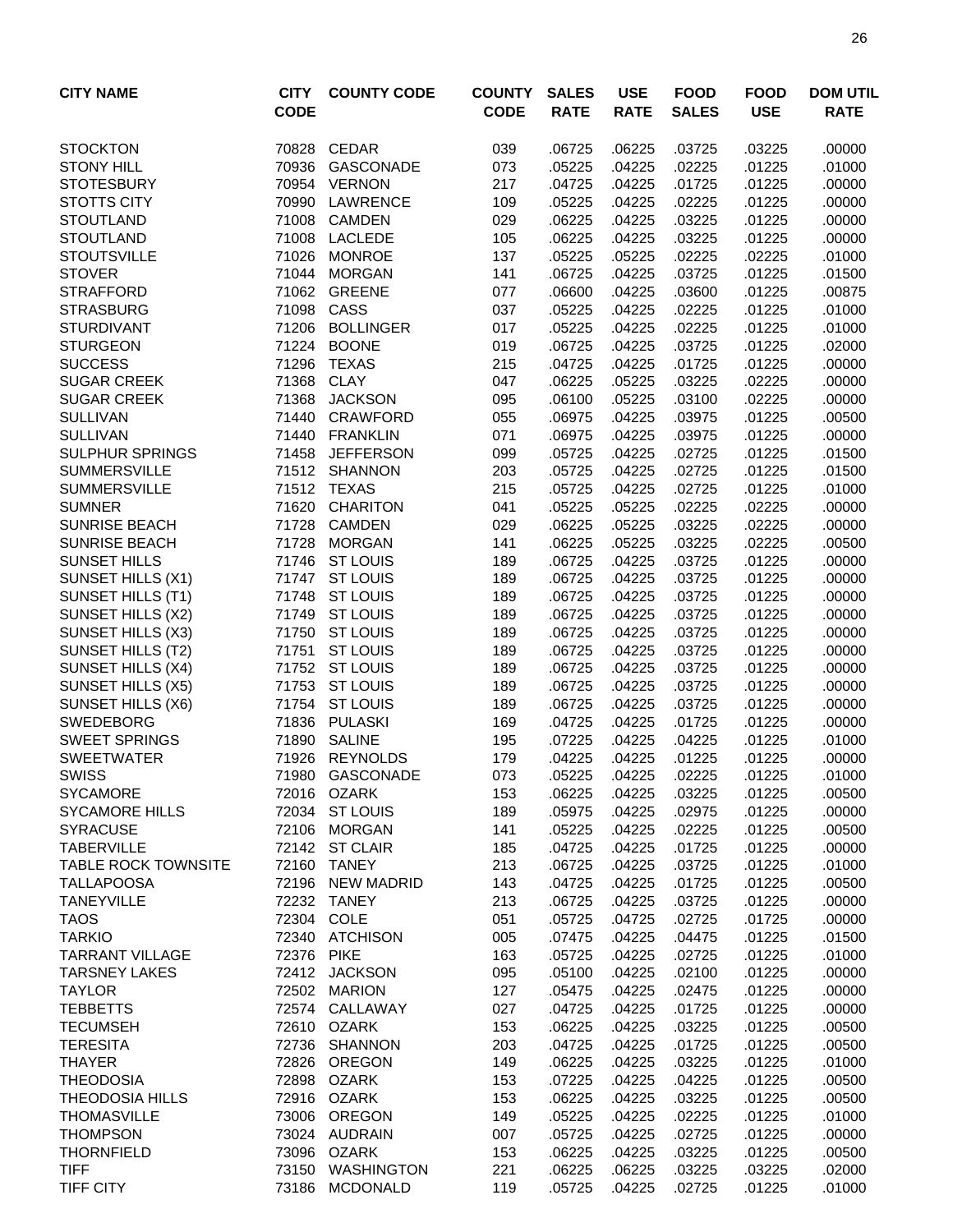| <b>CITY NAME</b>                     | <b>CITY</b>    | <b>COUNTY NAME</b>               | <b>COUNTY</b> | <b>SALES</b>     | <b>USE</b>       | <b>FOOD</b>      | <b>FOOD</b>      | <b>DOM UTIL</b>  |
|--------------------------------------|----------------|----------------------------------|---------------|------------------|------------------|------------------|------------------|------------------|
|                                      | <b>CODE</b>    |                                  | <b>CODE</b>   | <b>RATE</b>      | <b>RATE</b>      | <b>SALES</b>     | <b>USE</b>       | <b>RATE</b>      |
| <b>TIGHTWAD</b>                      | 73240          | HENRY                            | 083           | .04725           | .04725           | .01725           | .01725           | .00000           |
| <b>TIMES BEACH</b>                   |                | 73312 ST LOUIS                   | 189           | .05975           | .04225           | .02975           | .01225           | .00000           |
| <b>TINA</b>                          | 73330          | CARROLL                          | 033           | .05225           | .05225           | .02225           | .02225           | .00000           |
| <b>TINDALL</b>                       | 73348          | <b>GRUNDY</b>                    | 079           | .05225           | .04225           | .02225           | .01225           | .01000           |
| <b>TIPTON</b>                        | 73420          | <b>MONITEAU</b>                  | 135           | .06225           | .04225           | .03225           | .01225           | .00500           |
| <b>TOWN AND COUNTRY</b>              | 73618          | <b>ST LOUIS</b>                  | 189           | .07225           | .04225           | .04225           | .01225           | .00000           |
| TOWN AND COUNTRY (X1)                | 73619          | <b>ST LOUIS</b>                  | 189           | .07225           | .04225           | .04225           | .01225           | .00000           |
| TOWN AND COUNTRY (X2)                | 73620          | <b>ST LOUIS</b>                  | 189           | .07225           | .04225           | .04225           | .01225           | .00000           |
| <b>TRACY</b>                         | 73690          | <b>PLATTE</b>                    | 165           | .06350           | .05350           | .03350           | .02350           | .00000           |
| <b>TRELOAR</b>                       | 73780          | WARREN                           | 219           | .06225           | .04225           | .03225           | .01225           | .00000           |
| <b>TRENTON</b>                       | 73816          | <b>GRUNDY</b>                    | 079           | .06725           | .04225           | .03725           | .01225           | .02500           |
| <b>TRIMBLE</b>                       | 73852          | <b>CLINTON</b>                   | 049           | .05225           | .05225           | .02225           | .02225           | .00000           |
| <b>TRIPLETT</b>                      | 73870          | <b>CHARITON</b>                  | 041           | .05225           | .05225           | .02225           | .02225           | .00000           |
| <b>TROY</b>                          | 73942          | <b>LINCOLN</b>                   | 113           | .07475           | .04225           | .04475           | .01225           | .01750           |
| <b>TRUESDAIL</b>                     | 73960          | WARREN                           | 219           | .06725           | .04225           | .03725           | .01225           | .00000           |
| <b>TRUXTON</b>                       |                | 74014 LINCOLN                    | 113           | .05975           | .04225           | .02975           | .01225           | .00750           |
| <b>TUNAS</b>                         | 74086          | <b>DALLAS</b>                    | 059           | .06225           | .04225           | .03225           | .01225           | .01500           |
| <b>TURNERS</b>                       |                | 74140 GREENE                     | 077           | .05100           | .04225           | .02100           | .01225           | .00875           |
| <b>TURNEY</b>                        | 74176          | <b>CLINTON</b>                   | 049           | .05225           | .05225           | .02225           | .02225           | .00000           |
| <b>TUSCUMBIA</b>                     | 74194          | <b>MILLER</b>                    | 131           | .06225           | .05225           | .03225           | .02225           | .01000           |
| <b>TWIN OAKS</b>                     | 74284          | <b>ST LOUIS</b>                  | 189           | .06975           | .04225           | .03975           | .01225           | .00000           |
| TWIN OAKS (X1)                       | 74285          | <b>ST LOUIS</b>                  | 189           | .06975           | .04225           | .03975           | .01225           | .00000           |
| <b>TYRONE</b>                        | 74356          | <b>TEXAS</b>                     | 215           | .04725           | .04225           | .01725           | .01225           | .00000           |
| <b>UDALL</b>                         | 74428          | <b>OZARK</b>                     | 153           | .06225           | .04225           | .03225           | .01225           | .00500           |
| <b>ULMAN</b>                         | 74446          | <b>MILLER</b>                    | 131           | .05225           | .05225           | .02225           | .02225           | .01000           |
| <b>UNION</b>                         | 74626          | <b>FRANKLIN</b>                  | 071           | .07225           | .04225           | .04225           | .01225           | .00000           |
| <b>UNION STAR</b>                    | 75130          | <b>DEKALB</b>                    | 063           | .05225           | .04225           | .02225           | .01225           | .00000           |
| <b>UNIONTOWN</b>                     | 75148          | PERRY                            | 157           | .05225           | .04225           | .02225           | .01225           | .00500           |
| <b>UNIONVILLE</b>                    | 75166          | PUTNAM                           | 171           | .06600           | .04225           | .03600           | .01225           | .01875           |
| <b>UNITY VILLAGE</b>                 |                | 75202 JACKSON                    | 095           | .05100           | .04225           | .02100           | .01225           | .00000           |
| UNIVERSITY CITY                      | 75220          | <b>ST LOUIS</b>                  | 189           | .06475           | .04725           | .03475           | .01725           | .00000           |
| UNIVERSITY CITY (T1)                 | 75221<br>75238 | <b>ST LOUIS</b>                  | 189           | .06475           | .04725           | .03475           | .01725           | .00000           |
| <b>UPLANDS PARK</b><br><b>URBANA</b> | 75310          | <b>ST LOUIS</b><br><b>DALLAS</b> | 189<br>059    | .06475<br>.07225 | .04725<br>.04225 | .03475<br>.04225 | .01725<br>.01225 | .00000<br>.01500 |
| <b>URICH</b>                         | 75346          | <b>HENRY</b>                     | 083           | .06225           | .04725           | .03225           | .01725           | .00000           |
| <b>UTICA</b>                         |                | 75364 LIVINGSTON                 | 117           | .04725           | .04225           | .01725           | .01225           | .00000           |
| <b>VALLES MINES</b>                  |                | 75418 JEFFERSON                  | 099           | .05725           | .04225           | .02725           | .01225           | .01500           |
| <b>VALLEY PARK</b>                   |                | 75472 ST LOUIS                   | 189           | .06975           | .04225           | .03975           | .01225           | .00000           |
| VALLEY PARK (X1)                     | 75473          | <b>ST LOUIS</b>                  | 189           | .06975           | .04225           | .03975           | .01225           | .00000           |
| VALLEY PARK (X2)                     | 75474          | <b>ST LOUIS</b>                  | 189           | .06975           | .04225           | .03975           | .01225           | .00000           |
| VALLEY PARK (T1)                     | 75475          | <b>ST LOUIS</b>                  | 189           | .06975           | .04225           | .03975           | .01225           | .00000           |
| <b>VALLEY PARK (X3)</b>              |                | 75476 ST LOUIS                   | 189           | .06975           | .04225           | .03975           | .01225           | .00000           |
| VALLEY PARK (X4)                     |                | 75477 ST LOUIS                   | 189           | .06975           | .04225           | .03975           | .01225           | .00000           |
| VALLEY PARK (X5)                     | 75478          | <b>ST LOUIS</b>                  | 189           | .06975           | .04225           | .03975           | .01225           | .00000           |
| <b>VAN BUREN</b>                     | 75580          | <b>CARTER</b>                    | 035           | .06725           | .04225           | .03725           | .01225           | .02000           |
| VANDALIA                             |                | 75688 AUDRAIN                    | 007           | .07225           | .04225           | .04225           | .01225           | .01500           |
| <b>VANDIVER</b>                      |                | 75706 AUDRAIN                    | 007           | .06725           | .04225           | .03725           | .01225           | .00000           |
| <b>VANDUSER</b>                      |                | 75724 SCOTT                      | 201           | .05225           | .04225           | .02225           | .01225           | .01000           |
| VANZANT                              | 75760          | <b>DOUGLAS</b>                   | 067           | .05225           | .04225           | .02225           | .01225           | .00000           |
| <b>VELDA</b>                         | 75796          | <b>ST LOUIS</b>                  | 189           | .06475           | .04225           | .03475           | .01225           | .00000           |
| <b>VELDA VILLAGE HILLS</b>           | 75814          | <b>ST LOUIS</b>                  | 189           | .06475           | .04225           | .03475           | .01225           | .00000           |
| <b>VERONA</b>                        | 75886          | LAWRENCE                         | 109           | .06225           | .04225           | .03225           | .01225           | .00000           |
| <b>VERSAILLES</b>                    |                | 75922 MORGAN                     | 141           | .07225           | .04225           | .04225           | .01225           | .02000           |
| <b>VIBBARD</b>                       | 75994          | RAY                              | 177           | .05725           | .04225           | .02725           | .01225           | .00000           |
| <b>VIBURNUM</b>                      | 76012 IRON     |                                  | 093           | .05725           | .04225           | .02725           | .01225           | .00000           |
| <b>VICHY</b>                         | 76030          | MARIES                           | 125           | .05725           | .05725           | .02725           | .02725           | .01500           |
| <b>VIDA</b>                          |                | 76084 PHELPS                     | 161           | .05225           | .04225           | .02225           | .01225           | .00000           |
| <b>VIENNA</b>                        |                | 76102 MARIES                     | 125           | .07225           | .07225           | .04225           | .04225           | .02500           |
| VILLAGE OF FOUR SEASONS              |                | 76157 CAMDEN                     | 029           | .06725           | .04225           | .03725           | .01225           | .00000           |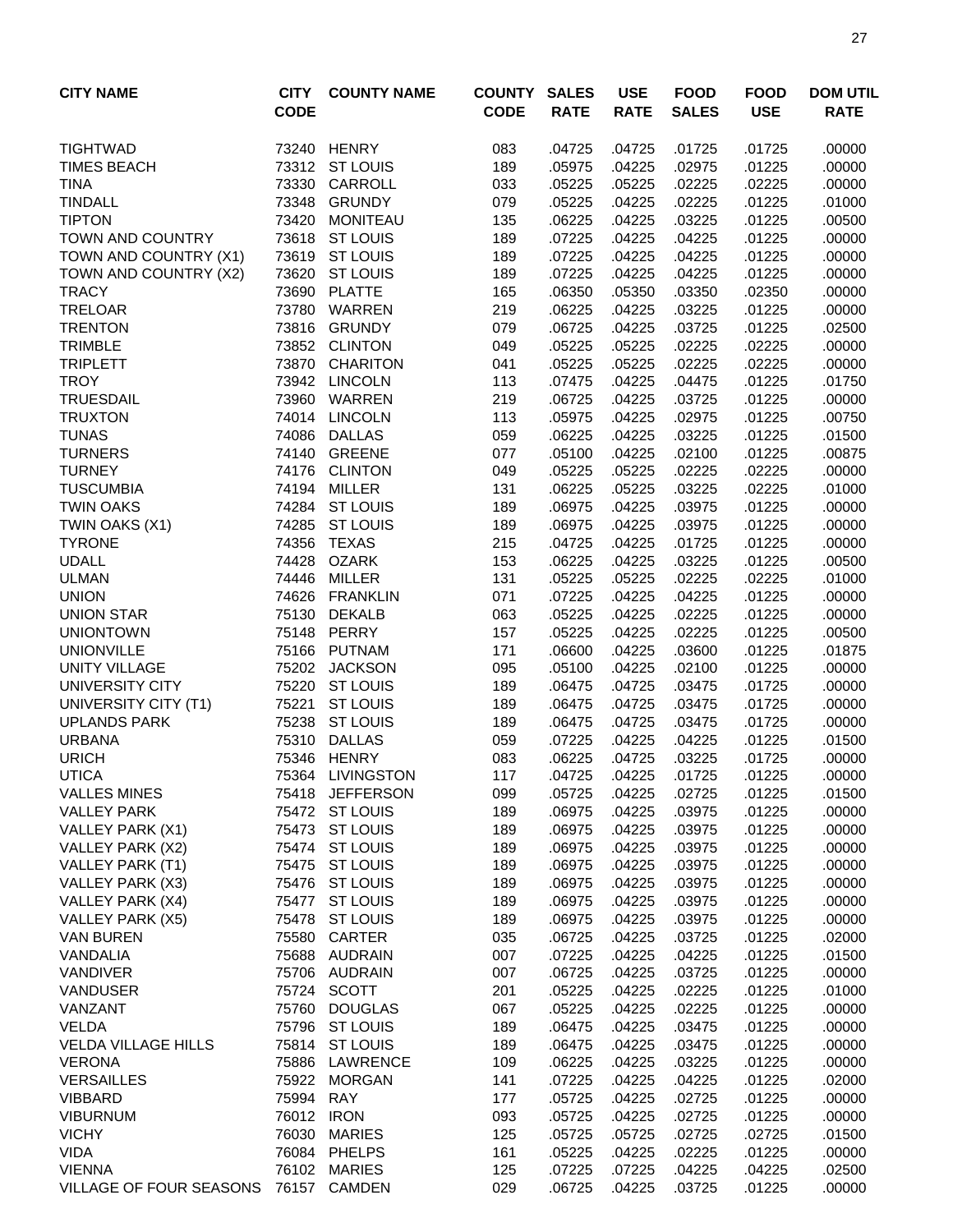| <b>CITY NAME</b>                                   | <b>CITY</b><br><b>CODE</b> | <b>COUNTY NAME</b>                       | <b>COUNTY</b><br><b>CODE</b> | <b>SALES</b><br><b>RATE</b> | <b>USE</b><br><b>RATE</b> | <b>FOOD</b><br><b>SALES</b> | <b>FOOD</b><br><b>USE</b> | <b>DOM UTIL</b><br><b>RATE</b> |
|----------------------------------------------------|----------------------------|------------------------------------------|------------------------------|-----------------------------|---------------------------|-----------------------------|---------------------------|--------------------------------|
| <b>VILLA RIDGE</b>                                 |                            | 76192 FRANKLIN                           | 071                          | .05475                      | .04225                    | .02475                      | .01225                    | .00000                         |
| <b>VINITA PARK</b>                                 | 76246                      | <b>ST LOUIS</b>                          | 189                          | .06475                      | .04725                    | .03475                      | .01725                    | .00000                         |
| <b>VINITA TERRACE</b>                              | 76264                      | <b>ST LOUIS</b>                          | 189                          | .06475                      | .04225                    | .03475                      | .01225                    | .00000                         |
| <b>VISTA</b>                                       | 76390                      | <b>ST CLAIR</b>                          | 185                          | .04725                      | .04225                    | .01725                      | .01225                    | .00000                         |
| <b>VULCAN</b>                                      | 76426                      | <b>IRON</b>                              | 093                          | .04725                      | .04225                    | .01725                      | .01225                    | .00000                         |
| <b>WACO</b>                                        | 76444                      | <b>JASPER</b>                            | 097                          | .04950                      | .04225                    | .01950                      | .01225                    | .00000                         |
| <b>WAKENDA</b>                                     |                            | 76534 CARROLL                            | 033                          | .05225                      | .05225                    | .02225                      | .02225                    | .00000                         |
| <b>WALDRON</b>                                     | 76588                      | <b>PLATTE</b>                            | 165                          | .05350                      | .05350                    | .02350                      | .02350                    | .00000                         |
| <b>WALKER</b>                                      | 76660                      | <b>VERNON</b>                            | 217                          | .04725                      | .04225                    | .01725                      | .01225                    | .00000                         |
| <b>WALNUT GROVE</b>                                | 76840                      | <b>GREENE</b>                            | 077                          | .06100                      | .04225                    | .03100                      | .01225                    | .01875                         |
| <b>WALNUT SHADE</b>                                | 76876                      | <b>TANEY</b>                             | 213                          | .05725                      | .04225                    | .02725                      | .01225                    | .00000                         |
| <b>WAPPAPELLO</b>                                  | 76948                      | WAYNE                                    | 223                          | .05225                      | .04225                    | .02225                      | .01225                    | .01000                         |
| WARDELL                                            | 76966                      | <b>PEMISCOT</b>                          | 155                          | .06475                      | .04225                    | .03475                      | .01225                    | .01250                         |
| <b>WARDSVILLE</b>                                  |                            | 77002 COLE                               | 051                          | .05725                      | .04725                    | .02725                      | .01725                    | .00000                         |
| <b>WARRENSBURG</b>                                 | 77092                      | <b>JOHNSON</b>                           | 101                          | .07225                      | .07225                    | .04225                      | .04225                    | .02500                         |
| <b>WARRENTON</b>                                   | 77128                      | WARREN                                   | 219                          | .07975                      | .04225                    | .04975                      | .01225                    | .00000                         |
| WARSAW                                             | 77146                      | <b>BENTON</b>                            | 015                          | .07225                      | .04225                    | .04225                      | .01225                    | .02000                         |
| <b>WARSON WOODS</b>                                |                            | 77182 ST LOUIS                           | 189                          | .06725                      | .04225                    | .03725                      | .01225                    | .00000                         |
| <b>WASHBURN</b>                                    | 77200                      | <b>BARRY</b>                             | 009                          | .07225                      | .04225                    | .04225                      | .01225                    | .00000                         |
| <b>WASHINGTON</b>                                  |                            | 77416 FRANKLIN                           | 071                          | .06975                      | .05725                    | .03975                      | .02725                    | .00000                         |
| <b>WASOLA</b>                                      |                            | 77794 OZARK                              | 153                          | .06225                      | .04225                    | .03225                      | .01225                    | .00500                         |
| <b>WATSON</b>                                      |                            | 77848 ATCHISON                           | 005                          | .05975                      | .04225                    | .02975                      | .01225                    | .00000                         |
| <b>WAVERLY</b>                                     | 77866                      | <b>LAFAYETTE</b>                         | 107                          | .06725                      | .04225                    | .03725                      | .01225                    | .01000                         |
| WAYLAND                                            | 77920                      | <b>CLARK</b>                             | 045                          | .07225                      | .04225                    | .04225                      | .01225                    | .00000                         |
| WAYNESVILLE                                        | 77992                      | <b>PULASKI</b>                           | 169                          | .06475                      | .04225                    | .03475                      | .01225                    | .01000                         |
| <b>WEATHERBY</b>                                   | 78028                      | <b>DEKALB</b>                            | 063                          | .05225                      | .04225                    | .02225                      | .01225                    | .00000                         |
| <b>WEATHERBY LAKE</b>                              | 78046                      | <b>PLATTE</b>                            | 165                          | .05350                      | .05350                    | .02350                      | .02350                    | .00000                         |
| WEAUBLEAU                                          | 78064                      | <b>HICKORY</b>                           | 085                          | .06725                      | .04225                    | .03725                      | .01225                    | .02500                         |
| <b>WEBB CITY</b>                                   | 78118                      | <b>JASPER</b>                            | 097                          | .06950                      | .04225                    | .03950                      | .01225                    | .01000                         |
| <b>WEBSTER GROVES</b>                              | 78154                      | <b>ST LOUIS</b>                          | 189                          | .06975                      | .04225                    | .03975                      | .01225                    | .00000                         |
| <b>WEBSTER GROVES (T1)</b>                         | 78155                      | <b>ST LOUIS</b>                          | 189                          | .06975                      | .04225                    | .03975                      | .01225                    | .00000                         |
| <b>WEINGARTEN</b>                                  | 78226                      | <b>STE GENEVIEVE</b><br>78314 ST CHARLES | 193                          | .05225                      | .04225                    | .02225                      | .01225                    | .01000                         |
| <b>WELDON SPRING</b><br><b>WELDON SPRINGS HGTS</b> | 78334                      | <b>ST CHARLES</b>                        | 183<br>183                   | .06225<br>.05725            | .05725<br>.05725          | .03225<br>.02725            | .02725<br>.02725          | .00000<br>.00000               |
| <b>WELLINGTON</b>                                  |                            | 78352 LAFAYETTE                          | 107                          | .05225                      | .04225                    | .02225                      | .01225                    | .00000                         |
| <b>WELLSTON</b>                                    |                            | 78370 ST LOUIS                           | 189                          | .06475                      | .04225                    | .03475                      | .01225                    | .00000                         |
| <b>WELLSVILLE</b>                                  |                            | 78406 MONTGOMERY                         | 139                          | .07225                      | .04225                    | .04225                      | .01225                    | .00250                         |
| <b>WENTWORTH</b>                                   |                            | 78424 NEWTON                             | 145                          | .05100                      | .04225                    | .02100                      | .01225                    | .00875                         |
| WENTZVILLE                                         |                            | 78442 ST CHARLES                         | 183                          | .07725                      | .07725                    | .04725                      | .04725                    | .01000                         |
| WESCO                                              | 78460                      | CRAWFORD                                 | 055                          | .05475                      | .04225                    | .02475                      | .01225                    | .00500                         |
| <b>WEST ALTON</b>                                  |                            | 78514 ST CHARLES                         | 183                          | .05725                      | .05725                    | .02725                      | .02725                    | .00000                         |
| <b>WESTBORO</b>                                    |                            | 78622 ATCHISON                           | 005                          | .05975                      | .04225                    | .02975                      | .01225                    | .00000                         |
| <b>WEST LINE</b>                                   | 78838                      | CASS                                     | 037                          | .05225                      | .04225                    | .02225                      | .01225                    | .01000                         |
| <b>WESTON</b>                                      | 78856                      | <b>PLATTE</b>                            | 165                          | .06850                      | .06850                    | .03850                      | .03850                    | .00000                         |
| <b>WESTPHALIA</b>                                  |                            | 78910 OSAGE                              | 151                          | .05725                      | .05225                    | .02725                      | .02225                    | .01000                         |
| <b>WEST PLAINS</b>                                 | 78928                      | <b>HOWELL</b>                            | 091                          | .06725                      | .04225                    | .03725                      | .01225                    | .01500                         |
| <b>WESTPORT</b>                                    | 78964                      | <b>JACKSON</b>                           | 095                          | .05100                      | .04225                    | .02100                      | .01225                    | .00000                         |
| <b>WEST QUINCY</b>                                 |                            | 78982 MARION                             | 127                          | .05475                      | .04225                    | .02475                      | .01225                    | .00000                         |
| WESTWOOD                                           |                            | 79054 ST LOUIS                           | 189                          | .05975                      | .04225                    | .02975                      | .01225                    | .00000                         |
| WHEATLAND                                          | 79090                      | <b>HICKORY</b>                           | 085                          | .06725                      | .04225                    | .03725                      | .01225                    | .02500                         |
| <b>WHEATON</b>                                     | 79126                      | <b>BARRY</b>                             | 009                          | .06100                      | .04225                    | .03100                      | .01225                    | .00875                         |
| <b>WHEELING</b>                                    | 79180                      | <b>LIVINGSTON</b>                        | 117                          | .04725                      | .04225                    | .01725                      | .01225                    | .00000                         |
| <b>WHITEMAN</b>                                    | 79414                      | <b>JOHNSON</b>                           | 101                          | .05725                      | .05725                    | .02725                      | .02725                    | .01000                         |
| <b>WHITEMAN AFB</b>                                | 79432                      | <b>JOHNSON</b>                           | 101                          | .05725                      | .05725                    | .02725                      | .02725                    | .01000                         |
| <b>WHITEOAK</b>                                    | 79450                      | <b>DUNKLIN</b>                           | 069                          | .04725                      | .04225                    | .01725                      | .01225                    | .00000                         |
| <b>WHITESIDE</b>                                   |                            | 79558 LINCOLN                            | 113                          | .05975                      | .04225                    | .02975                      | .01225                    | .00750                         |
| <b>WHITEWATER</b>                                  |                            | 79612 CAPE GIRARDEAU                     | 031                          | .04725                      | .04225                    | .01725                      | .01225                    | .00500                         |
| <b>WIEN</b>                                        |                            | 79720 CHARITON                           | 041                          | .05225                      | .05225                    | .02225                      | .02225                    | .00000                         |
| <b>WILBUR PARK</b>                                 |                            | 79756 ST LOUIS                           | 189                          | .06475                      | .04225                    | .03475                      | .01225                    | .00000                         |